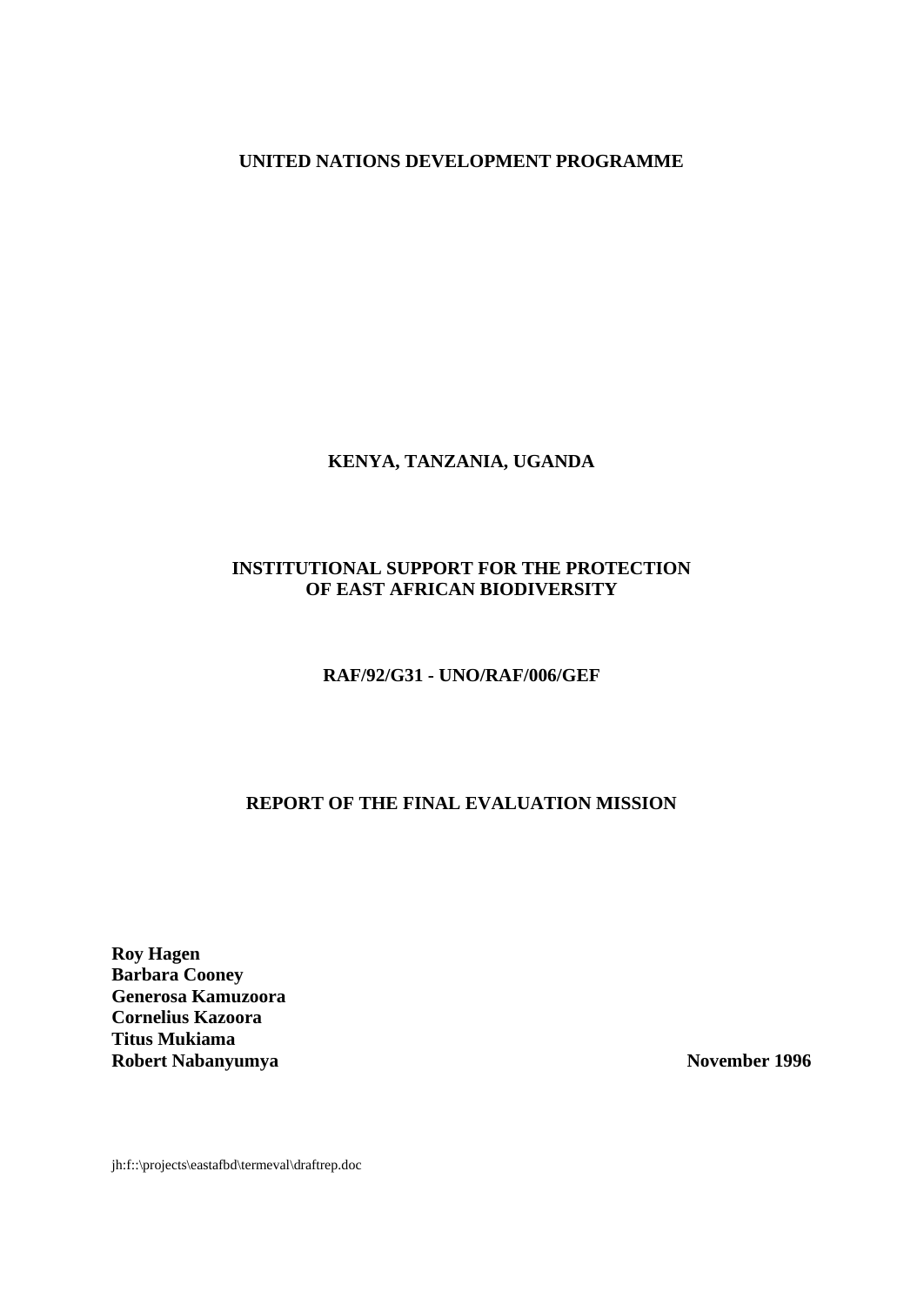# **TABLE OF CONTENTS**

| 2.3. Importance to the UNDP's Regional and Country |
|----------------------------------------------------|
|                                                    |
|                                                    |
|                                                    |
| 3.2.2. The Importance of Institutional Capacity    |
|                                                    |
|                                                    |
| -13                                                |
| 19                                                 |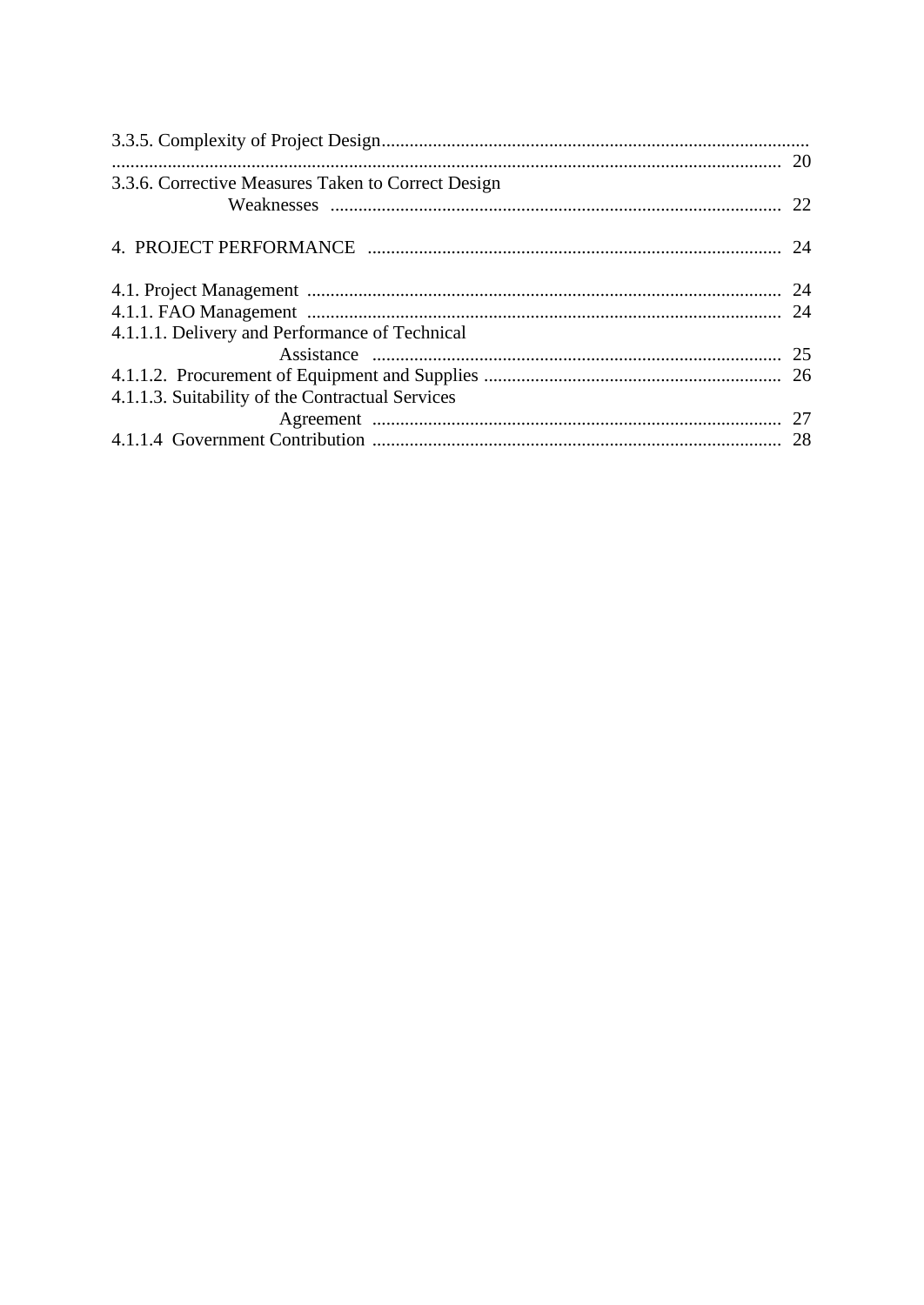# Page

| 4.2.4. Priority Sites for Biodiversity Planning and |    |
|-----------------------------------------------------|----|
|                                                     | 43 |
| 4.2.4.1. Forestry Department/Kenya Wildlife Service |    |
|                                                     |    |
| 4.2.4.2. Improved Conservation of Biodiversity in   |    |
|                                                     |    |
|                                                     |    |
| 4.2.4.4. Integrated Planning for the Conservation/  |    |
|                                                     |    |
|                                                     |    |
| 4.2.4.5. The Remaining Areas of Forest still        |    |
| ungazetted and of conservation value in             |    |
| Southern Uganda area assessed and given             |    |
|                                                     |    |
|                                                     |    |
|                                                     |    |
|                                                     |    |
|                                                     |    |
|                                                     |    |
|                                                     |    |
| 7. SUSTAINABILITY                                   |    |
|                                                     |    |
|                                                     |    |
|                                                     |    |
|                                                     |    |
|                                                     |    |
|                                                     |    |

# **APPENDICES**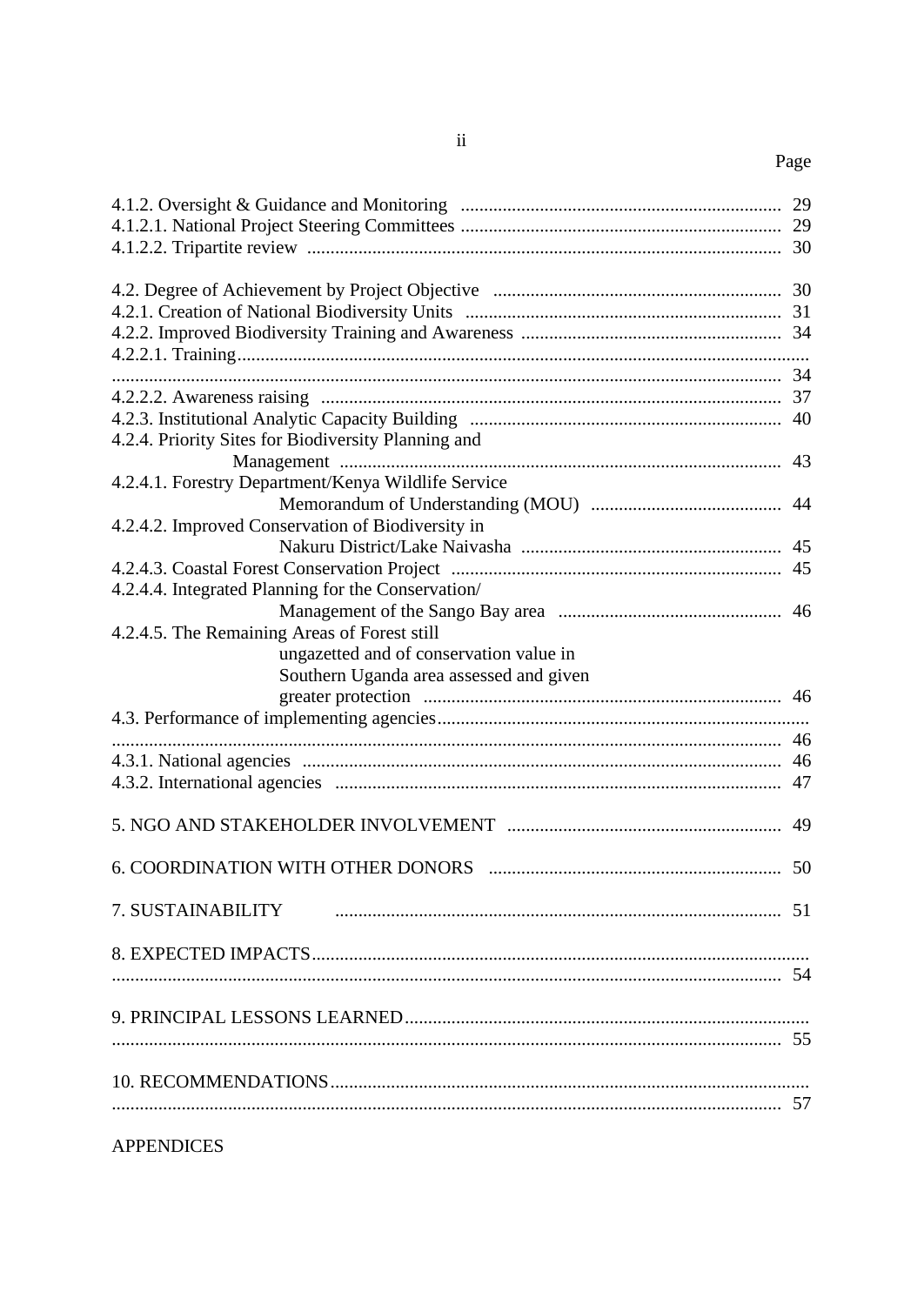| D. SUMMARY TABLE OF PROJECT IMPLEMENTATION BY OUTPUT  80 |  |
|----------------------------------------------------------|--|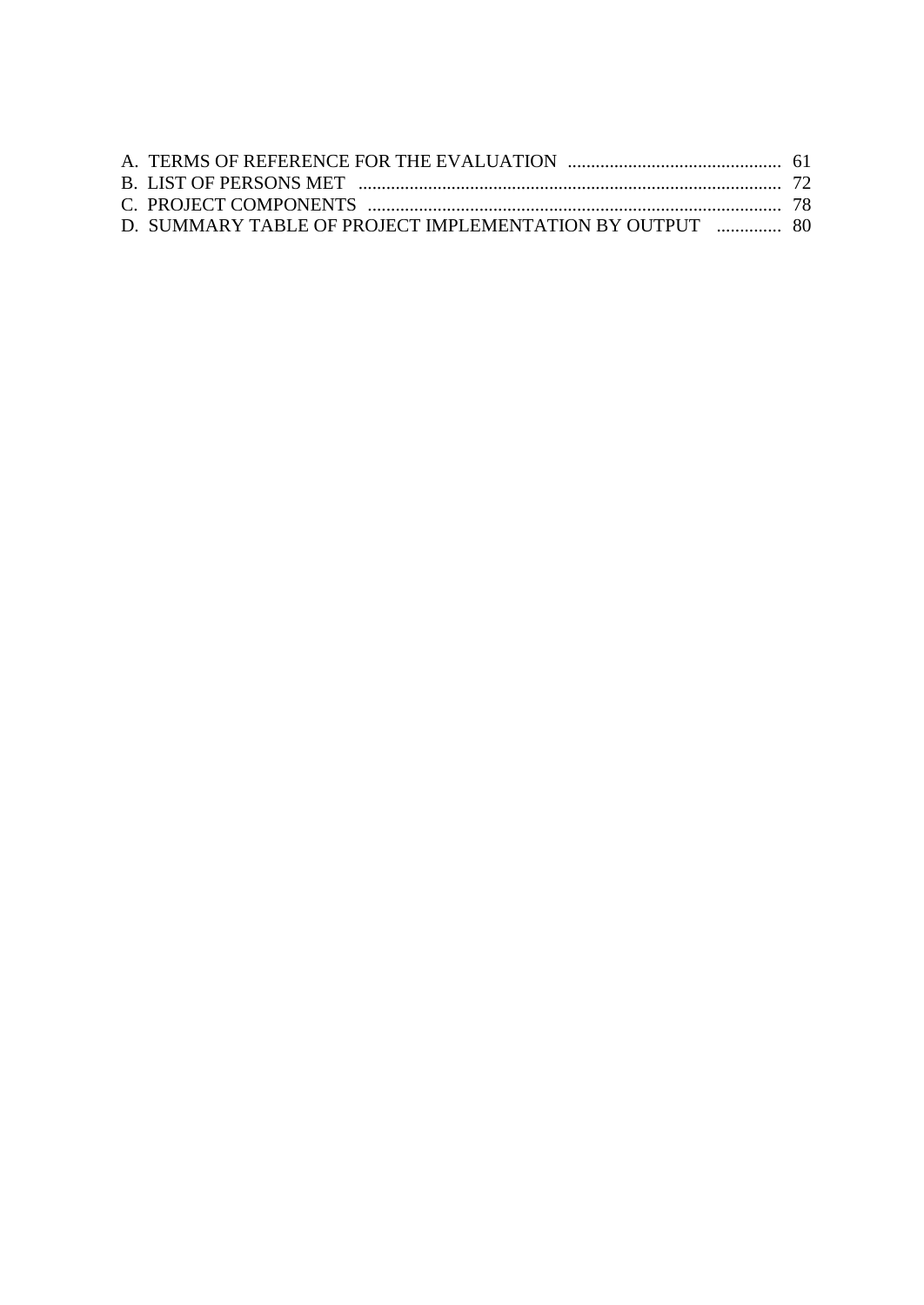# **LIST OF ABBREVIATIONS AND ACRONYMS**

| $A1-9$        | Project Components in Kenya                                  |           |
|---------------|--------------------------------------------------------------|-----------|
| <b>APO</b>    | <b>Associate Professional Officer</b>                        |           |
| AWF           | <b>African Wildlife Foundation</b>                           |           |
| $B1-14$       | Projects Components in Tanzania                              |           |
| $C1-9$        | Project Components in Uganda                                 |           |
| <b>CITES</b>  | Convention for International Trade in Endangered Species     |           |
| <b>COST</b>   | ECHCommission for Science and Technology (Tanzania)          |           |
| <b>CSA</b>    | <b>Contractual Services Agreement</b>                        |           |
| <b>CTA</b>    | <b>Chief Technical Advisor</b>                               |           |
| <b>DEP</b>    | Department of Environmental Protection (Uganda)              |           |
| <b>DFB</b>    | Directorate of Forestry and Bee-keeping (Tanzania)           |           |
| <b>DOE</b>    | Department of Environment (Tanzania)                         |           |
| <b>DSM</b>    | Dar es Salaam                                                |           |
| <b>DW</b>     | Directorate of Wildlife (Tanzania)                           |           |
| EIA           | <b>Environmental Impact Assessment</b>                       |           |
| EU            | European Union                                               |           |
| <b>FAO</b>    | Food and Agriculture Organization of the United Nations      |           |
| <b>FD</b>     | Forestry Department (Kenya)                                  |           |
| <b>FEAS</b>   | <b>Forest Environmental Accounting Service</b>               |           |
| <b>GEF</b>    | <b>Global Environment Facility</b>                           |           |
| <b>GEMS</b>   | Global Environment Monitoring Service (UNEP)                 |           |
| <b>GIS</b>    | Geographic Information System                                |           |
| <b>IMCE</b>   | Inter-ministerial Committee for the Environment (Kenya)      |           |
| <b>IRA</b>    | Institute of Resource Assessment of the University of Dar es | Salaam    |
|               | (Tanzania)                                                   |           |
| <b>IUCN</b>   | <b>World Conservation Union</b>                              |           |
| <b>KWS</b>    | Kenya Wildlife Service                                       |           |
| <b>LVEMP</b>  | Lake Victoria Environmental Management Programme             |           |
| <b>MENR</b>   | Ministry of Environment and Natural Resources (Kenya)        |           |
| <b>MOU</b>    | Memorandum of Understanding                                  |           |
| MP            | <b>Member of Parliament</b>                                  |           |
| <b>MTR</b>    | Mid-Term Review                                              |           |
| <b>MUIENR</b> | Makerere University Institute of Environment and Natural     | Resources |
|               | (Uganda)                                                     |           |
| <b>NBU</b>    | <b>National Biodiversity Unit</b>                            |           |
| <b>NCDC</b>   | <b>National Curriculum Development Centre</b>                |           |
| <b>NCS</b>    | <b>National Conservation Strategy</b>                        |           |
| <b>NEAP</b>   | <b>National Environment Action Plan</b>                      |           |
| <b>NEAs</b>   | national environmental agencies                              |           |
| <b>NEIC</b>   | National Environment Information Centre (Uganda)             |           |
| <b>NEMA</b>   | National Environment Management Authority (Uganda)           |           |
| <b>NEMC</b>   | National Environment Management Council (Tanzania)           |           |
| <b>NES</b>    | National Environment Secretariat (Kenya)                     |           |
| <b>NGO</b>    | Non-governmental Organization                                |           |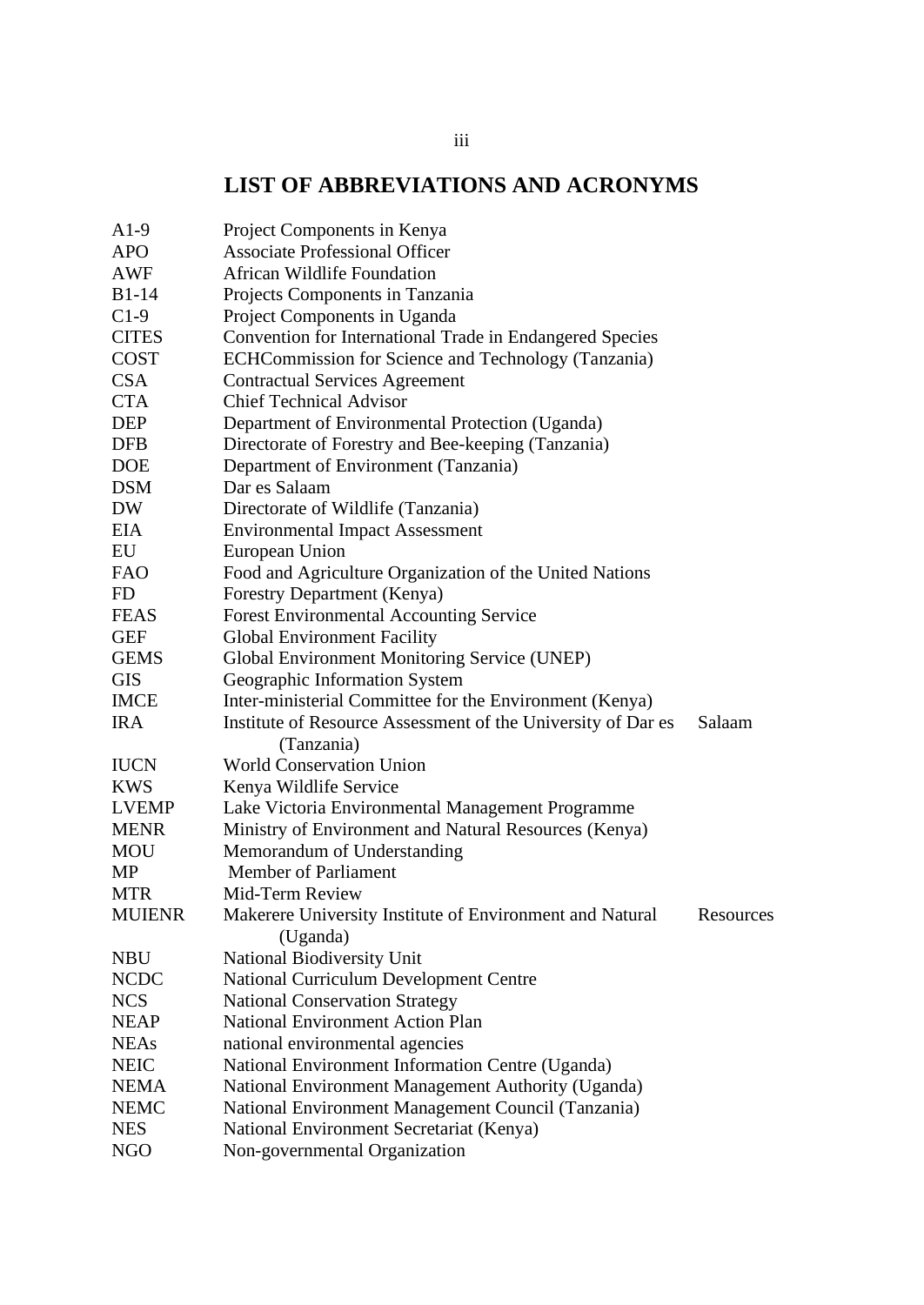NMK National Museums of Kenya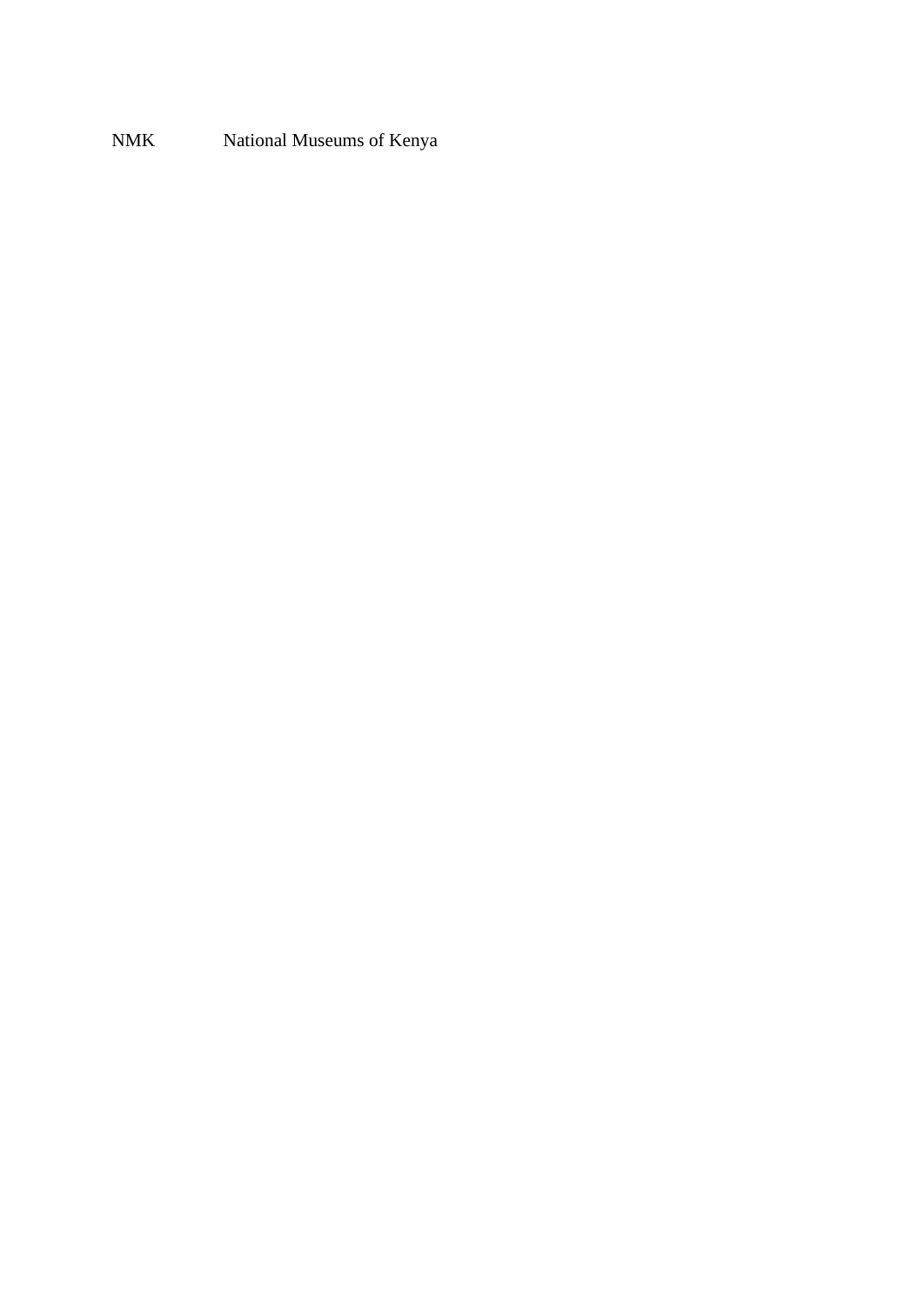| <b>NPC</b>   | National Project Co-ordinator                            |
|--------------|----------------------------------------------------------|
| <b>NPO</b>   | <b>National Project Officer</b>                          |
| <b>PLO</b>   | Project Liaison Officer                                  |
| <b>PPER</b>  | Project Performance Evaluation Report                    |
| <b>PSC</b>   | <b>Project Steering Committee</b>                        |
| <b>RNRO</b>  | Regional Natural Resources Officer (Tanzania)            |
| <b>SGP</b>   | <b>Small Grants Project</b>                              |
| <b>SUA</b>   | Sokoine University of Agriculture (Tanzania)             |
| <b>TCDC</b>  | <b>Technical Cooperation among Developing Countries</b>  |
| <b>TFAP</b>  | <b>Tropical Forestry Action Plan</b>                     |
| <b>TOR</b>   | Terms of Reference                                       |
| <b>TPR</b>   | <b>Tripartite Review</b>                                 |
| <b>UDSM</b>  | University of Dar es Salaam                              |
| UIE          | <b>Uganda Institute of Ecology</b>                       |
| <b>UNCED</b> | United Nations Conference on Environment and Development |
| <b>UNDP</b>  | <b>United Nations Development Programme</b>              |
| <b>UNEP</b>  | <b>United Nations Environment Programme</b>              |
| <b>WCK</b>   | Wildlife Clubs of Kenya                                  |
| <b>WCMC</b>  | World Conservation Monitoring Centre (UK)                |
| <b>WCST</b>  | Wildlife Conservation Society of Tanzania                |
| <b>WCU</b>   | Wildlife Clubs of Uganda                                 |
| <b>WD</b>    | Wildlife Directorate (Tanzania)                          |
| <b>ZCNR</b>  | <b>Zanzibar Commission for Natural Resources</b>         |
| <b>ZNCT</b>  | <b>Zanzibar Nature Conservation Trust</b>                |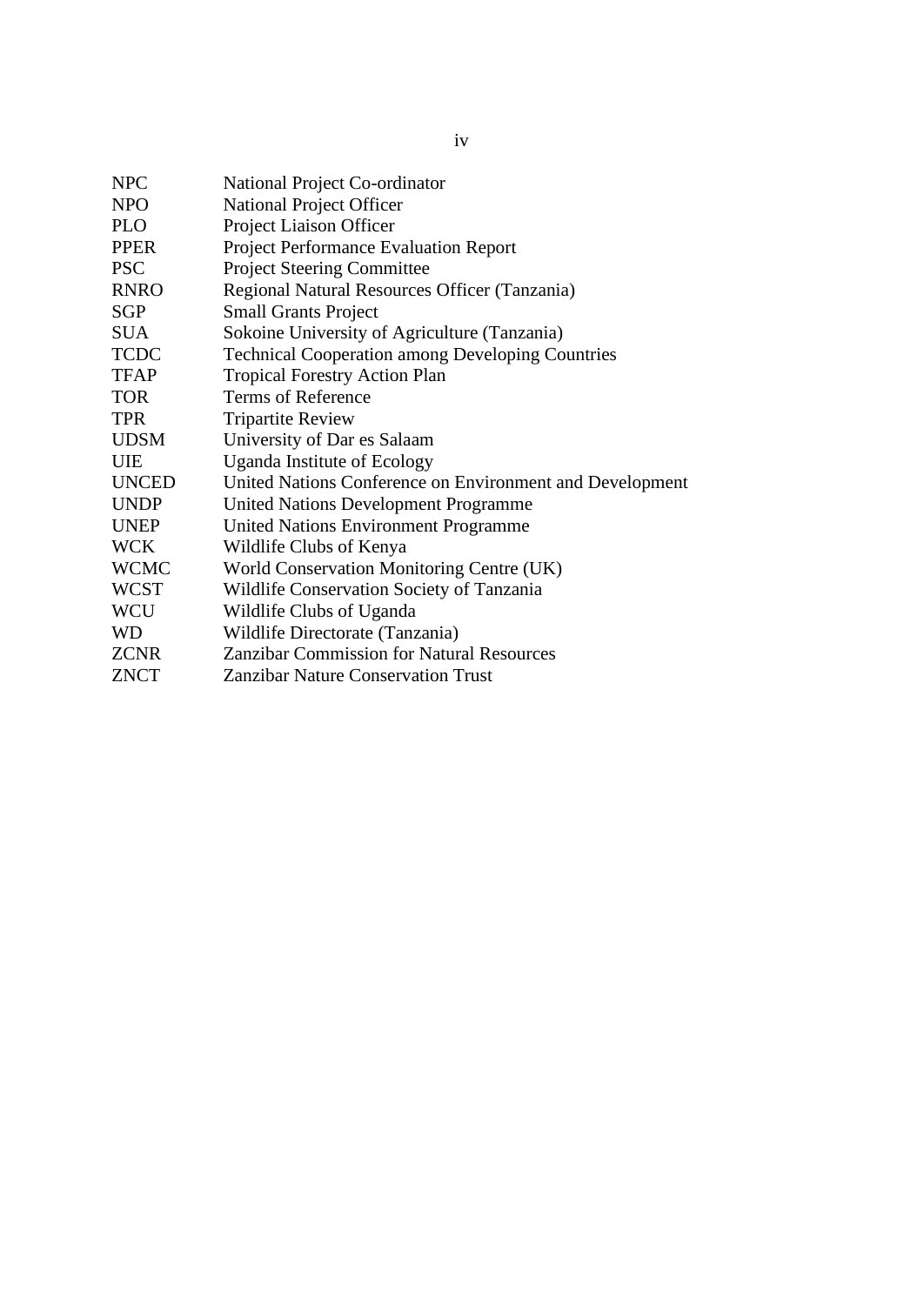# **ACKNOWLEDGEMENTS**

The Evaluation Team gratefully acknowledges the assistance provided by many people during the course of the evaluation. The CTA and National Programme Officers put themselves at the complete disposal of the mission and gave up much of their time to organize a very intense programme in each of the three countries, accompany the team to the numerous meetings (the NPOs), provide information, and discuss the project and projectrelated issues. The NPCs were also instrumental in providing materials and sharing their views with the team. The PLOs and staff of the many implementing agencies gave very detailed information and shared their views on their respective components and on the linkages created, particularly within components. Senior government officials, and selective donors provided their own views on the success of the project, as well as background information as required. Briefings were provided by the FAO Task Force and FAO and UNDP country representatives and their staff.

Special thanks is extended to all the staff of the project for their logistical, administrative, and secretarial assistance, as well as to the FAO Representations in each of the three countries for providing the team with open access to their office and communication facilities.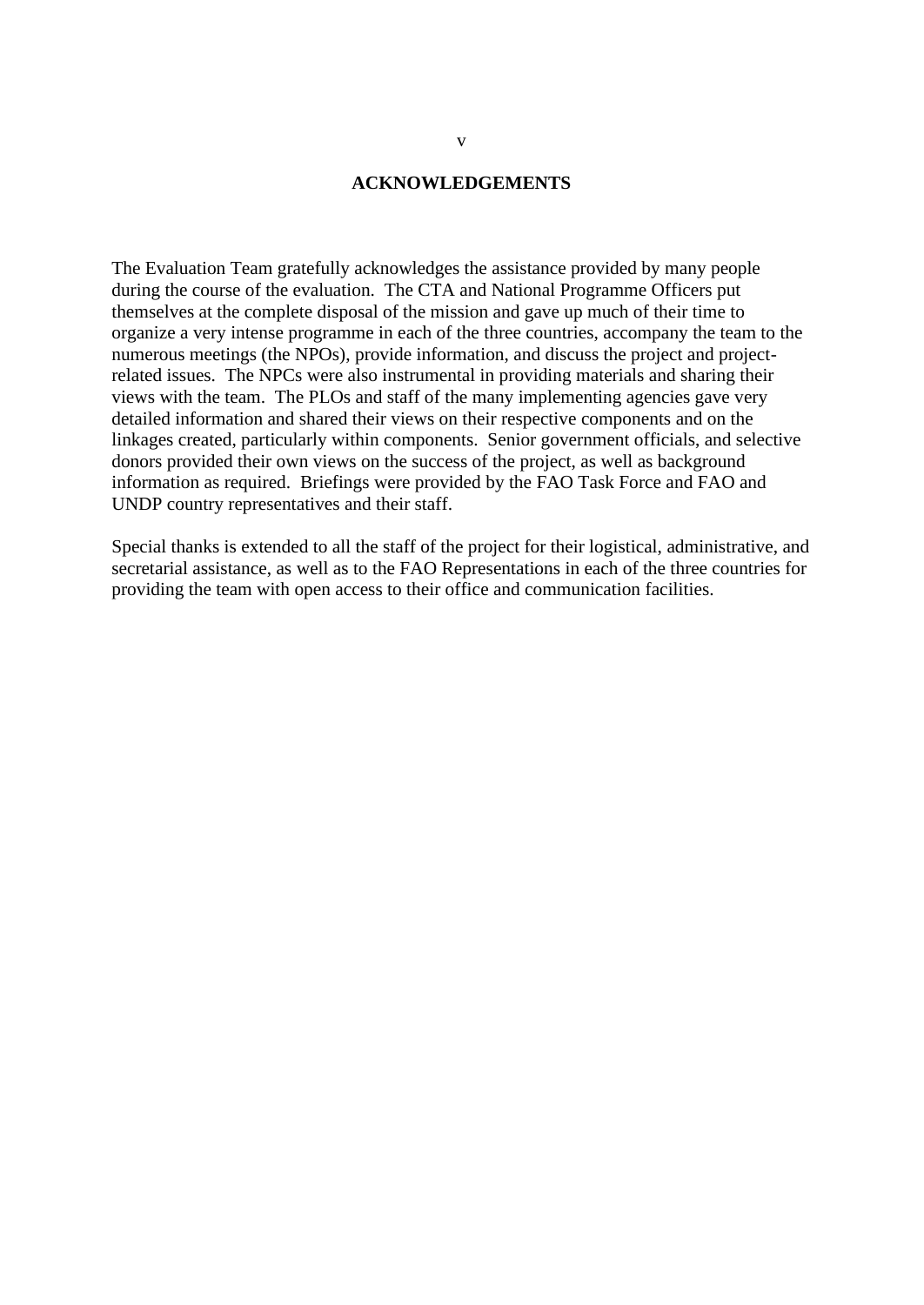#### **ABSTRACT**

A final evaluation was conducted of the RAF/92/G31 "Institutional Support for the Protection of East African Biodiversity Project" in July 1996. The development objective of the project is to increase institutional awareness and capability for biodiversity conservation in East Africa. This complex project is implemented through 32 national and 5 international components. Two of the immediate objectives of the project are considered to be very successful and two had limited success. The project was very successful in providing a wide range of training in an appropriate and effective fashion, in raising awareness of mid-level civil servants and of school children, and in developing the institutional capacity to collect and analyze information on the biodiversity of the three countries. The project had limited success in integrating biodiversity issues into government sectoral planning and in planning and managing priority sites for biodiversity conservation. The project design largely ignored the institutional capacity needs for analyzing human pressures on biological resources and for developing, testing and extending solutions and alternatives to these threats. Strong emphasis was placed on increasing the capacity of the lead national environmental agencies in specific areas, but this enjoyed limited success because all three of these agencies lacked the overall clarity of mandate and political clout needed for them to be effective. The project was very effective in developing regional networks and technical collaboration and in conducting regional training exercises and workshops. Prospects for sustainability are relatively good at the levels of making effective use of the improved human resource capacity, for continued database maintenance and development, for the further development of networks and partnerships established and for continued awareness-raising activities, especially through the wildlife clubs. Future reliance on donors will be especially high for maintenance and replacement of vehicles and equipment, for biodiversity inventories and for continuing and expanding field conservation activities. The project adopted a long-term strategy and had almost no direct impact to date on the loss of biodiversity in the three countries. Future needs include: (i) the development of institutional capacity to analyze human pressures on biological resources and to develop effective strategies for diminishing these pressures; (ii) the identification and support to a range of institutions best suited for working in partnership with local communities; and (iii) clarification of mandates and strengthening of the national environmental agencies leading to effective integration of biodiversity issues into the government planning processes.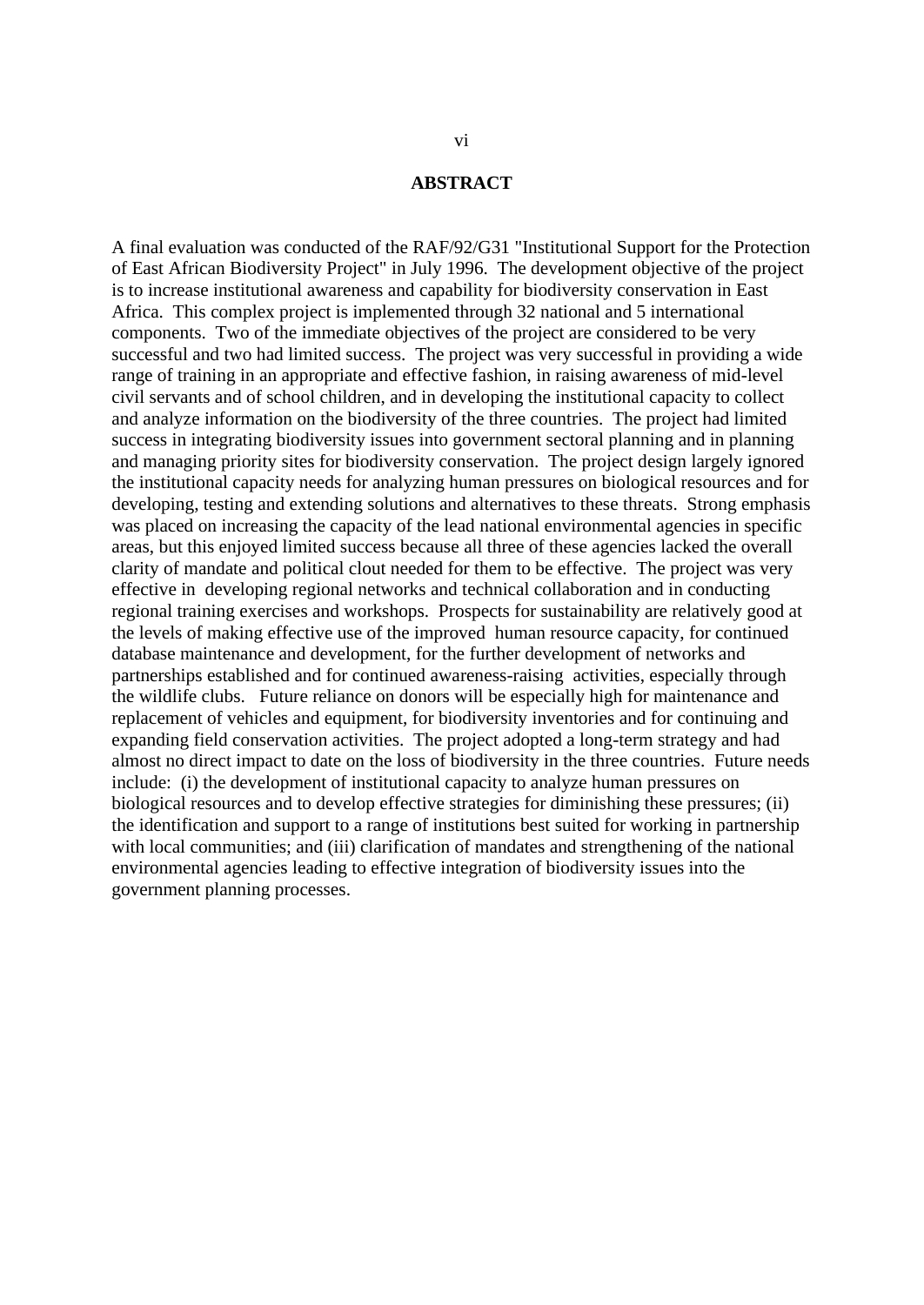### **EXECUTIVE SUMMARY**

# **Evaluation of the Project RAF/92/G31 "Institutional Support for the Protection of East African Biodiversity" (FAO code UNO/RAF/006/GEF)**

## **I. The Evaluation**

## **Purpose of the evaluation**

This Terminal Evaluation took place from 26 June through 31 July 1996, in Kenya, Uganda and Tanzania, with several days in Rome for debriefing at the end. The purpose of the evaluation was to review the project, evaluate its impact, successes and failures with a view to distilling lessons learned that could be used in the design of future projects and programmes in related areas. The Evaluation included a review of the design and the effectiveness of the project in realizing its immediate objectives and outputs, implementation modalities, linkages developed, among others. In this context, it has also attempted to assess whether the strengthened institutional capacity of the key agencies in the three Governments of Kenya, Tanzania, and Uganda, has contributed to achieving the long-term development objective - reduction in the loss of biodiversity.

#### **Mission composition**

The team was composed of Team Leader Roy Hagen (UNDP), Barbara Cooney (FAO Investment Centre), Titus Mukiama (University of Nairobi), Cornelius Kazoora (Sustainable Development Centre, Kampala), Robert Nabanyumya (National Project Officer, Kampala) and Generosa Kamuzoora (Agriculture, Natural Resources and Environment Planning Commission, Dar es Salaam).

# **II. Overall success in achieving immediate objectives**

# **Development objective of the project**

"*To create the institutional awareness and capability within the relevant governmental and non-governmental organizations of East Africa, so as to ensure adequate protection of the biological resources (biodiversity) of the region."*

# **Immediate objectives**

The project was very successful in achieving two of the immediate objectives, had limited success on a third and very limited success on the fourth. The overall level of success of the project can be considered to be fairly high.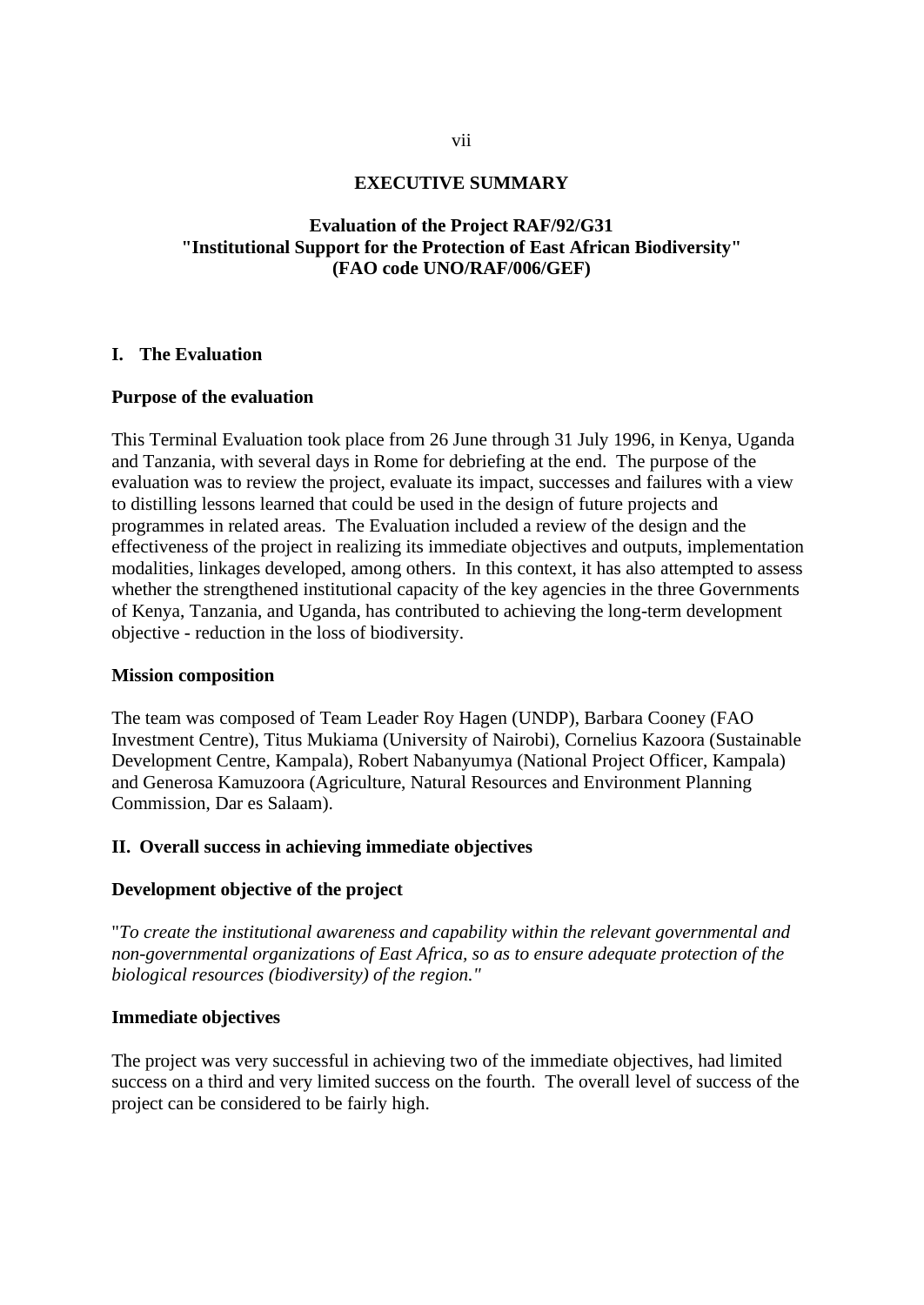**Immediate Objective 2** *"To increase the quantity and quality of training in all aspects of biodiversity and to improve levels of awareness of biodiversity in government."*

Training has been especially successful:

- (i) A very wide range of training activities were undertaken ranging from workshops to MSc and PhD levels.
- (ii) Training activities were generally appropriate and cost effective.
- (iii) Field work for higher degrees was all done in the region, benefitting both the students and the institutions in the region, as well as contributing as inputs to the data gathering and analysis activities in the pilot areas.
- (iv) Most people trained are permanent staff of a national institution or students with good prospects of being assumed as staff members of the sponsoring institution. Most of them are returning to their host institutions.
- (v) Much of the training has been conducted regionally and has been highly appreciated. This has resulted in considerable sharing of experiences and greatly expanded networking and linkages.

The general level of awareness of biodiversity values and need for its conservation has been raised substantially in all three countries:

- (i) Support to the wildlife clubs in all three countries has been a highly effective way of reaching primary and secondary school-age children.
- (ii) Much of the awareness-raising has grown out of the multifarious activities and training undertaken by the large number of implementing agencies rather than from programmed awareness-raising activities as such. National and regional linkages developed and enhanced by the project have contributed significantly to awarenessraising.
- (iii)Much progress has been made with mid-level government technical staff. Effective methods for raising the awareness of policy and decision makers has proved the most difficult.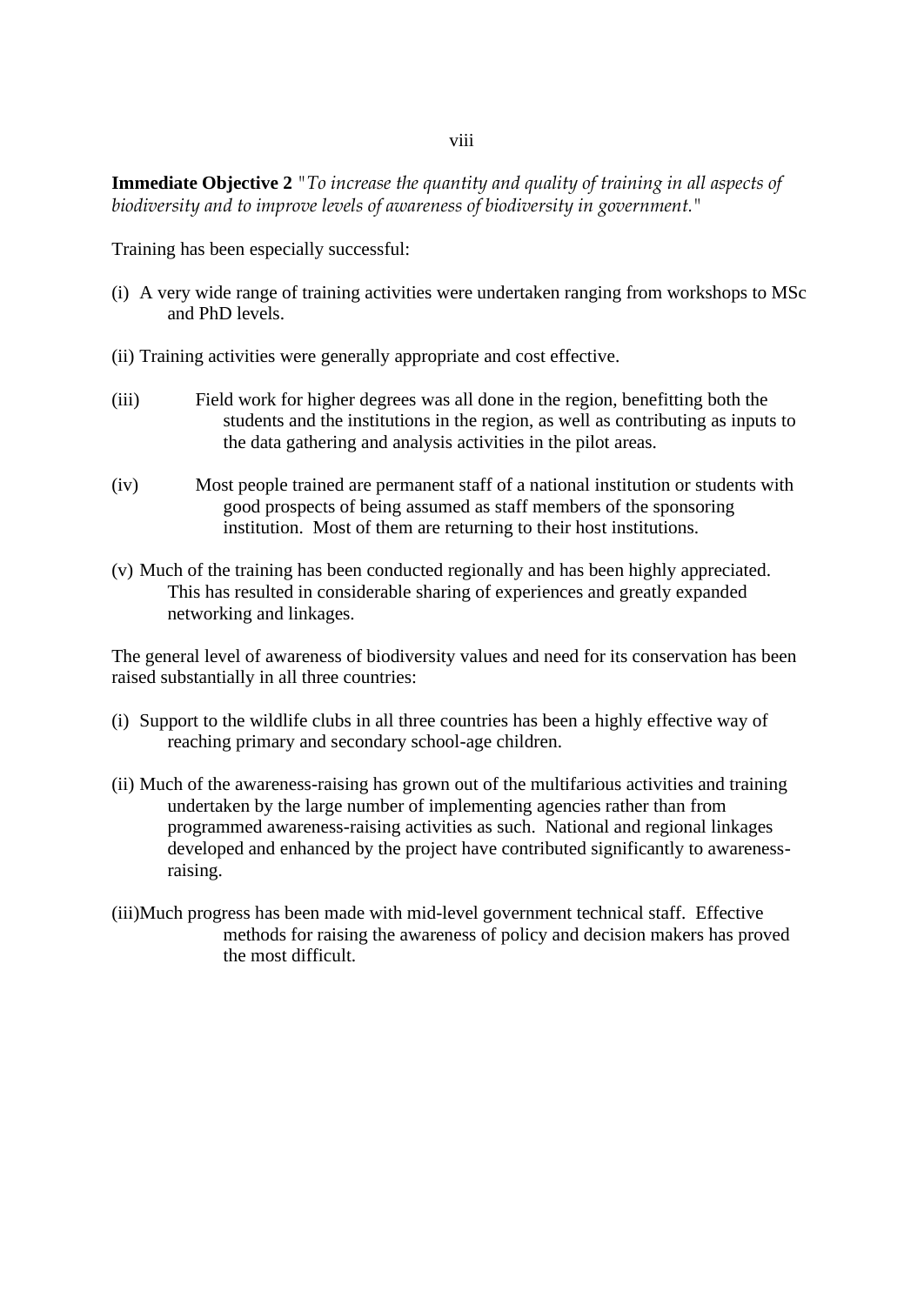**Immediate Objective 3** *"To upgrade the institutional capability to collect, analyze and disseminate information on biodiversity so as to further conservation."*

- (i) The project has been very successful in supporting the creation/development of databases in both government and non-governmental institutions. Even the lead national environmental agencies have performed quite well on database development.
- (ii) Forest biodiversity and wetlands biodiversity inventories in Uganda have had quite striking success. The Uganda Forest Department is moving quickly towards direct application for the identification of priority areas and the gazetting of strict nature preserves.
- (iii)The project has strongly supported a pre-existing, informal regional forum for coordination of database and biodiversity inventory standards which has contributed significantly to enhancing the compatibility of the different databases established under the project.

**Immediate Objective 4** *"Within selected priority areas for biodiversity conservation, to undertake management and planning activity to enhance existing conservation capability in a demonstrative and integrated way."*

GEF pilot projects were intended to develop, test and demonstrate innovative approaches for biodiversity conservation and use, and Immediate Objective 4 was to be the focus in this project for doing this. Strengths and weaknesses of Immediate Objective 4 are as follows:

- (i) The pilot areas served primarily as foci for putting newly learned skills into practice in a multi-disciplinary approach through the collection and analysis of data in real life situations. This worked quite well. Activities in Kenya and Tanzania lead to the discovery that people of wealth and power are stakeholders in some of the key issues and, hence, often impediments to changes in policies.
- (ii) Government institutions, universities, research institutes and NGOs developed linkages and collaborated closely in the field activities in the pilot areas.
- (iii)The analyses focused strongly on the biological and the physical aspects of each site, and less strongly on socio-economic and socio-political aspects needed to develop solutions and alternatives for resource users. Very little was done to involve the stakeholders in the pilot areas.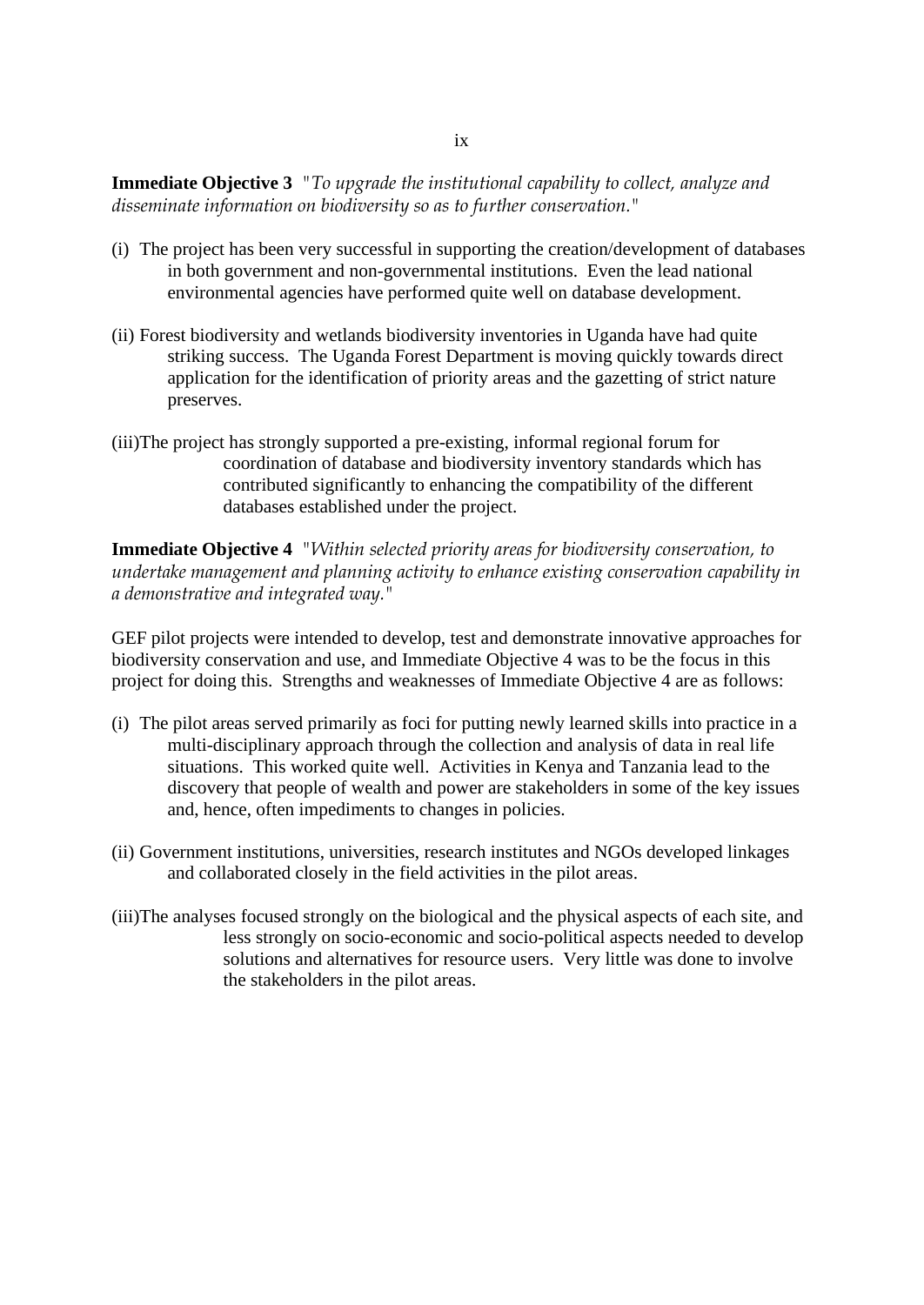(iv)The analysis did not result in management activities or in *"practical conservation measures"*, except in Tanzania, and there only in a limited way. No emphasis was placed in this project on the development and testing of innovative new approaches for the conservation and sustainable use of the biological resources.

**Immediate Objective 1** *"The leading national environmental agencies (NEAs) with functional biodiversity units which have the capacity to coordinate national biodiversity issues."*

This objective remained largely unachieved for the following reasons:

- (i) The main problem is that the NEAs themselves all lacked clarity of mandate and political clout. In each case there was confusion and overlapping authority with other national institutions, frequently compounded by lack of donor coordination.
- (ii) Biodiversity officers have been assigned in the NEAs, although few if any have been released completely from their other responsibilities in order to work full-time on the project activities None of the staff of the units were able to express a clear vision of what their mandate is or should be, or clear strategies for integrating biodiversity issues into government planning.
- (iii)The project should have been designed from the outset to give greater direction to the National Biodiversity Units (NBUs). Among the first outputs should have been the preparation of clear terms of reference for the NBUs and an awareness-raising strategy identifying targets and messages.
- (iv)In hindsight, the preparation of a National Biodiversity Strategy in each country should have been an output of the project. The NBUs and other institutions would have had a clear objective on which to focus. It would have identified priorities, defined the needs for involving other institutions, and possibly mitigated some of the institutional rivalries.
- (v) Inter-ministerial sub-committees have been created in two countries (Kenya and Uganda) and have lead to increased awareness and consideration of biodiversity concerns. A proposal for the creation of an Inter-ministerial Sub-committee on Biodiversity is under review in Tanzania by Government officials. One cannot say, however, that there is a formal process for integrating biodiversity issues into government planning and policy in any of the countries.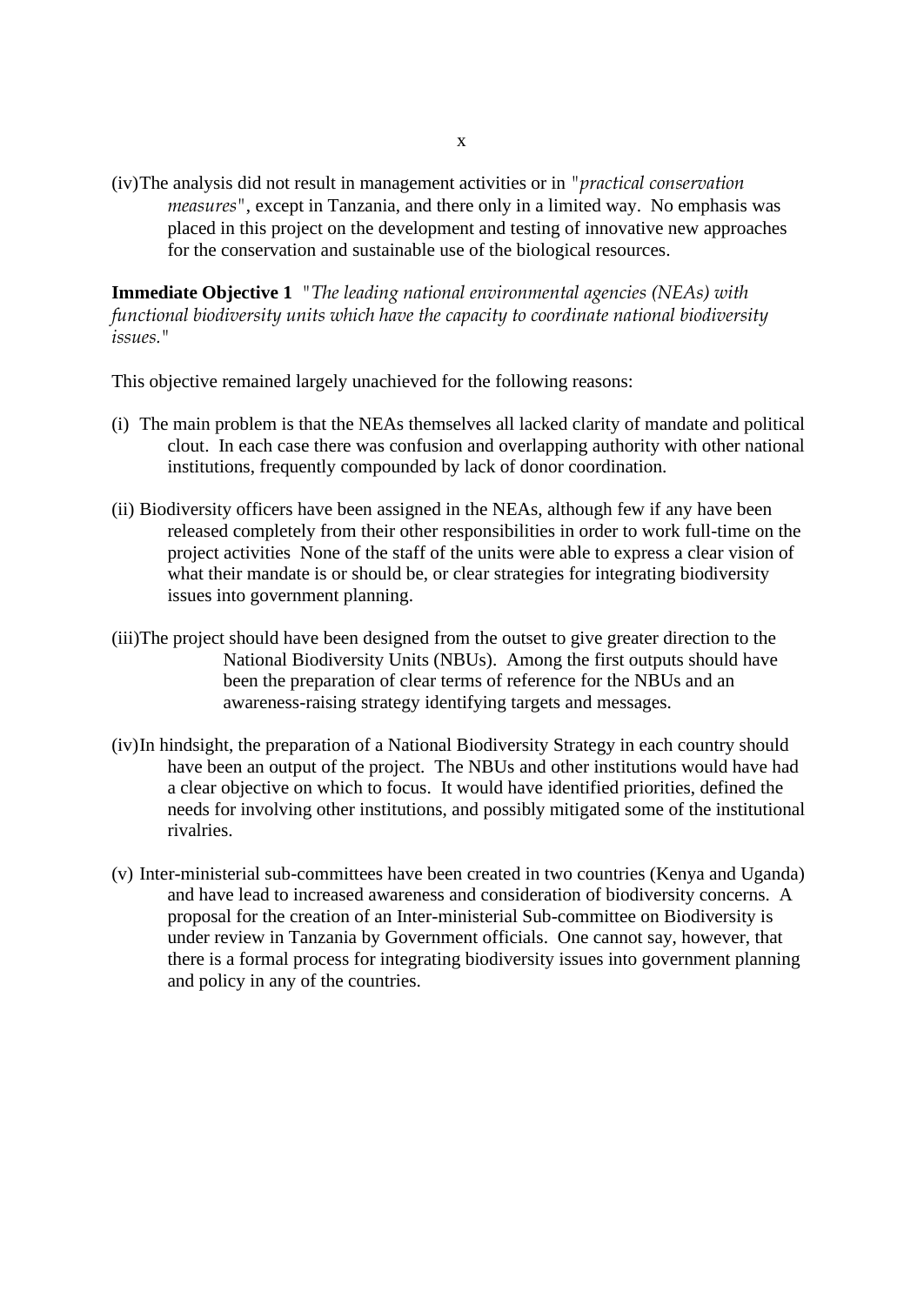### **III.Project concept and design weaknesses**

- (i) The design concentrates on the biological aspects of biodiversity conservation/protection. The problem statement contends that the biodiversity of East Africa is being depleted, but presents no analysis of how it is being depleted, who is destroying the resource and why. It does not mention extensification of shifting cultivation, of demographic growth and of poverty as major direct and indirect causes of biodiversity loss. A more balanced statement of the problem could have lead to a more problem-oriented approach that would be more focused on developing institutional capacity to develop solutions and alternatives.
- (ii) Project concept and design probably would have benefitted from a wider range of expertise.
- (iii)Agriculture, in particular, should have been included in the project design.
- (iv)Given the heavy emphasis on national institutional capacity-building versus field activities, it was probably overly optimistic to have stated, "It is expected that the rate of depletion of biodiversity will be reduced,..."
- (v) In hindsight, the heavy emphasis on the NEAs, especially for integrating biodiversity issues into government planning and for awareness-raising of government decision makers, was a design weakness. The exclusion from the project of the ministries and agencies with control over the resources and/or that have agents in direct contact with rural resource users was a serious impediment to integrating biodiversity (and environmental) aspects into development plans and policies and in effecting sustainable use of biological resources on the ground.
- (vi)One of the key objectives targeted management of priority field areas, but did not allocate resources for management nor make it clear who was to manage.
- (vii) The design did not make allowance for adequate resources for project management/administration. The CTA was therefore compelled to spend a significant amount of his time and energy on administrative issues.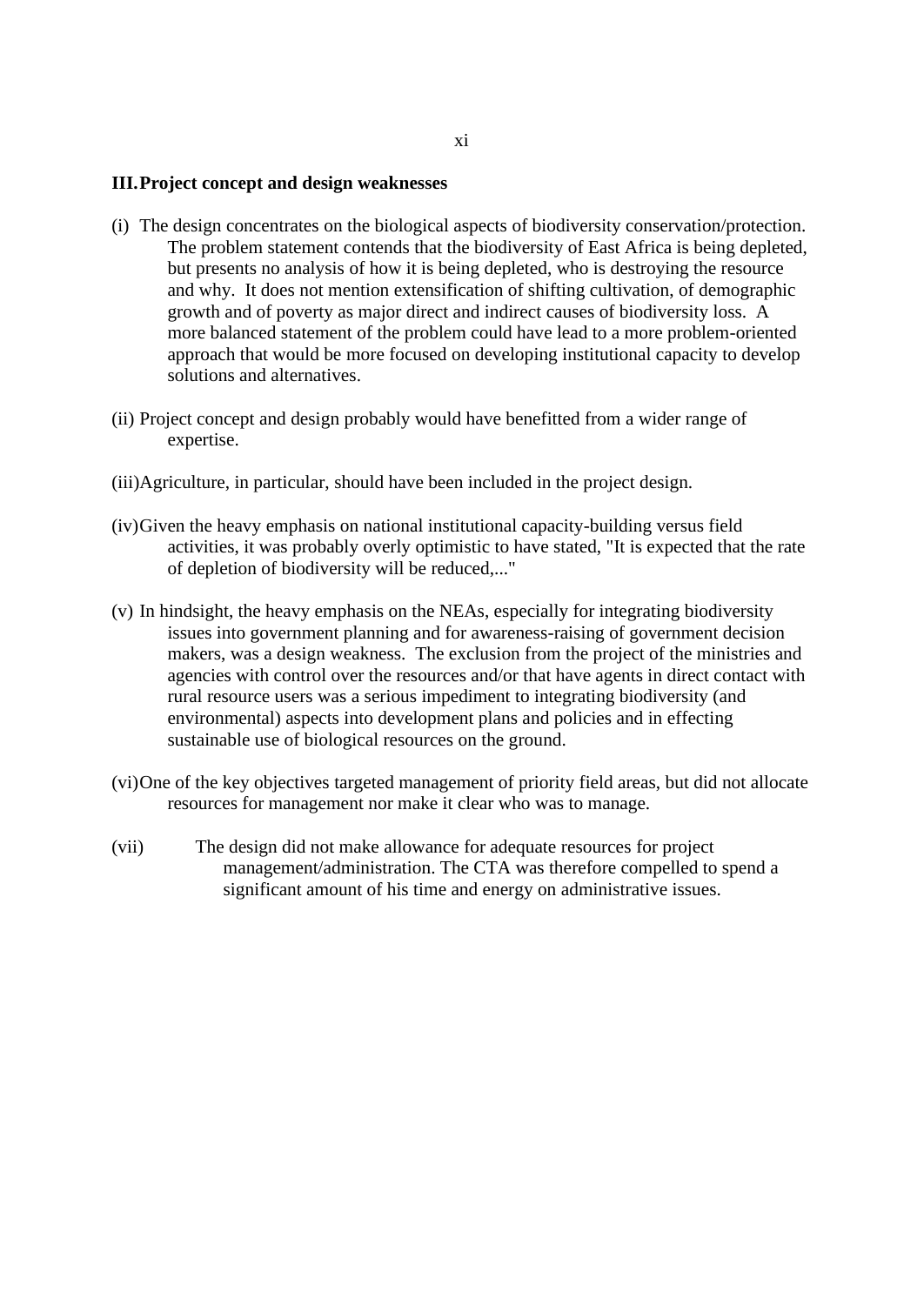# **IV.Project management**

There was broad, general satisfaction with FAO management of the project. Specific points include:

xii

- (i) Procurement by FAO was handled quite efficiently. Delays were reasonable and quality of equipment procured was generally high.
- (ii) Overall, the level of satisfaction of the short-term consultants fielded by FAO was quite high.
- (iii)The services and dedication of the CTA to the project were of exceptionally high quality; the technical and administrative competence of both the NPOs and the support staff, as well as their enthusiasm and commitment were project strengths.
- (iv)The use of the Contractual Services Agreements (CSAs) was an innovative, effective means of managing/disbursing funding to national and international agencies in most cases. It was also an effective means of making the institutions responsible and accountable for the implementation of their components.
- (v) FAO accounting is done by line items and cannot be directly attributed to the 32 project components or to a specific country. This has made it difficult for the CTA and the participating countries and institutions to know how much money has been spent and how much remains in the budget for each component. Especially over the past half year as the project draws to a close, this lack of up-to-date information has made it increasingly difficult to manage the project.
- (vi)FAO has provided technical support to the project through a Project Task Force, as well as through the CTA's personal contacts with other divisions. The project could have benefitted more from the full range of technical expertise available in FAO, not only from the forestry sector, but also in agriculture, agro-forestry, development support communications, etc.

# **V. Sustainability**

- (i) The enhanced capacity of the NEAs is quite tenuous.
- (ii) The project has been paying significant portions of the costs of operating the offices of two of the NEAs (NES and NEMC), and it is not clear whether the respective governments have allocated, or will allocate, the necessary budgetary resources to cover the rental and operating costs when the project ends.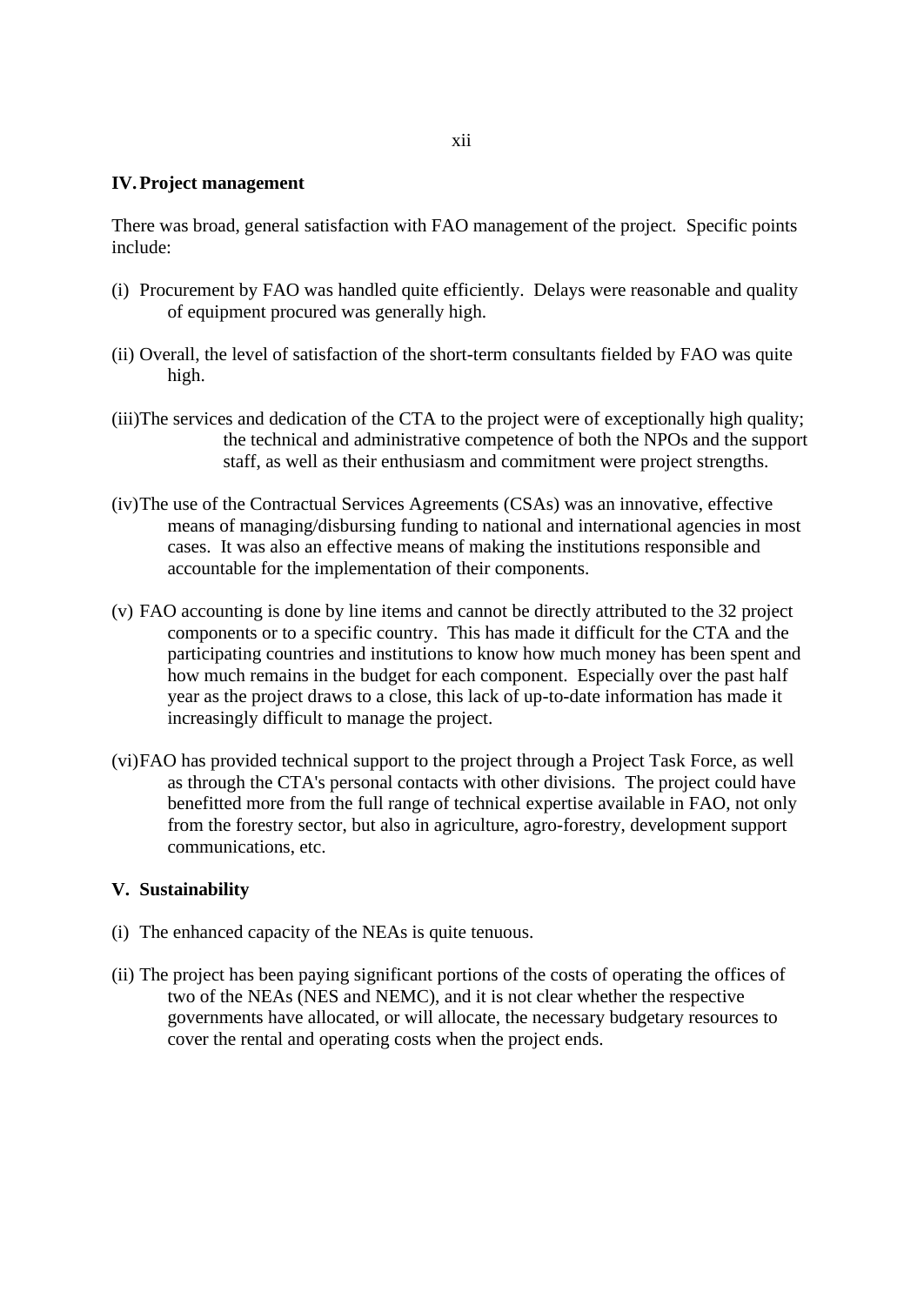- (iii)The operations and recurrent costs budgets of all three governments are very minimal. In particular, their ability to operate and maintain, let alone replace, vehicles supplied by this project, will be very problematic. The government of Tanzania has recently sold most of their vehicles, because they cannot afford to operate them.
- $(iv)$ Most people trained<sup>1</sup> will remain in place and are using their new skills, or will be assumed by their sponsoring institution. How long they remain will continue will depend on future opportunities/needs for their skills, on competition from the private sector, NGOs and bilateral donors that offer better pay and incentives, and, within government, on the extent of posting to unrelated positions.
- (v) Most people are very optimistic about continued regional collaboration in this field.
- (vi) On both national and regional levels, linkages have developed among government agencies, universities, research institutes and NGOs as a direct consequence of project activities or indirectly as a positive spin-off when people saw the benefits to be derived from collaborating. Many of these linkages have good prospects for continuing precisely because of the perceived benefits.
- (vii) Capacity for biodiversity inventories has been built, but inventories themselves are almost completely dependent on donor funding. It does not appear as though any funds have been allocated by the institutions themselves for monitoring and updating of the inventories.
- (viii) Databases will probably be sustained relatively well in NGOs, universities and institutes. They may be more tenuous is the NEAs, especially in Kenya and Tanzania.
- (ix) Awareness-raising activities will probably be continued by the national and international NGOs, particularly the wildlife clubs, while those of the NEAs are more tenuous.

<sup>&</sup>lt;sup>1</sup> The main exception is MUIENR which has very few full-time staff positions. Seven people were trained at the MSc and PhD levels, and it is unlikely that MUIENR will be in a position to absorb or retain them.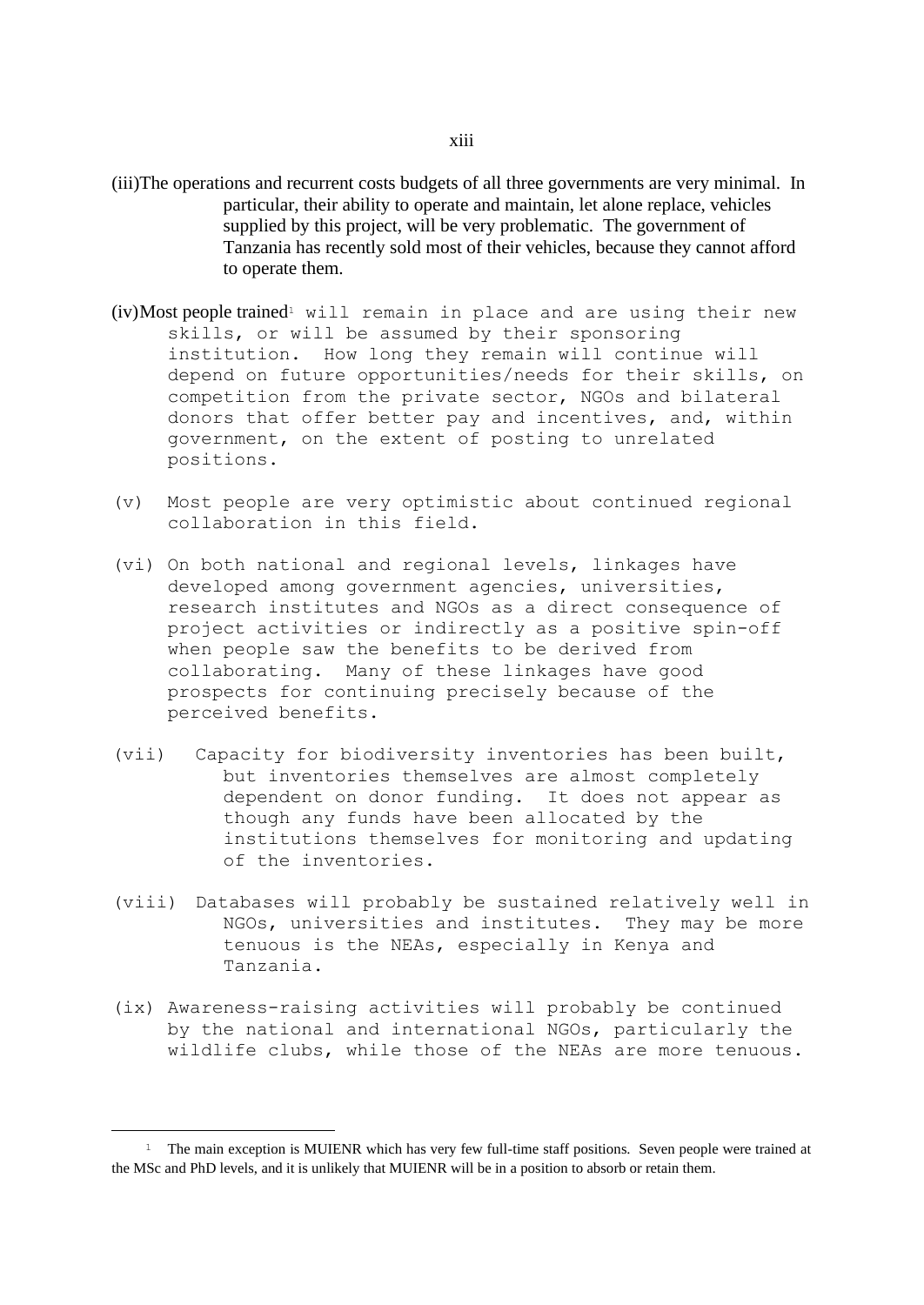(x) The pilot field activities will not be continued after the project ends unless other donor support is found.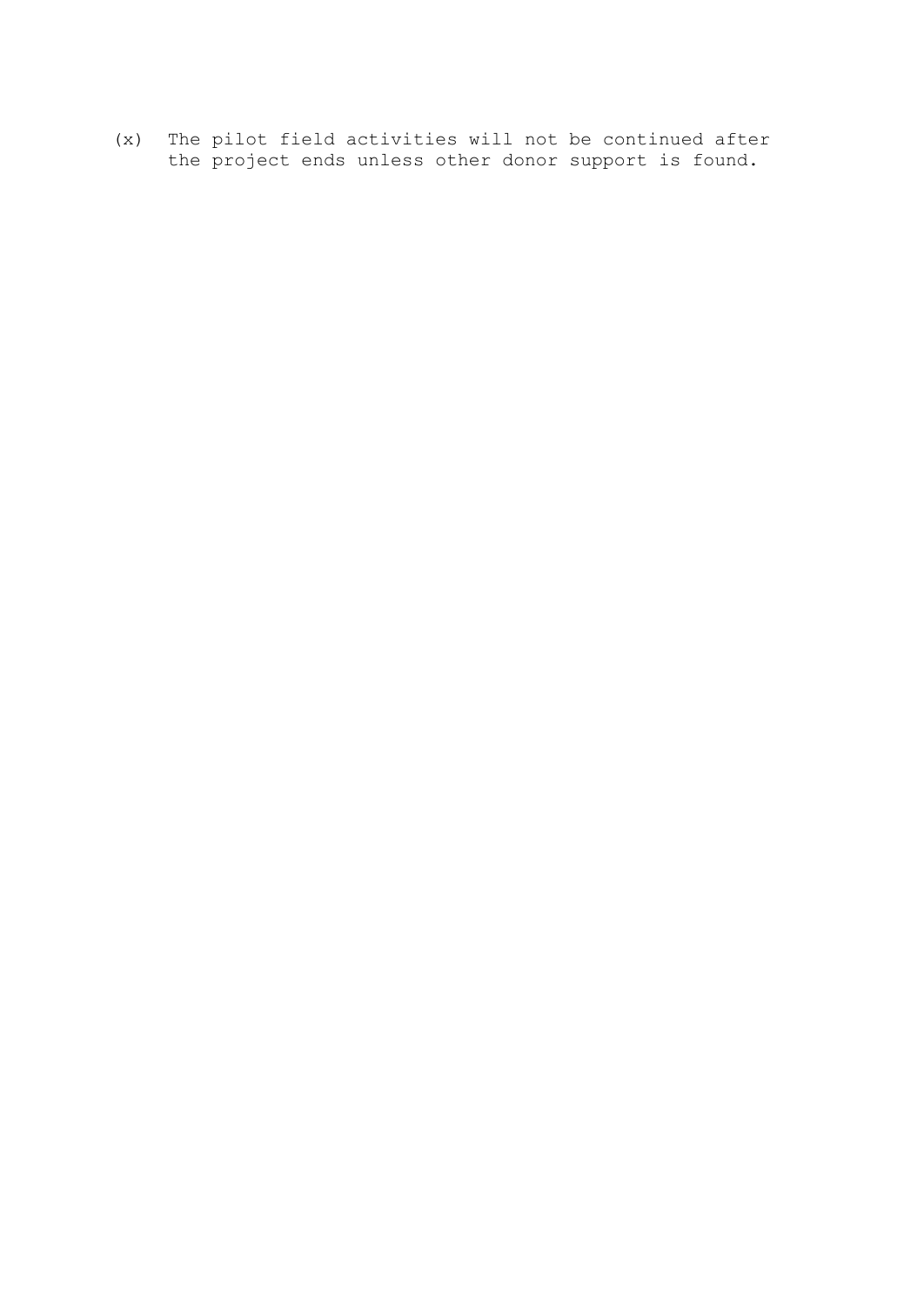#### **VI. Expected impacts of the project**

- (i) Awareness of biodiversity values/conservation needs have been substantially increased. Momentum has been built.
- (ii) Regionalism has been considerably strengthened.
- (iii) The capacity for biological resource inventory and analysis has been considerably increased.
- (iv) The capacities of the universities have been significantly enhanced, and biodiversity aspects are being addressed in existing course offerings and may be incorporated into revised curricula.
- (v) The project has succeeded in bringing together a wide range of national and regional institutions - government agencies, universities and research institutes, and NGOs - many of which have not collaborated with each other in the past, for joint training. They have cooperated closely at field level in data collection, as well as in the analysis of the data collected and informationsharing. Before the project started, institutions were not aware of biodiversity or where to find general environmental information. As a result of the project, there is widespread knowledge about what information exists and which institution holds it, although actual sharing of the information still requires work. It is expected that these linkages, particularly those that grew out of collaboration in setting up the databases, and the knowledge gained will continue after the project ends.
- (vi) The project supported the Forestry Department/Kenya Wildlife Service Memorandum of Understanding through the provision of joint training. It is probably the first of its kind to integrate technical and operational aspects. The result has been the instillment of a greater sense of responsibility in the forest guards and game rangers and increased collaboration. It has proved to be an innovative approach to forest management and is expected to lead to a reduction in destruction. In the light of its success, both the Forest Department and KWS are endeavouring to establish new partnerships and extend the MOU to other institutions; collaborative arrangements are now being worked out with NMK. It is expected that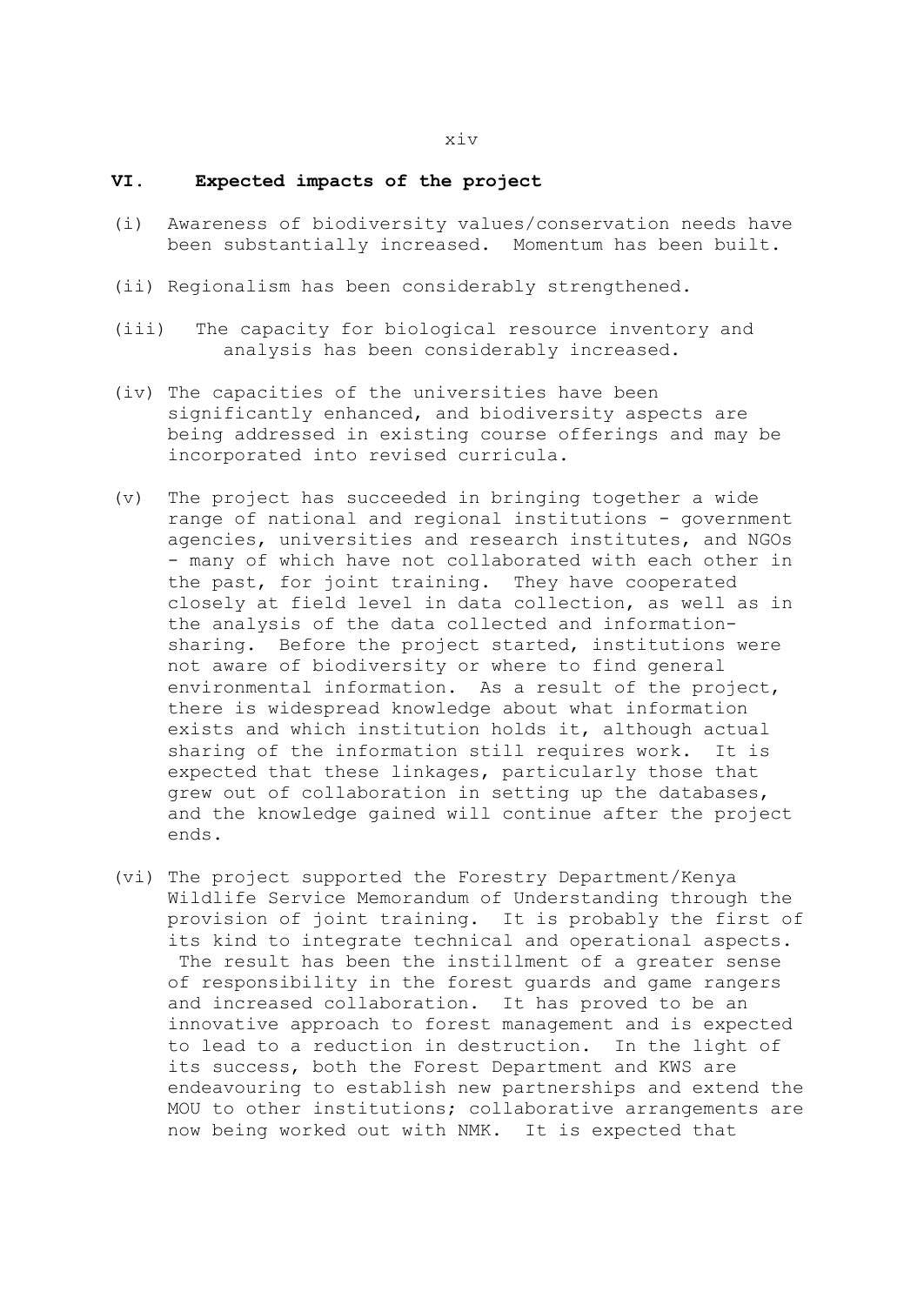cooperation between these institutions will continue to grow.

(vii) Although there was no baseline or monitoring system established, there has probably been almost no direct impact of this project on the loss of biodiversity in East Africa. Even in the priority pilot field areas, the immediate impact has probably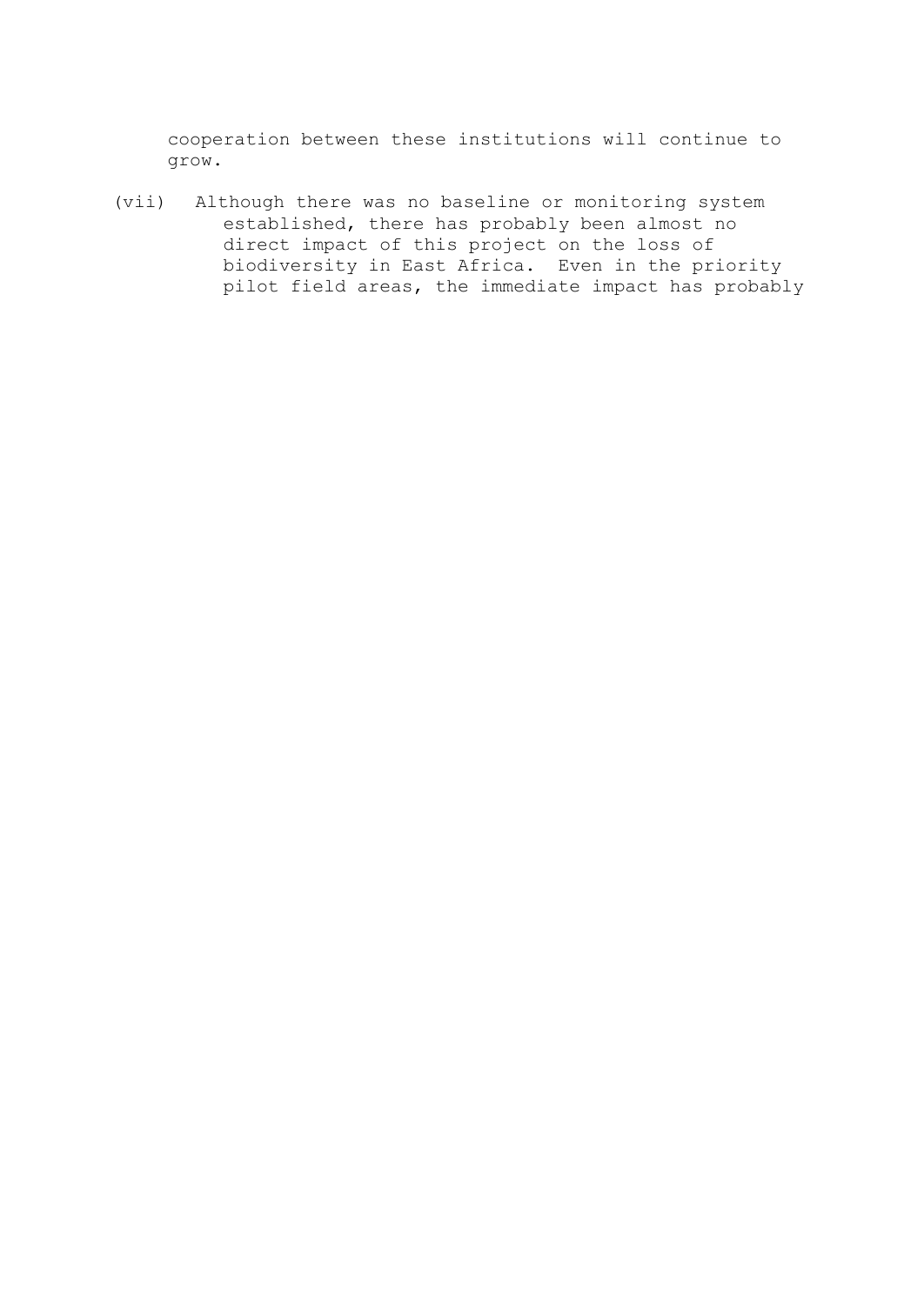been small to date (negligible). Local empowerment of communities in Zanzibar over their fisheries resources and the reported "end" of dynamiting of their reefs through villager interventions is one of the few clear, positive changes in resources use.

#### **VII. Lessons learned**

- (i) One can't expect to build effective government coordination through government institutions that lack clarity of mandate and political clout. It is difficult to strengthen the institutional capacity of an organization that is politically weak, not well funded, has insufficient staff, a low acceptance level and no enforcement capabilities.
- (ii) Serious problems have resulted from the lack of donor coordination in the support of NEAs, NEAPs, and other planning/strategy documents.
- (iii) The development of effective strategies for raising the awareness of higher level government decision-makers and politicians can be problematic. The role of government agencies like the NEAs can be constrained by hierarchical, bureaucratic procedures. Also, people of power and influence with political clout are sometimes part of the problem, and may use their political influence to restrain the awarenessraising function of government agencies.
- (iv) The present political situation in East Africa presents a highly unique opportunity for furthering regional collaboration on environmental and biodiversity issues.
- (v) The development of effective strategies for biodiversity conservation must balance biological priorities (based on endemism, species richness, etc.) with analysis and prioritization of the threats to biodiversity and their causes. Strategies must lead to solutions and alternatives to the unsustainable use of biological resources.
- (vi) Strategy development will require much more emphasis on the collection and analysis of socio-economic data, as well as on stakeholder participation in the process of developing solutions for conservation and management of the biological resources. One must spatially define what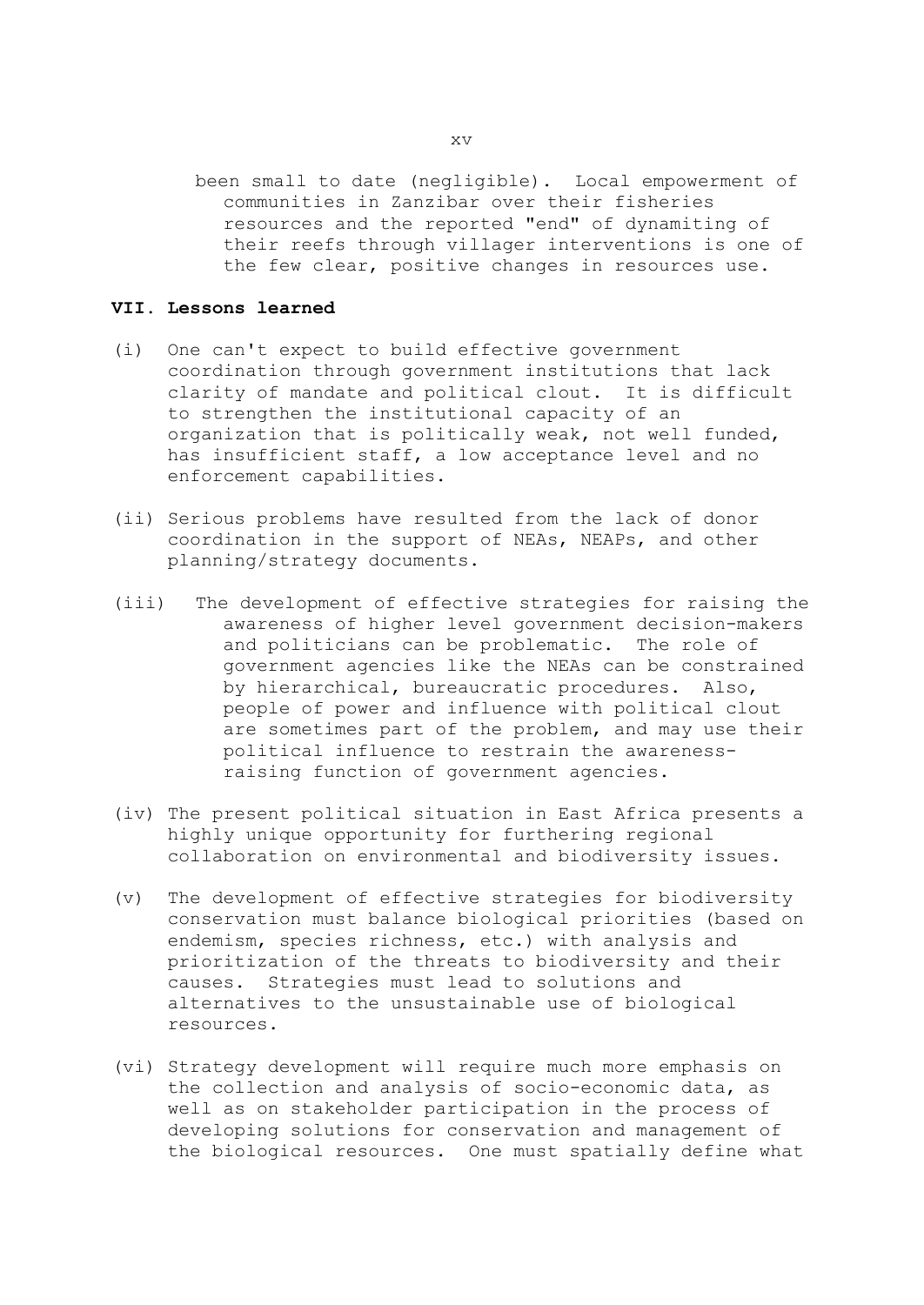the pressures on the biological resources are, who are exerting the pressures and why in order to develop effective strategies for developing sustainable systems of resource use by farmers, herders, fishermen, woodcutters, etc.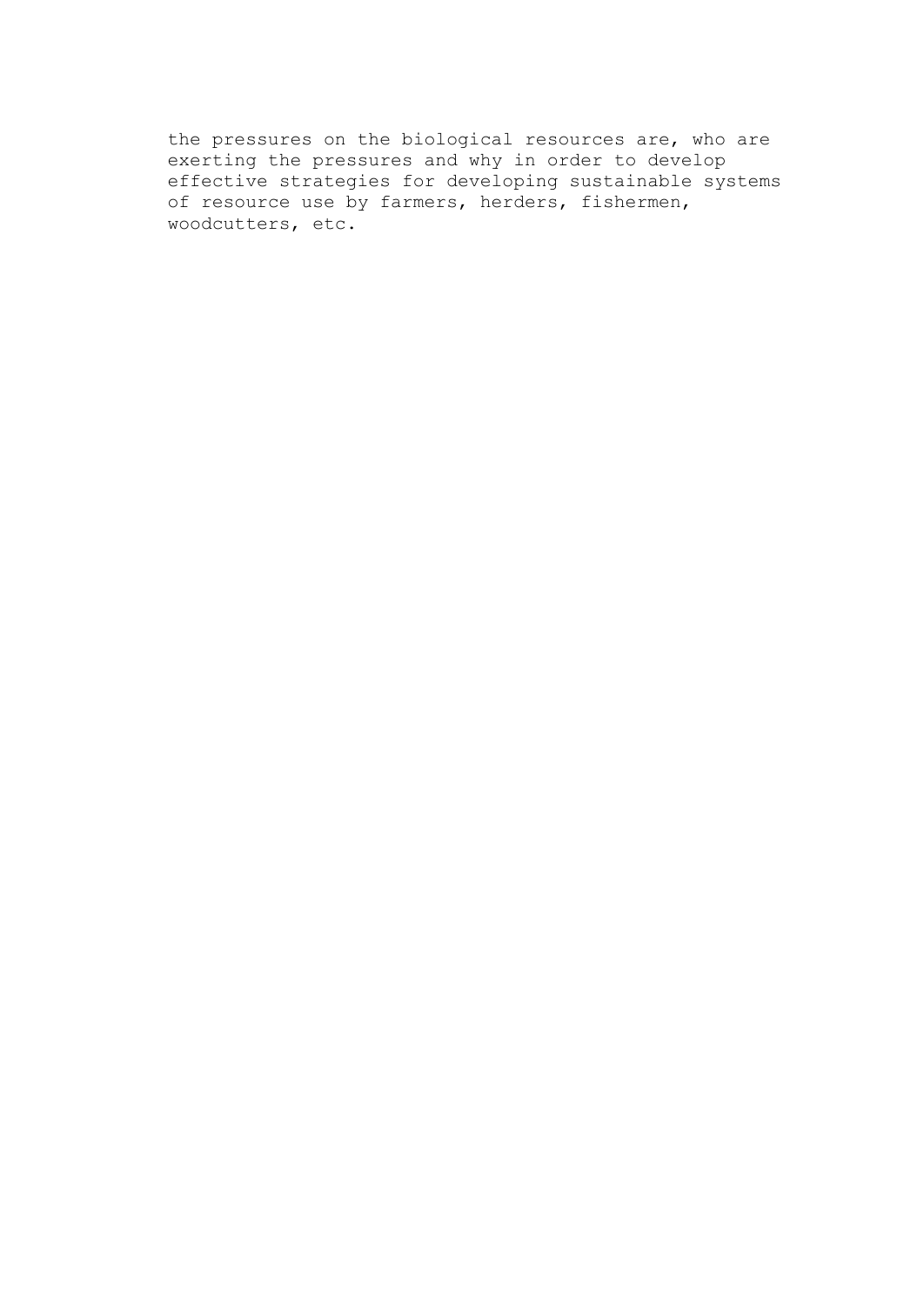- (vii) Expectations about the timely start-up of the project were unrealistic. Governments should have been ready to receive the project; office space should have been allocated and counterpart staff designated. In the future, prerequisites and government commitments should be clear from the outset and precisely indicated in the Project Document.
- (viii) The project was too complex to be administered by only one full-time international expert (the CTA). The second post (P-4 Training Expert) should have been filled as soon as the 1993 Tripartite Reviews approved its establishment so as to allow the CTA to focus his attention more on technical issues rather than on administrative and financial matters.
- (ix) Donors have different priorities (that are not necessarily the same as those of the government) and have championed, even created, different, parallel environmental agencies in the three countries. This has significantly undermined the authority of the lead environmental agencies. A greater degree of donor coordination is required.
- (x) The design and implementation stages could have benefitted from a greater range of technical expertise.
- (xi) Capacity-building is a long-term process, and four years is too short a period to show significant results. The effect on the reduction of biodiversity loss will not be evident in the short run, but the capacity that has been built provides key institutional components of what is needed to conserve biodiversity better in the future.
- (xii) The project has encountered a series of financial setbacks (appreciation of the Kenya shilling, unexpectedly high cost of health insurance, increase in professional and general staff costs, addition of a P-4) which have had negative repercussions on the project activities. Unlike other donor-funded projects, the budgetary limits of GEF-funded projects are immutable. Furthermore, the standard UNDP budget format does not allow for contingencies to absorb these shocks. Consequently, the only revisions possible were to scale back project activities. There is a clear need for uncommitted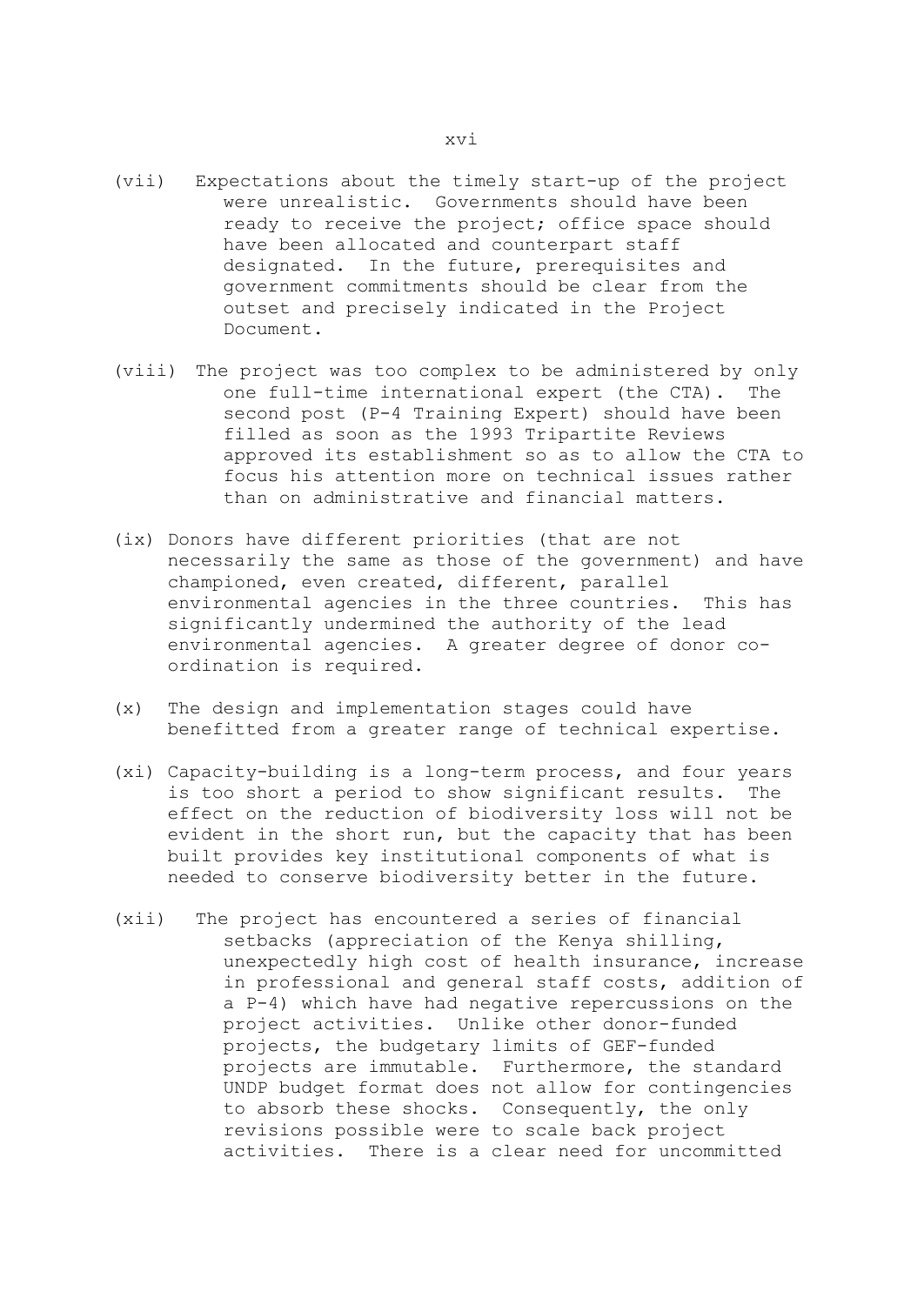resources and contingency funds given the inflexibility of the GEF budget limit.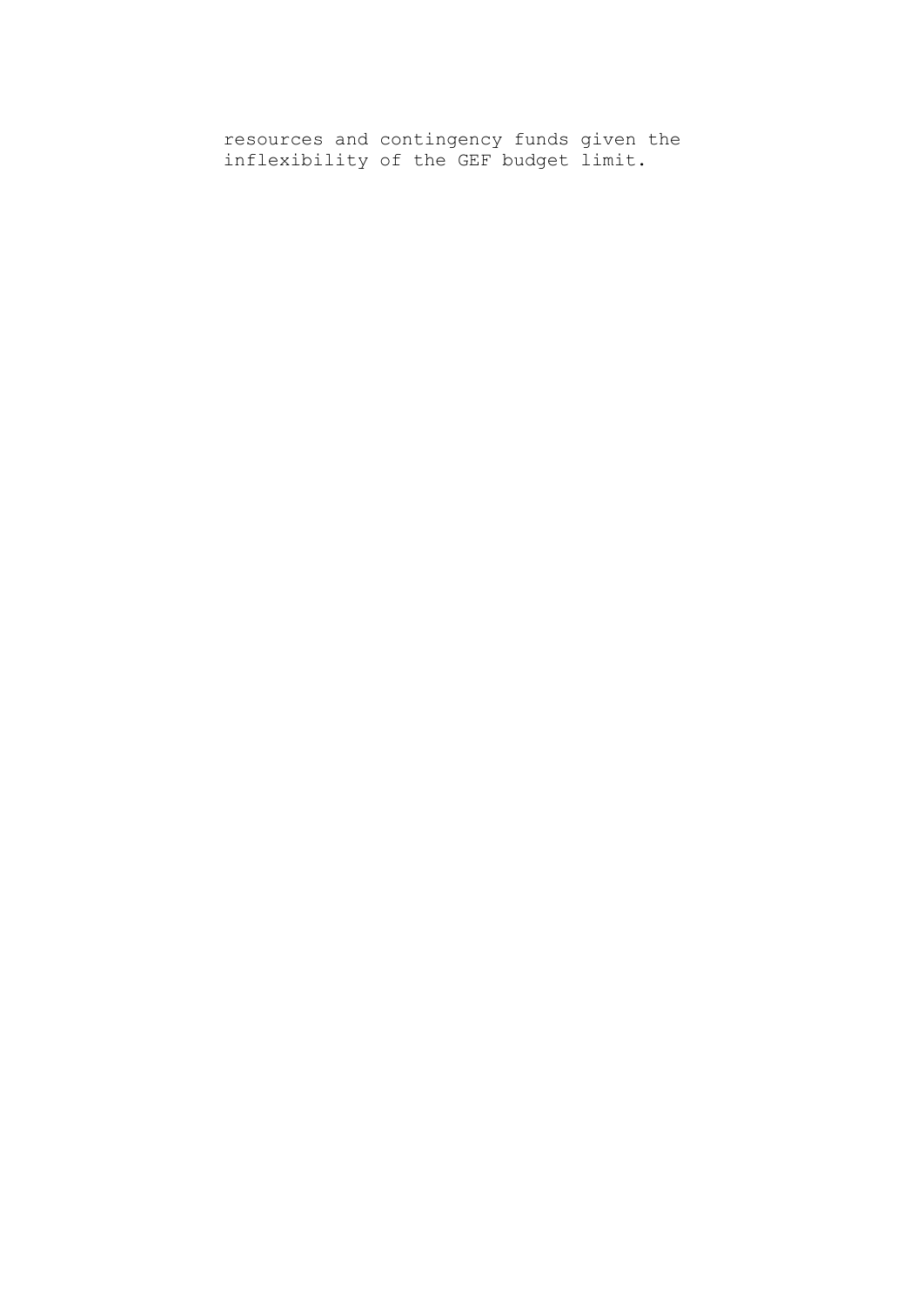- (xiii) The project has been a learning process. Biodiversity is a new concept, and one has to know what it is before one can coordinate it. It is evident that in the design of the project biodiversity was equated with biology, and the focus was consequently on the biological aspects. It is now clear that biodiversity conservation goes far beyond biology and includes the resource users, their societal and cultural frameworks, and their economic production systems. Participation of these stakeholders will be essential. As aptly summed up in one of the workshops, the project has identified the track and the goal. It's taken three years to get there, but the people are now trained and in place and ready to start the project.
- (xiv) UNEP is not set up to handle procurement, and should not be relied upon for this function.

#### **VIII. Recommendations**

#### **Future priority areas for intervention**

- (i) Future projects/programmes for biodiversity conservation in East Africa should consolidate and build upon what has been accomplished by the project in order to reduce the pressures on specific, priority biological resources in the field. Strengths to build upon are the capacity to collect and analyze data on biological resources, the multi-sectoral, GIS-based database capacity that has been developed, the human resources that have been trained, the cross-sectoral national and regional networks and linkages that have been developed, the awareness that has been built, and a general desire to apply these new skills to real field situation.
- (ii) Related to the above recommendation, future field efforts for biodiversity conservation in East Africa should focus on recognized priority sites that have already been identified either through the project itself or through various strategies and action plans (see Section 2.4 for information on the biodiversity priorities of East Africa). These biological priorities should be refined over time using the inventory and database capabilities developed by this project and should be balanced with an analysis and prioritization of the threats to these sites.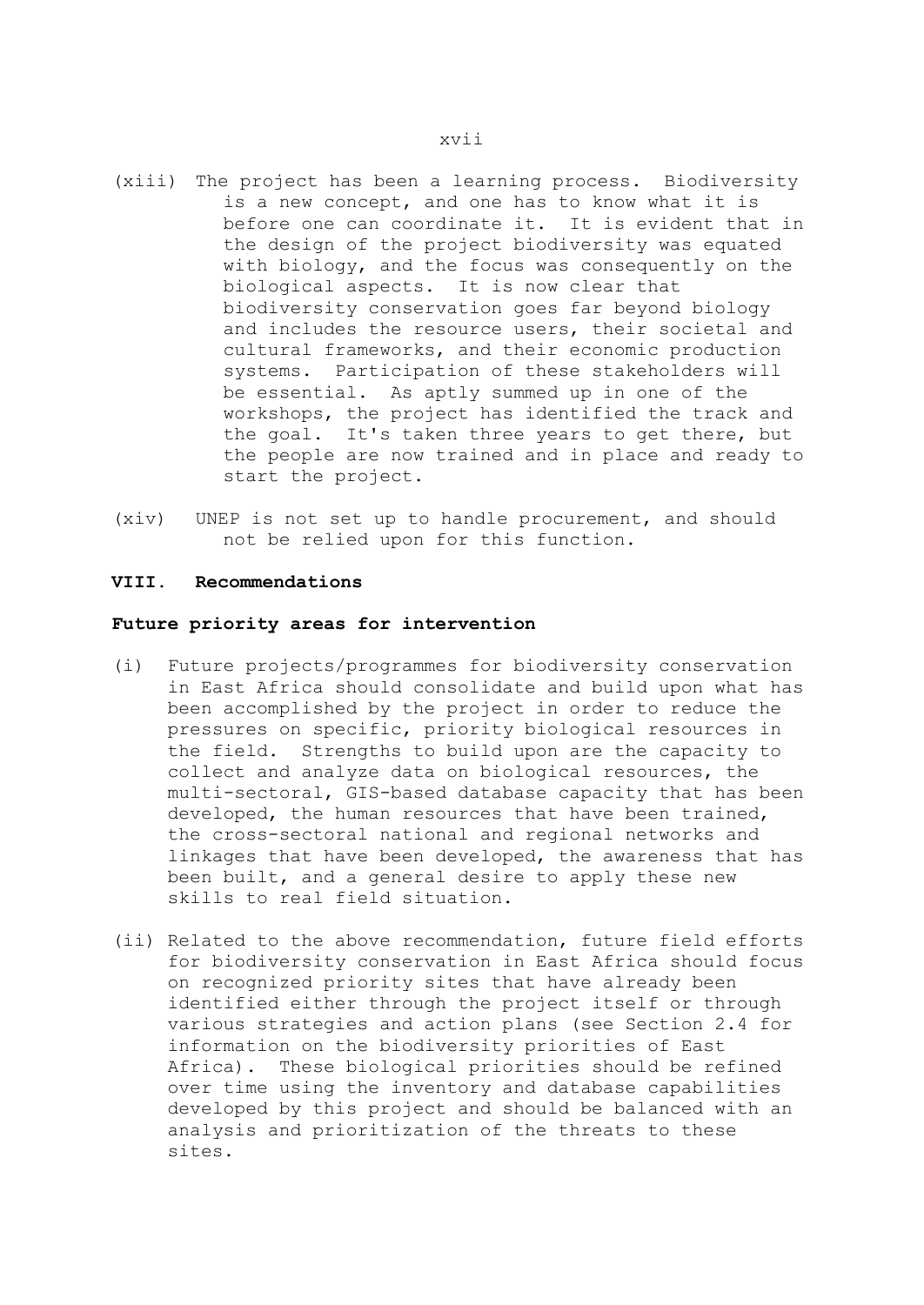(iii) Community-based participation should be a key element of field activities.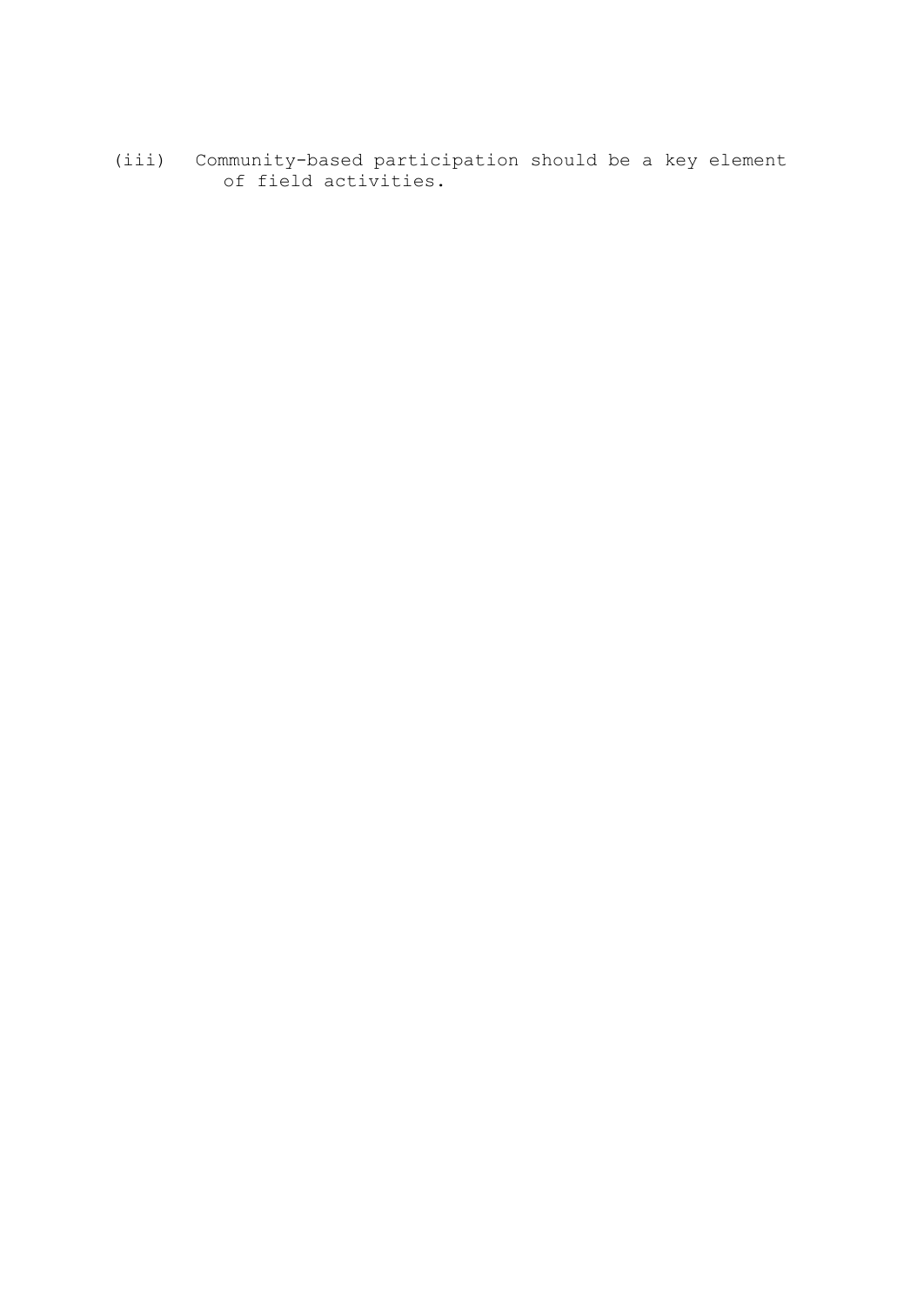- (iv) The integration of biodiversity concerns into national development planning and policies is dependent on the political will of the government authorities. Efforts should continue to be made to develop and implement effective strategies to raise the awareness of high-level decision-makers of the importance of environmental management and biodiversity conservation.
- (v) A greater awareness of wetlands as a resource has been achieved. Support for national wetlands policy development is needed in Tanzania and Kenya. The focus in Uganda should be on policy implementation and on field level wetlands conservation and management with close involvement of local communities. Similar efforts should follow in Kenya and Tanzania once an appropriate national wetlands policy has been developed.
- (vi) The continued use of public funds for the conservation of biodiversity needs to be justified. The project has raised the awareness of environmental and natural resource economics as a means of valuing this natural capital. With a minimal level of resources, a strong interest in the economic analysis of natural resources has been generated, but adequate expertise has not been created. Training in this field should continue, and economists in the planning and finance ministries should also be targeted.
- (vii) One of the national workshops (Uganda) strongly recommended that assistance be provided to develop national capabilities to implement the Convention on International Trade of Endangered Species (CITES). Training of customs officials and the preparation of a manual on endangered/protected species (such as is reportedly under preparation in Madagascar) which could help the customs officials in the ready identification of animals were among the interventions proposed.

#### **Institutional and policy development**

(viii) Governments need to resolve questions of overlapping mandates of national institutions charged with coordinating environmental/biodiversity issues and must provide these institutions with strong, legal foundations where this is lacking.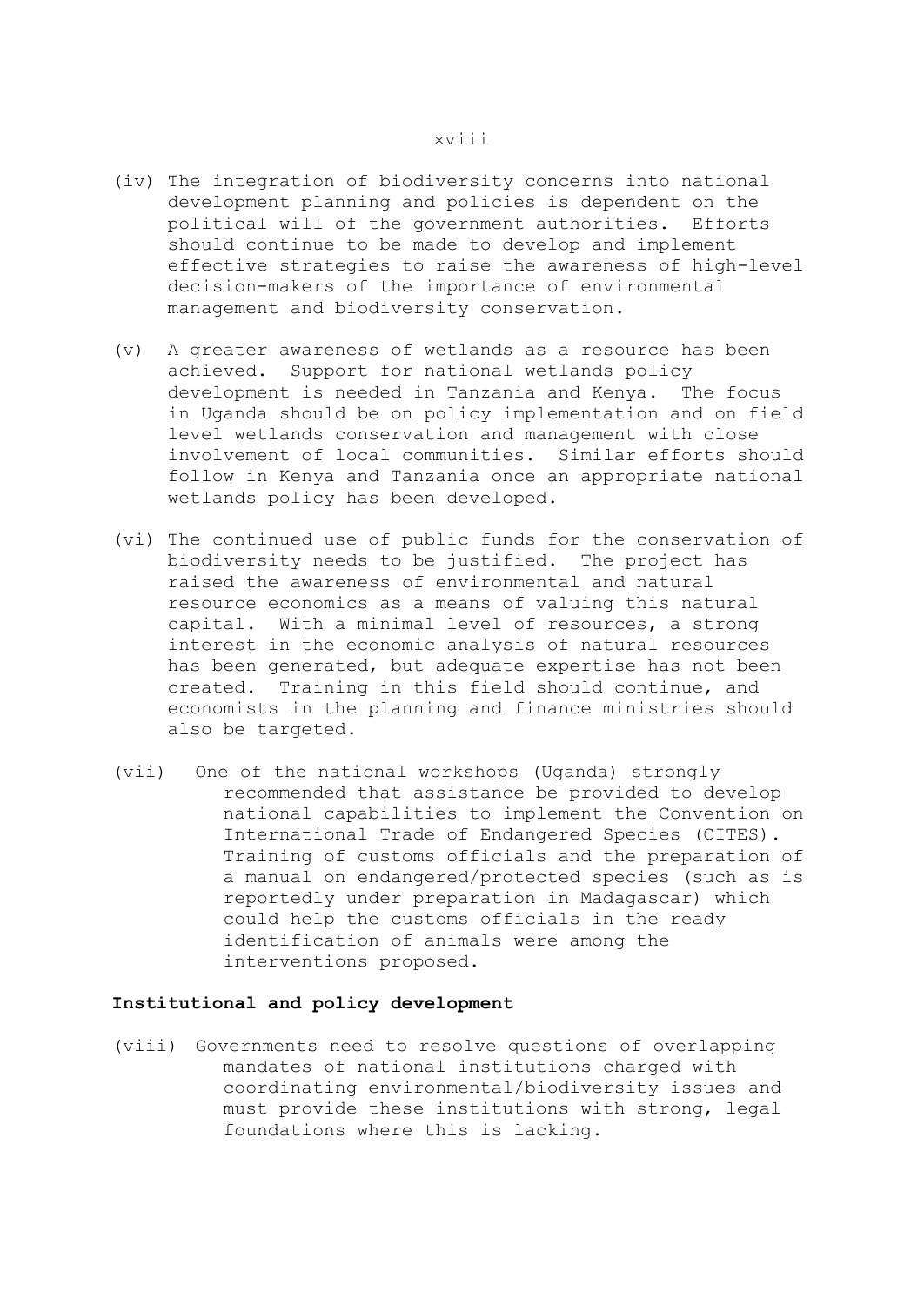(ix) Long-term biodiversity conservation will require a mix of interventions - institutional capacity-building, field activities, institutional and policy reforms, and an appropriate legal framework. The mix will vary from country-to-country depending on their own specific circumstances. All three countries should move quickly to develop **national biodiversity conservation strategies**,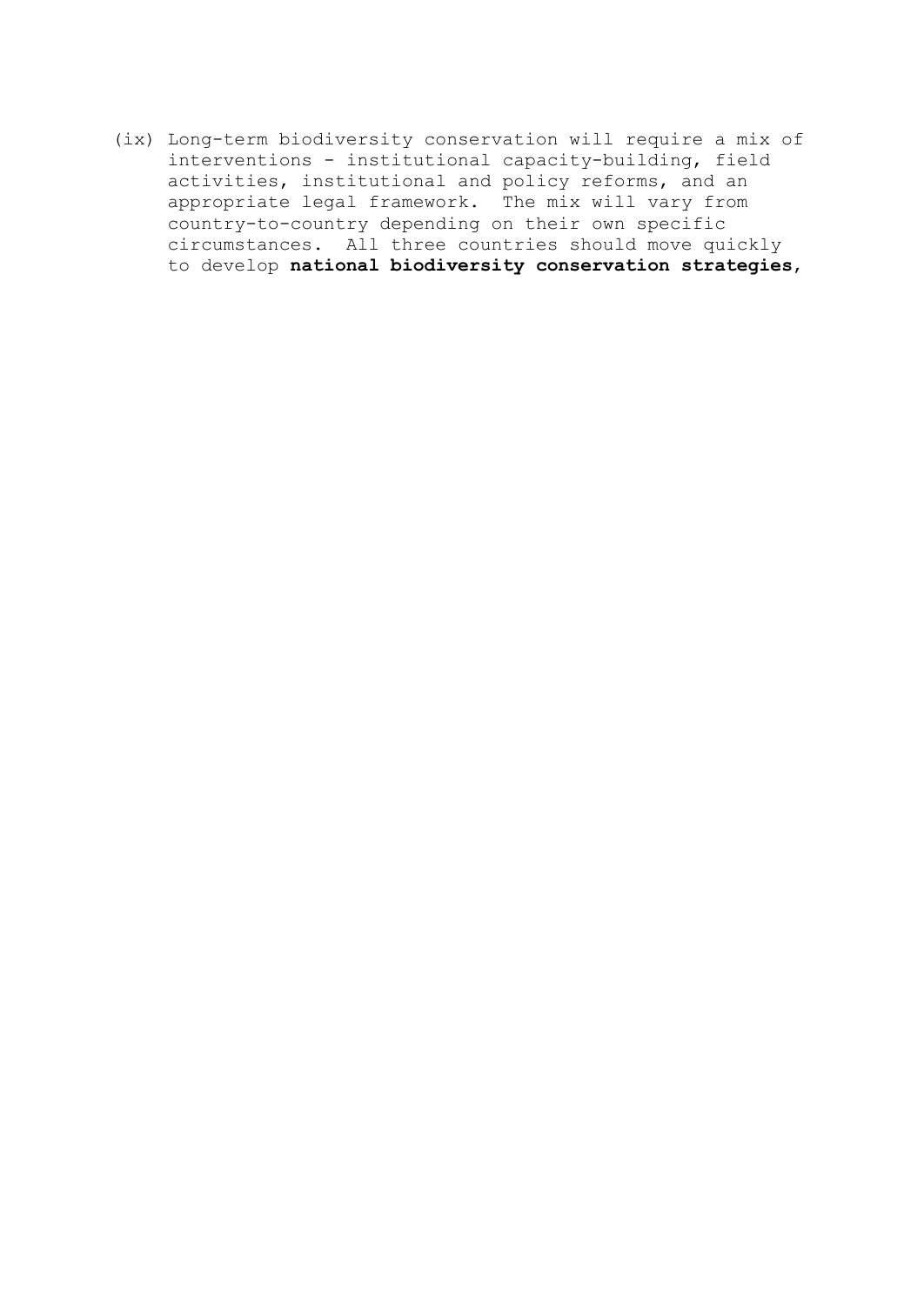- and donors should support these efforts. Strategies should define priorities from the biological perspective and from the socio-economic perspective of human pressures on the resources. The problem statement should address the linkages between demographic growth, extensification of agriculture and poverty and the loss of biodiversity. Strategies should be problem-solving oriented, seeking solutions/alternatives to the causes of the loss of biological resources. Institutions should respond to, and policies, technologies, etc. should be a function of, the threats to priority biological resources and the strategies developed to address these threats. In elaborating these strategies, countries should take advantage or be cognisant of trends, such as: reduced aid flow, improved regional cooperation in the area of environment, private sector development, decentralization, etc.
- The identification of the complement of institutions that will be needed to effectively conserve biodiversity should be a key component of national biodiversity strategies. Strategies should define the roles and responsibilities of all institutions involved and should identify weaknesses where further institutional capacity building will be needed.
- A critical need for biodiversity conservation is to identify and support appropriate institutions that can effectively intervene at the local level to work in partnership with communities to test and extend sustainable uses of biological resources and to develop economic alternatives to destructive pressures on biodiversity. The choice and support of such institutions must be worked out in the evolving context of decentralization and increased empowerment of local communities and lower levels of government. Linkages with central institutions supported under the current project will need to be developed. An appropriate mix of governmental and nongovernmental institutions will be needed. Donor support should be performance-based increasing support over time to those institutions most effective in diminishing pressures on the resources.

#### **Regionalism**

(x) Future efforts should continue to build and strengthen regional linkages and collaboration between the national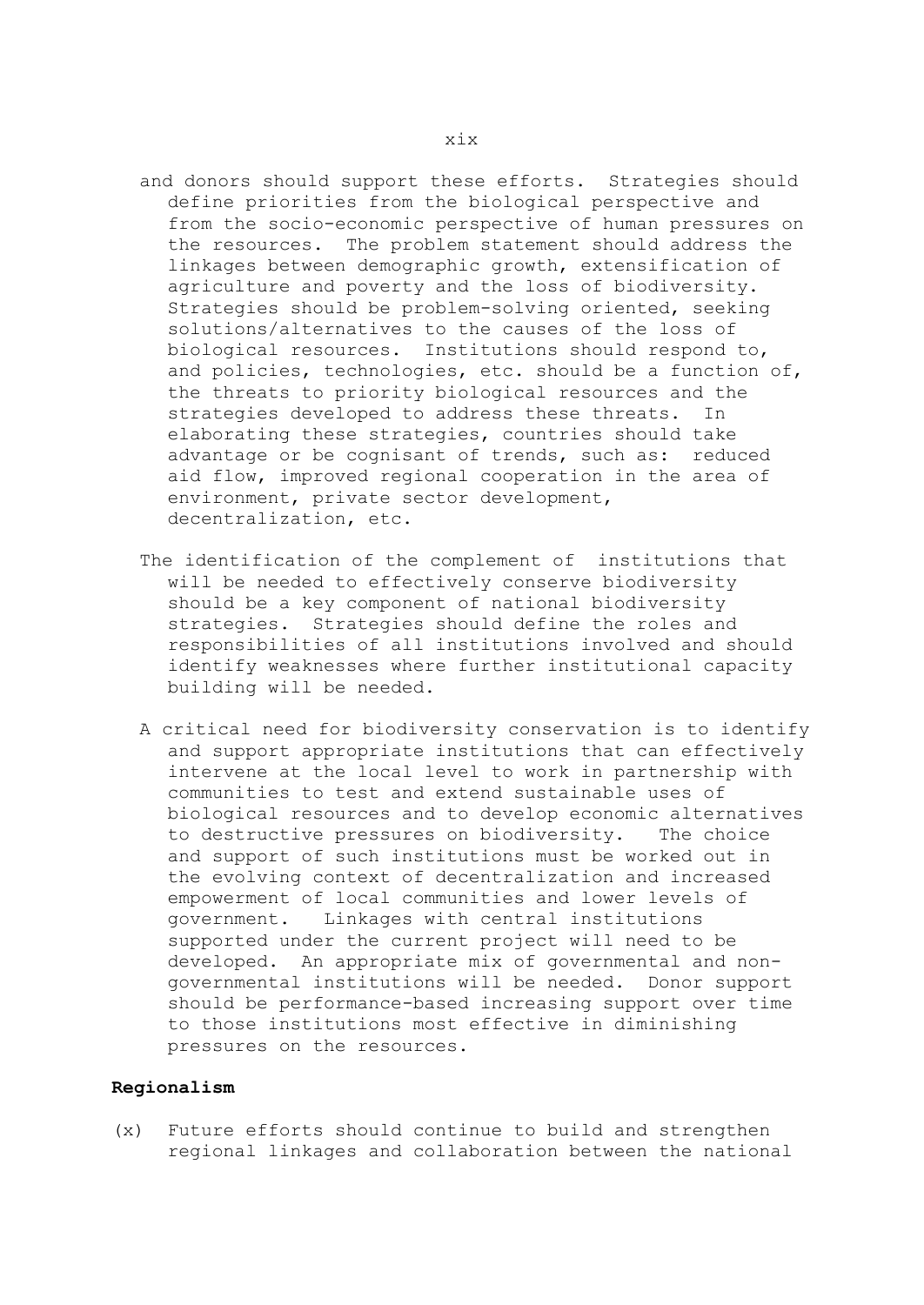institutions, but should not create new, regional institutions. Such cooperation in East Africa in the area of environmental management and biodiversity conservation is particularly effective because the countries form a mega-biodiversity region and either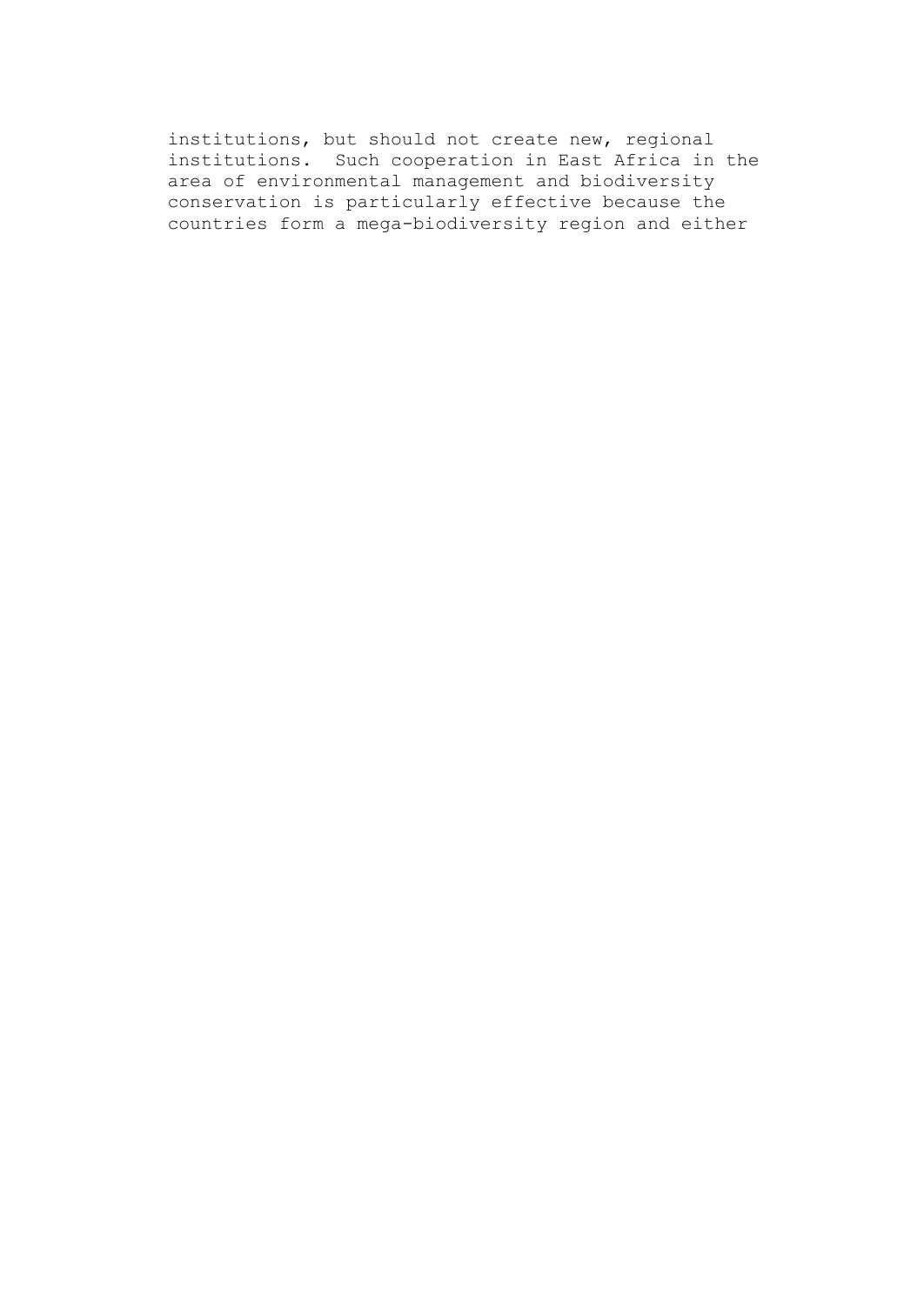share, or have in common, a variety of ecosystems. The countries should continue to work together on issues of mutual concern, and share and learn from each other's experience.

- The evaluation team believes there will still be major advantages in a regional approach in the future as emphasis switches to field activities and that these advantages are not necessarily dependent on the activities being focused on selected field sites located in transboundary areas. On the contrary, wherever there are common ecosystems, common threats, and/or common training needs among the three countries, there will be advantages in regional exchanges of experiences and expertise and sharing of training resources. Transboundary sites may present especially difficult complications to an already highly challenging situation. Given the present lack of proven strategies for diminishing human pressures on biological resources, it might be best to avoid such undue complications at this point unless there is a pressing need for action (e.g. Lake Victoria).
- (xi) The East Africa region could benefit, in a cost effective manner, from the special strengths and resources of particular national institutions in the area of environment and natural resources. The development of certain national institutions into **centres of excellence** within the region should be supported. Candidates include the National Museums of Kenya, Wildlife Clubs of Kenya, the Wetlands Programme in Uganda and the Forestry Department at Sokoine University of Agriculture in Tanzania.

#### **Training**

(xii) Training needs should be systematically assessed and should be a function of national biodiversity conservation strategies, the institutions involved in their implementation and the targeted roles and responsibilities of these institutions and their staff in relation to their present capacity. The three countries highly appreciated the training provided through short courses tailored to meet specific needs.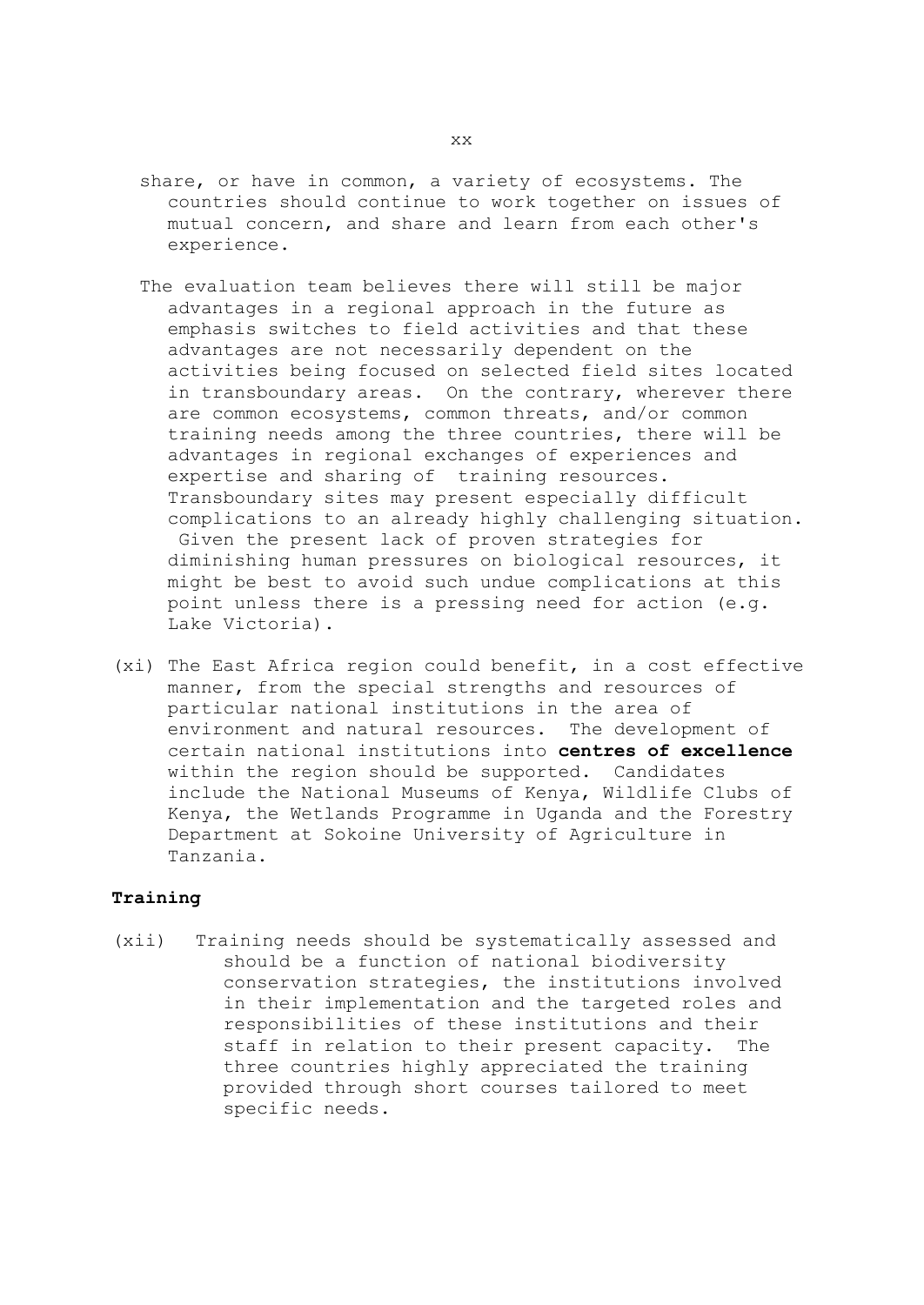(xiii) Countries would benefit in the future from a greater diversity of location of external training fellowships, as well as sources of international consultants.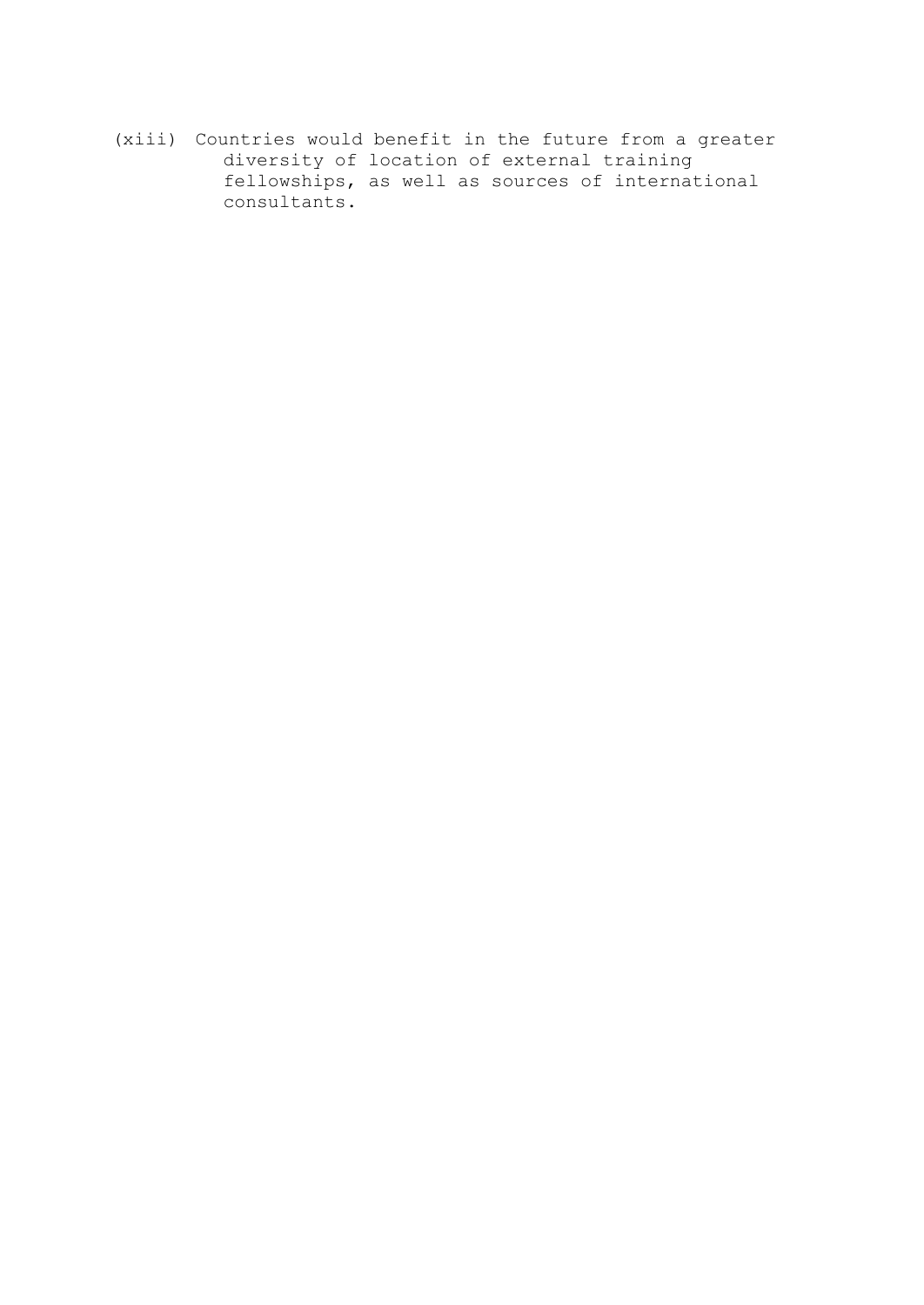# **Enhance project implementation**

- (xiv) Use of professionally facilitated, team building workshops should be employed on future biodiversity conservation projects involving a multiplicity of outputs, components and implementing agencies. At start-up, such a workshop should review the higher levels goals and objectives to develop a common understanding, should review and refine strategies for achieving these objectives and should analyze and refine the roles and responsibilities of each implementing agency to better work as a team toward achievement of goals and objectives. It is also a useful tool for mitigating conflicts between institutions. The use of independent professional facilitators may also be used during project execution to address particularly difficult issues/conflicts that may arise between agencies.
- (xv) CSAs were an innovative and effective mechanism for disbursing resources and endowing national institutions and NGOs with responsibility and accountability for providing services and producing specified project outputs. The modalities for the drawing up of the CSAs should be fine-tuned to be more efficient, and greater use of this mechanism should be used in the future.

# **Donor co-ordination**

(xvi) Greater donor collaboration is required in the area of environment. Efforts should be made to avoid wasting scarce human and financial resources by supporting or creating rival national institutions which invariably only weakens the authority of the "lead environmental institution" by lowering the degree of acceptance by others of its lead role.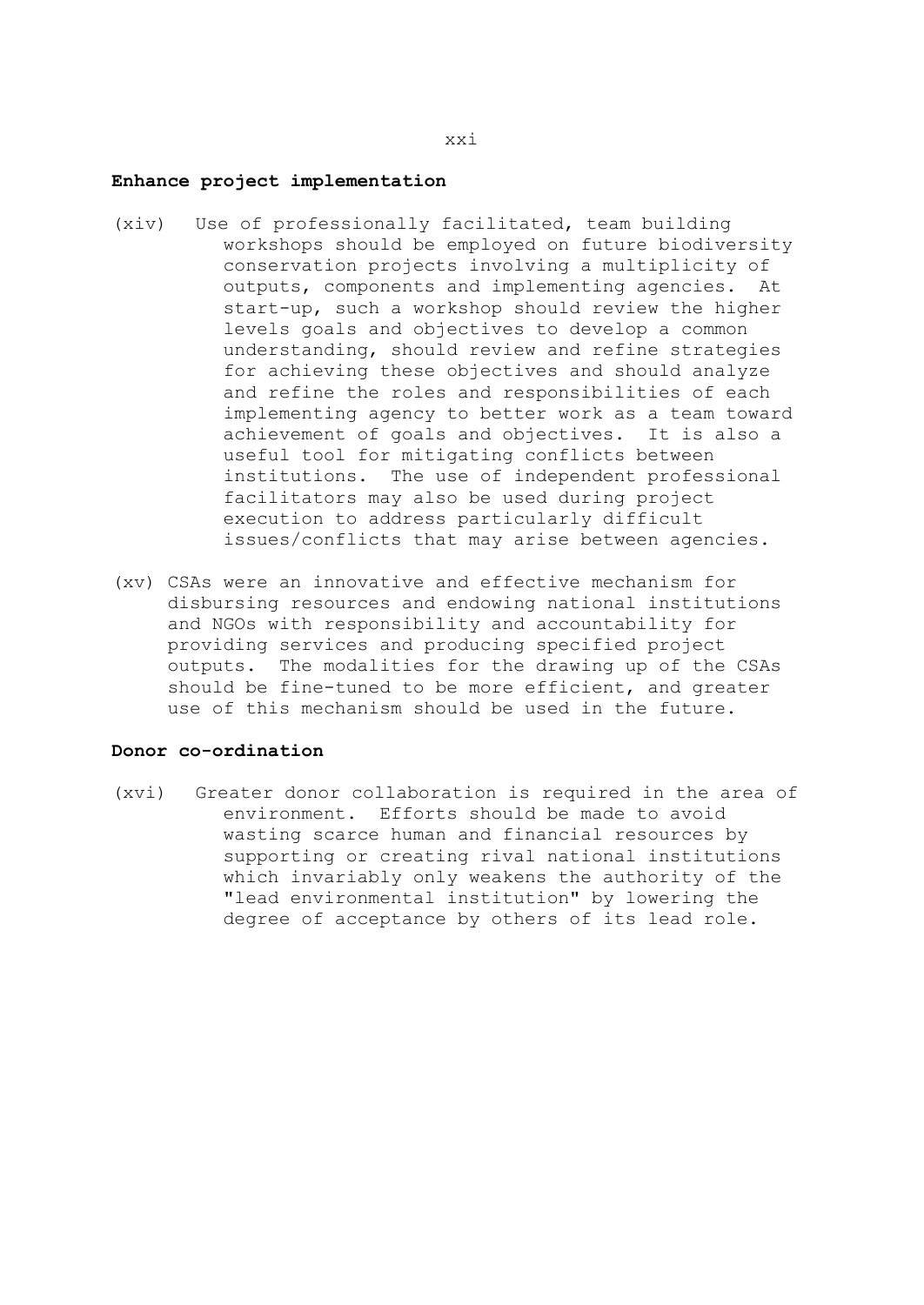#### **1. INTRODUCTION**

#### **1.1. Purpose of the Evaluation**

This report presents the findings of the final evaluation of the Institutional Support for the Protection of East African Biodiversity Project (RAF/92/G31). This project was one of the first projects to be funded anywhere in the world under the GEF Pilot Phase and the first to become operational in Africa. As it is one of the first GEF biodiversity conservation projects to come to term, there is a particular level of interest in how well this project has performed and in what lessons can be learned from the experience.

Terminal evaluations normally serve primarily to distil lessons learned that can be used for the design of future projects and programmes in related areas. The Terms of Reference (TOR) for this evaluation are presented in Appendix A. A final project evaluation was foreseen in the project document and was budgeted for, but no purpose is specified therein. The most pertinent parts of the TOR state that *"A Terminal Evaluation allows a closer look at lessons learned ... This provides a mechanism where the GEF.... can evaluate the success and failures of this project so as to improve design and implementation for similar projects in the future. .... This is seen as particularly important at this time when the East African Region has asked GEF and UNDP to prepare a second Regional Biodiversity Project."* 

The evaluation team members all agreed that this stated purpose is fully appropriate and presented the purpose of the evaluation in this way during all of the meetings and workshops that were conducted. The team was therefore surprised towards the end of the evaluation to come across a memorandum in the project files in Dar es Salaam from the Monitoring and Evaluation Co-ordinator in the GEF Secretariat to UNDP providing comments on the draft TOR for this evaluation. The final point of the memorandum is entitled "Specific Recommendations" and states:

*"This is a terminal evaluation, which in our view should not include assessments of 'a set of specific recommendations for future East African biodiversity projects' (7)...... The recommendations should in our view be restricted to the present activities."*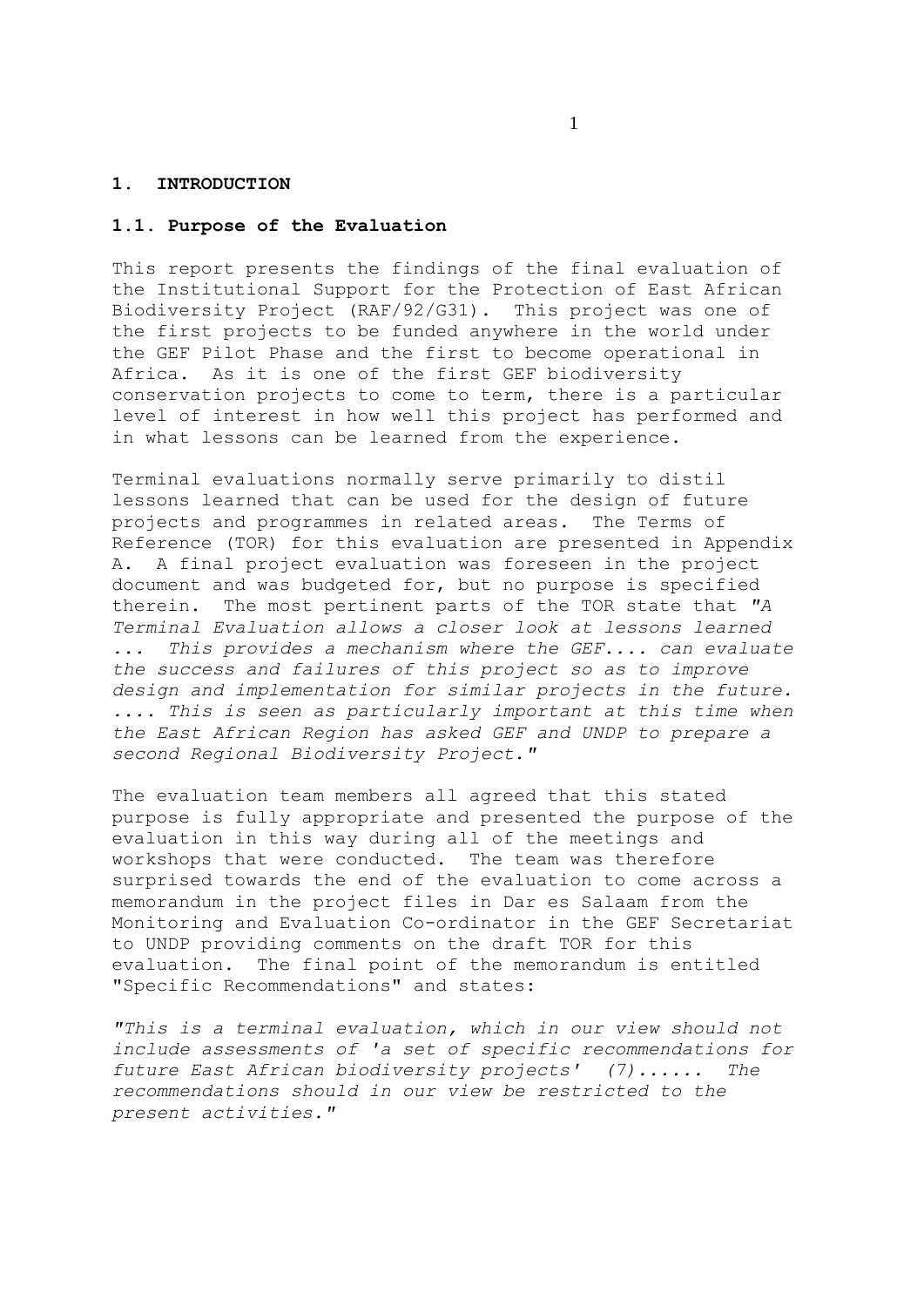As all of the project activities were drawing to a close as the evaluation was being conducted, this recommendation seems irrelevant. Furthermore, the team could see little point in conducting a terminal evaluation of this project if recommendations for future programming in biodiversity conservation are not made. The Mission has included recommendations for future East African biodiversity projects as specified in the TOR.

#### **1.2. The Evaluation Team**

The team consisted of a representatives of UNDP, FAO and of the three East African countries. The UNDP representative and team leader, Roy Hagen, has worked throughout much of Africa on natural resource management and conservation, served as team leader on a biodiversity conservation institutional capacity-building project in Madagascar, and has worked on six other project or programme evaluations. FAO was represented by Barbara Cooney, a staff member in the Investment Centre with experience in formulation and appraisal of regional and national technical assistance projects in Africa and familiarity with GEF and UNDP criteria, policies and procedures.

The three East Africans on the team were each selected by their government and contracted by the project. Kazoora Cornelius is an economist from the Sustainable Development Centre in Kampala and has worked as a consultant for many different donor-funded activities. He was unavailable during the final week of the evaluation and was replaced by National Project Officer Robert Nabanyumya. Professor Titus K. Mukiama is from the University of Nairobi. He had previously worked for the project as a consultant. The Tanzanian team member was Mrs. Generosa K Kamuzoora, Director for Agriculture, Natural Resources and Environment in the Planning Commission in Dar Es Salaam.

#### **1.3. Evaluation Methodology**

The TOR for the evaluation were drafted and commented on by project staff, implementing agencies, FAO, UNDP, the GEF Secretariat and the evaluation team leader. The main elements of evaluation methodology were defined by the TOR. The details were worked out by the evaluation team itself. The evaluation methodology includes two aspects that are fairly unique. First, the three nationals on the team did not participate from beginning to end. Second, workshops were used as an evaluation tool.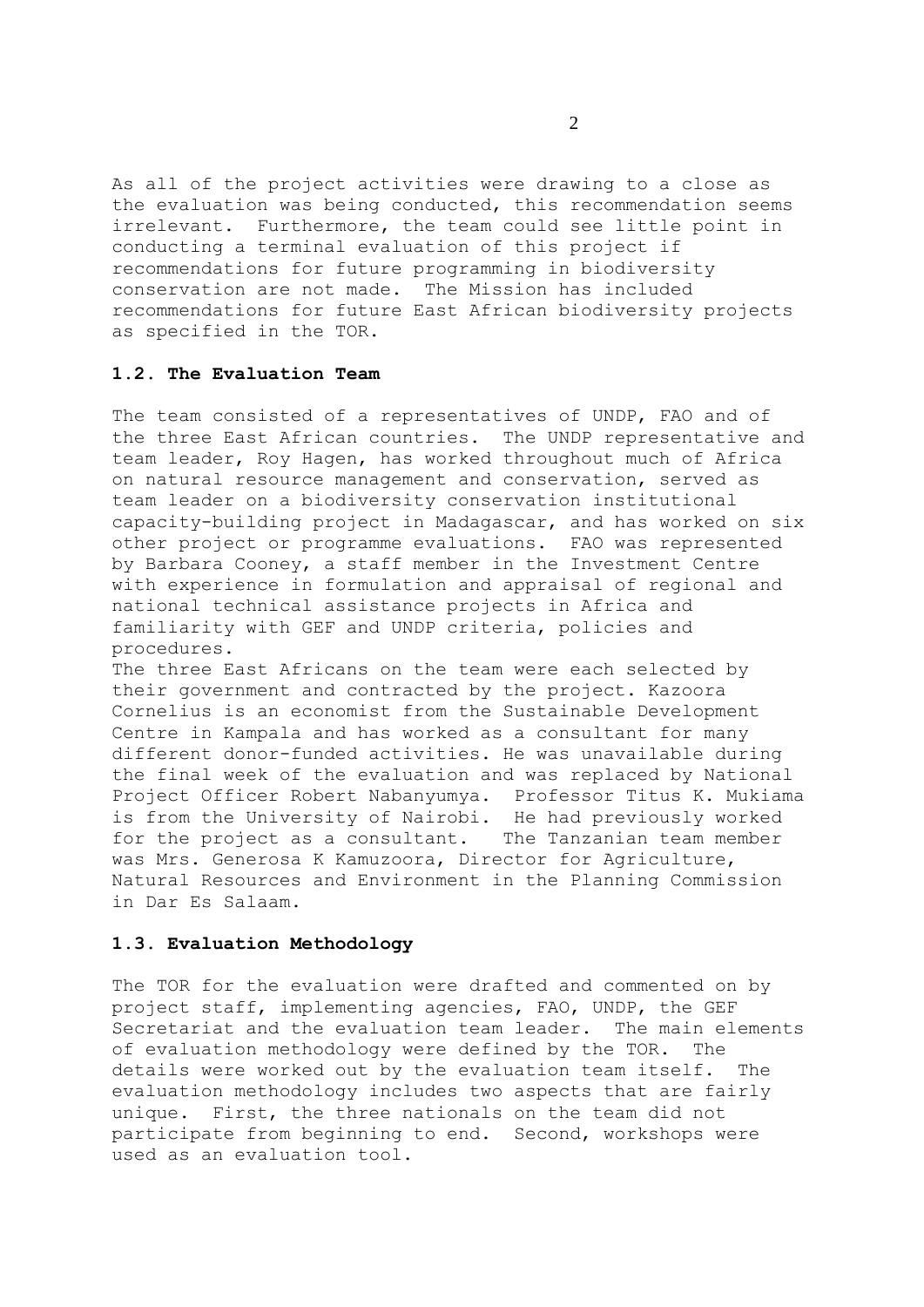The evaluation was conducted in East Africa between 26 June and 27 July 1996. It began with a team planning session on 27-29 June in Nairobi before splitting up. It was attended by all team members except the one from Tanzania; the original person designated to represent Tanzania became gravely ill just before this planning session and was later replaced by Mrs. Kamuzoora. The evaluation of each country programme was conducted during three consecutive weeks, one week in each country. The country programmes were evaluated by the team member from that country working with the UNDP and FAO representatives on the team. The Kenya evaluation was carried out during the week of 1 July, Uganda during the week of 8 July, and Tanzania the week of 15 July; national workshops were held on the Friday the team was in each country. The full team was reunited on 21 July and conducted a regional workshop in Dar es Salaam on 22 July. The remaining days until 27 July were dedicated to a full team review of the overall evaluation, concentrating on key findings and initial write-ups of the immediate objectives.

#### **Team planning**

The initial team planning sessions included the following points:

- Overall briefing by CTA;
- Sharing of team member backgrounds and evaluation experience;
- Review of TOR and development of a common understanding of tasks to be undertaken;
- Definition of roles and responsibilities of each team member;
- Preparation of a draft table of contents for the evaluation report and tentative assignment of sections to each team member;
- Identification of key documents that each team member should have and read;
- Discussion and development of strategies for conducting the country programme evaluations and both the national and regional workshops.
- Preparation of guidelines for conducting effective interviews.
- Review of timing, logistics, administrative concerns, computer/word processing capabilities of each team member, etc.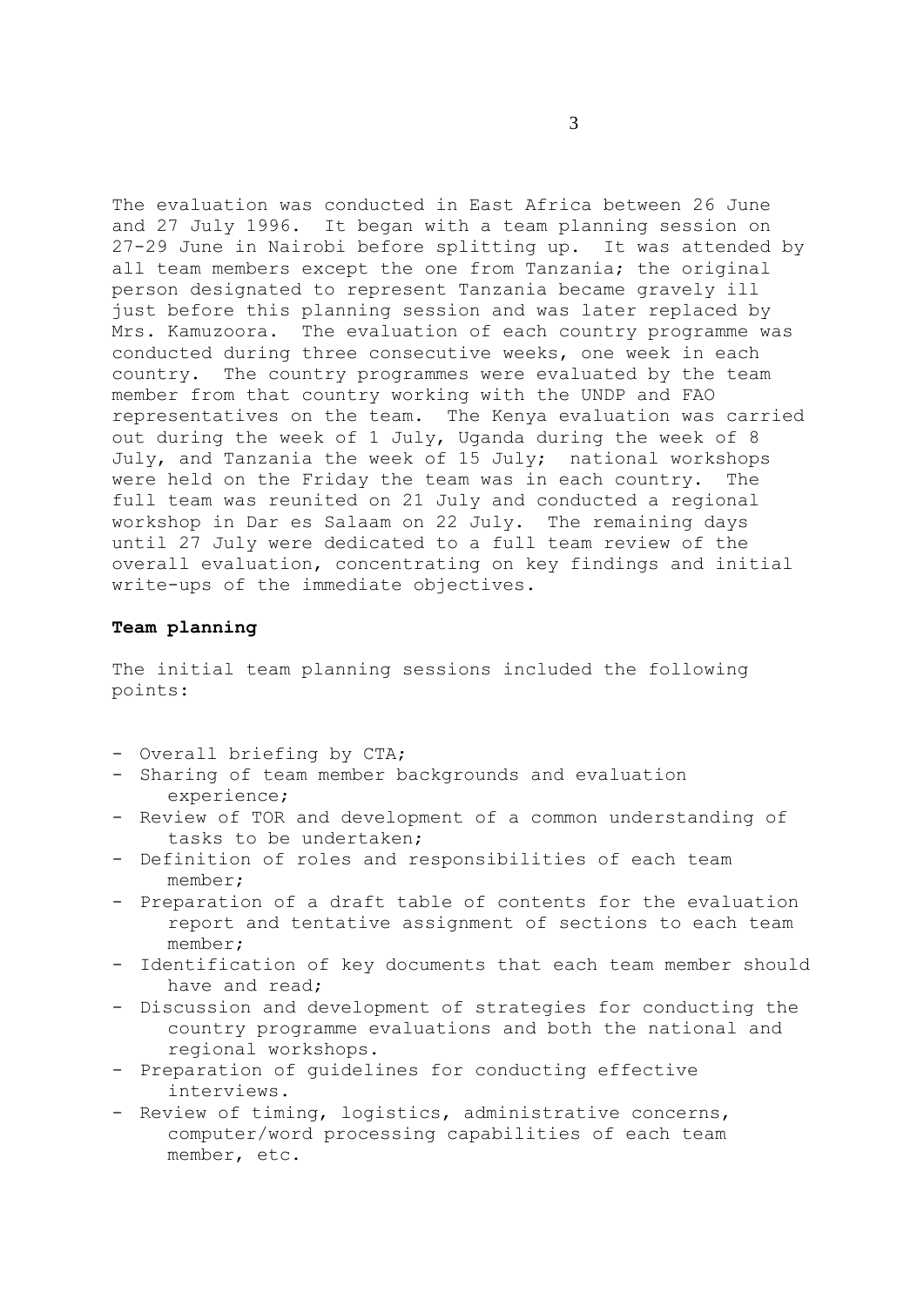#### **Evaluation of national programmes**

The methodology used for each country programme evaluation was very similar in each country:

- Monday through Thursday were taken up by nearly back-to-back meetings/interviews with implementing agencies, both national and international as well as the UNDP and FAO representatives and selected donors. Introductions and interviews were lead by the national team member, but all members present participated in posing questions. Questions centred on asking the staff from each component to evaluate their achievements in comparison to objectives/outputs/activities specified in the Project Document, Inception Report and/or Contractual Services Agreement; information was sought on perceived successes and failures, problems and constraints encountered and measures taken to overcome them, and lessons learned.
- Planning for the national workshop was done by the three team members on Thursday afternoon or evening and the national workshop was conducted on Friday.
- The three team members reviewed together the results of the week's evaluation seeking to define key findings and points that the national member would need to follow up on after the departure of the UNDP and FAO representatives.
- The UNDP and FAO representatives would travel on Sunday to repeat the cycle in the next country.

### **Usefulness of the workshops as an evaluation tool**

Special attention is given to the workshops because they are not commonly used as an evaluation tool. All of the implementing agencies participated in each of the national workshops. The TOR for the evaluation puts an emphasis on self-evaluation. The evaluation team sought to use the workshops as a forum for the participants to evaluate the projects. The principal workshop technique used was plenary, guided discussions around a framework prepared by the evaluation team. Discussions were facilitated by team members, primarily the national members, but the team members sought to remain neutral is the discussions.

The national workshops were organized around four primary themes - coordination and networking, training and awarenessraising, research and inventories and, finally, field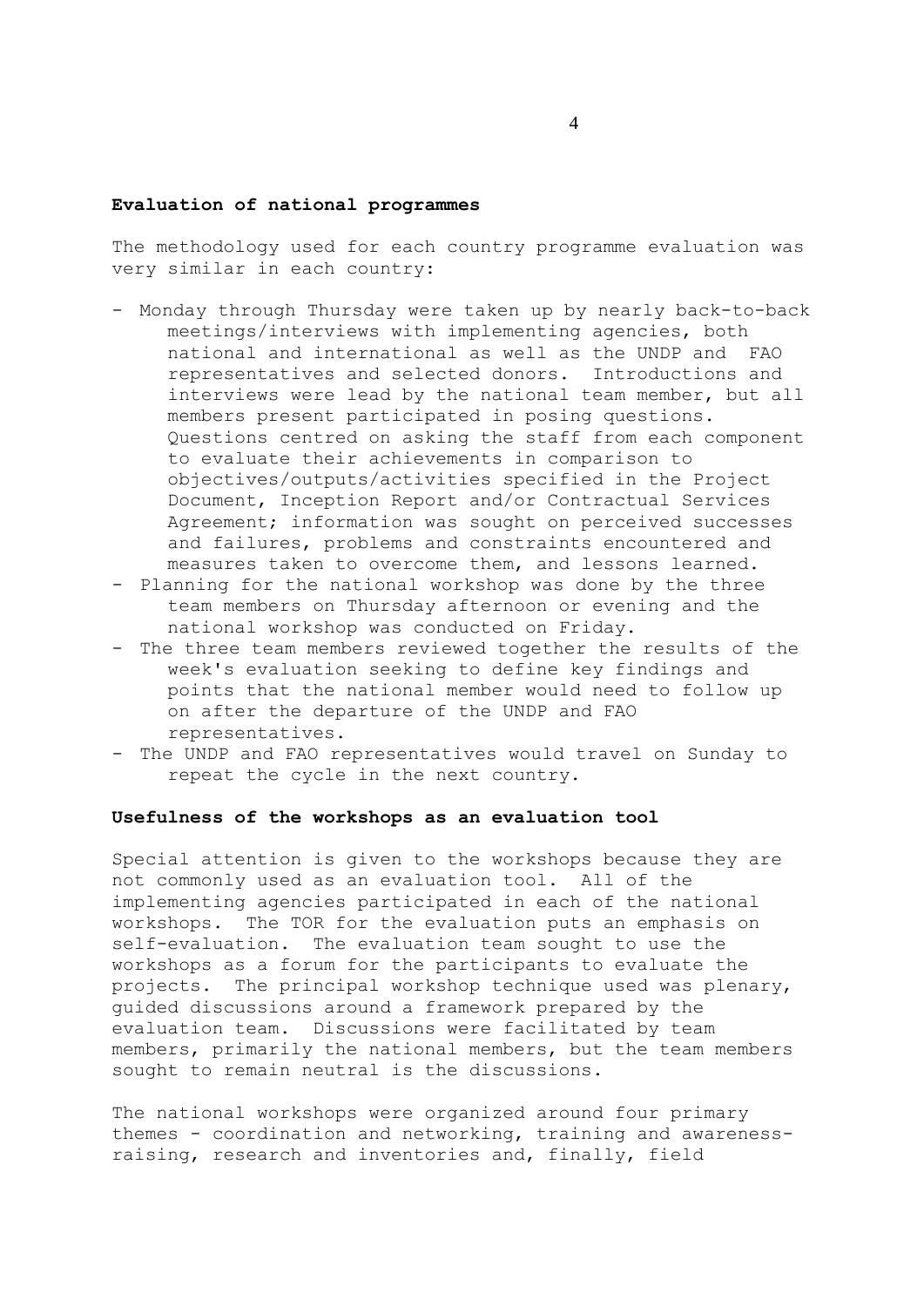activities. The facilitators attempted to get the participants to evaluate each theme and component in terms of their success in contributing towards achievement of the project's development objective and its four immediate objectives. The regional workshop followed a similar format but was modified to concentrate on regional aspects and overall strategies for biodiversity conservation.

The principal points that can be made about the use of the workshops are the following:

- The workshop format works best for positive aspects of the project, and less well for aspects that were less successful. Institutional and hierarchical dynamics make it relatively difficult for individuals to be openly critical of other institutions and individuals in a workshop setting.
- The success of a workshop as an evaluation tool is highly dependent on the skills, tact and natural abilities of the person(s) facilitating the workshop. Assigning such a task to someone with no experience and no training is a relatively high risk undertaking. In the hands of a natural communicator with good training and experience, it can be highly effective.
- The evaluation team found the workshops to be moderately useful for this evaluation.
- There was probably a significant benefit for the participants in the workshops that was independent of their value as an evaluation tool. The workshops served to clarify or allay concerns participants may have had about what other components were saying about them to the evaluation team. Also, the emphasis on evaluation of themes and components in relation to the overall project objectives helped clarify individual roles within the overall "big picture" strategies of the project.

#### **Constraints faced by the evaluation team**

The team encountered the following constraints in performing the evaluation:

- The sheer number of components (32 in total) to be interviewed. Back-to-back meetings left very little time for the team to read the numerous background documents, strategize together beforehand on how best to conduct each interview, or share impressions immediately following each interview.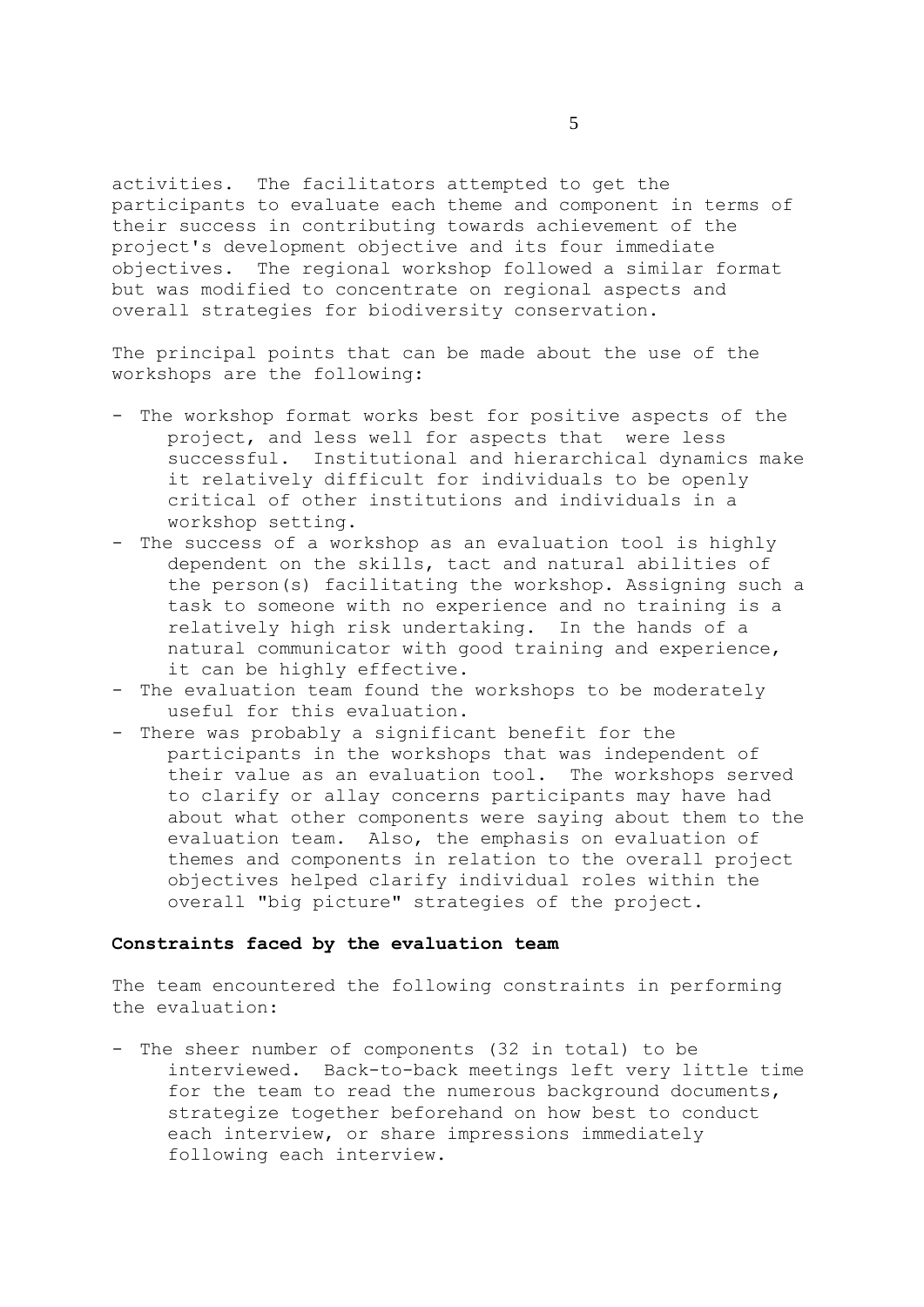- The fact that each national member did not participate in the evaluation of the national programmes in the other two countries made it very difficult for them to participate in the write-up of the overall report which required a synthesis of the experiences from all three countries. They lacked the perspectives of the UNDP and FAO representatives on the team. Furthermore, only the team member from Kenya had sufficient time to draft a report on the national programme prior to the final week in Dar es Salaam. Working in collaboration with his eventual replacement, the team member from Uganda only completed a partial draft and was not able to rejoin the team for the final week of report writing in Tanzania. The Tanzanian team member had almost no time to write up her section before going into the final week of regional workshop and team synthesis. Only one of the four national team members had word processing skills.

The UNDP and FAO representatives of the team ended up redrafting all sections of the report that were initiated in Dar es Salaam. Discussing the key findings of the evaluation was by far the most productive time spent together as a team. The UNDP and FAO representatives have tried to remain true to the team's consensus on key points in drafting/redrafting sections of the report.

#### **2. THE PROJECT AND ITS IMPORTANCE**

### **2.1 Brief Project Overview**

The project "Institutional Support for the Protection of East African Biodiversity (Kenya, Tanzania, Uganda)" was designed for financing under the Pilot Phase of the Global Environment Facility (GEF). It has a budget of US\$ 10 million, a duration of four years, and became operational in October 1992, making it the first GEF project to be started up in Africa.

The overall development objective of the project is "to create institutional awareness and capability within the relevant governmental and non-governmental organizations (NGOs) of East Africa so as to ensure adequate protection of the biological resources (biodiversity of the region)". Biodiversity refers to the diversity of plants and animals at the genetic, species and habitat or ecosystem levels. The project aimed to achieve this objective through building and strengthening the capacity of key environmental agencies, universities, and NGOs to deal with the new theme of biodiversity conservation. The strategy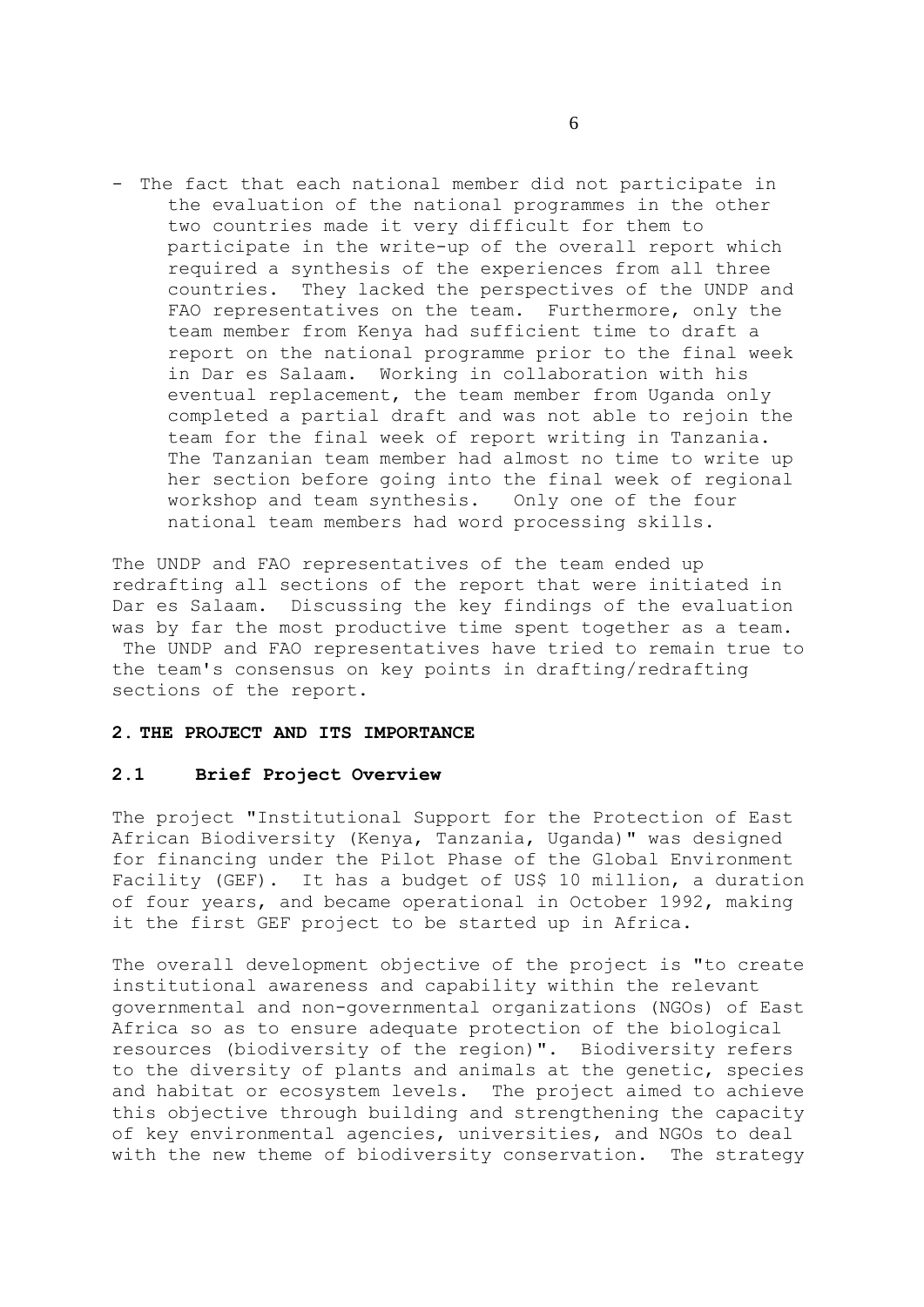adopted was to provide institutional support through education, in-service training, and awareness-enhancing activities and complemented by on-the-ground conservation activities whereby the training would be put into practice.

Project design provided for improved coordination of biodiversity conservation activities within each country through the establishment or support of existing biodiversity units housed within the leading environmental agencies within the three countries, and for enhancement of regional cooperation through support to awareness-raising, training, and information-sharing activities in which all three countries participated.

FAO is the Executing Agency of the project, although most activities were actually implemented by government institutions, parastatals, universities and other research institutions, NGOs, or another U.N. system organization through Contractual Services Agreements (CSAs). CSAs were used to endow these institutions with primary responsibility for producing the multifarious project outputs. A Chief Technical Advisor (CTA), based at the project headquarters in Dar es Salaam, Tanzania, is responsible for the overall coordination of the project, and particularly for promoting regional cooperation. Project offices were also set up in Nairobi, Kenya and Kampala, Uganda, each staffed by a National Project Officer and support personnel to assist the CTA in the day-to-day activities with respect to the technical and administrative management of the project in that country. A National Project Co-ordinator was designated in each country to act as the focal point national counterpart. National Project Steering Committees are responsible for ensuring the coordination and integration of the project activities, as well as for monitoring the project to ensure the timeliness of the implementation of activities and the quality of the outputs. The annual Tripartite Review - a regional exercise in which the three countries, UNDP, and FAO participate examines the implementation of the project as a whole.

The project concept and design is reviewed in section 3 below.

### **2.2 Importance of the Project in the Context of GEF**

East Africa represents one of the most unique biotic regions of the world, containing a wide variety of ecosystems and a rich diversity of plants and animals, many of which are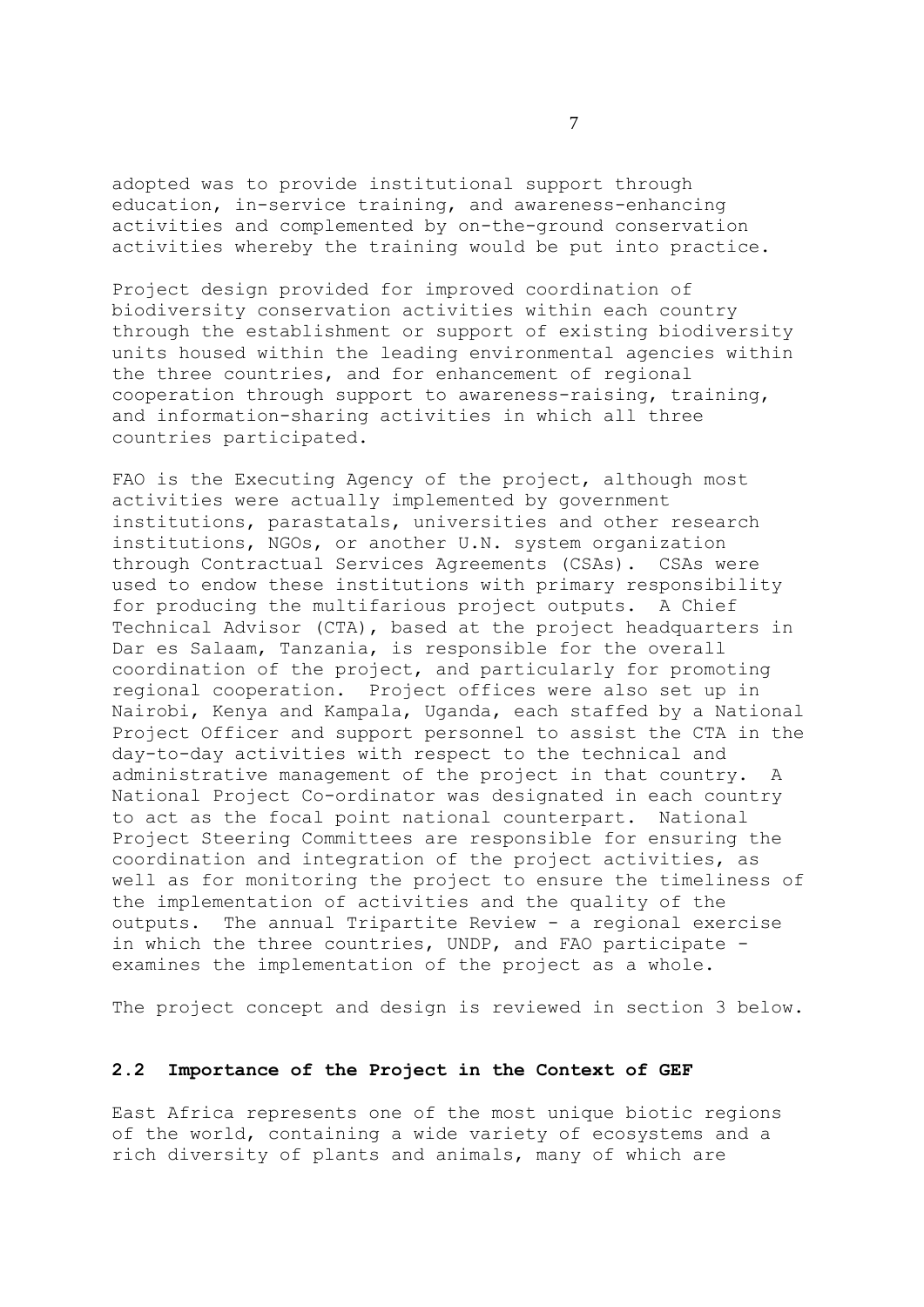endemic. Although the exact rate has not be estimated, primarily due to the lack of sufficient and accurate data, this unique biodiversity of global significance is considered to be disappearing at an alarming rate. The project met both the GEF Pilot Phase generic criteria and the specific criteria of the focal area on the conservation of biological diversity of global significance.

The project aimed to develop the capacity to manage and conserve ecosystems, species, habitats, and genetic diversity unique to East Africa through strengthening national capacities, both institutions and human resources. In the light of the plethora of donor activities in the area of environment (primarily wildlife), the project focused on forests and wetlands, areas which were not attracting significant governmental or bilateral investment and which required additional funds in order to attain adequate conservation standards.

One of the major objectives of the GEF Pilot Phase was to test and demonstrate innovative approaches and techniques to benefit the global environment. The project sought to develop innovative approaches on two levels: first, through building the capacity of a wide range of appropriate indigenous governmental and non-governmental institutions; and second, through undertaking management and planning activities to enhance existing conservation capabilities in a demonstrative and integrated way. Although the approaches to biodiversity conservation embarked upon by the project may not be completely new, the project was very successful in the former and only moderately successful in the latter. It stimulated creative linkages and encouraged cooperation among the different institutions involved in its implementation both on a national and a regional level - institutions which had never collaborated in the past. A review of the management and planning activities at field level is found in section 4.2.4 below.

With regard to the larger context of GEF, the project contributes to conserving ecosystems, species and habitats considered to be of global significance. In addition to strengthening the capacity of national institutions to develop conservation and management plans, it has conducted resource inventories of the forests and wetlands, although varying in extent from country to country. In Uganda, for example, the project has carried out inventories in all the forest reserves of more than 5,000 hectares with a view to creating strict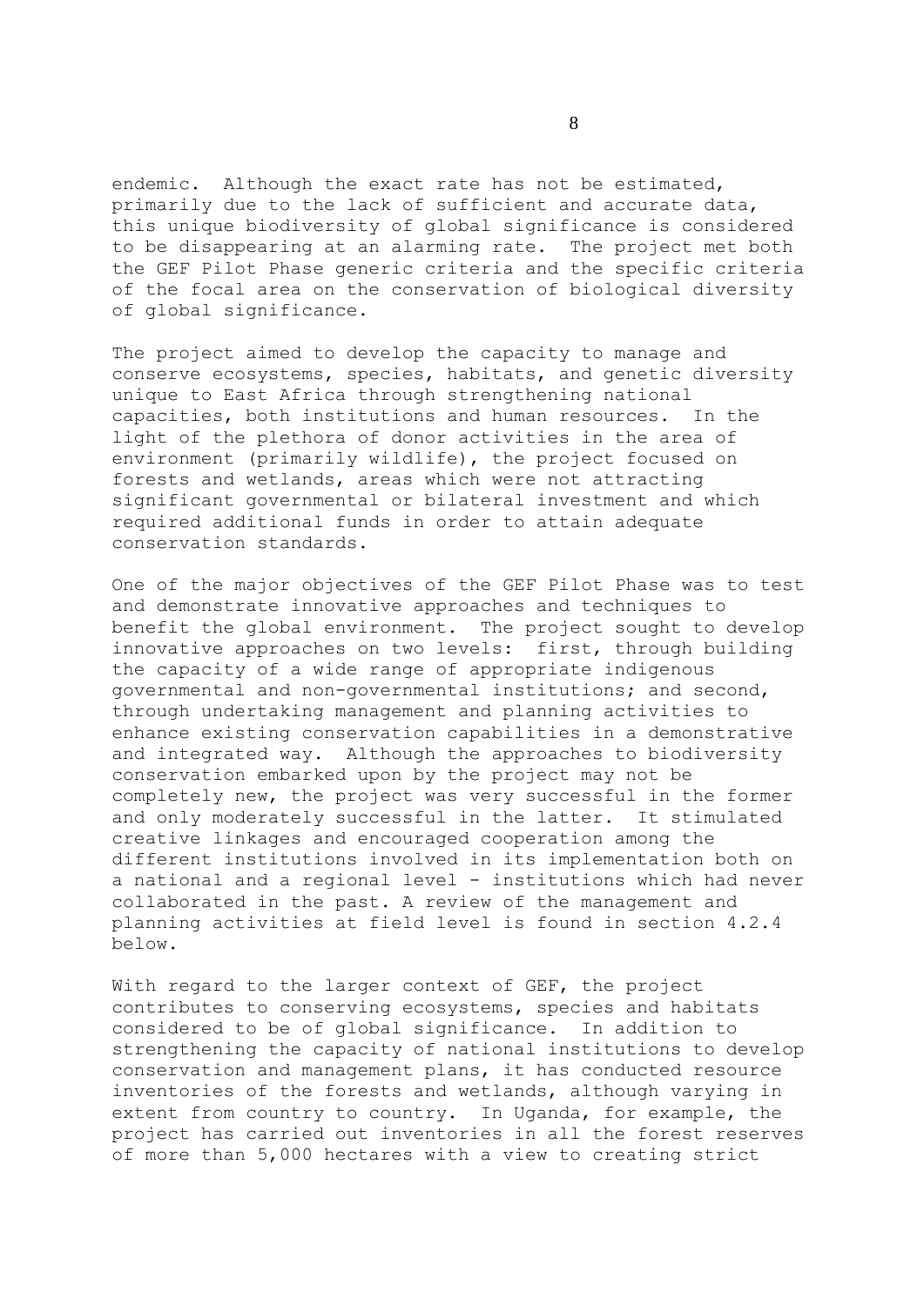nature reserves representative of the ecosystems in the country. Prior to the project, wetlands were neglected or their importance under-estimated in Kenya and Tanzania; efforts are now being made to development national wetlands policies in both countries.

The project fell short in one area of importance to GEF involvement of the local communities and the users of the resources. This aspect is covered in section 3 on project design and section 4.2.4 below.

## **2.3 Importance to UNDP's Regional and Country Programmes**

In all three countries, one of the key areas in which UNDP has focused its resources during the current Country Programme (that is, the Sixth Country Programme for Kenya, the Fifth Country Programme for the United Republic of Tanzania, and the Fourth Country Programme for Uganda) is natural resource and environmental conservation. Human resource development and capacity-building, participatory approaches and the devolution of responsibility to NGO, private sector, and community level are important elements of UNDP's efforts to promote sustainable development. UNDP is furthermore striving to play an increasingly important role in policy dialogue, which includes the establishment of information systems and databases, encourages the use of Technical Cooperation among Developing Countries (TCDC) modalities, and promotes the development of science and technology.

This GEF project, with its focus on strengthening the institutional and human resource capacities of the governmental, parastatal, and non-governmental institutions and the promotion of regional collaboration for the purpose of ensuring adequate protection of the biological resources of East Africa, certainly addressed many of the UNDP priority concerns. Through the creation of National Biodiversity Units that would be responsible for the coordination of biodiversity issues across sectors, the project aimed to integrate biodiversity and environmental concerns into the national development plans and processes. The degree of success in achieving these objectives is discussed in section 4 below.

The Evaluation Team was not able to obtain detailed information on the level of resources allocated by UNDP to natural resource and environmental management interventions, but found that it varies from country to country. With the exception of the GEF Small Grants Programme, which is quite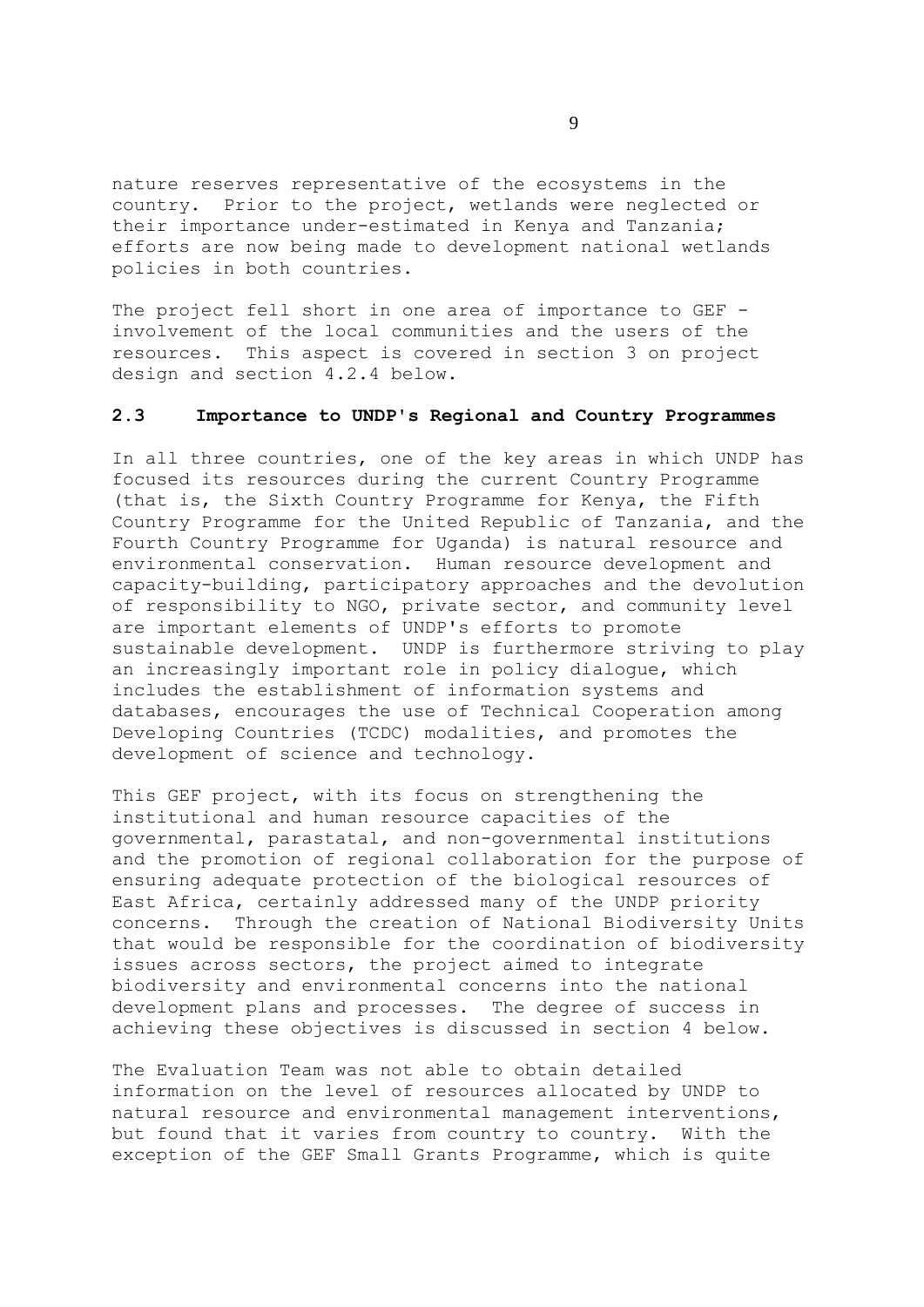substantial in Kenya, UNDP is not presently implementing any GEF-funded **national** biodiversity projects in any of the three countries. A regional project, however, for the protection of the biodiversity of Lake Tanganyika, with a budget of US\$ 10 million, recently became operational.<sup>2</sup>

This is one of UNDP's largest projects, either national or regional, in East Africa. While the UNDP Offices clearly recognized the importance of the project and of GEF as a funding source, it did not appear to the Evaluation Mission that they were very familiar with the technical issues or engaged in monitoring the project, beyond participation in the National Steering Committees and Tripartite Reviews. In at least one of the countries, nationals involved in the project asked the Evaluation Team to explain the role of UNDP. A greater familiarity with this project, which appears to be of considerable importance in the area of biodiversity conservation and environment in general in the three countries, might enhance UNDP in its role of donor coordination and mobilization, as well as in future identification and formulation of projects for GEF funding.

### **2.4. Regional Importance for Biodiversity Conservation**

The highest level objective of the project is biodiversity conservation. This leads one to question the relative importance of biodiversity in East Africa, in terms of species richness, endemism, habitat diversity and similar criteria. Logically, one would have expected the importance of the biodiversity of this region to have been a major consideration in the design of such a project. This question, however, is scarcely addressed in the project document.

The project has since done a very good job of analyzing and, to a certain extent, prioritizing the biological resources and has made a convincing argument that the biodiversity of East Africa is both very important in the African context and globally significant in terms of species richness, endemism and habitat diversity. Some of the key points made are the following:

- At the macro level, East Africa is found at the junction of the following major biogeographic regions:

<sup>2</sup> World Bank biodiversity projects in East Africa funded by GEF include: the Lake Tana project in Kenya (US\$ 6.2 million); the Bwindi National Park project in Uganda (US\$ 4.0 million); and the recently approved Lake Victoria project with a budget of US\$ 70 million, of which US\$ 35 million is from GEF).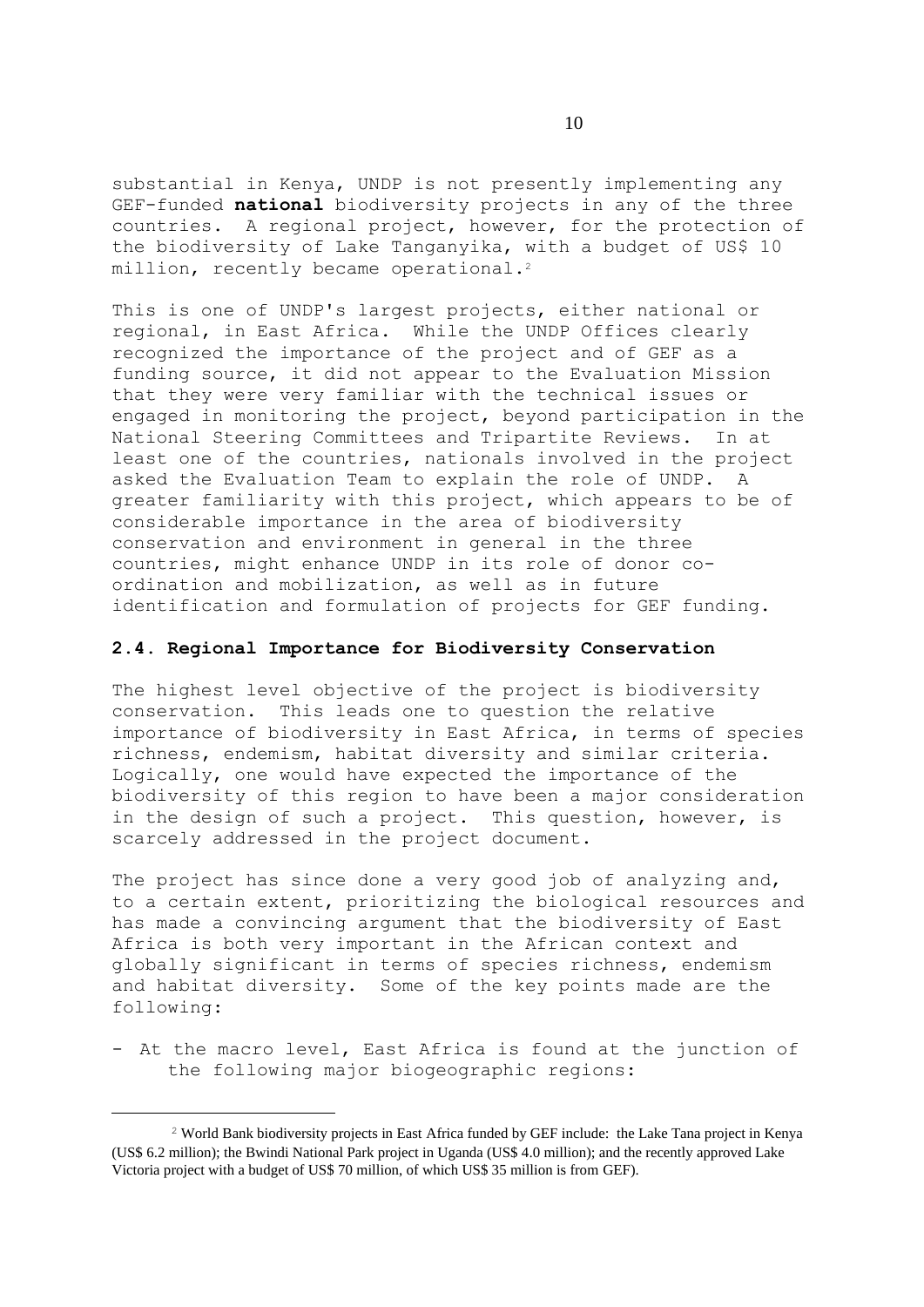- 
- the semi-arid and arid Somali-Masai;
- the savanna Soudanian:
- the wooded (miombo) Zambezan;
- the forested Guinea-Congolian.
- Priority areas for biodiversity conservation in East Africa are the following:
	- the forest of the Eastern Arc Mountains of Kenya and Tanzania;
	- the Coastal Forests of Kenya and Tanzania;
	- the forests of the Albertine Rift of Uganda and the Northwest tip of Tanzania;
	- the dry, closed, evergreen forests found in isolated forests in all three countries;
	- swamp forests;
	- coral reefs and associated communities;
	- the three Great Lakes with their high species diversity;
	- the grassland savannas with their unique concentrations of mammals;
	- the Rift Valley Soda Lakes with their waterfowl and other wildlife.

This list would make excellent input for the design of future biodiversity conservation efforts for East Africa.

Each of the three countries has at least two of the top three rankings for all African countries based on the number of species per unit area for the categories of mammals, birds, reptiles, amphibia and plants. The geomorphology and the great altitudinal differences of East Africa have lead to the evolution of typically higher levels of species diversity than that of the broad, flat, homogeneous areas of West Africa.

# **3. THE SOUNDNESS OF PROJECT CONCEPT AND DESIGN**

## **3.1. Historical Overview of Project Design**

A brief understanding of the origins of the project is very helpful in evaluating its design. When the GEF Pilot Phase started in 1991, UNDP decided they wanted to have an East African project in the focus area of biodiversity conservation. It was perceived at the time that the criteria for GEF funding would not permit more than one national pilot project per country. The World Bank quickly announced national projects for Kenya and Uganda. It was then decided to design a regional project for East Africa. The choice of a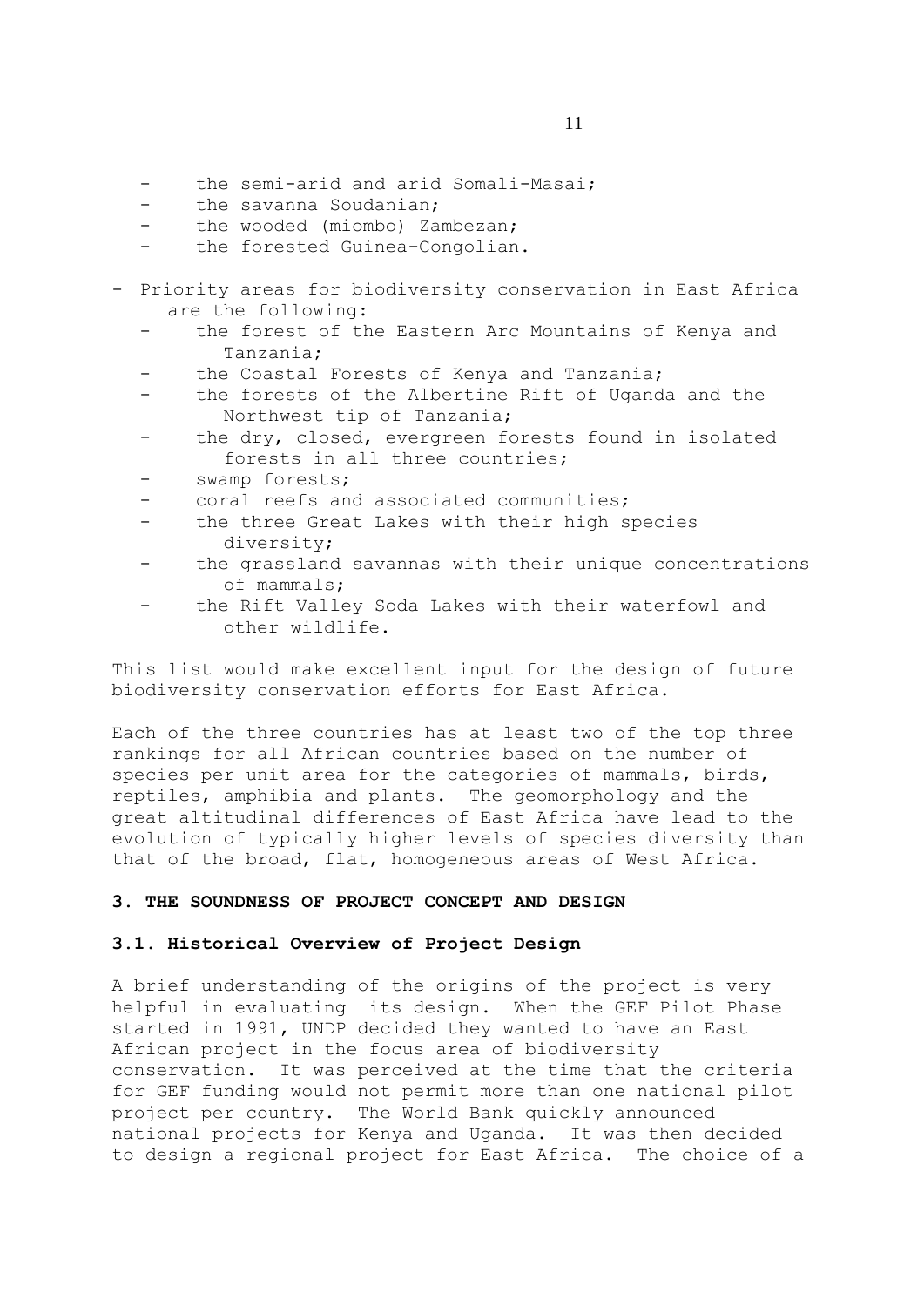regional project for East Africa (versus national projects) seems to have been made primarily for this administrative reason rather than for a perceived need for, or advantages of, a regional approach.

Given UNDP's focus on human resource development and capacitybuilding, also a main area of emphasis of the GEF Pilot Phase, it was decided to proceed with the identification of a project whose main aim would be to strengthen government and related national capacities in the area of biodiversity conservation and management. UNDP was under pressure to have the project operational prior to UNCED in 1992, and recruited a consultant to travel to the three countries to develop a project concept. Following his discussions with the national authorities concerned, the consultant recommended that the project to be designed focus on strengthening the institutional capacities in the areas of research, training, coordination and field practice.

UNDP endorsed the basic framework, and subsequently hired a different consultant, who later became the CTA, to formulate the full Project Document. This was accomplished through the consultant making three rather lengthy trips to the region beginning in mid 1991. It is worth noting that the key inputs to the design of this unwieldy, highly complex project were provided by only two consultants.

During the design stage, it was decided that, since other donors were heavily funding the wildlife sector, the project would focus on forests and wetlands, both under-funded ecosystem types. Training and education, awareness raising, research and documentation and field activities became project foci. The lead national environmental agencies (NEAs) became focus institutions in each country, even though it was recognized that all of them had institutional weaknesses. The control and patterns of disbursements of funds were major issues with the NEAs vying for control. UNDP considered for a time direct funding to about seven key players, but, after realizing they could not handle this administratively, opted for a project approach with one lead implementing agency with the proviso that many of the national and international agencies would be given responsibility for the implementation of certain components through sub-contract arrangements.

The project was signed just after the UNCED in Rio, and the project started with the fielding of Allan Rodgers, the CTA, in October 1992. Rodgers has played the most key individual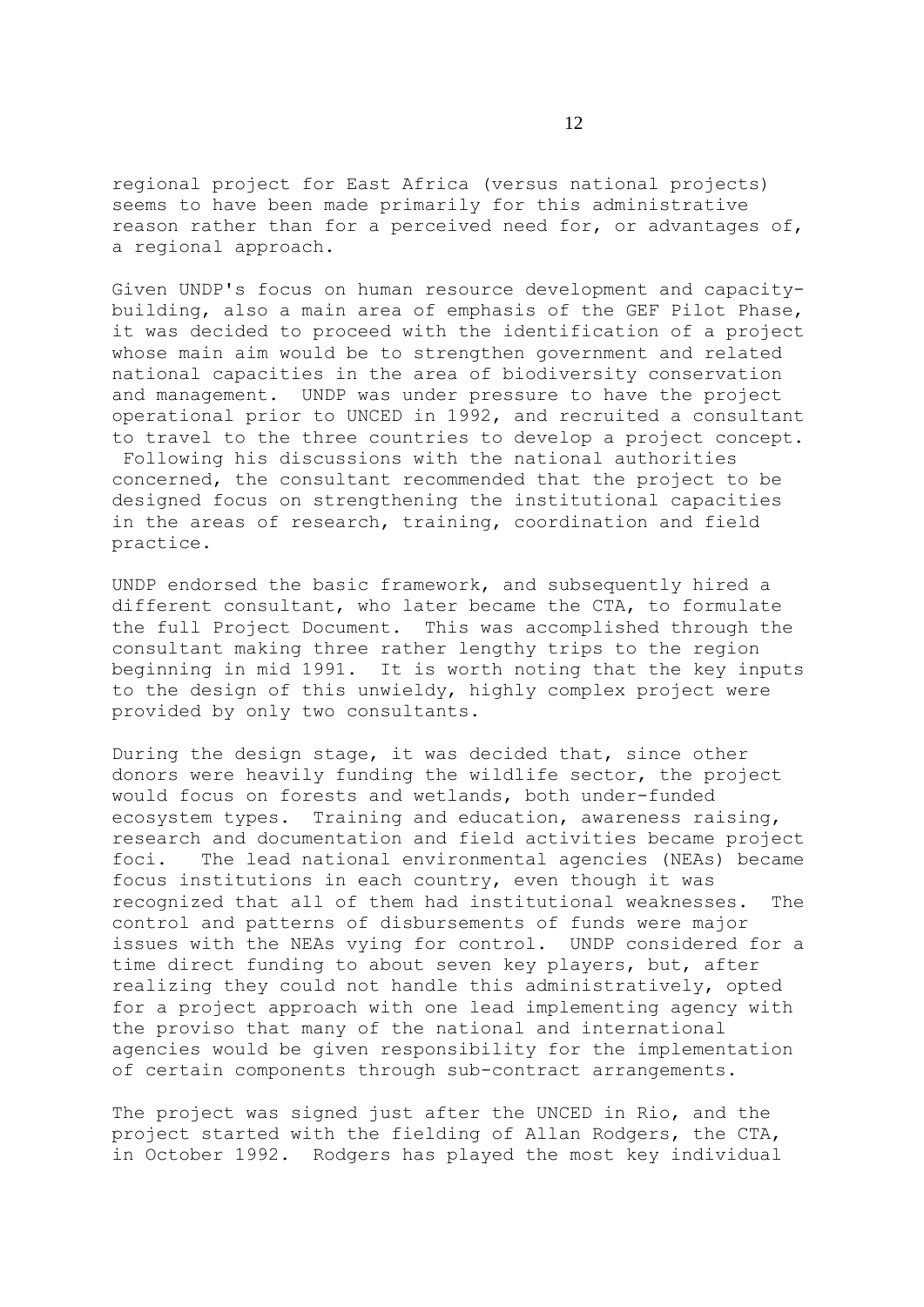roles in both the design and the implementation of the project.

### **3.2. Relevance of the Project Concept**

The basic concept of the project is to reduce the loss of biodiversity in East Africa through support for institutional capacity building of key, national institutions. It is therefore of interest to ask, first, to what extent the project addresses the causes of biodiversity loss in East Africa, and, second, whether institutional capacity-building was an effective strategy for addressing the threats to biodiversity and for reducing its loss.

## **3.2.1. Relevance in Relation to the Causes of Biodiversity Loss**

In the design of a project, whose highest objective is to reduce the loss of biodiversity, one would expect to find a problem statement with an analysis of the threats and pressures that are responsible for the loss of biodiversity in East Africa, especially of high priority areas. This should be accompanied by an analysis of the causal factors behind these pressures. These analyses would normally be followed by the strategy that the project intends to employ to address the threats and their causes.

One finds almost no such analysis in the Project Document. On page 12 (of the signed Project Document) under "Programme Justification", it is stated *"the globally important biodiversity of East Africa is under great threat of depletion",* but presents no analysis of what the threats are. It goes on to state, "There *is inadequate capability within countries in the region to stem this depletion...",* and then details areas of institutional weaknesses without developing

the linkages between biodiversity loss and these institutions. The evaluation team feels that this lack of analysis and clear linkage is a significant weakness of the project concept.

What are the causes of loss of biological resources in East Africa? Each country and each site must, of course, be evaluated individually, but the people the most directly responsible for the loss of biodiversity in East Africa, as in most parts of Africa, are generally the local resource users -- i.e., the village-level farmers, herders, fishermen, hunters and woodcutters. Farmers generally have the greatest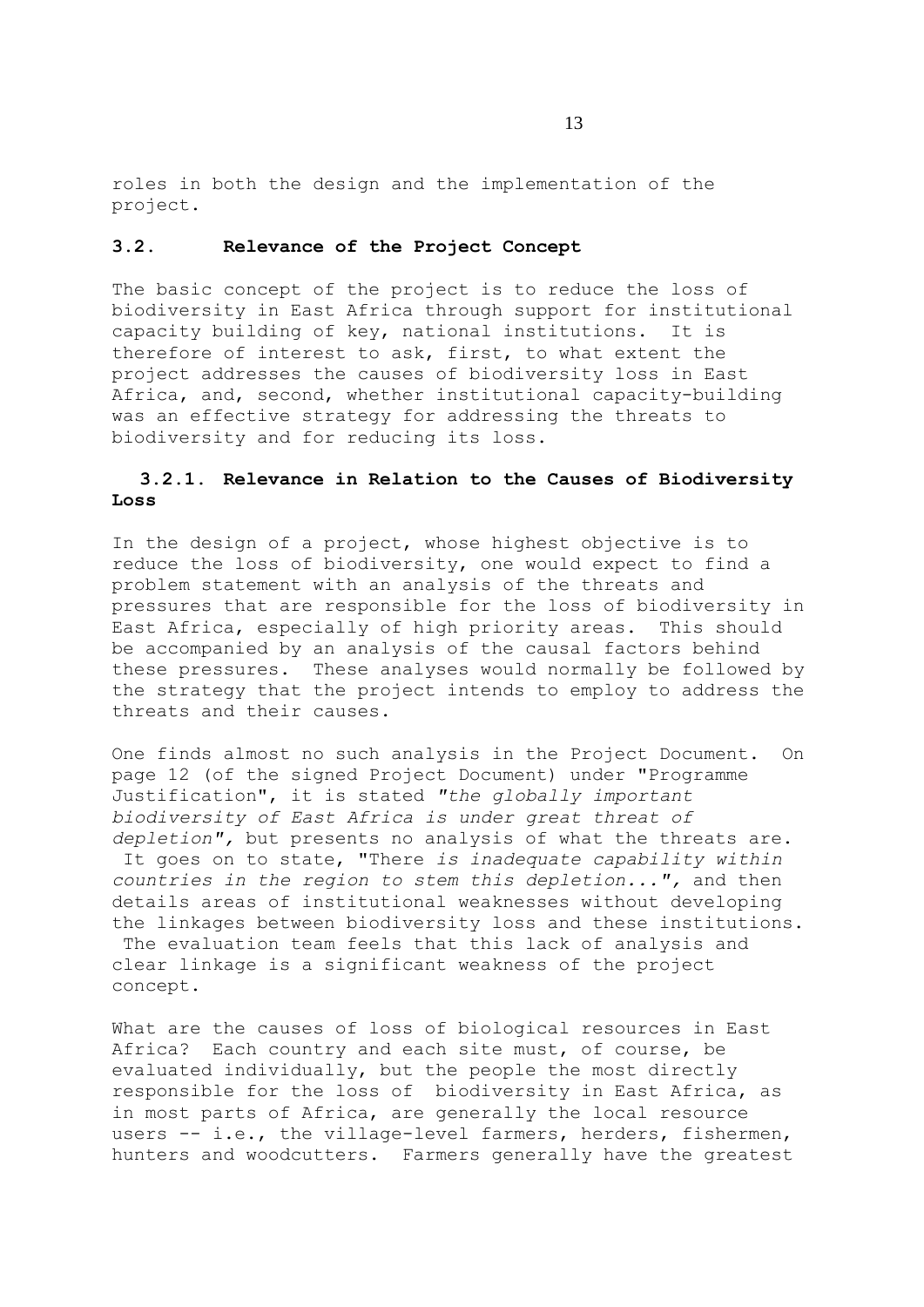impact through clearing of forest, woodland, savanna and grasslands for conversion to fields. Use and misuse of resources is often affected, directly or indirectly, by people of wealth and power. The way local people use their biological resources will determine whether or not the resources are conserved or destroyed. Strategies to reduce the loss of biodiversity must ultimately result in changes to the way local people use their resources. The Project Document does not make it clear how this is to occur.

Changes in resource use leading to sustainable systems almost always require a good understanding of the socio-economic factors that cause people to misuse these resources. While these also vary from site to site, in East Africa they certainly include demographic growth, unsustainable agriculture and poverty. Other common factors in East Africa include outdated, inappropriate laws and policies, land tenure conflicts and systems, rapidly increasing urban demands for products such as charcoal, inadequate enforcement and other social, political and economic factors. Although it may seem a bit daunting, one must recognize that many of the basic causes of the loss of biological resources are closely tied to many of the same basic development problems that governments and donors have been dealing with for decades. The project document does not enter into this level of analysis of the problem.

Project concept and design could probably have benefitted from a broader range of expertise. This may have lead to a more comprehensive problem statement leading to modified strategies, objectives, outputs, etc.

### **3.2.2. The Importance of Institutional Capacity-building**

This project concept focuses on institutional capacitybuilding as the principal means by which the project was to contribute to biodiversity conservation in East Africa. Institutional capacity is undeniably necessary for effective biodiversity conservation. Institutions are needed to: collect, analyze, and disseminate information of the biological resources of a country; to set priorities for conservation; to collect, analyze and disseminate information on the threats to biodiversity and the underlying causes of these threats; to develop and implement effective strategies for diminishing the threats to priority resources; to develop an appropriate policy environment; and to ensure the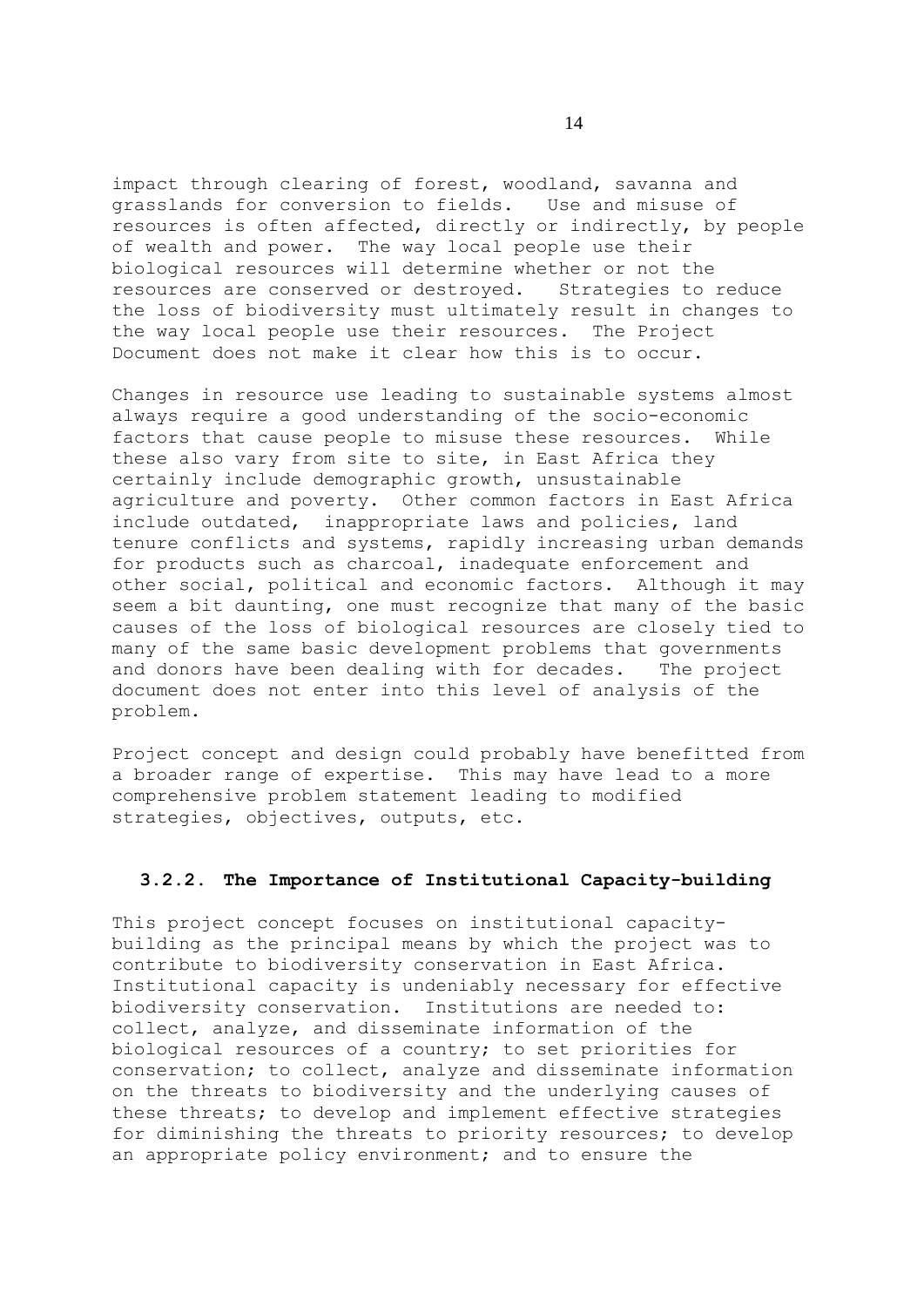integration of biodiversity concerns into national and sectoral development plans. Strategies must involve solutions to the threats to biological resources and alternatives to the destructive use patterns of resource users. Ideally, the identification of the institutions to be involved in biodiversity conservation and an assessment of their capacity should be part of national strategies for biodiversity conservation. Such strategies did not exist when this project was conceived; they do not exist at the end of the project, and their preparation still has not been started in any of the three countries.

In hindsight, national biodiversity strategy preparation could have made a core output of this project. It probably would have served as a logical focal activity for the many institutions involved and almost certainly would have lead to a better definition of those other institutions that need to be involved in biodiversity conservation.

The CTA told the evaluation team that, at the time the project was being designed, biodiversity was largely equated with biology. As a result, most of the institutions supported by this project, other than the NEAs, are institutions that are involved with collecting, analyzing and disseminating information on biological resources and, to a lesser extent, those charged with managing forest resources and with awareness-raising. The project concept has focused on those institutions best placed for setting biodiversity conservation priorities rather than on those that have control over the resources and/or that are in a position to influence resource users. It has not focused on the institutions that can collect and analyze the socio-economic causes of the loss of biodiversity that are needed for developing solutions, or on those institutions best situated to extend alternatives to destructive resource use.

The institutions supported form a part of the overall equation of what is needed to develop sound biodiversity conservation programmes. The selection of implementing and cooperating agencies is probably not broad enough for the development of effective biodiversity conservation strategies and the development of alternatives. It is certainly not broad enough to effectively implement these future strategies.

## **3.3. Evaluation of the Project Design**

### **3.3.1. Logical Coherence**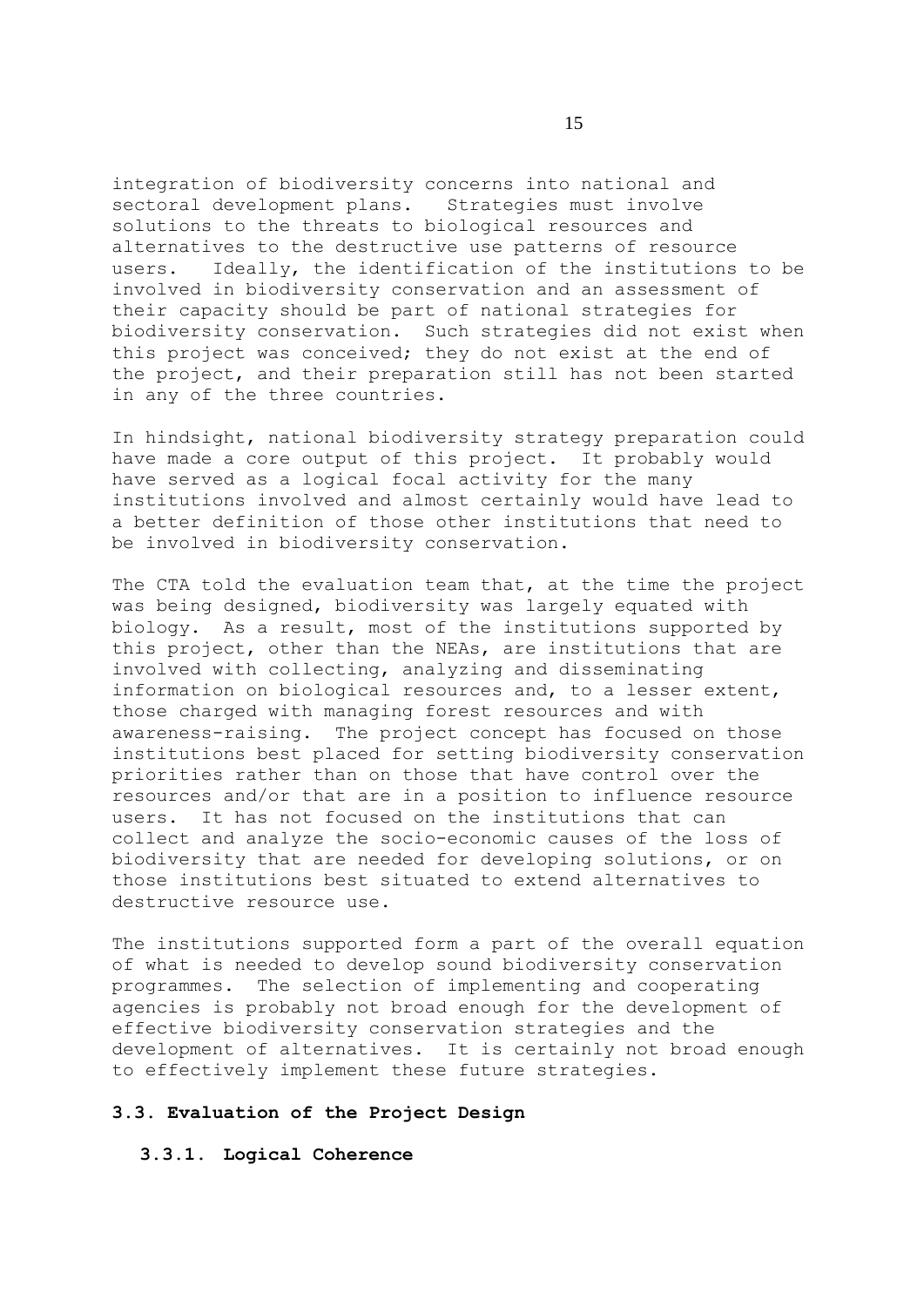The project document sets out a high level "development objective" that is supported by four "immediate objectives", which are further broken down into outputs, and outputs into activities. The evaluation team sought to analyze the logic of the structure, i.e., the extent to which each lower level (outputs and activities) would necessarily, if successfully implemented, lead to the achievement of the next highest level. The Mission's analysis concentrated on the development objective, immediate objectives, and the outputs which were also reviewed to determine whether they were realistic and clearly stated.

The development objective of the project is:

*"To create the institutional awareness and capability within the relevant governmental and non-governmental organizations of East Africa, so as to ensure adequate protection of the biological resources (biodiversity) of the region."*

The following remarks are pertinent:

- As argued above, the mix of organizations is not sufficient or broad enough to "*ensure adequate protection*".
- Except for awareness-raising of school children, the project provided relatively little support to NGOs, especially national NGOs.
- *"Protection"* is an unfortunate choice of words. Conservation would be more appropriate.
- Awareness-raising in government was not included in the original outputs, but was added as an output during the 1993 Tripartite Reviews.
- On page 13 of the Project Document it is stated, *"It is expected that the rate of depletion of biodiversity will be reduced,..."* This is certainly in line with the development objective, but is not at all a logical result of the immediate objectives. This project was not designed to have any significant impact on local resource users. National institutional capacity-building is a long-term strategy that should not be expected to have such a major short-term impact.
- This also assumes that governments, once convinced of the need to conserve biodiversity, will have the ability to bring about change in the resource use patterns of the farmers, herders and others who are impacting on the biodiversity of their countries. This has not happened in any of the three countries.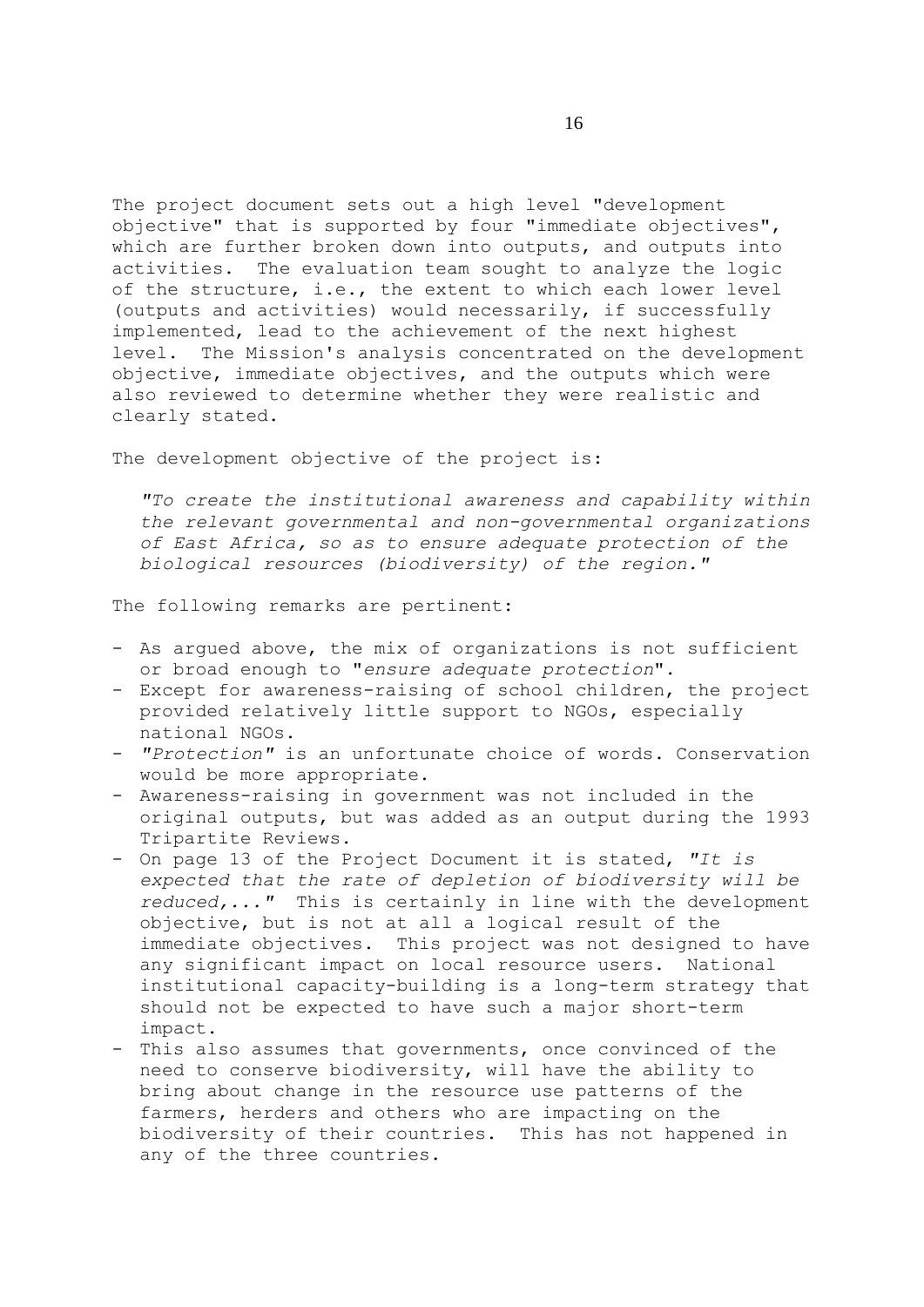The four immediate objectives, each accompanied by the evaluation team's comments, are as follows:

- *1. "To create a biodiversity unit in each leading national environment agency with responsibility for integrating and coordinating biodiversity issues into other sections of government development activity and furthering regional cooperation;"*
- This ambitious objective was desirable, but was dependent upon the NEAs having a level of institutional strength and political clout that they did not have or develop during the life of the project.
- *"Responsibility for integrating and coordinating biodiversity issues"* is a rather nebulous concept and remains so at the end of the project. Without the participation or co-optation of the line ministries having control over resource use, possibilities for succeeding in integrating biodiversity concerns into development plans were not optimistic.
	- *2. "To increase the quantity and quality of training in all aspects of biodiversity and improve levels of awareness of biodiversity in government"*
- "*to increase training...in all aspects.."* is clearly unrealistic, especially when one goes beyond the biological side of biodiversity conservation into alternative land use/production systems. The outputs focus training on forestry, database development, wetlands and on specific needs of staff in the implementing agencies, but not on *"all aspects".*
- The definition of the types of training needed also would have benefitted from a more complete problem statement, a systematic assessment of training needs, and the preparation of national biodiversity conservation strategies.
- None of the outputs in the Project Document included awareness-raising in government, but this was added in the 1993 Tripartite Review and made an NEA function.
	- *3. "To upgrade the institutional capability to collect, analyze and disseminate information on biodiversity so as to further conservation;"*
- The outputs and activities support this objective very well.
	- 4. *"Within priority areas for biodiversity conservation, to undertake management and planning activity to enhance existing conservation capability in a demonstrative and integrated way."*
- This is the only immediate objective that was to focus on field activities. One of the objectives of the GEF Pilot Phase was to test and demonstrate innovative approaches to biodiversity conservation, which would normally be done through pilot field activities. This concept, however, does not come out in the wording of the outputs and activities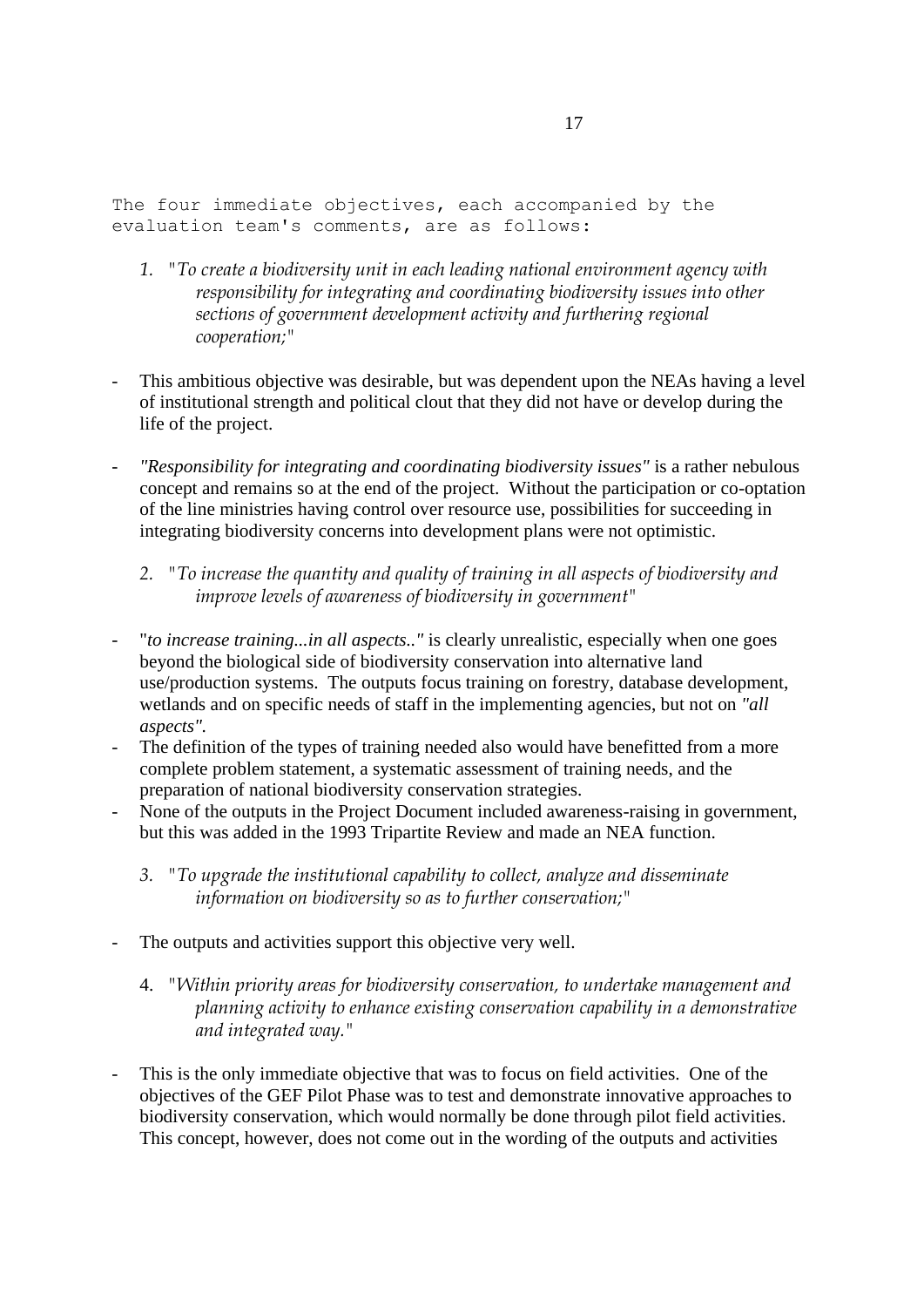under Immediate Objective No. 4 in the Project Document or in the Project Inception Report.

- The outputs and activities under this immediate objective only partially support the objective. Most of them are concerned with data collection and planning, but not with management. Uganda has two outputs that call for the preparation of a plan for Sango Bay and the gazettement of forest areas, but not management of these areas. In Kenya, the support for the Forest Department/Kenya Wildlife Service Memorandum of Understanding was mostly for joint training, rather than management. The Nakuru District focal area that is presented as a figure in the Project Inception Report (without supporting text) was a focus for studies - not management. It is only in Tanzania that funding was provided for local community activities through an NGO (the Wildlife Conservation Society of Tanzania) and the Regional and District Forest Officers. There was no emphasis on innovation, however; the activities carried out are the quite conventional activities of tree planting by villagers, villager awareness-raising, forest demarcation and the like.
- The main innovative aspect was the bringing together of such a wide range of actors government agencies, universities, NGOs - to work together in data collection and in training activities in the pilot areas.
- The priority area activities are all weak on the socio-economic analyses needed to assess the causes of pressures and to develop, test and extend solutions and alternatives.

# **3.3.2. Appropriateness of the Regional Approach**

At the time the decision was made, the primary reason for opting for a regional project rather than three national projects was the accepted practice during the GEF Pilot Phase of approving only one project for any country, and national activities were already planned for Kenya and Uganda. In addition to expediency, this decision also made sense because the three East African countries form a mega-biodiversity region and share a variety of ecosystems, a richness in plants and animals, and issues of mutual concern. They are also linked by common history, problems, and peoples. With the "rapprochement" among the three countries and the re-establishment of the East African Community, the timing of the project was fortuitous. It is significant that the Final Communique issued by the Heads of State identified environment as one of the priority areas for collaboration.

The Evaluation Mission found that the regional aspects - and the sense of regionalism, belonging, and good will that it has created - to be among the remarkable strengths of the project. Project support was very appropriate in that it supported existing institutions and sought to strengthen the linkages between them, rather than to create new institutions. All three countries strongly emphasized the benefits of sharing experiences and learning from the comparative advantage of others, joint training, and creating and enhancing linkages among scientific and technical institutions.

One very positive result has been that countries have not only learned that expertise in environment and biodiversity exists in the region, but where to find it. Consequently, expertise in the region is becoming more frequently drawn upon rather than international expertise - which has the added benefits of being cost effective and assuring that expertise is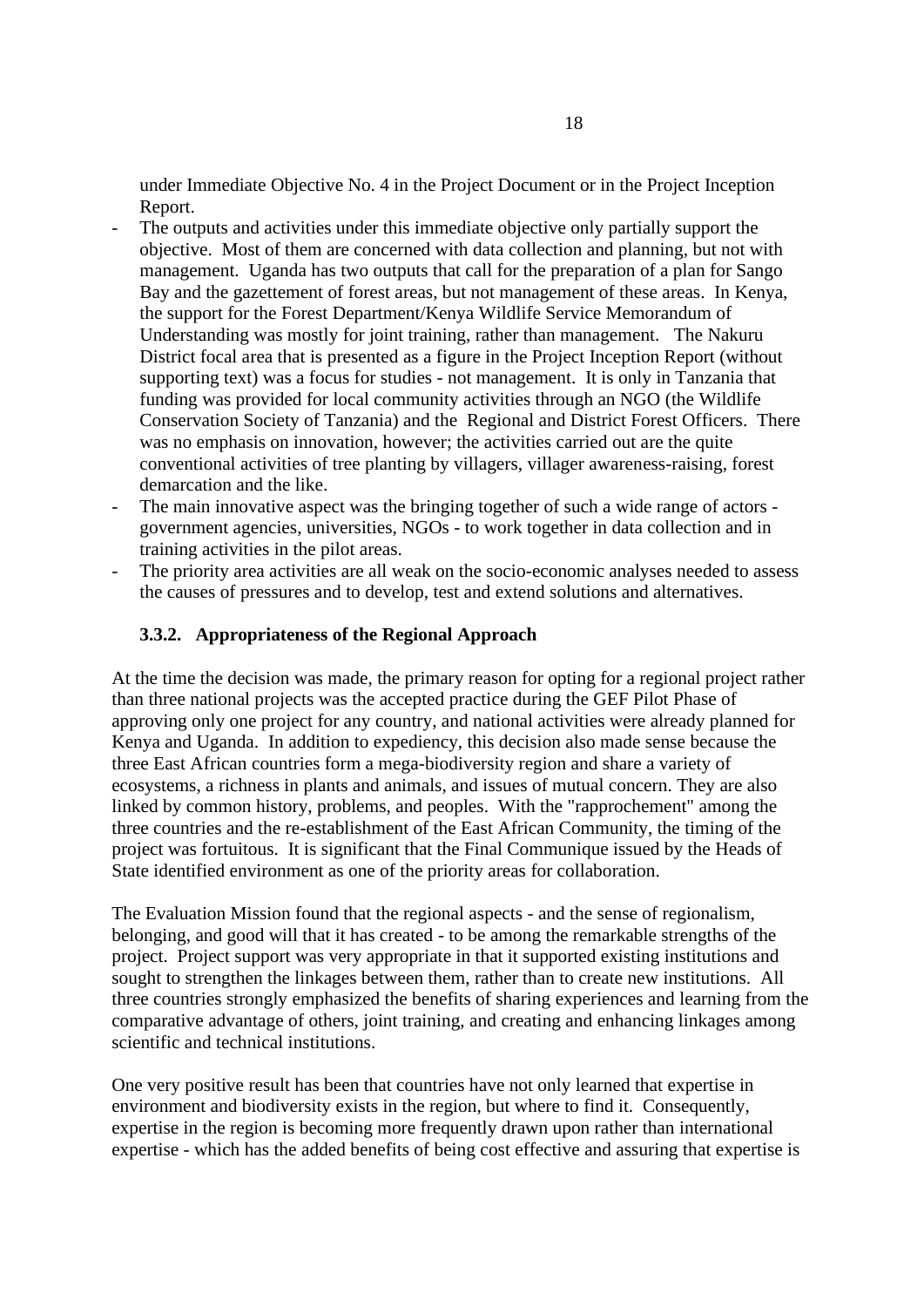built and stays in the region. The project has also been able to use progress in one country to push for action in another country. An example is Tanzania's ratification of the Convention on Biological Diversity - the lack of which was holding up the submission of a new regional proposal for financing under GEF. The project has contributed to the networking of the different environmental and natural resource agencies in East Africa and created a harmonized atmosphere for discussion which has facilitated progress in other projects, such as the Lake Victoria Environmental Management Programme (LVEMP). It has created linkages among the East African universities and research institutes, government agencies, parastatals, and NGOs in the region. One of the important practical results of all these linkages has been the enhancement of the standardization of collection and handling of data in order to allow exchange and comparison. This has been accomplished both through joint training activities and by the project twice sponsoring the annual meeting of the Regional Biodiversity Database Forum.

The Evaluation Team has not discerned any negative effects from this increased regional cooperation. On the contrary, it has been a highly positive experience.

## **3.3.3. Choice of Implementing Agencies**

One of the key decisions in project design was the heavy emphasis on support to the lead national environmental agencies, what we are calling the NEAs in this report. This high level of support is the evaluation team's principal criticism of the choice of implementing agencies. Four project components in each country, for a total of 12 out of the 32 national components, were implemented through the NEAs -- the Department of Environmental Protection (DEP) in Uganda, the National Environment Secretariat (NES) in Kenya, and the National Environment Management Council (NEMC) in Tanzania. The most critical mandate given to the NEAs under this project was the task of coordinating the integration of biodiversity issues or concerns into the inter-ministerial government planning process. This implies that the NEAs had the authority and the backing of the government to bring this about.

The NEAs supported did not have this level of power during the design phase, nor did they develop it during the life of the project. The aim of the project was not to strengthen the capacity of the NEAs broadly, but rather to increase or enhance their capacity in specific technical areas. One of the key problems of the NEAs in all three countries has been their lack of clarity of mandate, leading to confusion in responsibilities, duplication of activities, and intense competition between rival environmental agencies within the three countries.

NES, which has a mandate and terms of reference but no legal act that formalizes them, provides an example. NES is divided into sections, but section heads have no clear set of duties, mandate or responsibilities. Staffing is very limited in comparison to NES' quite broad, sweeping mandate. Overall staff and funding have decreased in recent years. Some staff has been posted out to districts, but their role and authority at the district level is not clear. Because of these weaknesses, rather than involve NES, the World Bank used its influence to set up a new secretariat to carry out the NEAP. Since then, there has been political manoeuvring to replace NES by the new secretariat or a completely new organization. In the meantime, with the exception of the LVEMP which has offices in NES,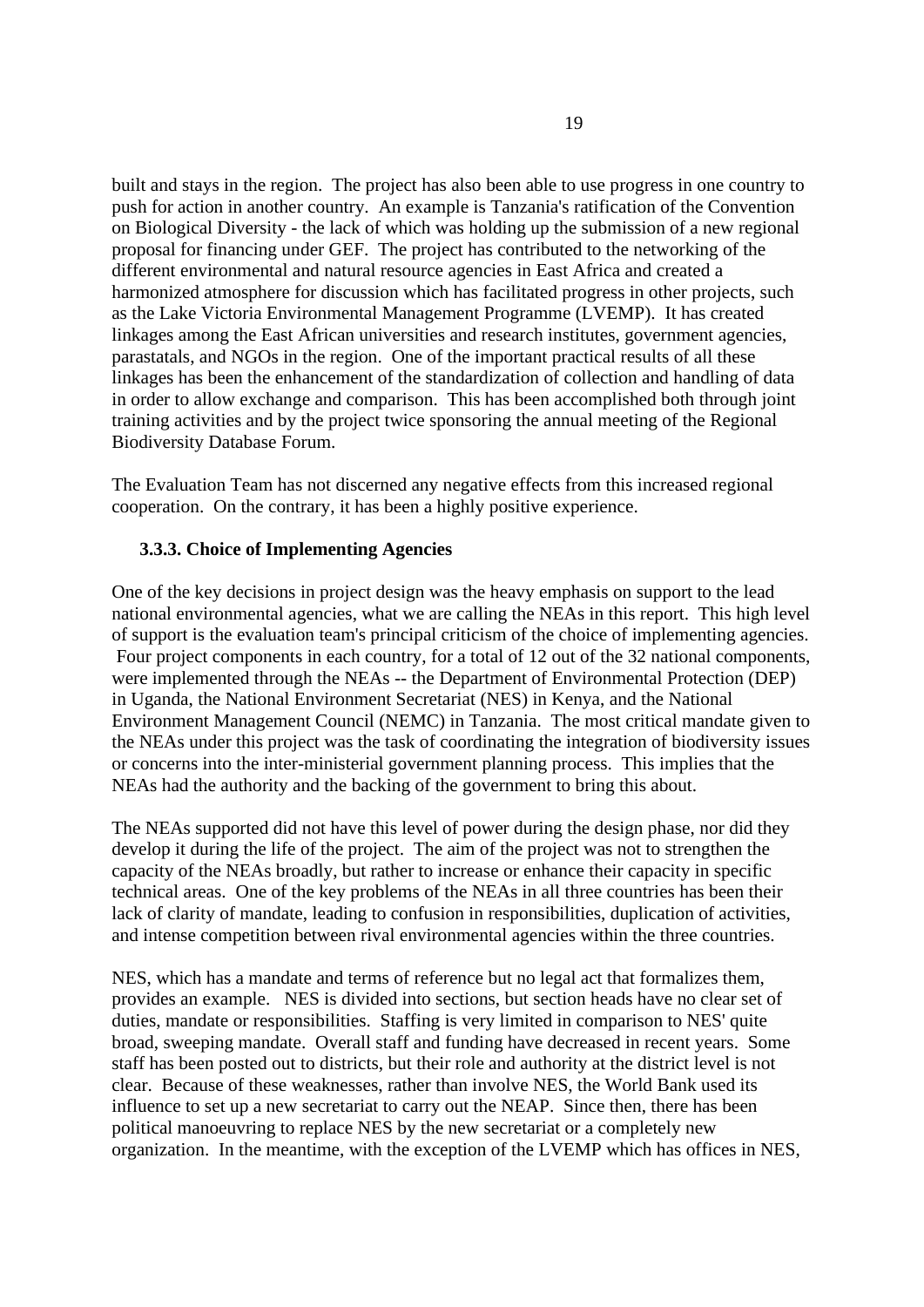no other donors have provided support to NES while waiting for the government to decide what it will do. NES does not have government funding to pay for utilities, guard services and the like for its offices, and is hoping that LVEMP will cover these expenses. All this has weakened NES.

In Tanzania, the parastatal, NEMC, does have a legal mandate, but unrealistically broad. In 1991, the government created the Department of Environment (DOE) within the sectoral Ministry of Natural Resources. There is a great deal of overlap in the mandates of DOE and NEMC, resulting in confusion as to whom is responsible for what. NEMC has recently been attached to the Office of the Vice President, but the confusion of overlapping mandates with DOE has not been resolved. By taking it out of a sectoral ministry, the move, in principle, should facilitate its co-ordinating role and enhance its ability to integrate environmental concerns into the national planning process. NEMC does not have office space for a significant portion of its staff; this has been provided by the project.

In Uganda, the decision to create a new environmental agency - NEMA - was made towards the start-up of the project (but not related to the project); DEP is now in the process of being phased out. The pending creation of NEMA consequently undermined the authority of DEP throughout the life of the project.

One of the key tests of the institutional strengths of the NEAs is their ability to deal effectively with abuses made by people of power and influence. As an example, the excisions of natural forests from the public domain into private hands without respecting legal procedures is a major environmental issue in Kenya that directly affects biodiversity conservation. One would expect a strong NEA to take the lead in dealing with such an issue, but NES is quite far from having the political clout or backing to enable it to do this. Similar constraints exist in the other countries, with the possible exception of the newly created NEMA in Uganda. Although it is too early to judge, NEMA, having been established by an act of Parliament, should have a considerably more solid legal basis compared to the other NEAs. The evaluation team was dismayed to learn, however, that NEMA receives nearly all of its funding from donors, making future sustainability of the institution a major question.

The project has supported the capacity of all three NEAs to deal with wetlands conservation. Historically, institutional responsibility for wetlands had never been defined. Many different government agencies are concerned with wetlands in different ways, as are many different types of resource users at the level of the local communities. This is used as justification for giving the NEAs a central coordinating role. The biggest institutional constraint, however, is the fact that the NEAs either lack, or have extremely few staff at the local field level. NEAs may be effective in developing national wetlands policies, but they do not have the people at the local level to implement the policies or to develop/oversee/monitor sustainable use and management of the wetlands.

# **Types of institutions selected**

At the time the project was formulated, the institutional capacity to provide for the conservation and sustainable use of biodiversity was very rudimentary. Moreover,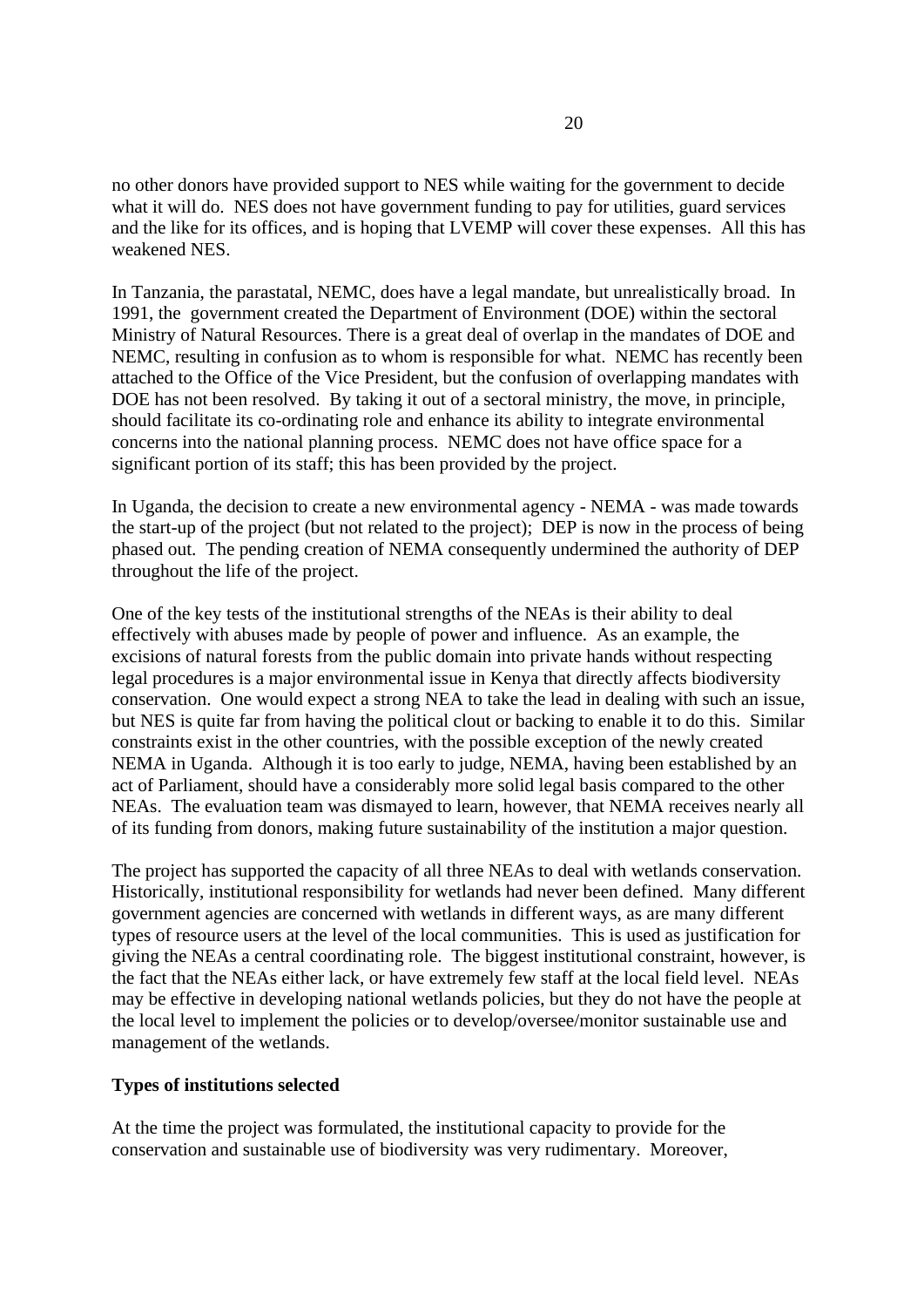governments, universities and research institutes, NGOs responsible for or involved in protected area management had very little understanding of the concept of biodiversity, why and how biodiversity is threatened and possible measures to protect and conserve it. Government environmental agencies were institutionally weak in these areas, lacking trained staff and infrastructural and logistical support. University Forestry Departments emphasized forest plantations and industries, with little or no attention to natural forest management and conservation, or ecosystem management.

It was therefore important to promote the concept of biodiversity and ensure its integration into national and regional development plans and polices. The emphasis of the project on strengthening the human resource and institutional capacity of a wide range of governmental and non-governmental institutions in planning and managing the conservation of their biological resources was logical at the time. However the selection of agencies should have included a greater complement of agencies that are best placed to influence the local resource users and to extend alternatives to the destructive use of biological resources. The exclusion of the line ministries, such as agriculture, fisheries, industry - those dealing directly with the actual users of the resources - from project implementation had two consequences. First, it excluded those government agencies best positioned to develop, test and extend alternatives to the unsustainable use of biological resources. Second, it made it much more difficult to integrate biodiversity concerns directly into the planning processes of these key agencies.

# **3.3.4 Capacity-building versus Field Activities**

The rational for designing this project with a heavy emphasis on building the capacity of national institutions is found in the preceding two paragraphs. Most resources went into training, vehicles and equipment, inventory and database development and activities to increase the general capacity of participating institutions. Relatively few resources went into field activities. Although one of the four immediate objectives focuses on field activities at priority sites in each country, the Project Document is rather vague as to what this encompasses.

The evaluation team feels that, given the weak institutional capacity at the time, it was logical that the project was designed to focus on capacity-building rather than field activities. Notwithstanding this, the field activities should have been much more problem-oriented, with a view to testing different strategies, solutions and alternatives to the destructive uses biological resources that threaten the biodiversity of the three countries. The results of the field activities, perhaps in the form of biodiversity conservation and management plans, should have laid a solid foundation for a follow-on project which would strongly focus on field activities to reduce pressures on the biodiversity of the three countries. Actual conservation of biodiversity will only occur when the rural resource users adopt sustainable resource use systems or economic alternatives to their destructive production systems and/or when appropriate laws and policies controlling use and access of resources are implemented at the local level.

The actual implementation of the field activities focused on studies, analyses and, at the very end, development of plans or concept papers. Much of the analyses have focused on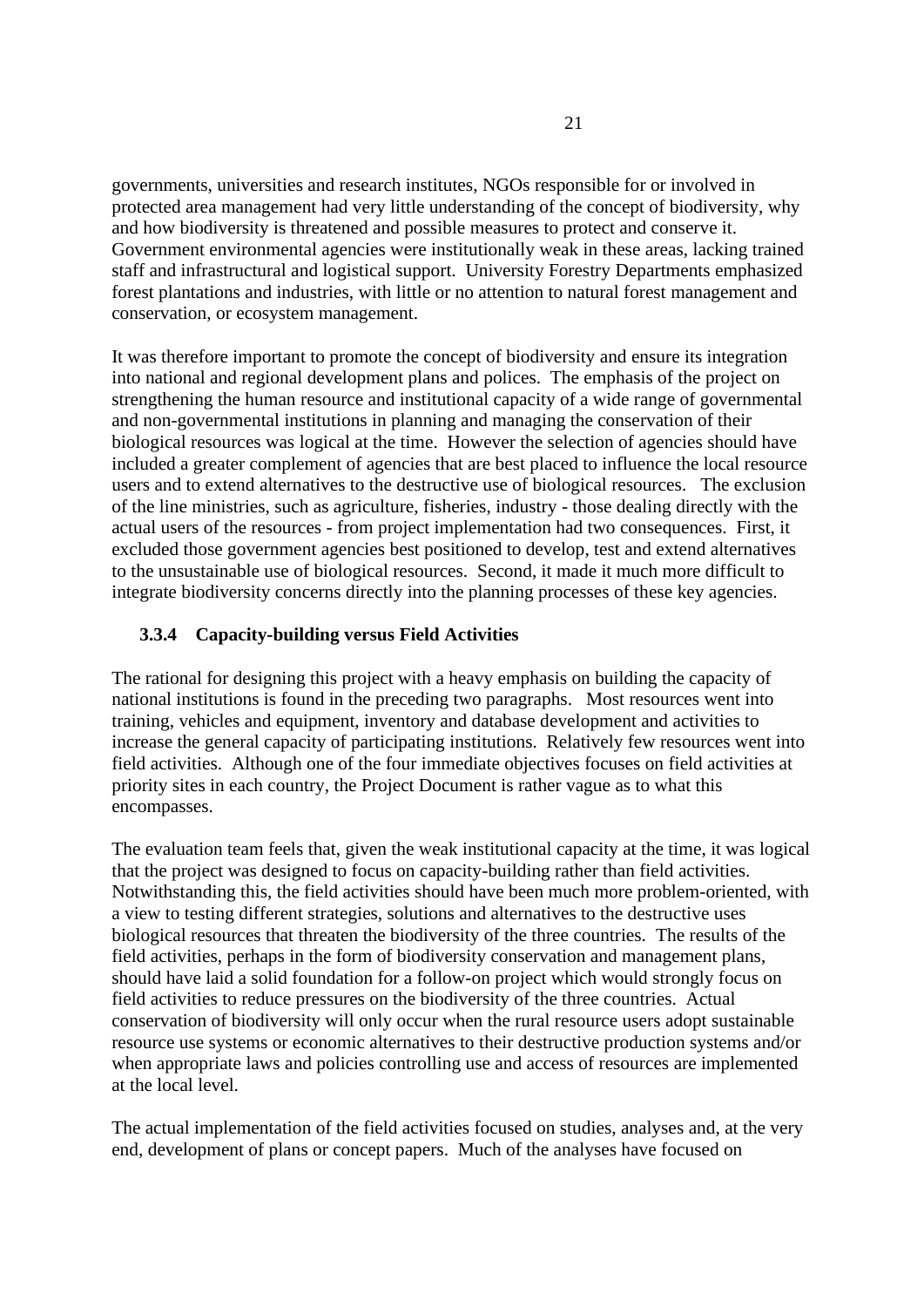biodiversity and other physical parameters. Relatively little socio-economic analysis of threats, production systems and underlying causes have been undertaken. There have been few attempts to identify and to extend alternative production systems to resource users. There has been relatively little involvement of local communities in problem analyses, strategy development, testing of alternatives. or the monitoring and evaluation of these trials. There has been relatively little involvement of NGOs in field activities. There has been little involvement of sectoral ministries, other that forestry. There has been relatively little involvement of institutions that intervene at the district or local community level and that are strategically positioned to bring about the changes in resource use that will be necessary for biodiversity conservation

As a result, the project has made little progress in the development of effective strategies for reducing human pressures on biological resources in order to better conserve the biodiversity of East Africa. Although the evaluation team found that there is a general sentiment amongst the staff of the implementing agencies that future activities should be much more strongly focused on field activities, the project has not laid a firm base for a major shift to field activities in the immediate future.

# **3.3.5 Complexity of Project Design**

This is a highly complex project consisting of four immediate objectives and 25 outputs, focusing on four main themes: research and documentation; training and education; awareness-raising; and field activities. The project's activities have been carried out both nationally in the three countries and regionally. In order to achieve its goals, implementation has been carried out in a somewhat modular approach by component. There are 37 components: 9 for Kenya, 14 for Tanzania, 9 for Uganda, and 5 regional. While the objectives, outputs, and budget of each component are fairly well described in the annexes of the Project Document and Inception Report, it is somewhat difficult to relate the components back to the outputs and activities described in the main body of the Project Document. This, in turn, complicated the Mission's task of determining whether or not an output had been produced and evaluating the degree of success (reference Appendix D "Summary Table of Project Implementation by Output).

The Evaluation Mission considered whether it might have been a more optimal use of resources to concentrate on fewer outputs and components and fewer implementing agencies. Considering the aim of the project was to enhance the capacity and raise the awareness of, as well as create linkages among institutions already or potentially involved in biodiversity conservation, the Mission found the wide range of implementing agencies well justified. On the contrary, participation should have been extended to include, in addition to forestry, other institutions involved in the exploitation of biological resources (agriculture, fisheries, etc.), and other institutions that have the capacity to intervene at the local level.

Disadvantages were that such an array of institutions and variety of outputs and activities created administrative and managerial problems, as well as some confusion about lines of responsibility. It was remarked on a number of occasions, normally by those institutions operating under imprest accounts, that it was not clear who was responsible for initiating or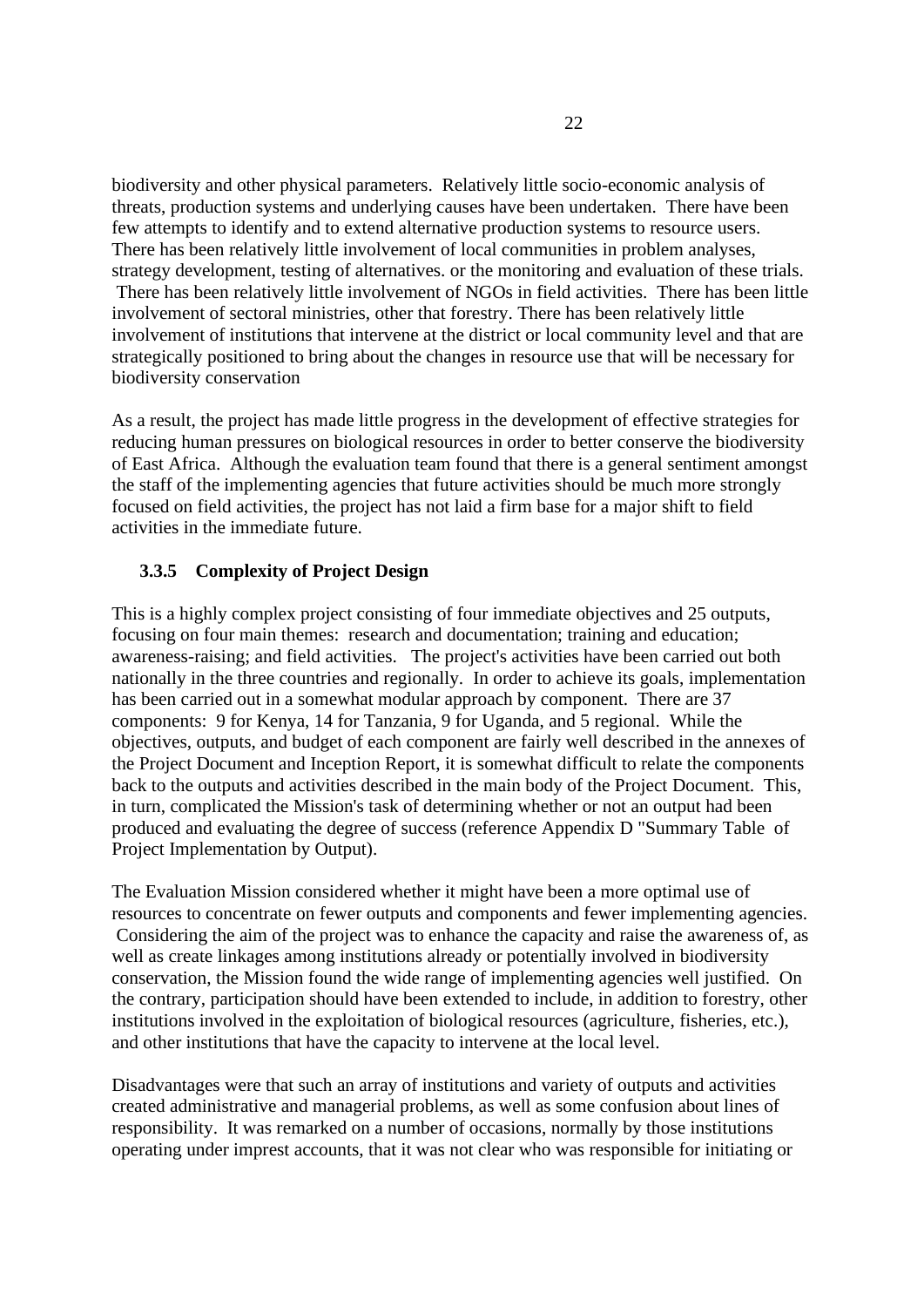taking action - the CTA, the NPO, the lead environmental agency, or the institution concerned itself. This was not always clear in the Project Document, the Inception Report, or the component descriptions. The complexity of the project design made it highly dependent on the personality, breadth of knowledge, and competence of the CTA. In this respect, the project's replicability is questionable.

Flexibility in implementation and the use of budgetary resources was also constrained because of the multiplicity of outputs and actors. While there was a high degree of flexibility to reorganize priorities and related budgets within components, such revisions were very difficult between components since it required the agreement of the National Project Steering Committee and, if it was a regional component or had regional ramifications, each of the three countries.

As noted in the Mid-term Review, the project should have given some attention to raising awareness within government agencies of the need for and benefits of people's participation in resource management, and on more piloting of stakeholder participation in natural resource management. Some awareness of this need seems to have grown, however, out of the pilot field activities when gaps in and needs for specific socio-economic information and indicators became apparent. This is another area that could have benefitted from a clear awareness-raising strategy.

# **3.3.6 Measures Taken to Correct Design Weaknesses**

The project was able to take advantage of built-in mechanisms which made it possible to correct some of the weaknesses in project design as they evolved. The Inception Report, Tripartite Review (TPR)s, and Project Steering Committees (PSCs) served this purpose. With the exception of the 1993 Tripartite Reviews which was instrumental in approving major changes in the implementation of the project, TPRs are covered in sections 4.1.2.2 and 4.1.2.1 under "Project Performance" below.

It became apparent within the first few months of the entry of duty of the CTA, that planned managerial, administrative, and technical support was inadequate for such a complex project. The CTA was over-burdened with administrative concerns, which limited his contribution of technical inputs - a problem which continued throughout the life of the project.

A number of measures were taken to correct this imbalance, and were incorporated into the Inception Report and adopted by the three countries during the 1993 Tripartite Reviews (which were held nationally). For the most part, the changes introduced facilitated and enhanced the implementation of the project by increasing the number of project staff. The actual project concept and design was determined by the TPR to be relevant. Modifications included:

i) **Change in Terms of Reference of National Project Co-ordinators** - The NPC's expected to receive FAO salaries while remaining civil servants.Since NPCs cannot be Government counterparts and paid by FAO at the same time, it was decided to recruit NPOs to provide administrative, managerial and technical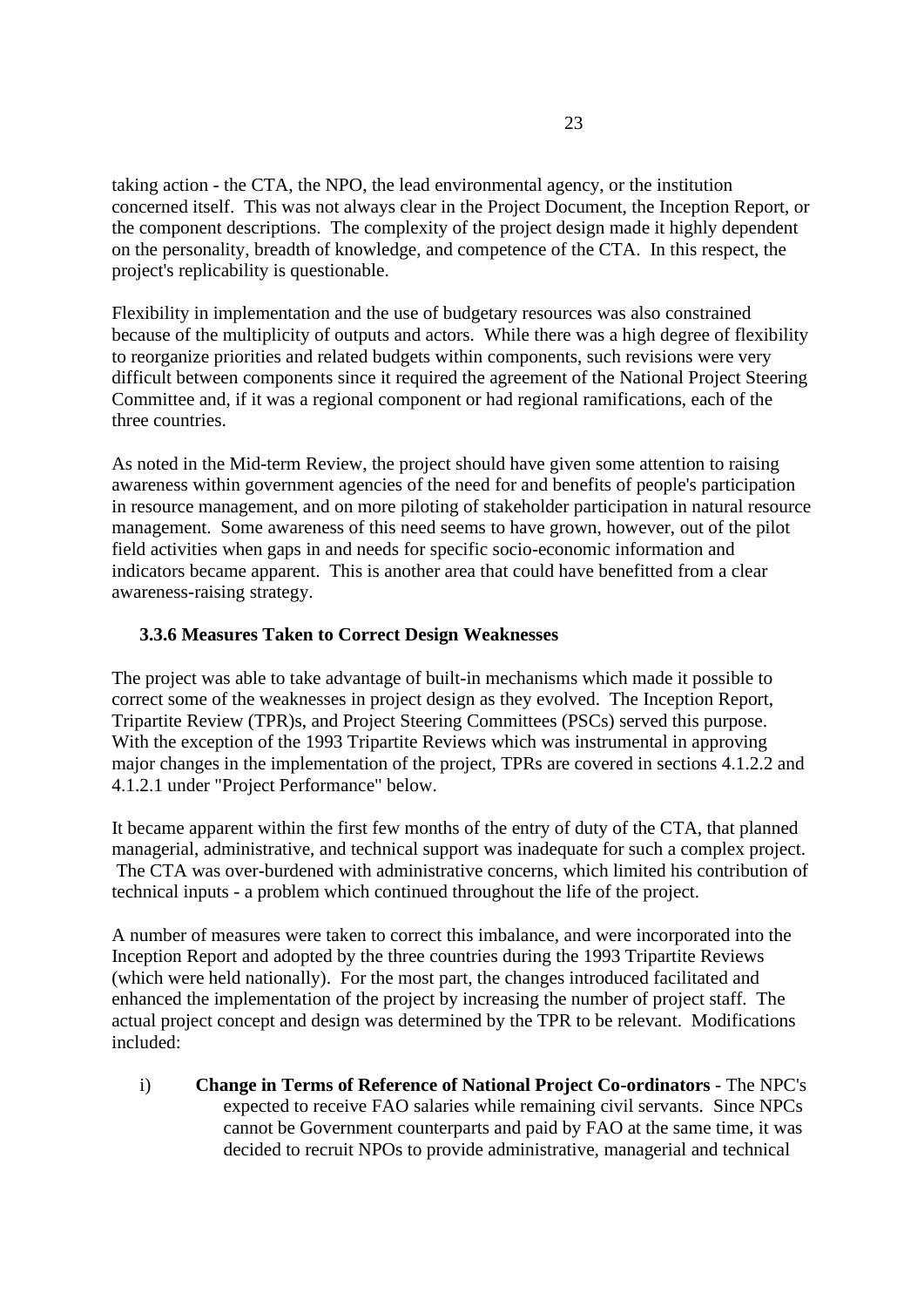support to the project; the Terms of Reference of the NPCs were modified accordingly to reflect their role clearly as national Government focal points to the project.

- ii) **Addition of National Project Officers (NPOs)** three full-time NPOs, one based in each country, were included to assist the CTA in the day-to-day running of the project. Salaries are paid by the project and they are considered FAO staff members. Draft TORs were included in the Inception Report and revised and finalized during the 1993 TPRs. The Evaluation Team felt that the NPOs greatly facilitated the CTAs work and made important contributions to the project. Their technical and administrative competence and enthusiasm were assets to the project.
- iii) **The addition of a P-4 Training Expert** It was envisaged that this additional expertise could alleviate some of the managerial burden of the CTA. The expert was to be responsible for carrying out many of the training activities, as well as providing additional technical and administrative support. The appointment of the P-4, which was originally envisaged to have a duration of 24 months, was rather controversial, and consensus-building among the three countries proved to be a prolonged and painstaking exercise. The expert was only recruited in early 1995, served for one year, and had already been separated by the time of the Evaluation Mission. By the time of her recruitment most of the training activities had either been carried out, were under way or planned, and the utility at such a late date was therefore questionable. The Evaluation Team strongly feels that the project could certainly have benefitted from this additional support, with perhaps even greater focus on assisting in the administrative and financial management of the project, and that it is unfortunate that the recruitment could not have been undertaken immediately following the agreement of the 1993 Tripartite Reviews. It could have freed up the CTA to spend more time on substantive, technical issues.
- iv) The budget was revised accordingly to account for these major changes, requiring a downscaling in some of the project components and activities.

In addition to endorsing the changes proposed in the Inception Report, the first Tripartite Reviews, which were held in 1993 on a national level in each of the three countries, made three significant recommendations:

i) To hold only one joint TPR in the future each year in alternating countries, instead of holding three separate TPRs. This was meant to strengthen regional cooperation and linkages, as well as raise awareness about the project's activities in all countries. Since the Project Steering Committees were responsible for providing technical guidance and monitoring activities on a national level, the Evaluation Team found the regional TPRs to be an effective mechanism for treating regional issues.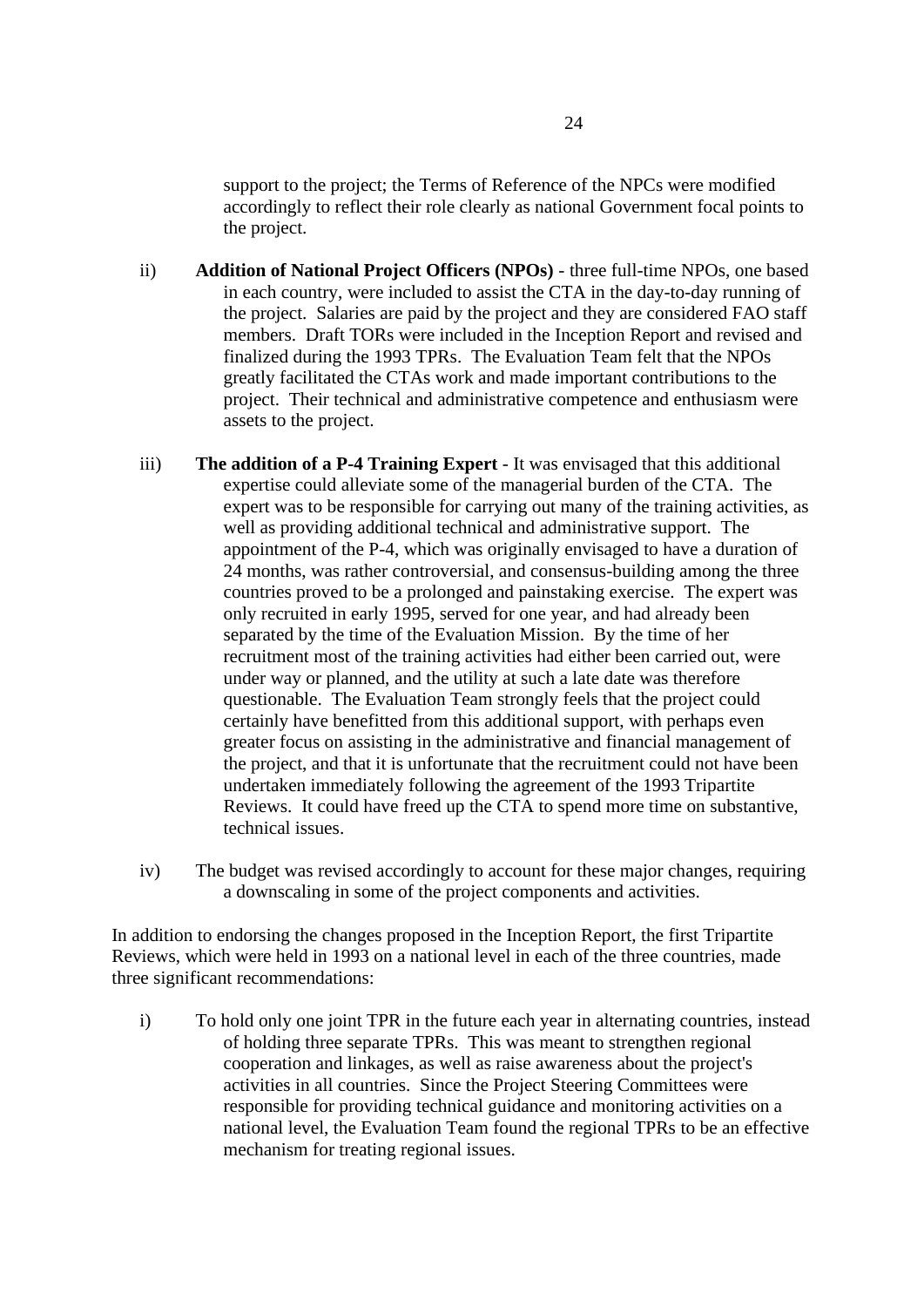- ii) To delete the first Output 2.4 regarding Environmental Impact Assessments (the Project Document inadvertently contains two Outputs 2.4), since this was being covered by other donors.
- iii) To add Output 2.9 regarding strengthening the capacity of Government institutions to raise awareness of natural resource conservation in Government.

Subsequent PSCs and TPRs proposed minor changes, none of which addressed the shortcomings in project design, some of which, by late 1994, had been highlighted by the Mid-term Review.

It was recognized during the first year that other sectoral ministries, especially agriculture, should have been brought into the implementation of this project. Solutions were sought during the first tripartite reviews, but all budgetary resources were already allocated, and it was not possible to bring in other implementing agencies. The team was advised that the issue was also raised during the design stage and that it was UNDP's decision to not include agriculture.

The evaluation team has criticized the design for not being focused enough on socioeconomic solutions and alternatives to the human pressures on biodiversity. The team felt that this design weakness was not sufficiently recognized during project implementation and no significant corrective measures were attempted.

# **4. PROJECT PERFORMANCE**

# **4.1. Project Management**

# **4.1.1. FAO Management**

There was broad, general satisfaction with FAO management of the project. While project staff and consultants are covered in the section below, general comments regarding FAO management include:

- (i) Procurement by FAO was handled quite efficiently. Delays were reasonable and quality of equipment procured was generally high.
- (ii) The use of the Contractual Services Agreements (CSAs) proved to be an innovative, effective means of managing/disbursing funding to national and international agencies in most cases. It was also an effective means of making the institutions responsible and accountable for the implementation of their components. Once the CSAs were established, the subsequent administrative burden was reduced. More detailed information on CSAs is included in section 4.1.1.3.
	- (iii) The most frequently encountered criticism of FAO management was the inability of implementing agencies to obtain timely budget information, especially on the amount of funds remaining for each component. FAO accounting is done by line items and cannot be directly attributed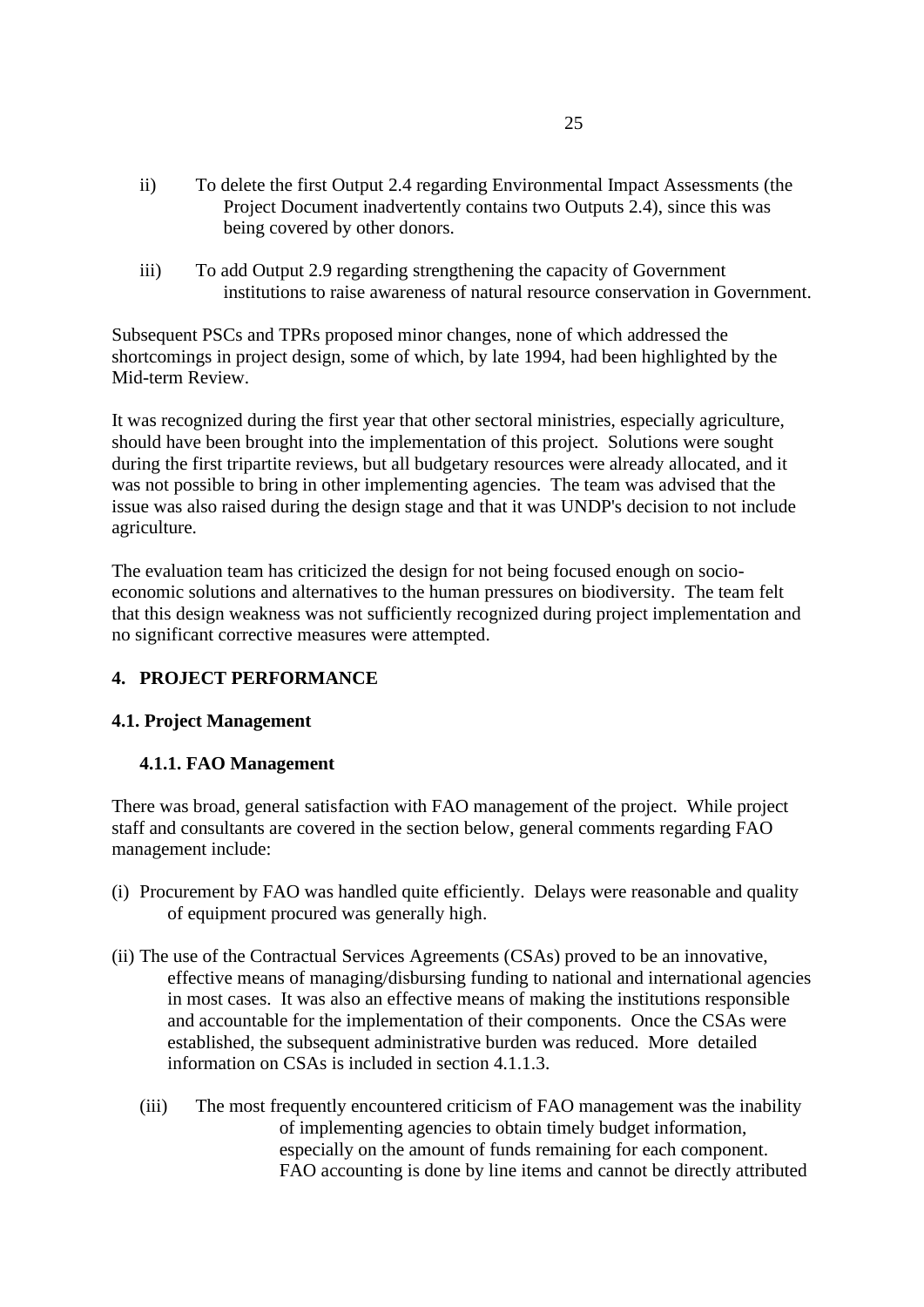to the 32 project components or to a specific country. This has made it difficult for the CTA and the participating countries and institutions to know how much money has been spent and how much remains in the budget for each component. Especially over the past half year as the project draws to a close, this lack of up-to-date information has made it increasingly difficult to manage the project.

(iv)FAO has provided technical support to the project through a Project Task Force, as well as through the CTA's personal contacts with other divisions. The project could have benefitted more from the full range of technical expertise available in FAO, not only from the forestry sector, but also in agriculture, agro-forestry, development support communications, etc.

# **4.1.1.1. Delivery and Performance of Technical Assistance**

By far the most critical technical assistance position on this project has been that of the CTA. The CTA has been one of the great strengths of the project and has been critical to its level of success. His dedication to the project and its objectives has been obvious. This may stem in part from the fact that he played the lead role in designing the project. His unique background, strong familiarity with the region and pre-existing network of personal contacts in the region have all been great assets. The team was frequently told that whenever problems arose, the CTA was always there to deal with them quickly. Furthermore, his personal contacts frequently made it possible for him to reach key decision-makers much more promptly than someone new to the region. The Mission encountered a quite widespread sentiment that few other individuals could have made this complex project work as well as it did.

Perhaps the most serious criticism of the CTA has been a tendency to try to do everything himself. He has spent a large part of his time on project administration, and this has limited the amount of time that he has been able to dedicate to serving as technical advisor. The CTA has not been quick to push for assistance in relieving him of some of these administrative duties. The CTA told the Mission that he and others viewed biodiversity conservation primarily as a biological question during the design stage. This initial orientation, combined with a heavy administrative load, may have limited the project's evolution towards a more balanced approach, within budgetary constraints**,** to biodiversity conservation, with a larger emphasis on socio-economic analyses of pressures and on strategy development and testing for reducing these pressures. Because of the project's heavy dependence on the personality of the CTA, the mission has doubts about the replicability of the project.

## **National Programme Officers and Support Staff**

The technical and administrative competence of both the NPOs and the support staff, as well as their enthusiasm and commitment were project strengths.

## **Fielding of consultants**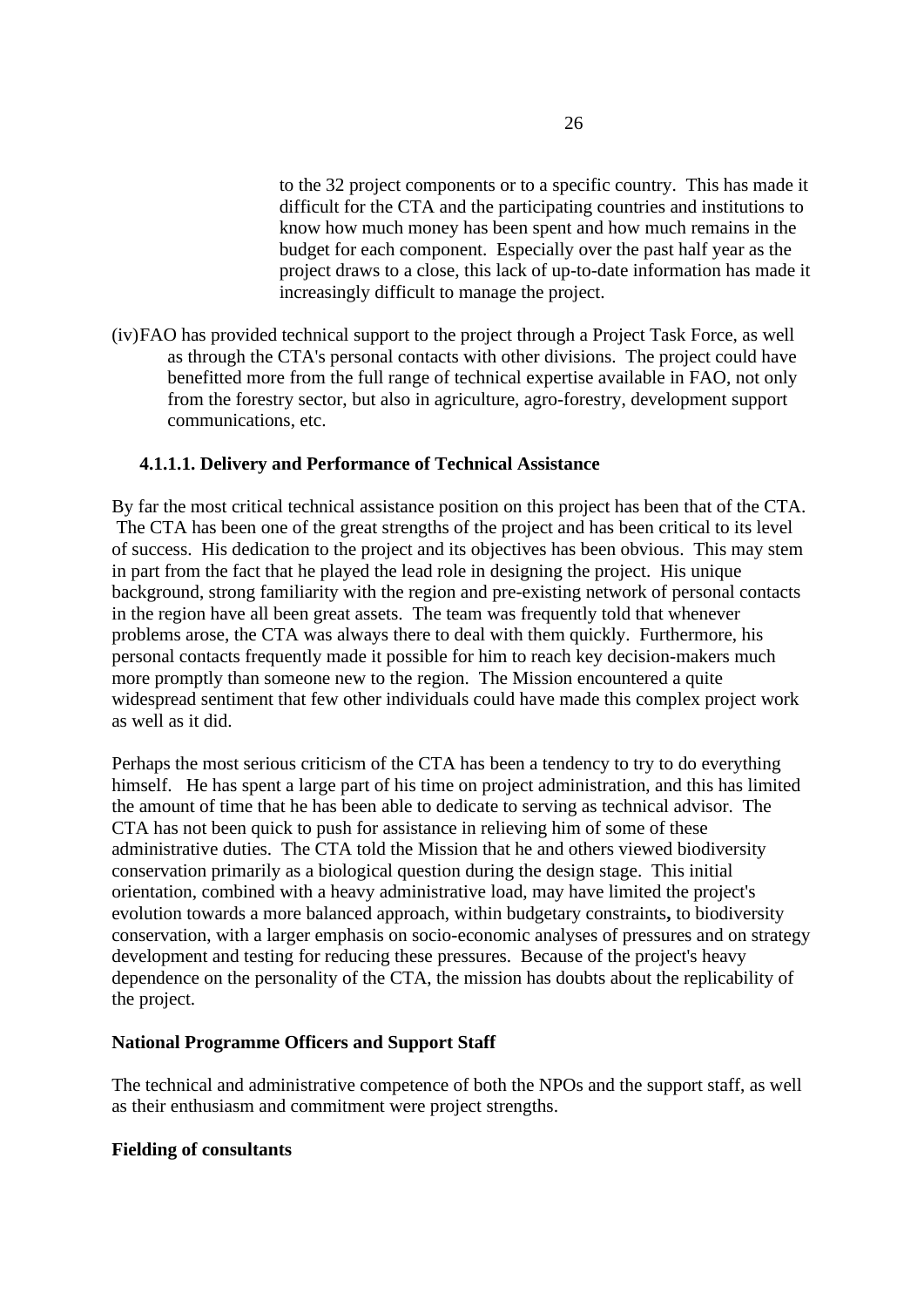Although there were a few specific criticisms encountered, the evaluation team found the overall level of satisfaction with the timeliness and professional competence of the consultants fielded by FAO to be generally good. There were some complaints about limited opportunity for input in the selection of candidates. Part of this seems to have been an internal problem in certain implementing agencies where management did not involve the staff that were to work directly with the consultants in the selection of candidates.

# **4.1.1.2 Procurement of Equipment and Supplies**

# (a) **Vehicle purchase**

The total value of the equipment procured under the project was approximately US\$ 1.65 million, or about 16% of the project budget, the greatest portion of which was utilized for vehicle purchase. The Mission considered whether it was a reasonable use of resources to purchase so many vehicles, a particularly large number for a technical assistance project, and concluded that most of the vehicles were appropriate, put to proper use and had a positive impact on the institution and on their ability to render the services and produce the outputs required. In many cases, the vehicles were a major contributing factor to the successful completion of an activity and the quality of the output. The training was more effective because it was possible to carry out the necessary field work in order to put theory into practice.

There were a few instances where vehicles were inappropriately used or not properly managed, but the CTA and project staff made every effort to rectify the situation.

With regard to **sustainability**, there is a good chance that many vehicles will be grounded when the project comes to an end because the necessary maintenance and running costs have not been allocated. Government agencies and universities will probably be most affected, while NGOs and parastatals may fair better. At least one government agency and university have sold most of its fleet of vehicles. Donor preference to purchase new vehicles rather than repair and provide maintenance and running costs for those already in the government pool/agency/institution contributes to the problem. Beyond the ability to maintain and operate vehicles, the ability of the implementing agencies to eventually replace those supplied by the project is even more problematic.

# (b) **Computers**

Computers and related equipment were the second largest element of the equipment component. Most of them were for the database development component of the project, and were purchased under a CSA with UNEP. Serious delays were encountered in the procurement of the equipment, and, when delivered, some were missing parts or, in one case, a warranty. While specifications may have been appropriate considering the pre-project state of the databases, if they existed at all, the computers purchased sometimes did not have sufficient capacity to carry out the more advanced and sophisticated application of database management.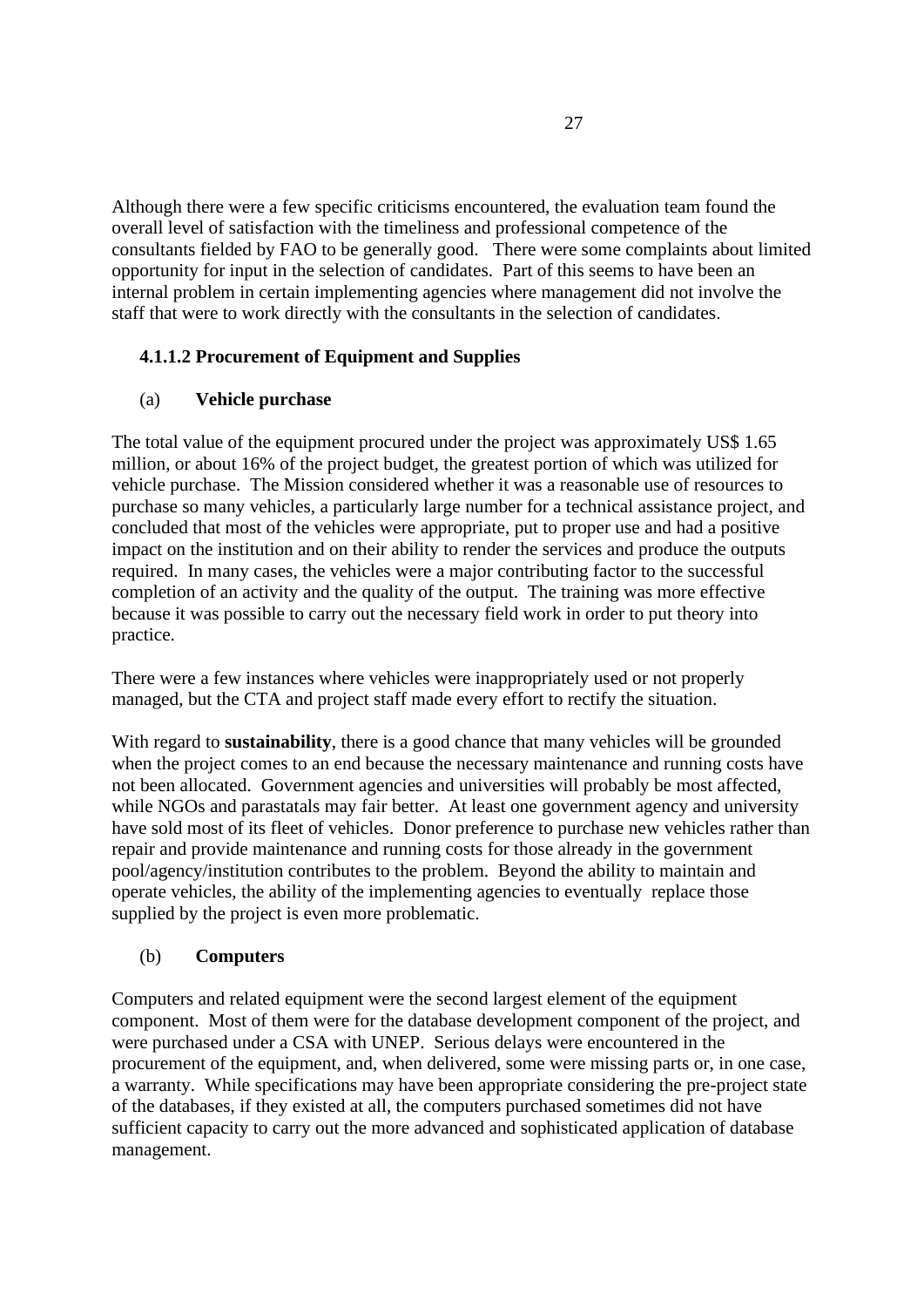UNEP's procurement process is slow and very bureaucratic, and should not be relied upon to handle this function in the future.

## **4.1.1.3 Suitability of the Contractual Services Agreement (CSAs)**

Contractual Service Agreements were an innovative mechanism refined by FAO to provide direct funding to various institutions to carry out project components. CSAs set forth the terms of agreement between FAO and a recipient organization - governmental agency, parastatal, NGO - for completion of a defined objective within the project through the provision of services and project outputs. They are legally binding instruments which clearly define each party's responsibilities and accountability; outputs and activities to be performed, as well as the inputs and services to be provided in order to achieve the objective are described in detail and the budget fully costed. Funds are paid directly to the institution concerned, and expenditures reported through the internal accounting system of the institution. A progress report and summary of expenditure are to be reported on a sixmonthly basis.

Seventeen separate CSAs were concluded under the project: 6 regional, 4 in Kenya, 5 in Tanzania, and 3 in Uganda, ranging in size and scope. The combined value of the CSAs was approximately US\$ 2.5 million, or 25 percent of the project budget, with the largest between FAO and UNEP for database development (budget: US\$ 380 million) and the smallest between FAO and the Kenya Wetlands Working Group (budget: US\$ 21,000).

Setting up the CSAs in the beginning was a rather lengthy process because of unfamiliarity with the process on the part of project staff and because of the detailed information required by FAO headquarters. Until the CSA was signed by both parties, activities were implemented using funds advanced through the project imprest account, which was operated by the CTA, thus preventing most delays to project implementation. The amount of time required to finalize the agreements seems to have been greatly under-estimated by both FAO and project staff. Given the detail and time required, small CSAs are probably not very cost effective.

CSAs are a means of endowing the recipient organization with greater responsibility and accountability. The evaluation team believes that this is an effective strategy for building the institution's capacity. This modality offered some degree of flexibility in implementation in that the institution could respond to immediate needs; amendments to the CSA could be made in consultation with the CTA and FAO. The budget, however, was fairly immutable because of the multiplicity of implementing agencies and activities involved in the project. Once completed**,** CSAs subsequently reduced the administrative work of the CTA and the project, and were a means of bypassing highly bureaucratic, central government treasury procedures. By devolving much responsibility to national agencies, CSAs served as a good compromise when the human and institutional capacity were not sufficient for national execution.

With only a few exceptions, CSAs functioned very well. Most CSA holders performed with enthusiasm and clearly appreciated the increased responsibility. In many cases, they certainly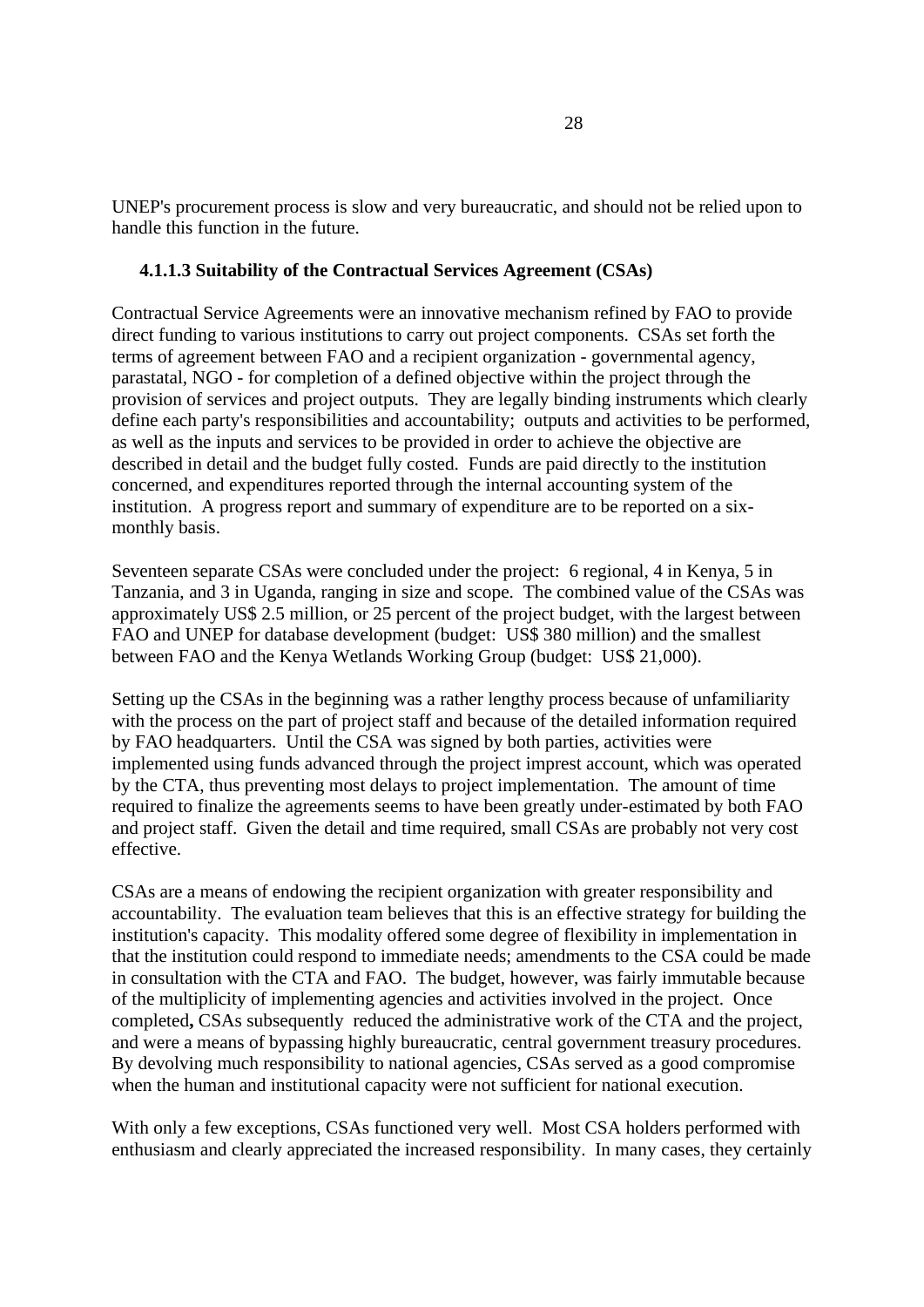contributed to the institutions' developing a sense of ownership. Only a few CSAs experienced delays in implementation because of bureaucratic inefficiencies and slow disbursement within their own institutions. Several institutions have been slow in complying with reporting requirements or have produced reports of poor quality. Personalities seemed to affect the efficient functioning of the CSAs.

The only negative aspects of CSAs that the Evaluation Mission encountered were that it was not possible to monitor the monthly use of resources as with imprest accounts, thereby reducing transparency, and the CTA had less control over the quality and timeliness of the activities and outputs once all the CSA funds had been disbursed to the recipient organization. A few reports were late, outstanding or of sub-standard quality, as at the time of the Evaluation Mission.

In the future, the decision to use CSAs should be made on a case-by-case basis, after careful analysis and in consultation with the recipient organization. Appropriate criteria for deciding when CSAs should be used need to be developed, taking into account the clarity and size of the programme, and bearing in mind that experience from this project shows that CSAs are most successful when the institution has a clear view of where it wants to go, and the desire and capacity to drive the institution. When only a small level of resources are involved, it may be advisable to conclude a different contractual arrangement with the institution to be entrusted with providing the services and outputs.

# **4.1.1.4 Government Contribution**

The Project Document stipulates, under section E "Inputs", that the three national governments would provide counterpart staff, office accommodation, and administrative support. It was not foreseen, however, as a prior obligation or prerequisite to the start-up of the project.

Significant delays were experienced in the beginning of the project because office space was not allocated nor counterpart staff designated. In Kenya, the project rehabilitated the top floor of the building housing NES, and, until very recently, paid utilities and security expenses. As of the time of the evaluation, NES had not taken over these payments. Because of the lack of space in Tanzania, the project was obliged to rent a house which initially accommodated the project headquarters, as well as the NEMC Database, Awareness, and Wetlands Units. There was also a shortage of qualified staff, and it took approximately 1 1/2 years for the posts to be established and filled in NEMC. The APO assisting the Zoology Department of UDSM still does not have a full-time counterpart staff.

These constraints caused delays in project implementation and pose problems for the sustainability of certain project activities.

# **4.1.2 Oversight, Guidance and Monitoring**

Two principal mechanisms were used to oversee and monitor project implementation and provide technical guidance; these were National Project Steering Committees (PSCs) and the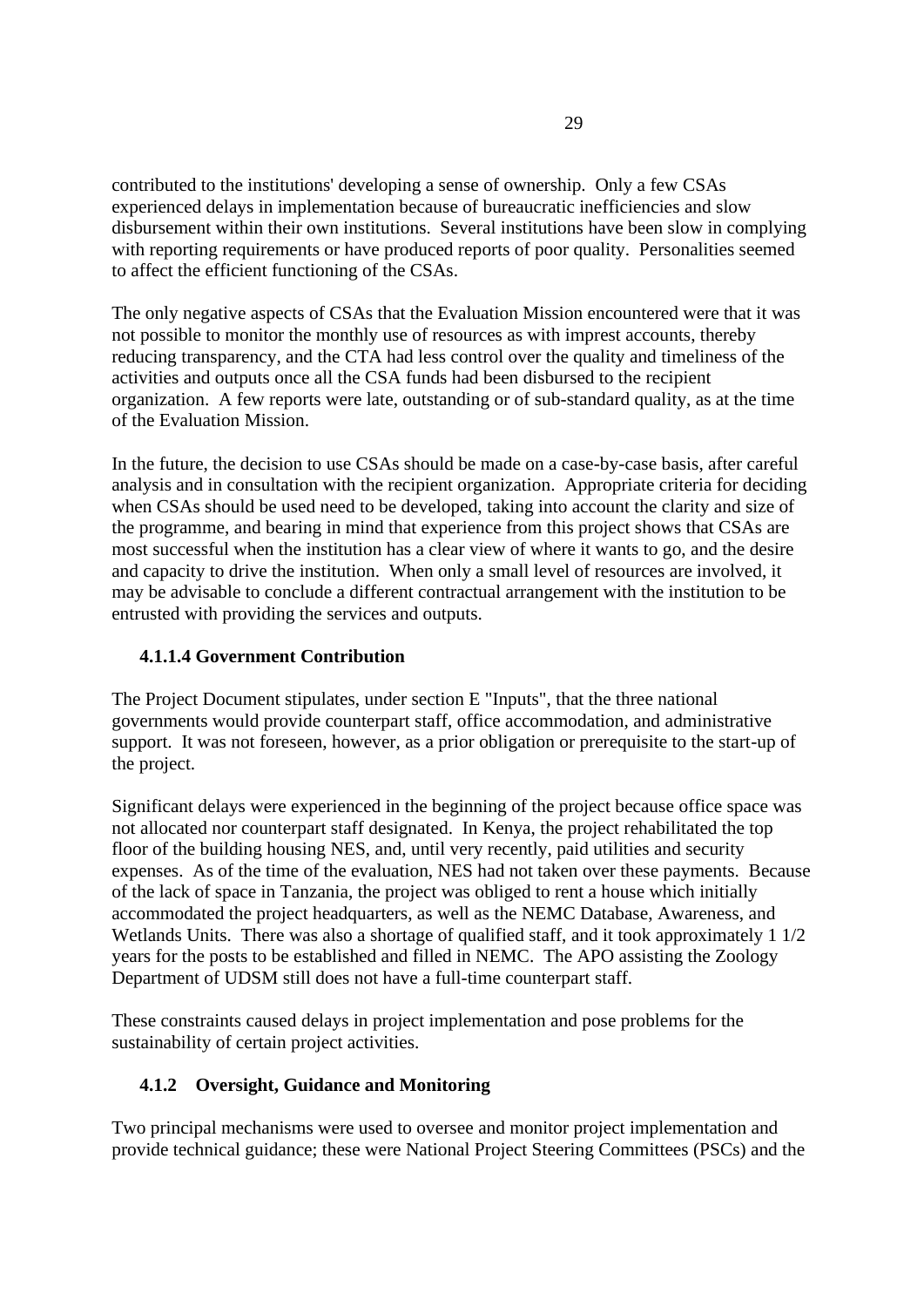Tripartite Review process. At FAO Headquarters, a multidisciplinary Project Task Force was established to monitor project implementation and provide technical oversight to the CTA.

# **4.1.2.1 National Project Steering Committees (PSCs)**

PSCs were established to monitor project implementation, ensure integration of project activities within each country, and provide national direction and technical guidance; in principle, they were to be convened twice a year. Project Special Steering Committees (PSSCs) were held once a year for the purpose of reviewing the national Project Performance Evaluation Report (PPER) before its consolidation and presentation to the Tripartite Review.

According to the Mid-term Evaluation, PSCs in Kenya and Tanzania were slow to become established and met infrequently, dealt primarily with administrative rather than technical issues, and were not fulfilling their monitoring function or providing guidance. The agendas were overloaded and, consequently, only allowed for a superficial review of the many issues which were discussed.

Corrective actions were taken, and sub-committees were established to focus on specific technical issues and topics, although a few were set up to concentrate on administrative matters.3 The Evaluation Mission found that, as a result, the agendas which were once heavily overloaded mainly with administrative issues became more manageable, and PSCs began to fulfil their roles better and meet more frequently. They became an effective mechanism for monitoring project implementation, although the sub-committees should have met more frequently. Institutions involved were able to present technical problems and exchange views. PSCs became more effective at problem-solving. Decisions could be made by the PSC to reallocate scarce resources if a component was not performing satisfactorily.

PSCs also served as a forum for facilitating linkages and raising general awareness, essentially among the members of the PSC, about the many project activities. There was very little evidence, however, that this awareness trickled down to other actors involved in project implementation that were not members of the PSCs. Integration was more apparent with institutions involved in the implementation of a component or in similar activities (such as database development, inventories), and much less so between unrelated components.

The Mission found that the primary weaknesses were that benchmarks and criteria for evaluating and monitoring progress

<sup>3</sup> In Uganda, four sub-committees were established: wetlands, forestry and awareness, finances, and equipment and vehicle handover; in Tanzania there were also four, including: biodiversity, coastal forests, awareness, and inventory. Kenya pursued a different course; three sub-committees to the Inter-ministerial Committee on the Environment (IMCE) were set up, including: IMCE Sub-committees on Biodiversity, Wetlands, and Awareness.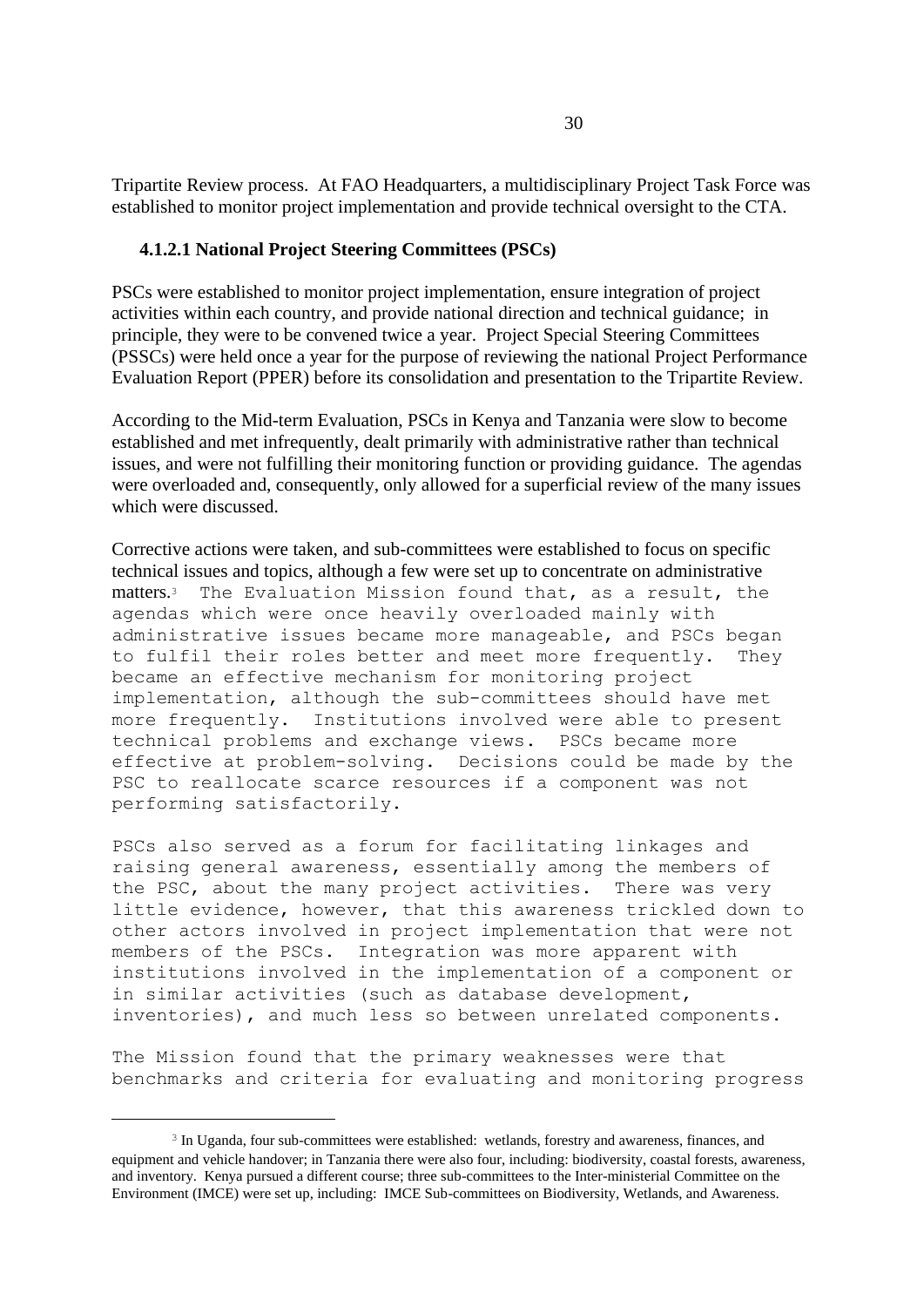were never developed (output 1.4), and project/component workplans were ad hoc, sporadic and, if they existed, not very detailed. The PSCs and Tripartite Reviews could have performed their roles more effectively had these tools been produced.

### **4.1.2.2 Tripartite Review (TPRs)**

TPRs are the standard annual review process involving the three partners - government, UNDP, and the Executing Agency. As mentioned in section 3.3.7 above, the first TPRs in 1993 were held on a national level at which it was agreed that all future TPRs would be regional. This decision enhanced the regional nature of the project, promoted cooperation, and facilitated linkages among the countries by bringing participants together. Its most important contribution to the project was that it served as a forum to reach consensus on major project revisions (human and financial resources, project activities, etc.). The Mission considered the TPR process to be effective.

### **4.2 Degree of Achievement of Project Objectives**

As seen earlier, the design of this project set forth four immediate objectives, each of which was intended to contribute to the overall development objective. This section evaluates the degree of success in achieving these objectives, the constraints encountered and how they were dealt with. Each immediate objective is broken down into a number of outputs and each outputs into one or more activities. Appendix D presents an implementation summary of outputs in table form presenting the number for each output, its description, the related project component(s), the implementing agency(ies), whether or not the output was achieved, the team's subjective assessment of how successful it has been and notes on principal constraints encountered.

The evaluation team found that the project has been very successful in achieving two of the immediate objectives, and has had limited success on the two others.

## **4.2.1. Creation of National Biodiversity Units (Immediate Objective 1)**

The first immediate objective is one of the two that were the least successful. It is stated in the project document as follows: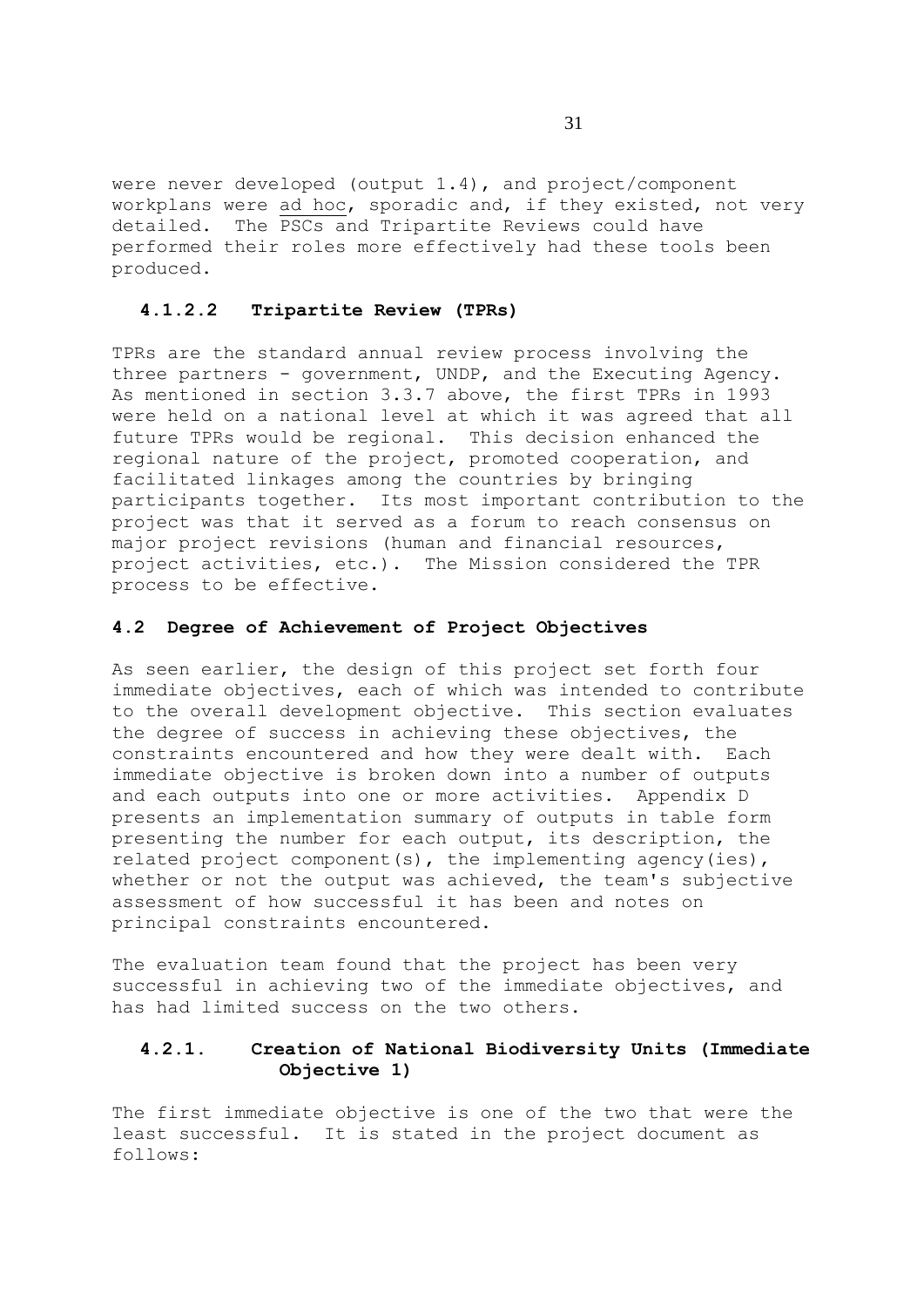*To create a biodiversity unit in each leading national environment agency with responsibility for integrating and coordinating biodiversity issues into other section of government development activity and furthering regional cooperation.*

In hindsight, this objective proved to be overly ambitious. It is based on the presupposition that the national environmental agencies (NEAs) themselves had the mandate, the authority and political support needed for them to integrate environmental issues into the government planning process across all sectors. As we have seen in Section 3.3.4, none of the NEAs had this power during the project design and none of the NEAs supported developed it during its implementation. Only in Uganda does it appear that this situation is being rectified with the very recent creation of a completely new NEA, NEMA, which is replacing DEP.

In all three countries, each NEA has assigned or recruited at least one staff member that has been given the title of Biodiversity Officer. Through the Project, a new NBU was created in NES in Kenya, but no one is assigned full time to the unit. There is no TOR for the unit or its staff. A new staff member was recruited to serve as Biodiversity Officer in NEMC in Tanzania, but no formal unit was created. The project supported the pre-existing small NBU in DOE in Uganda. All three were supported with training, vehicles and office equipment.

As the end of the project nears, the three NEAs still do not have a clear vision of what the purpose and objectives of the NBUs are or should be. Other ministries are not required to involve these units in the planning of activities that impact on biodiversity, nor have the NBUs developed clear strategies for achieving this. No formal processes have been developed in any of the three countries for coordinating the integration of biodiversity issues into the government planning process. The project should have been designed to provide greater direction to the NBUs. TORs should have been prepared from the outset and agreed upon by all parties.

Significant efforts were made by the project to deal with the weaknesses of the NBUs. In Kenya both the CTA and the Project Steering Committee attempted to facilitate the search for solutions. The project organized a special workshop for NES which resulted in a number of recommendations, but little action resulted.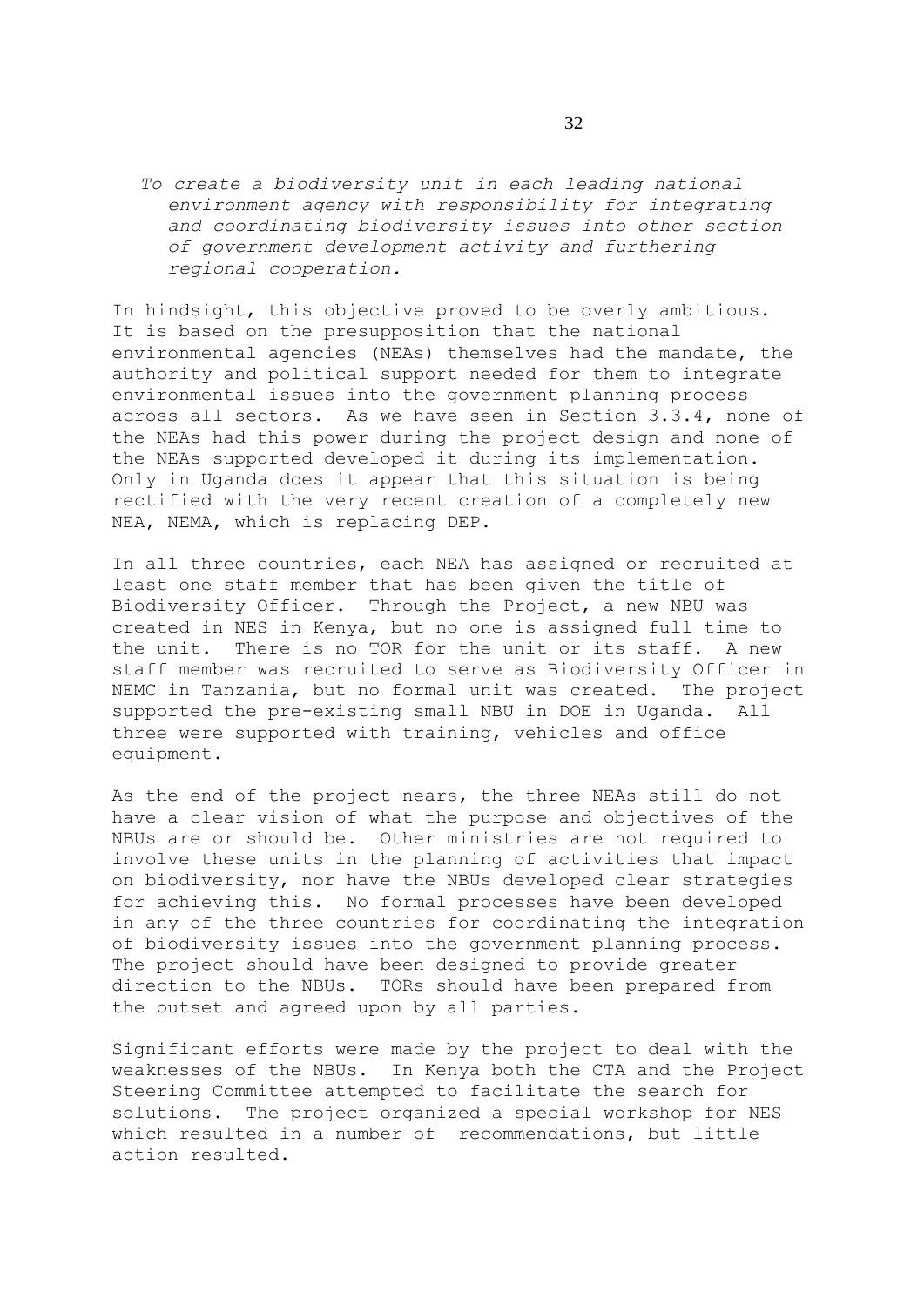All three NBUs are headed by relatively junior environmental officers. It is not surprising, with relatively junior government officials assigned to newly created units within NEAs that lack clarity of mandate and political clout, that these NBUs have not been effective in integrating biodiversity concerns into the general government planning process.

Inter-ministerial sub-committees have been created in two countries (Kenya and Uganda) and have lead to increased awareness and consideration of biodiversity concerns. A proposal for the creation of a sub-committee on biodiversity is under review in Tanzania by Government officials. One cannot say, however, that there is a formal process for integrating biodiversity issues into government planning and policy in any of the countries.

## **National biodiversity conservation strategies**

Unlike the NEA database units, the project design did not assign the newly or recently created NBUs any clearly defined tasks on which to focus their energies and to "prove" themselves. It does state that each NBU was to contribute to the development of national biodiversity conservation strategies. This presupposed that such strategies would be under development during the life of the project. This did not prove to be true in any of the three countries. These strategies are required under the Convention on Biodiversity. The NBUs in Uganda and Kenya aided in the preparation of proposals for donor funding for the preparation of national biodiversity conservation strategies. These proposals have been submitted to certain donors, but no funding had been obtained at the time of the evaluation. Tanzania has not yet prepared such a proposal.

In summary, none of the three countries have yet started work on their national strategies. This has been unfortunate for the NBUs, because preparation of such a strategy, if they had been given the lead in its preparation, would have given the NBUs a clear, well-defined national planning exercise upon which to focus their energies during all or most of the life of this project. Such an important task may have lead the NEAs to assign more senior officers to head the NBUs. The strategies themselves should have lead to a better definition of the roles and mandates of the NBUs, as well as those of other institutions. The strategies are badly needed for guiding future biodiversity conservation efforts in the three East African countries.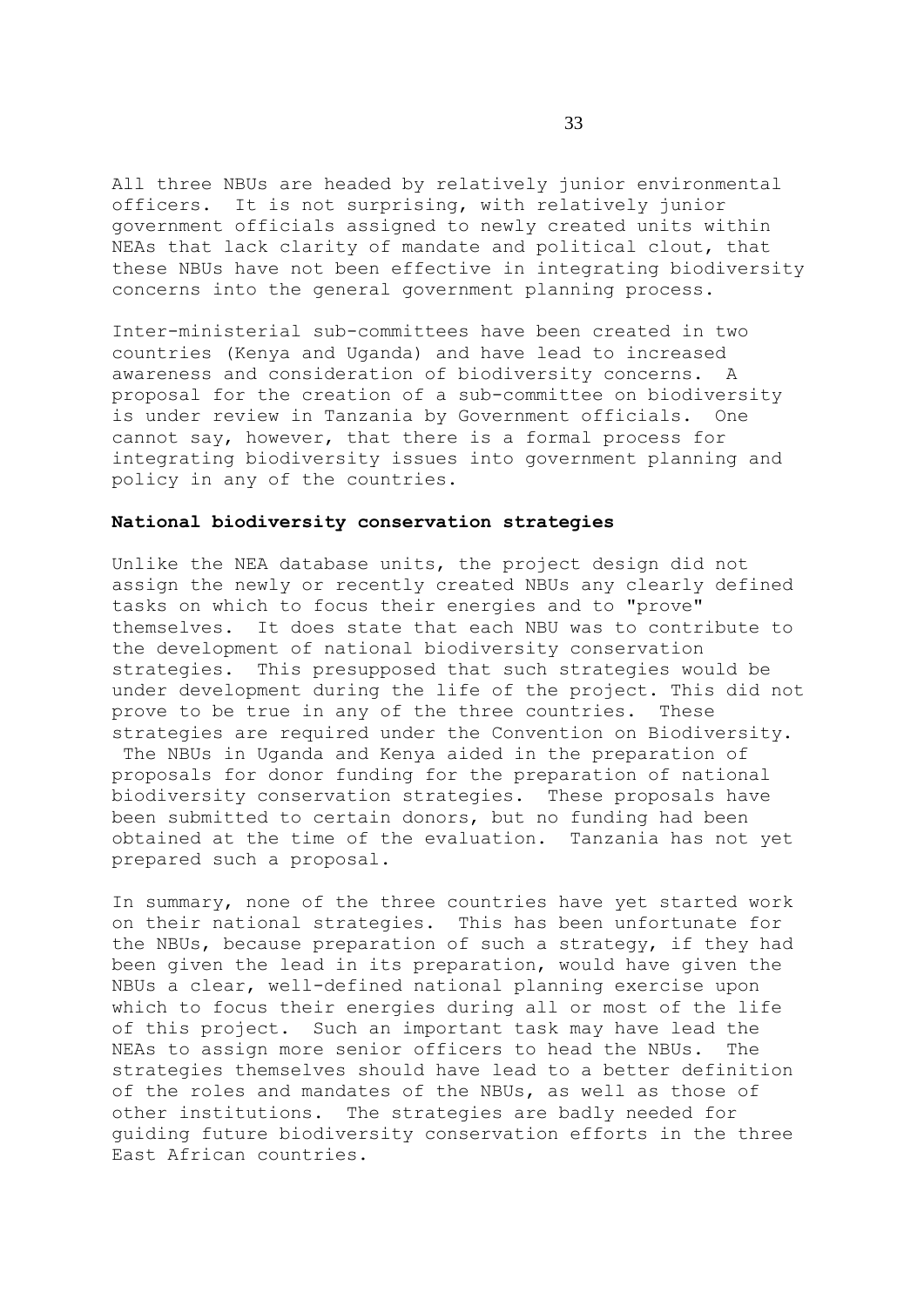#### **Development of future programme capacity**

The Project Inception Report specifies that the NBUs were to be responsible for two other outputs, first the definition of personnel and budgetary resources and mechanisms for future programming in biodiversity conservation and, second, for regional coordination of research and training activities in the same technical field. These two tasks were not achieved, and were scarcely addressed by the NBUs.

## **Wetlands awareness and capability**

Immediate Objective 1 also included the development of greater understanding and awareness of wetland resources and improved capability and commitment to the conservation of wetland biodiversity. Wetlands awareness is covered in the general section on awareness raising in 4.2.2.2. As with the NBUs, the principal support for achieving this output was to the NEAs. The project supported the creation of new wetlands units in the NEAs in Kenya and Tanzania and supported the existing unit in DEP in Uganda. Regional support to these units was done under a CSA with IUCN in Nairobi, primarily through a series of workshops that included a considerable amount of field experience.

The Uganda Wetlands Programme served as the model for the other countries. Uganda is only the second country in the world (after Canada) to have a national wetlands policy. GEF support in Uganda served as a supplement to capacity and activities already developed through other donor support. In particular, GEF supported a national biodiversity inventory of principal wetlands and the creation of a biodiversity database, both in the DEP. This has been highly successful. It appears that key staff and activities will be taken on by NEMA.

In Kenya, NES did nothing in wetlands prior to the project. The NES Wetlands Unit had a staff of four, none of them full time, and three have subsequently been posted out to the districts, leaving only one person at the time of the evaluation. Work has been started on developing a methodology for wetlands inventory using district officers. They have not developed a good working relationship with IUCN; the reasons for this are not clear. An IMCE Sub-committee for Wetlands has been formed and Kenya plans to develop a national wetlands policy. Lack of staff is a major constraint.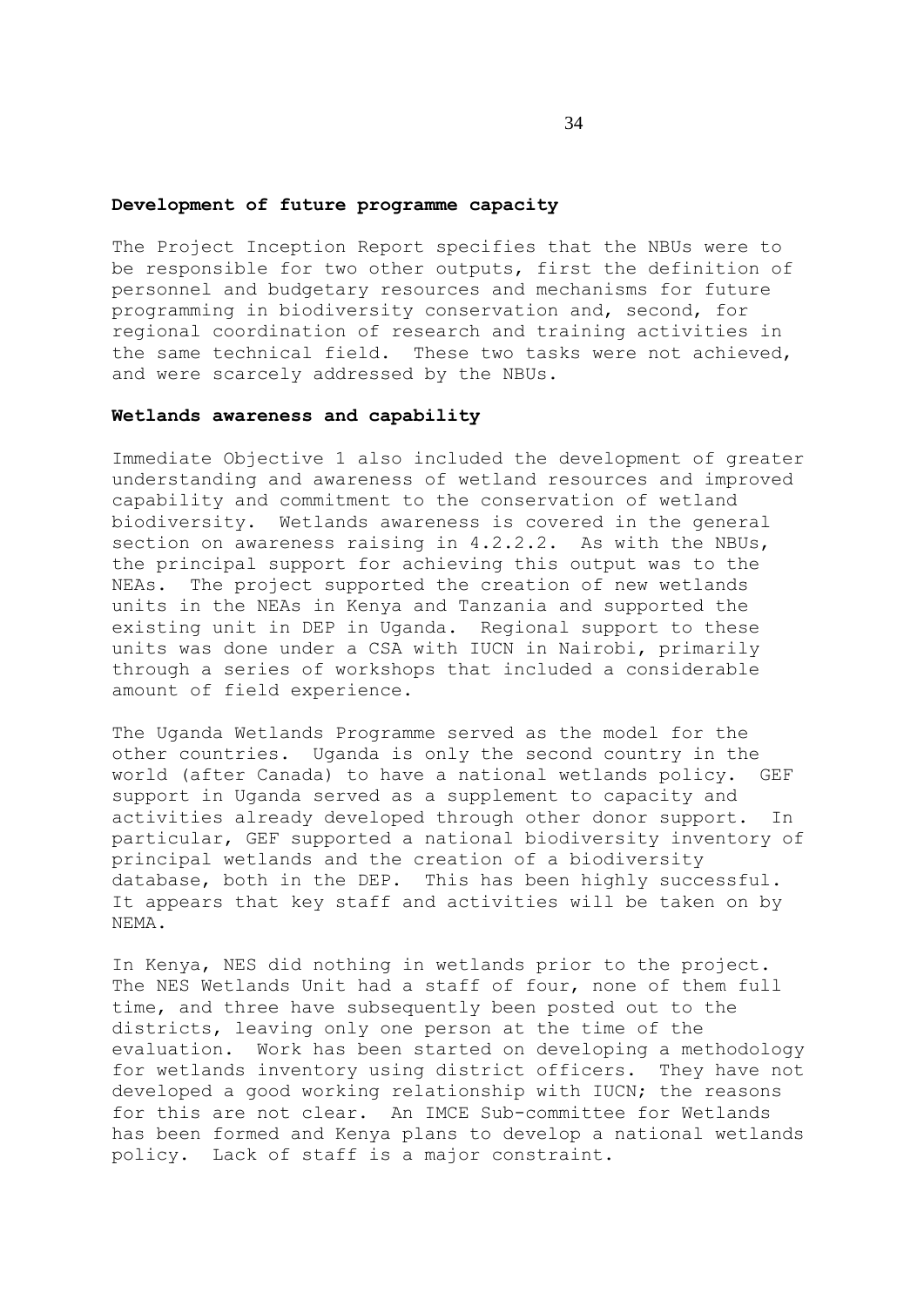Tanzania also started a small wetlands unit in NEMC that serves as the secretariat to the inter-ministerial National Wetlands Committee (NAWETCO) that has been created. Tanzania has also recently decided that they wish to develop a national wetlands policy. Little has been done to inventory the biodiversity of the wetlands.

#### **Overall success of Immediate Objective 1**

In summary, Immediate Objective 1 has enjoyed very limited success. NBUs have been created in each of the NEAs, but the NEAs themselves have all lacked clarity of mandate and political clout. The assignment of relatively junior biodiversity officers to recently created NBUs within NEAs that lack clarity of mandate and political clout has not been a successful formula for integrating biodiversity issues into the general government planning process. Near the end of the project the NEAs and NBU staff lack a clear vision as to what the mandates of the NBUs are or should be. Clear strategies for integrating biodiversity issues into government planning have not been developed. Inter-ministerial biodiversity subcommittees have been created in two countries (Kenya and Uganda) and have lead to increased awareness and consideration of biodiversity concerns. The creation of the NBUs, however, has not resulted in a formal process for integrating biodiversity issues into government planning and policy in any of the countries.

## **4.2.2 Improved Biodiversity Training and Awareness**

The project was very successful in achieving Immediate Objective 2, which is stated as:

*"To increase the quantity and quality of training in all aspects of biodiversity, and to improve levels of awareness of biodiversity in government."*

### **4.2.2.1 Training**

In order to achieve this objective, the project focused on raising awareness and strengthening the capabilities of or, in most cases, establishing capabilities in, biodiversity conservation in the relevant departments in the East African universities, research and training institutions, indigenous non-governmental organizations (the wildlife clubs), and key government departments. Training was a major component of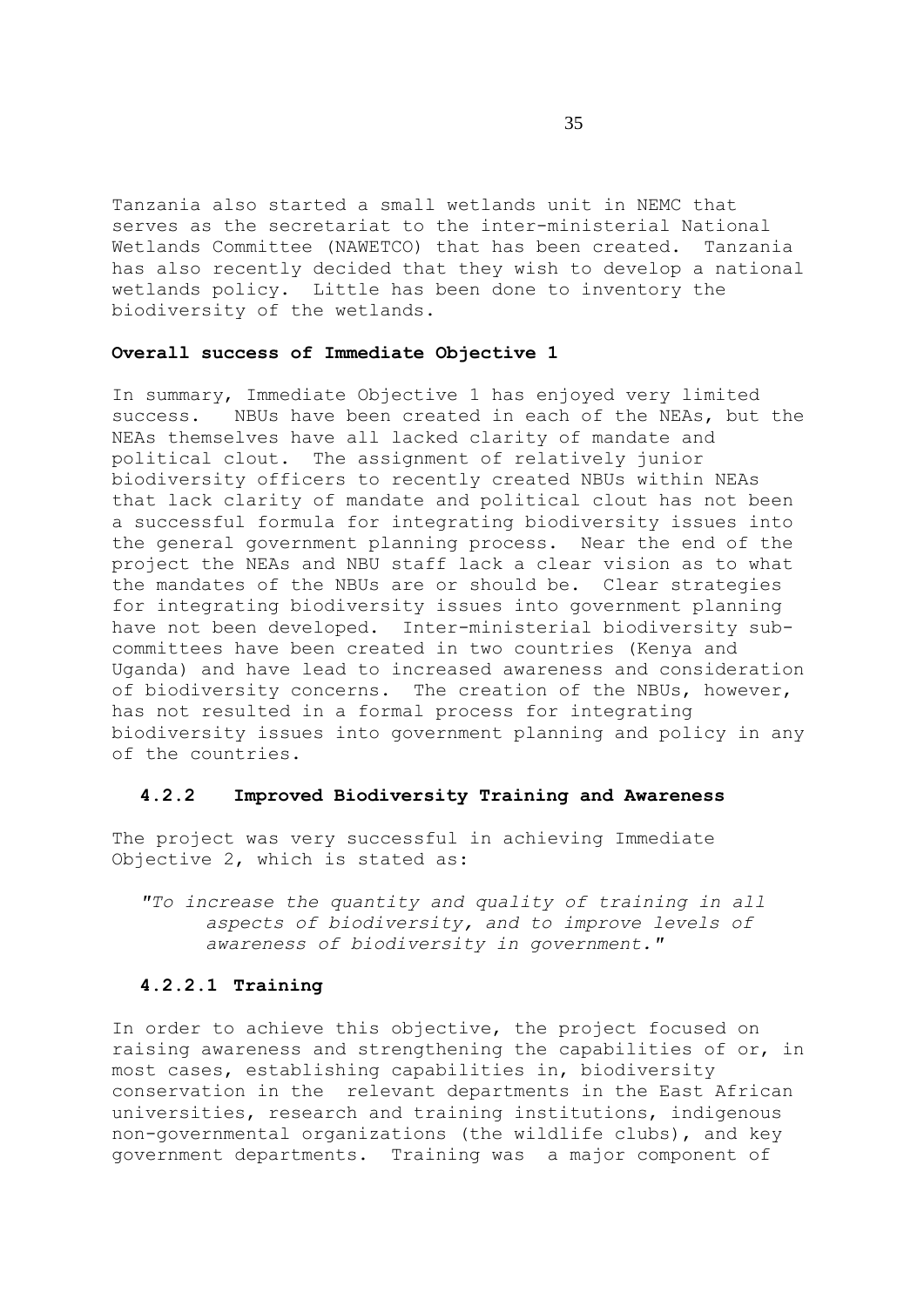the project. Approximately US\$ 1.9 million, or almost 19% of the total budget, was allocated to the various aspects of training, including fellowships, study tours and workshops.

The sheer number of training activities, which were conducted both regionally and nationally and varied widely in subject matter, preclude its review in any great detail. The major advantages, disadvantages, and successes will instead be highlighted.

A systematic training needs assessment was **not** carried out prior to project inception. Instead the fields selected were rather a reflection of the perceived needs of the institutions, individuals, or components concerned. The evaluation team, however, found the selection of institutions and programmes, as well as the type and quality of training provided, to have been appropriate, well done, and of good quality, while making efficient use of limited resources.

## **Advantages/successes:**

- The selection of theses and field work, which was all carried out in the region, benefit both the students and the institutions and served as useful inputs to the data gathering and analysis activities in the pilot areas. While carrying out their field work they worked with their sponsoring institutions.
- Most people trained are permanent staff of a national institutions or students with good prospects for being assumed as staff members of the sponsoring institution. The majority of them are returning to their host institutions.<sup>4</sup>
- Much of the training has been carried out through regional workshops and has been highly appreciated. This has resulted in considerable sharing of experiences and greatly expanded regional networking and linkages.
- The project has been successful in raising awareness and broadening the perspectives of both the government and university Forest Departments beyond their traditional emphasis on forest plantations and wood products to include natural forest management and biodiversity conservation. The universities have expanded the

<sup>4</sup> The main exception is the Makerere University Institute of Environment and Natural Resources (MUIENR) in Uganda which has very few full-time staff. Efforts to obtain authorization to enlarge their staff have not yet met with success. The CSA with MUIENR provided for seven fellowships, and it is unlikely that any will be retained at the end of the training. It should be noted that MUIENR is the only natural resources institute in East Africa whose staff both lecture in the university, conduct studies/assessments, and provided specialized training outside the University.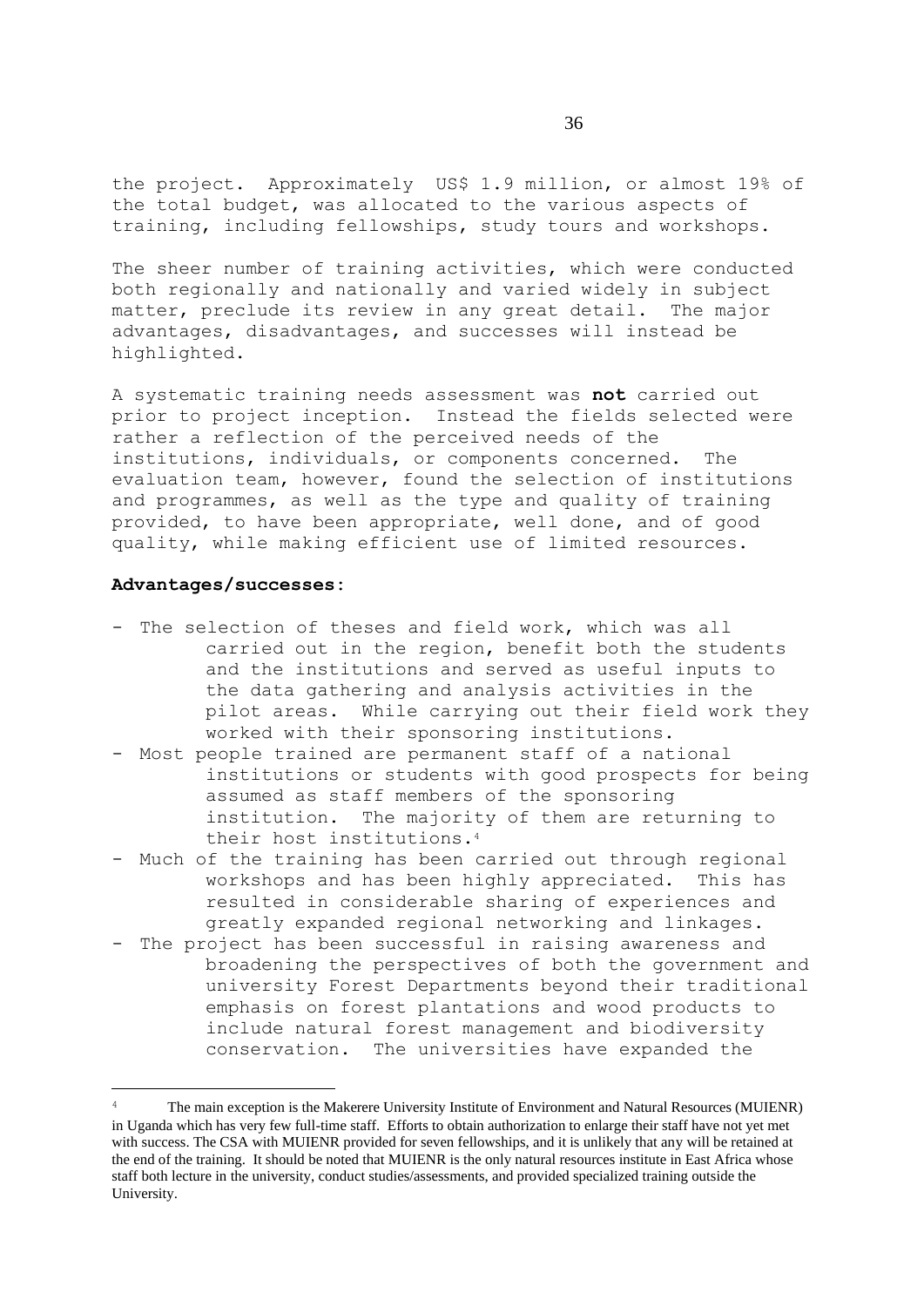scope of existing courses to include biodiversity conservation aspects, forest management, etc., and recommendations for revising syllabi to include new courses on biodiversity conservation and management have been made.

- The focus on the training of trainers was very appropriate and may have a multiplier effect and ensure that environmental and biodiversity concerns will continue to be integrated into course work and into work of government Forest Departments.
- In-service training of staff of government agencies was quite successful. For the most part, those trained are enthusiastic and putting their skills to good use.
- Regional study tours, workshops, and seminars have lead to an enhanced sense of regionalism, an appreciation of the strengths of particular national institutions within the region in the area of environment and national resource management, and increased contacts and networking. The development of certain national institutions into **centres of excellence** within the region should be supported.
- In the long-term, the training should have a positive impact on the reduction of loss of biodiversity, since many of those trained are the next generation of government officials, university professors, etc., and will hold influential positions.

### **Disadvantages/constraints**:

- Most of the overseas fellowships (16 out of 24) were used in the United Kingdom.5 The countries could have benefitted more from using the fellowships in a greater diversity of universities and countries.
- University staff who were to undertake research/field activities under the project encountered problems in reconciling their teaching obligations with their research requirements. For this same reason, some students found that they did not receive adequate supervisory attention.
- Most of the research work focused on the biological aspects. Only a few theses/field work were concerned with the people/forest interactions. Research should be done, not in isolation, but with a view towards developing conservation/management programmes and include

<sup>5</sup> The CTA explained that, in many cases, this was to take advantage of the variety of one-year MSc degree programmes rather than two-year programmes offered elsewhere.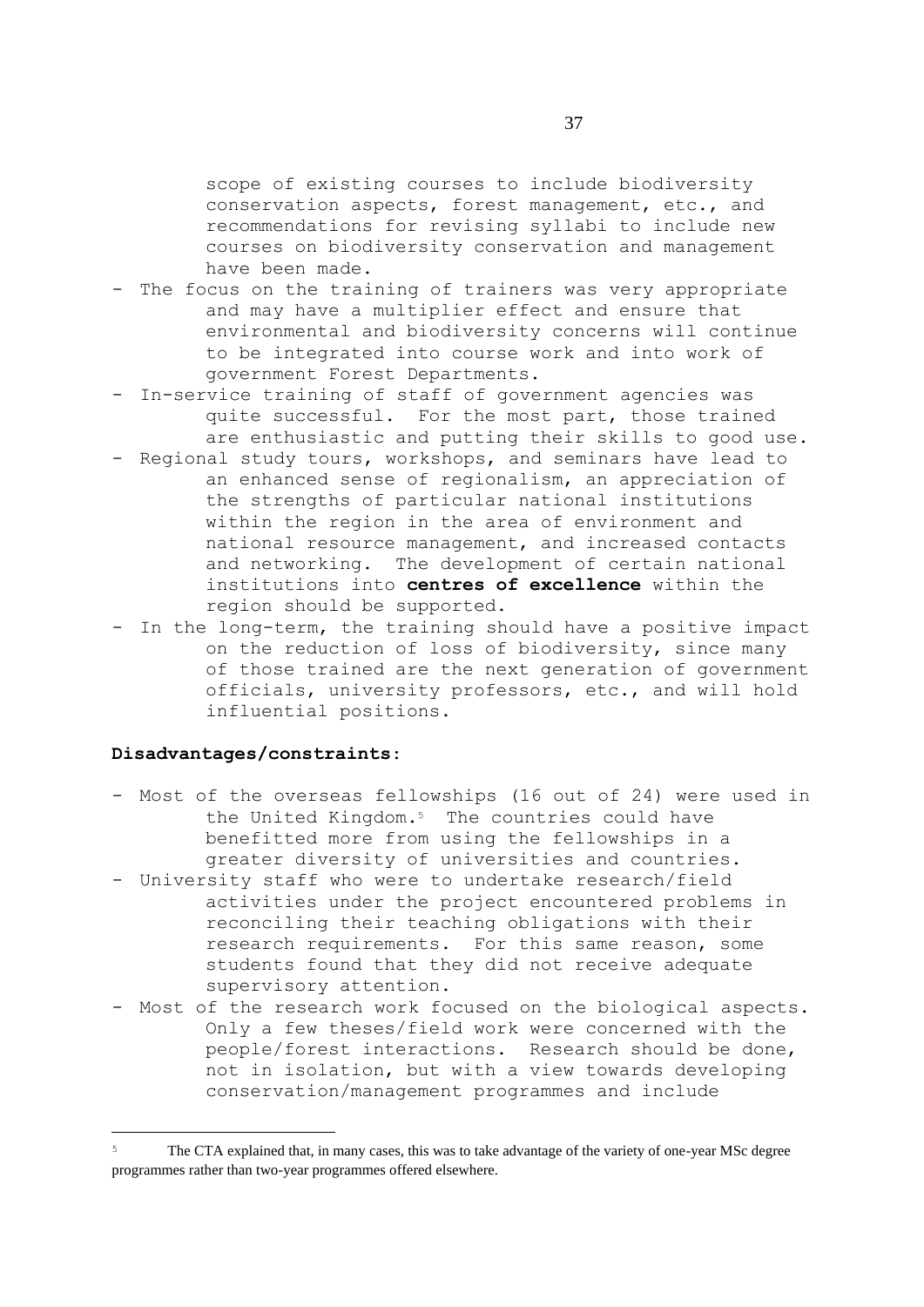community/people aspects. Not much progress was made in integrating the needs of the resource users and their interaction with the forests into courses.

- The impact in the government Forest Departments has been less impressive than in universities. Retrenchment and decentralization to district levels have been constraints. In a few cases, lack of counterpart staff will be a constraint to sustainability.
- Although the Evaluation Team found the institutions and fields of training selected to be appropriate as far as they went, the full range of needs to achieve effective biodiversity conservation were not adequately covered. Training needs should be systematically assessed in the future as a function of national biodiversity conservation strategies, the institutions involved in their implementation, and the targeted roles and responsibilities of these institutions and staff in relation to their present capacity.

Three aspects supported by the project in the area of training merit highlighting: fellowships because of their magnitude; environmental valuation because of its mixed reviews, and cooperation between the Kenya Wildlife Service and the Forestry Department because of its innovativeness and impact. This latter point, however, is covered under section 4.2.4.

## **a) Fellowships**

Fellowships were a significant element of the training component; thirty-nine fellowships were granted mainly at the PhD and MSc levels, 24 of which were used at international institutions and 15 at national institutions. A breakdown of the fellowships is provided in the table below.

| Country            |                | International Institutions                              |    | National Institutions |  |       | Total |
|--------------------|----------------|---------------------------------------------------------|----|-----------------------|--|-------|-------|
|                    | /MA            | Ph.D. $M.Sc.$ BS./di   Total   Ph.D.   M.Sc.  <br>ploma |    |                       |  | Total |       |
| Kenya <sup>6</sup> | 5 <sup>5</sup> |                                                         | 10 |                       |  |       |       |
| 'Tanzania          | $5-1$          |                                                         |    |                       |  | b     |       |

#### **FELLOWSHIPS**

<sup>&</sup>lt;sup>6</sup> One PhD was cancelled; one fellowship was only for the first year of a PhD, and one for the first year of an MSc.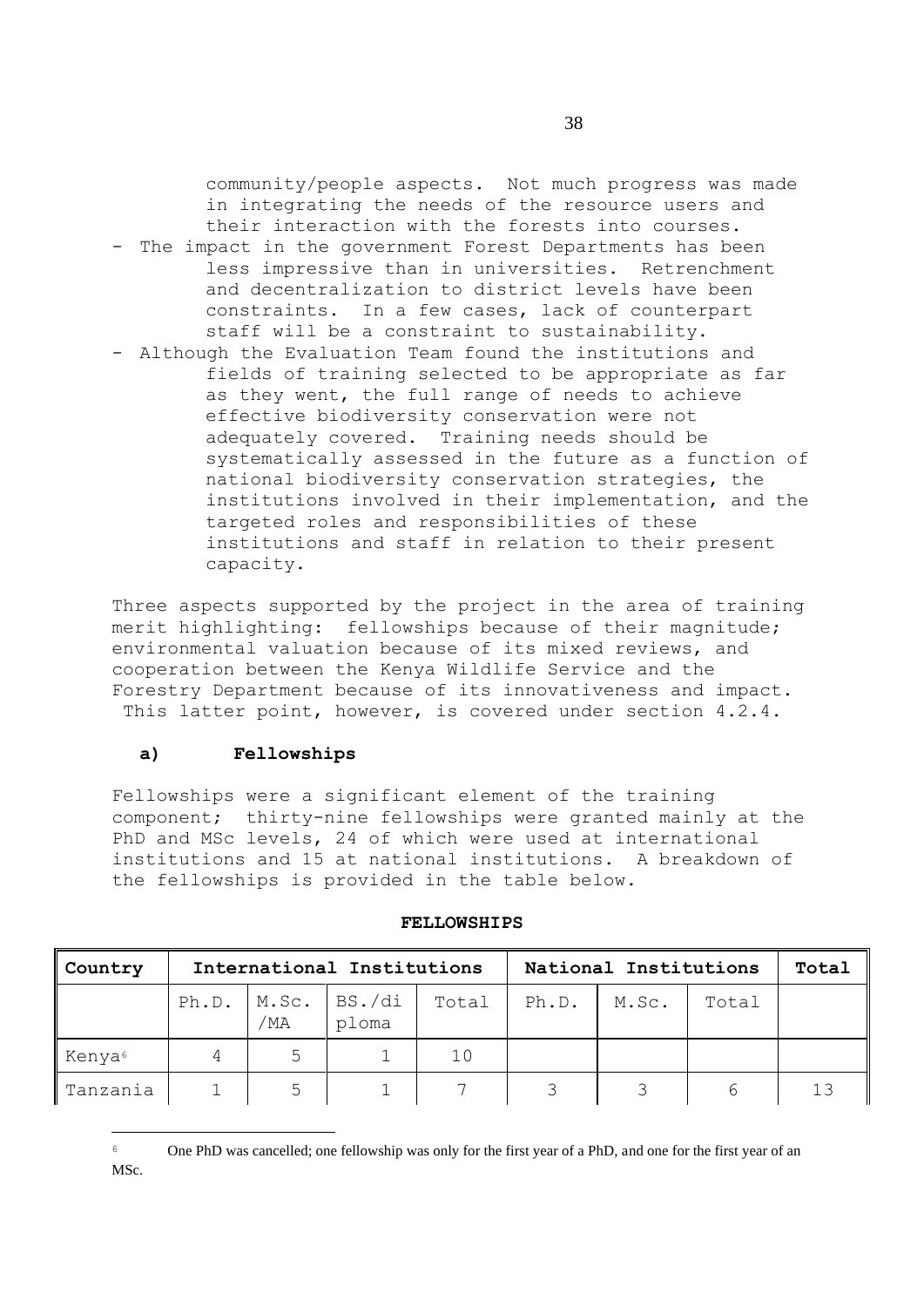| Uganda                       | ∼                        | ◡          | $\hspace{0.1mm}-\hspace{0.1mm}$ | $\overline{\phantom{0}}$ | . . |    | ◄<br>ᅩ◡ |
|------------------------------|--------------------------|------------|---------------------------------|--------------------------|-----|----|---------|
| <b>GRAND</b><br><b>TOTAL</b> | $\overline{\phantom{0}}$ | 1 E<br>∸ → | ↩                               | 24                       |     | 15 | 39      |

## **b) Economic valuation of natural resources**

AWF's degree of success in carrying out this activity has been highly polemical. The level of disappointment of some of the beneficiaries is, to a large extent, directly related to the low budget allocation for this component. Resources were sufficient to raise an awareness of, and generate interest in, the use of environmental and natural resource economics as a means of valuing natural capital<sup>7</sup>, but the workshops conducted were insufficient to develop expertise in environmental accounting methods. Training in this area should continue and the planning and finance ministries should also be targeted.

### **4.2.2.2 Awareness-raising**

The general level of awareness of biodiversity values and need for its conservation has been raised substantially in the three countries. Efforts were made to raise awareness on three levels: government institutions and high-level government officials, primary and secondary schools, and universities. The project was very successful in raising awareness in the secondary schools, moderately so in the universities, and had limited success at higher levels of government while being more successful at the middle, technocratic level.

Almost every component made a contribution to awarenessraising, particularly the training component; much of the awareness raising has grown out of the multifarious activities undertaken by the large number of implementing agencies rather than programmed awareness-raising activities as such. The national and regional linkages developed and enhanced by the project have contributed significantly to awareness-raising. The real measure of success will be to see whether, in the medium- to long-term, there is any change in behaviour resulting in a reduction in the loss of biodiversity.

39

In Uganda, for example, the level of awareness has culminated in the formation of the "Environmental" Economics Association of Uganda (EEAU)".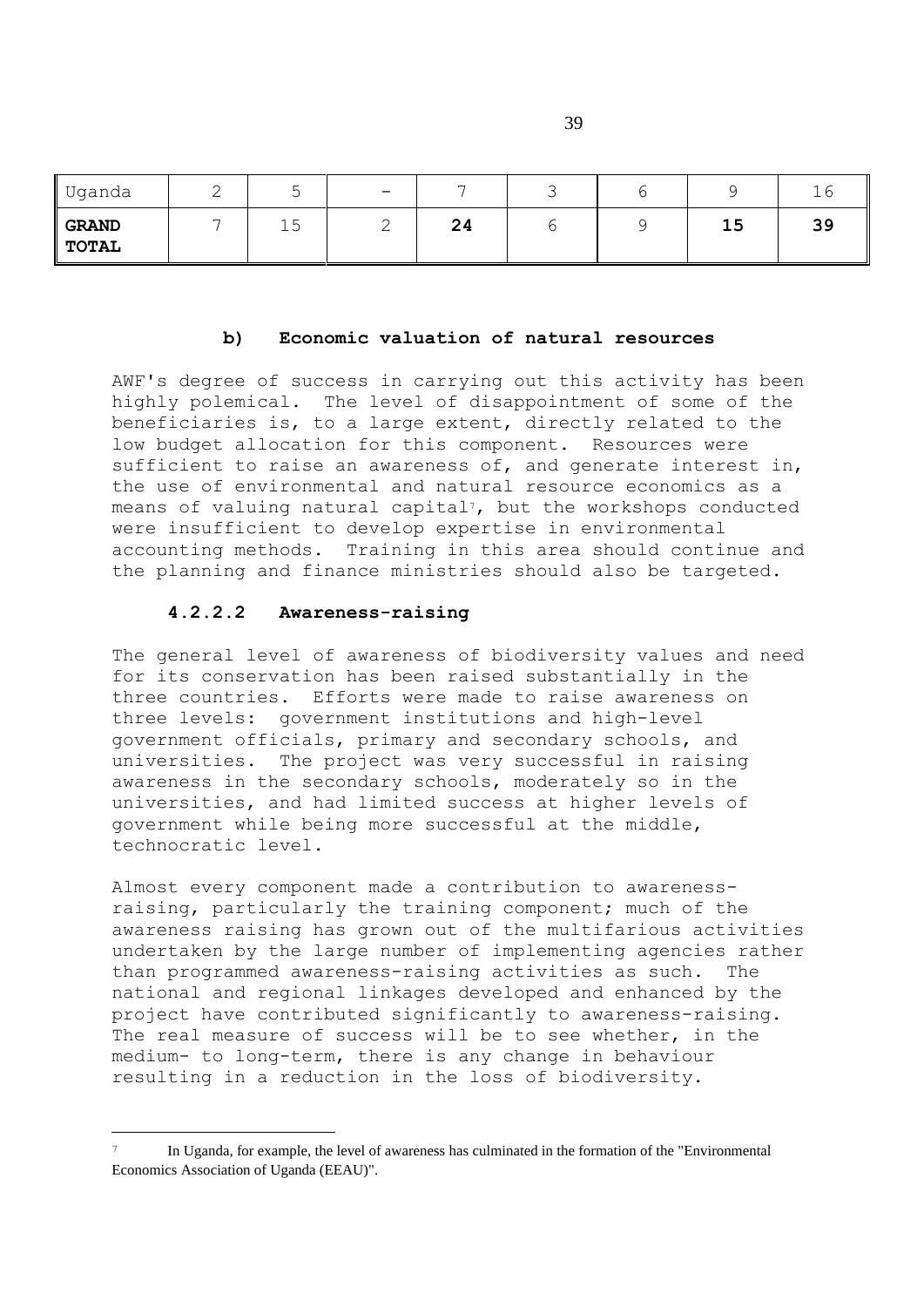### The **main constraints** were:

- A general understanding and awareness of biodiversity values has been raised, but not of specific threats and solutions.
- Little effort was made by the project to raise awareness in other sectors having the greatest impact on the environment, such agriculture, fisheries, industry, among others.

### **a) Wildlife clubs**

Through the wildlife clubs in the three countries, the project has achieved a high degree of success in raising environmental and biodiversity awareness at the secondary school level. The selection of the clubs as vehicles for raising awareness was very appropriate, and the clubs proved very capable of using project support to develop strong, positive programmes. The Wildlife Clubs of Kenya, an NGO already functioning relatively well before the project, has been the most innovative in making a small amount of resources go a long way, in using them for its decentralization process, and in attracting other donor support. The joint training workshops organized by IUCN have been very successful and enhanced the linkages among the wildlife clubs. WCK has served as a model and provided advice to the less-developed Wildlife Clubs of Uganda and the Malihai Clubs in Tanzania. All three clubs are enthusiastic and preparing proposals based on the awareness gained and training undertaken. Both WCK and WCU are creating endowment funds to enhance the sustainability of their programmes. Achievements can be measured by the discussions on curriculum reform between the wildlife clubs and the National Curriculum Development Centre, the creation of new clubs and district associations, and the increased donor support. There are good prospects for sustainability.

### **b) Universities**

Awareness-raising at the university level was less structured, and has grown largely as a function of the fellowships, study tours, and other training activities.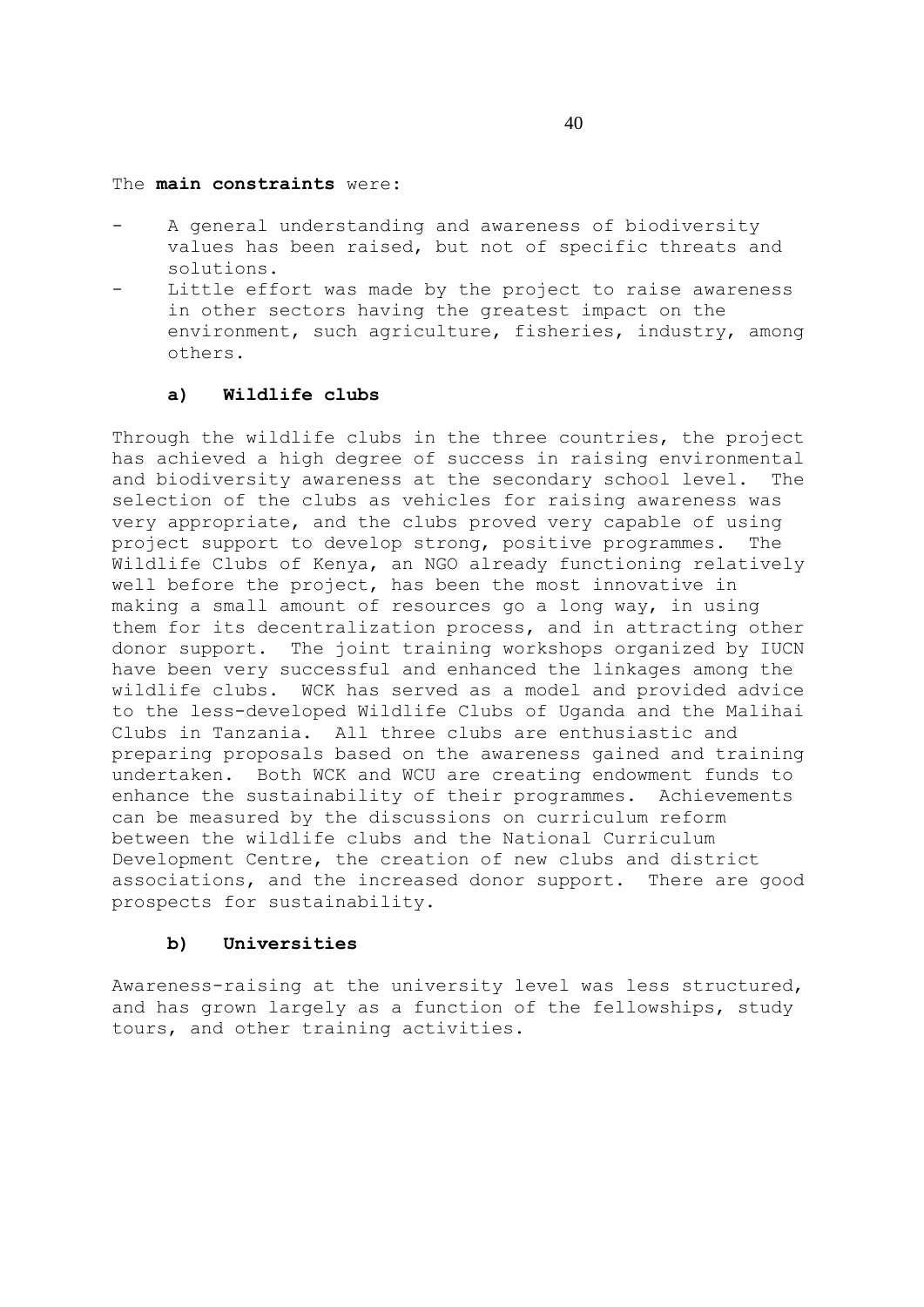#### **c) Government institutions**

The project has had only limited to moderate success in developing the awareness-raising capabilities of government institutions. During the inception stage, it was noted that an output to develop this capacity in government had been omitted, and Output 2.9 was therefore approved by the 1993 Tripartite Reviews.

The lead environmental agencies were given responsibility for this output, and Awareness Units were supported in NES (Kenya), DEP (Uganda), and NEMC (Tanzania). They were largely without clear terms of reference, and never produced awareness-raising strategies which might have given them direction, well defined goals, and specific target groups. With the possible exception of NEMC, staff were not assigned to these units on a full-time basis, but were also obligated to continue to perform other duties as required by the divisions to which they were attached.8 All three Awareness Units failed to produce the newsletter on a regular basis (Uganda only issued one of the 8 that were planned). Regular and widespread dissemination of the newsletter might have contributed to greater awareness.

Considerable progress has been made in raising the awareness of middle-level government technical staff primarily as a result of the large number of institutions and activities supported. Relatively little has been achieved with respect to high-level decision-makers. Effective methods for raising the awareness of policy and decision-makers has proved the most difficult. Notable exceptions are the seminar on coastal forests organized by WCST and the Forest Department for Members of Parliament, and that organized in Zanzibar for Permanent Secretaries.<sup>9</sup>

### **Conclusion**

The training component has been especially successful; the capacity of universities, government agencies, and NGOs to understand and deal with the biodiversity conservation has

The staff in the awareness unit at NEMC also performed other duties, but seemed to devote more time to the project activities, particularly in raising awareness of wetlands, than NES or DEP. This may be because the unit shared office space with the project staff.

While the Evaluation Mission was in Tanzania, WCST and IRA/USDM organized a two-day meeting on the environment, which was addressed by the President of Tanzania who also attended an entire half-day session. Both WCST and IRA/USDM, both implementing agencies of the project, were strongly supported by the project staff (although apparently not financially by the project) in this very successful endeavour.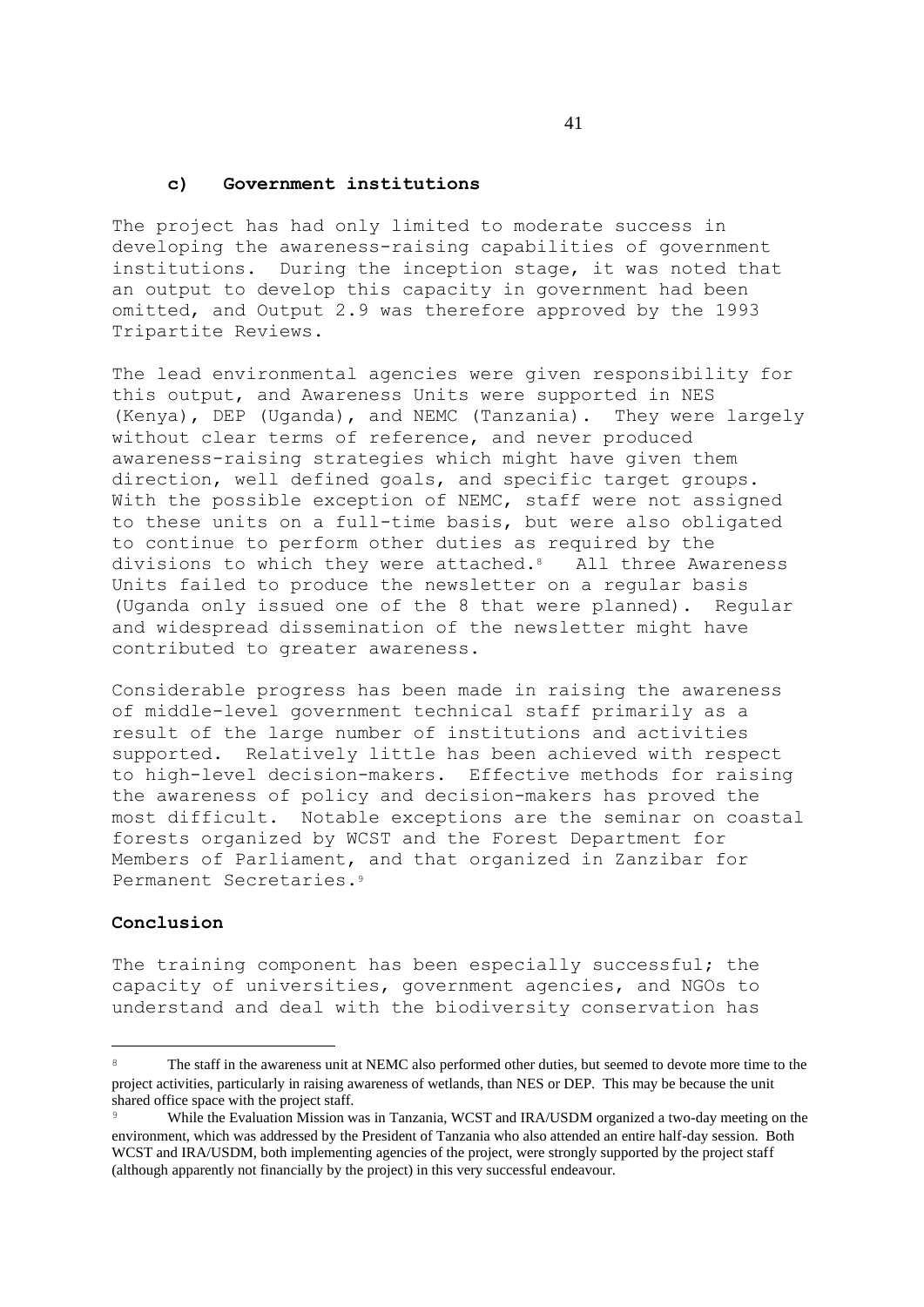been considerably strengthened. Since capacity-building is a long-term endeavour, any impact on the reduction in the loss of biodiversity would only be measurable in the long-term.

Overall, the project has been successful in its awarenessraising activities. The activities of the NGOs, particularly the wildlife clubs have been highly successful, whereas those of government agencies have met with only limited success. A general understanding and awareness of biodiversity has been raised, but not of the problems and solutions. The exclusion of the ministries and agencies with control over the resources and/or that have agents in direct contact with the resource users from the awareness-raising activities was a major constraint to integrating environmental and biodiversity aspects into development plans and policies. In the future, awareness-raising activities will probably be continued by the national and international NGOs, particularly the wildlife clubs, while those of the NEAs are more tenuous.

# **4.2.3. Institutional Analytic Capacity Building**

The third Immediate Objective of the project is stated as follows:

*"To upgrade the institutional capability to collect, analyse and disseminate information on biodiversity so as to further conservation."*

The project was very successful in meeting this objective. Most of the outputs under Immediate Objective 3 involved the creation and/or development of computerized databases. These include both biodiversity databases (with data on plants and animals) and databases of general environmental and thematic data useful for planning purposes. Database development was supported regionally through a CSA with UNEP in Nairobi. It also benefits from the services of two Associate Professional Officers, one in Uganda and the other in Tanzania. Database development was successfully undertaken in parastatals, NGOs, universities and the NEAs of Kenya and Tanzania. Some of the reasons for the success of database development are the following:

The hardware and software for database development, especially for geographic information systems (GIS), have become much more user friendly in recent years.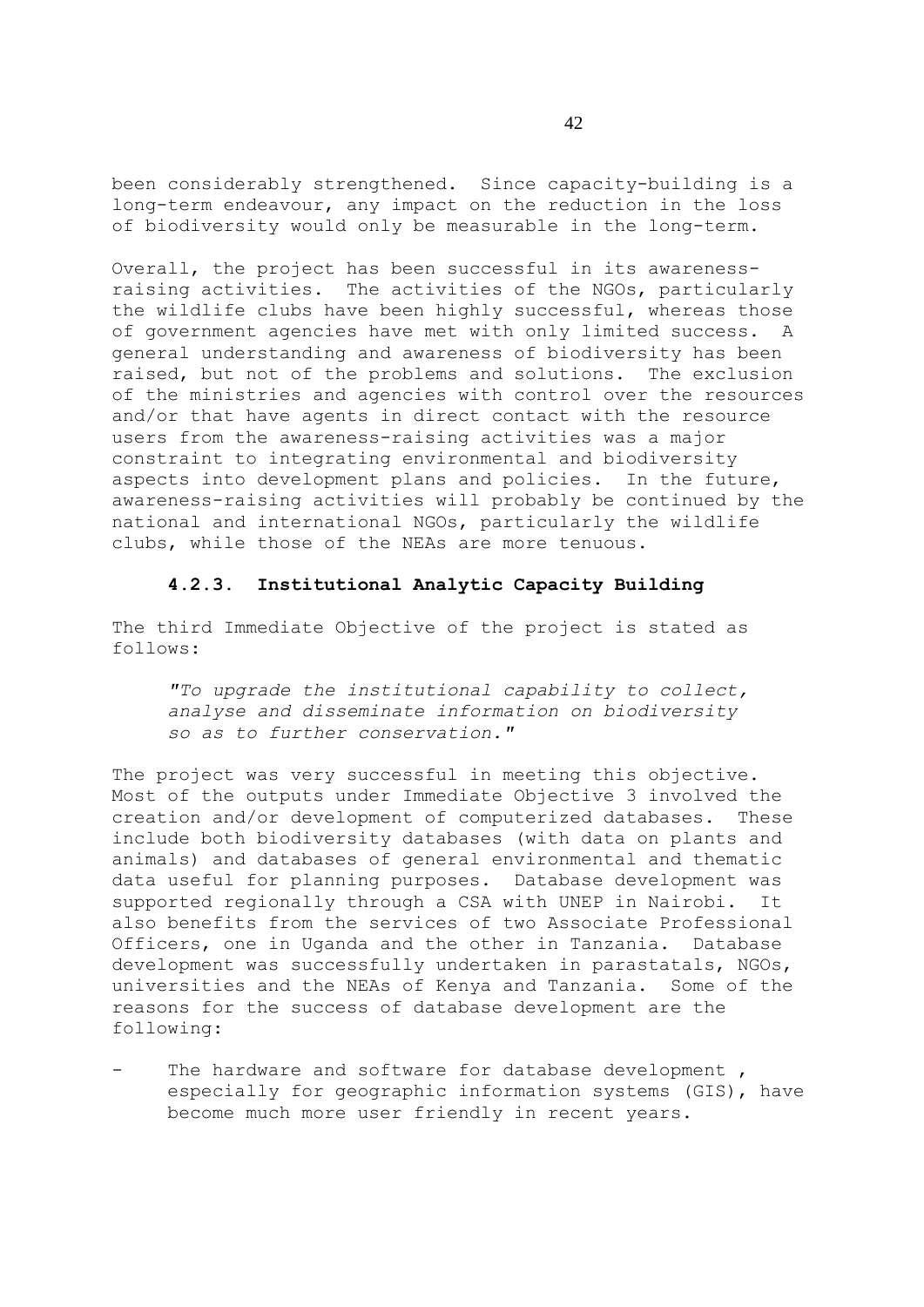- Database unit technicians display obvious pride in their ability to master and to demonstrate these relatively sophisticated technologies.
- Database development presents a clearly defined task on which energies can be focused.
- Database development, at least in its early stages appears to be a relatively apolitical task that does not immediately threaten established interest groups (this may change as they begin to be used in real life, conflict situations).

Within the three NEAs, the DEP in Uganda already had a functional database unit (it was largely co-opted for assistance in the development on their NEAP during most of the life of this project). A new unit was created in NES and a recently created unit supported in NEMC. Of the four project components in each country that involved assistance to the NEAs, database development enjoyed the greatest level of success, probably for the reasons listed above.

Although referred to as biodiversity databases in the project document, this is a misnomer. What has been developed in the NEAs (with the exception of the wetlands database at DEP in Uganda) are GIS-based, more general databases that can easily be used or adapted for general environmental analysis and planning purposes. This type of database is highly appropriate for NEAs. A true biodiversity database is much more specialized and probably not appropriate for an NEA. The database development at NES and NEMC concentrated on the priority field sites at Naivasha and Pugu Forest, respectively. The equipment and skills that has been developed should readily allow this capacity to be applied to different areas and problems.

Remarkable cases of biodiversity database development supported in whole or in part by this project include those of the National Museums of Kenya, MUIENR at Makere University in Uganda, the Forestry Department in Uganda, the Wetlands Unit in DEP and the Zoology Department in Tanzania. NMK, MUIENR and UDSM Zoology Department are entering data on existing collections into their databases.

### **Database Compatibility**

Furthermore, it should be possible for all of these databases to exchange data. The project has actively supported a preexisting, informal regional group that has effectively established standards for biodiversity inventories and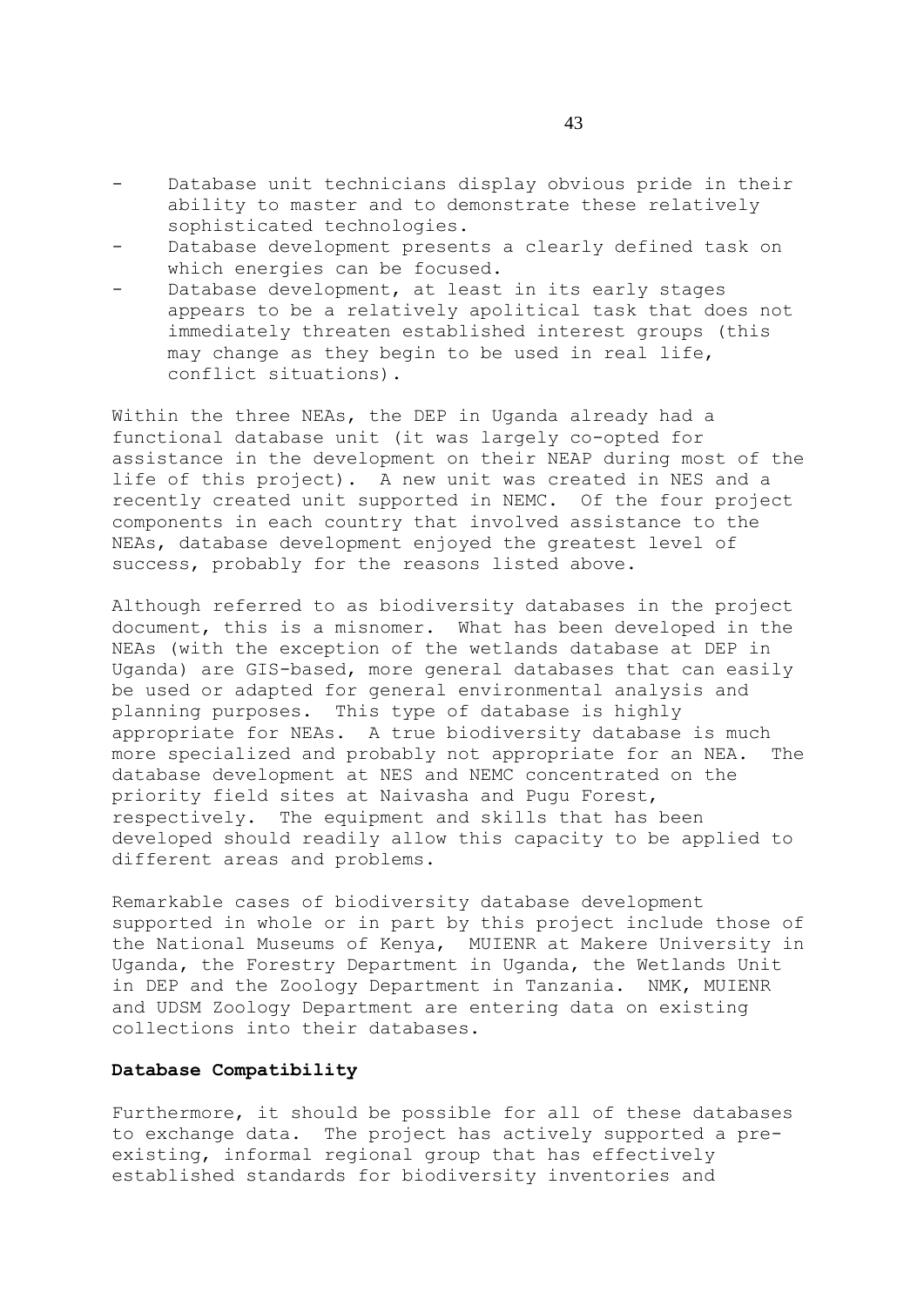databases. The regional training and workshops organized by UNEP have also been key tools for both developing the interest in development of standards and the networks needed to make them work.

Forest and wetlands biodiversity inventories were very successfully supported in Uganda through the Forest Department and the DEP. The Forest Department had already defined their needs for an inventory of the biodiversity of forest reserves -- the project arrived at a propitious moment to provide the support needed. The wetlands biodiversity inventory was an appropriate add-on to an already strong wetlands programme funded by other donors. In both cases, the inventories were done simultaneously with database development. Within the Wetlands Units in DEP, the inventory team also did all the data entry. The project also supported the development of a common wetland classification scheme for the region.

The biodiversity inventory of forests in Uganda is designed to provide the raw data needed to implement a major national forest policy change. Uganda has decided that 20% of the land area of the circa 700 forest reserves in the country will be reclassified as strict nature reserves. The Forest Department seems to be committed to using the inventory and database as the basic tool for selecting the areas to be set aside based on criteria such as species richness and endemism.

Inventory work concentrated on inventories of plants and animals. Relatively little was done to develop survey methodologies to identify the threats/pressures on biodiversity, to spatially quantify and prioritize the threats and to analyse the causes of these threats with a view to developing solutions and alternatives.

Development of database capacity has involved equipment and software procurement (which was not done quickly), recruitment and/or appointment of staff, training, data procurement and data entry. In general, it is only now near the end of the project that database units are beginning to do significant analysis of the data entered. This is, of course, the point at which the capacity that has been developed becomes useful. UNEP conducted a project workshop on database applications for decision makers during the first week of the evaluation. It was based on specific applications and analyses done by the project's database components.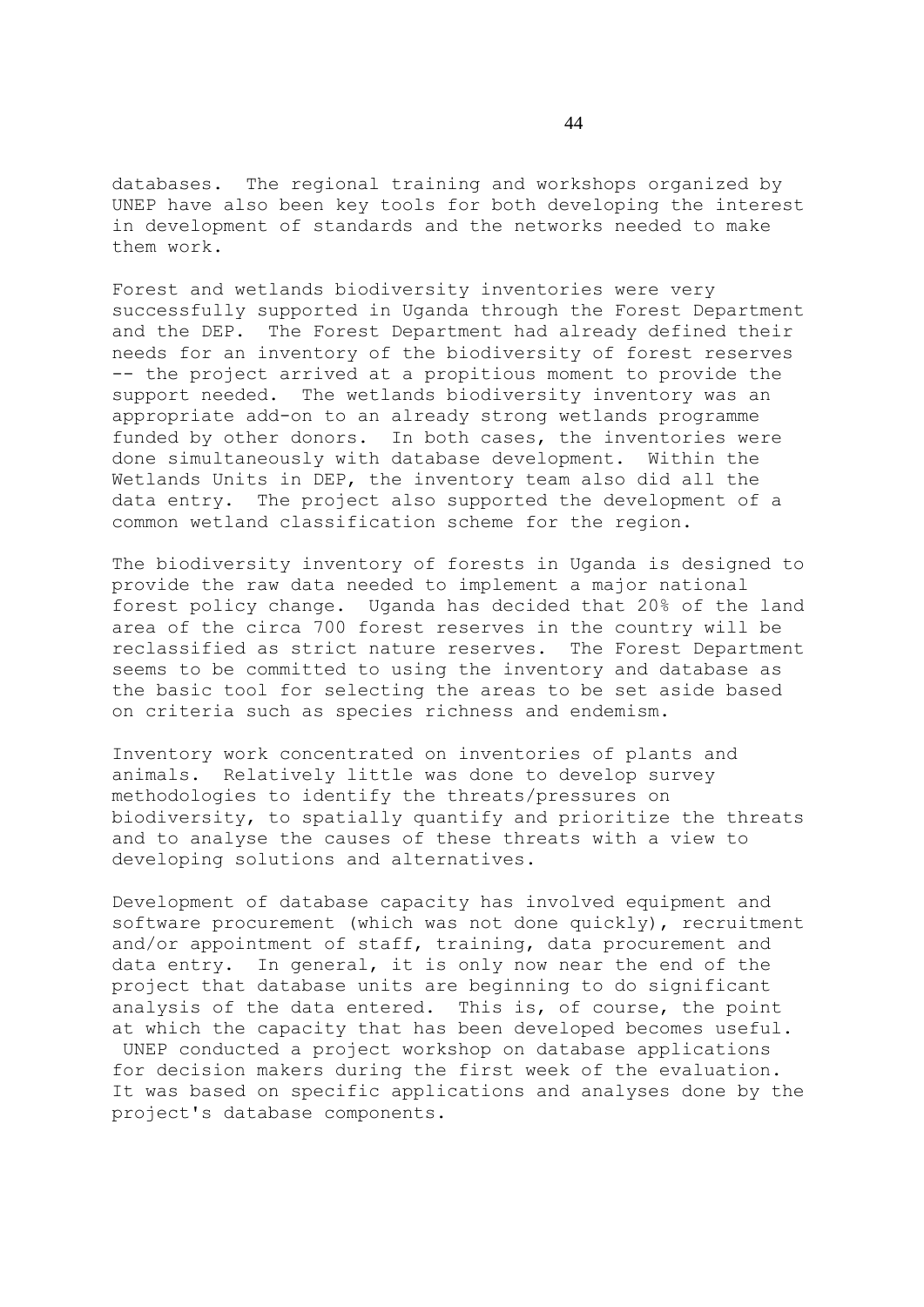Nearly all of the research supported by the project was thesis research done as part of the higher degree training. All thesis research was done in the individual's home country. Research topics were generally well chosen. This has certainly enhanced the capacity of the individuals and the institutions concerned to collect and analyse data on biodiversity related issues, but has not resulted in formal research programmes addressing these issues.

It is not clear how successful the project has been in achieving a free and effective dissemination of data and of analyses conducted using the databases or as part of the thesis research. The evaluations team's impressions are mixed on this question. This is becoming much more of an issue late in the project as the database units reach the point where they now have data and analyses that can be shared. A significant controversy developed in Uganda when certain implementing agencies made repeated requests to the Forest Department for data from their biodiversity inventory. The Forest Department has refused to release their inventory data before they are fully satisfied that they have verified it for errors and have conducted initial analyses that they wish to do, much to the frustration of the other agencies.

### **Overall success of Immediate Objective 3**

The project has been very successful in supporting the development of institutional capacity to collect, analyse and disseminate information needed for biodiversity conservation. The development of database capability across a wide range of institutions has been quite exceptional. Database unit staff have taken pride in mastering these new technologies. Database units are just beginning to really apply the analytic powers of their hardware/software as the project draws to a close.

Most of the capacity built has focused on biological and physical analyses and data. This provides necessary information but not sufficient by itself. The capacity for biological information generation will need to be complemented by a greater capacity for socio-economic data collection and analyses in order to provide balanced information needs for biodiversity conservation. This should be relatively easy to incorporate into the established databases.

# **4.2.4 Priority Sites for Biodiversity Planning and Management**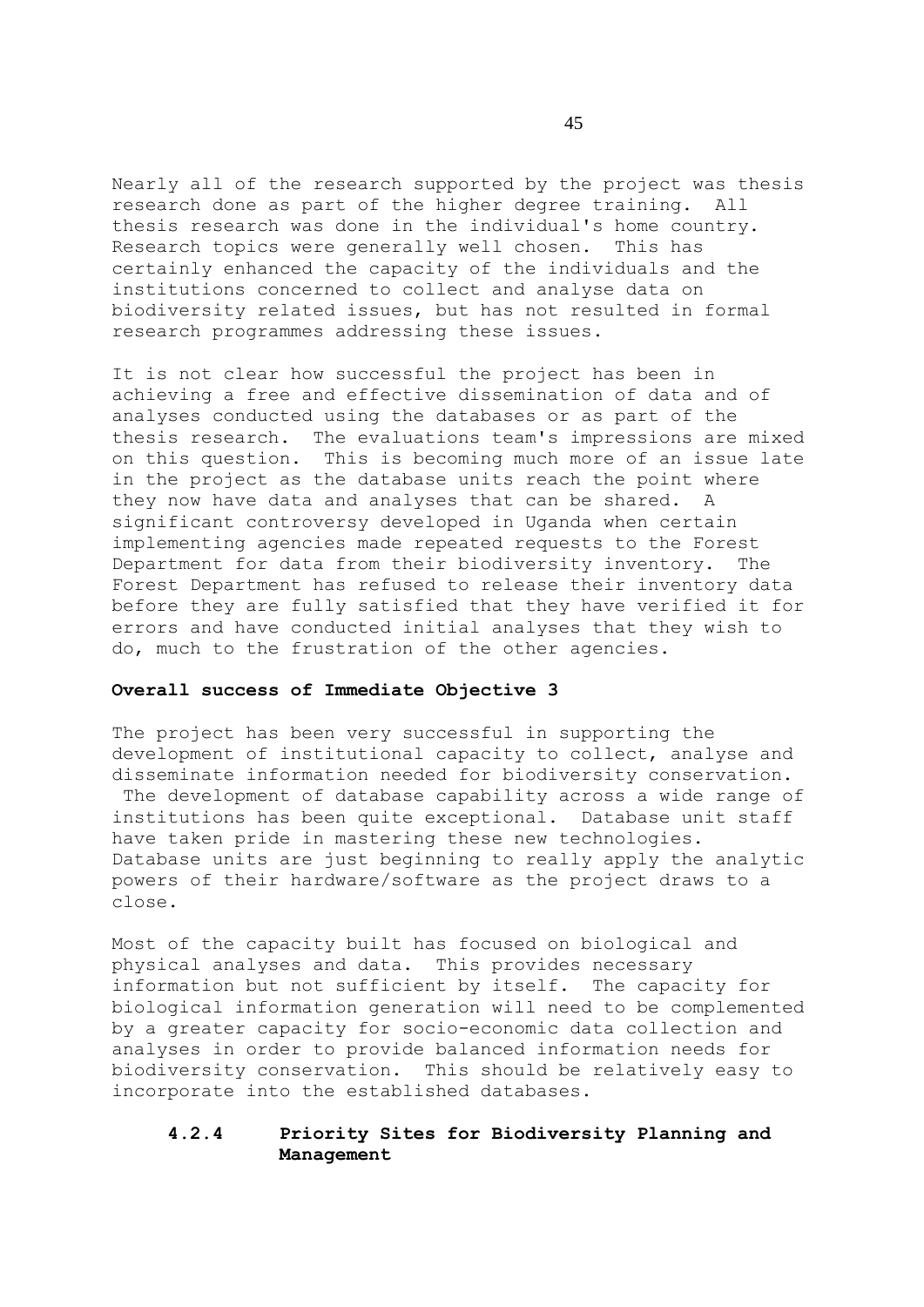Immediate objective 4 is stated as:

*Within selected priority areas for biodiversity conservation, to undertake management and planning activity to enhance existing conservation capabilities in a demonstrative and integrated way.*

One of the major objectives of the GEF Pilot Phase was to develop, test and demonstrate innovative approaches and techniques to benefit the global environment. Although not specifically stated in the Project Document, it is presumed that Immediate Objective 4 was to serve this purpose because it is the only immediate objective to focus on field activities. In practice, however, the pilot areas served as foci and provided practical experience in applying tools and techniques learned or acquired through formal training, rather than as foci for developing innovative techniques for the conservation and management of the biological resources.

The strengths and weaknesses of the field activities carried out in all the pilot sites were virtually the same, and include:

## **Strengths**

- The pilot areas served as foci for putting newly learned skills into practice in a multi-disciplinary approach through the collection and analysis of data in real life situations. The field activities were instrumental in developing capacities in survey and inventory techniques, data analysis, database development and GIS, and creating an understanding of biodiversity. This worked quite well. The field activities also led to a growing recognition that biodiversity is not just the biological resources, but that it is also necessary to analyze the pressures on and threats to biodiversity, the causes, the socio-economic aspects, and involve the stakeholders in the development of solutions and alternatives.
- Activities in Kenya and Tanzania also lead to the discovery that people of wealth and power are stakeholders in some of the key issues and, hence, often impediments to changes in policies.
- Creative linkages were stimulated and enhanced among government institutions, universities, research institutes and NGOs that collaborated closely in the field activities in the pilot areas.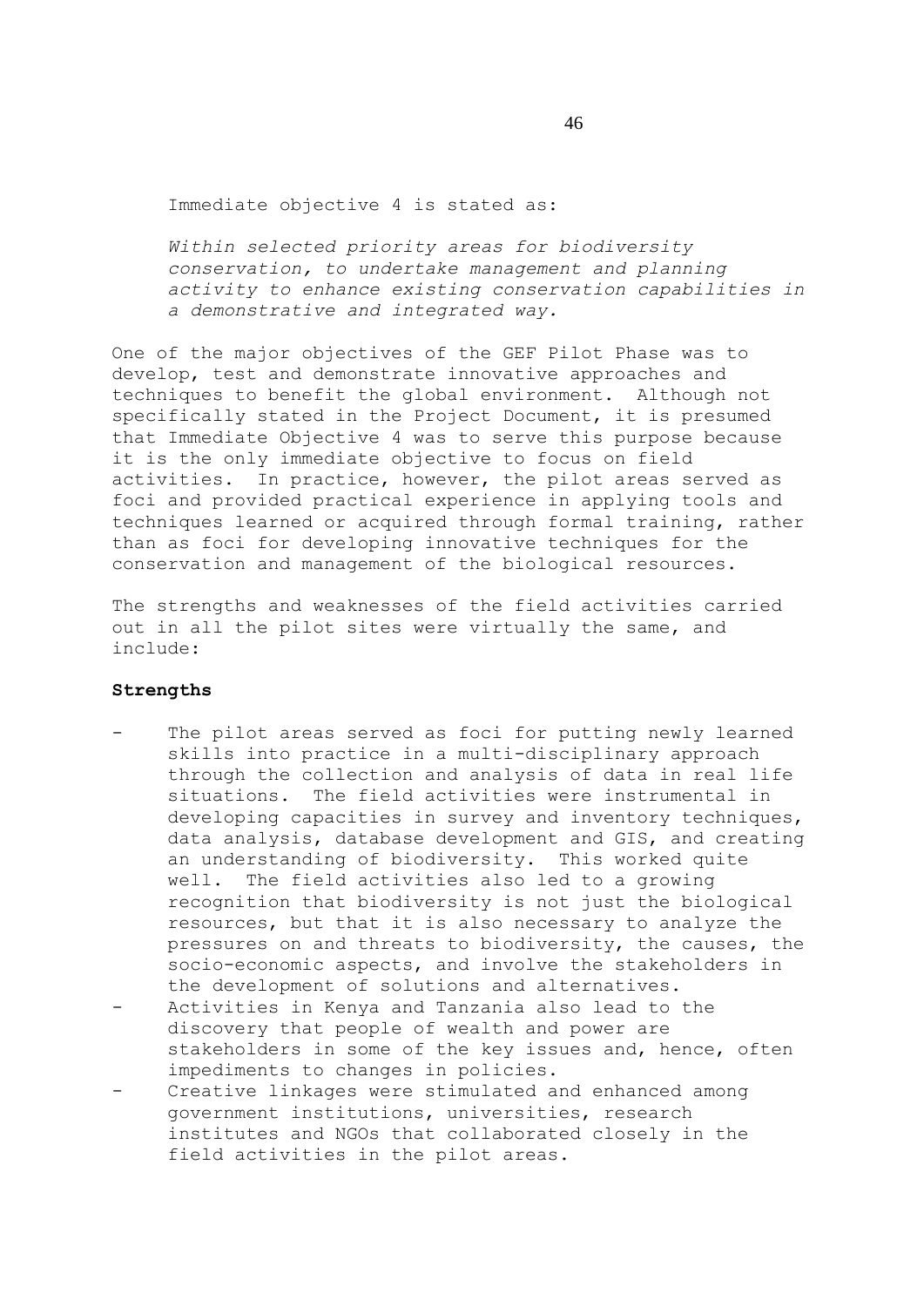- The inventory techniques developed and refined through the field activities have been useful to other projects.
- Collaboration with other donor-funded projects within the pilot sites was engendered. It has had a catalytic effect in attracting additional support for some of the activities initiated by the project.
- Support to the Forest Department/Kenya Wildlife Service Memorandum of Understanding has been highly successful, an example of what can be achieved through cooperation, and should be replicated.

# **Weaknesses**

- The analyses focused strongly on the biological and physical aspects of each site, and very little on the pressures on biodiversity, the socio-economic and sociopolitical analysis, or other aspects required to develop solutions and alternatives for resource users. Very little was done to involve the stakeholders in the pilot areas.
- While the data collection and analysis resulted in a concept paper for a project in Uganda and is hoped to lead to a management plan in Tanzania, the field activities did not result in management activities or in "*practical conservation measures",* except in Tanzania, and there only in a limited way. No emphasis was placed in this project on the development and testing of innovative new approaches for the conservation and sustainable use of the biological resources.

# **4.2.4.1 Forestry Department/Kenya Wildlife Service Memorandum of Understanding (MOU)**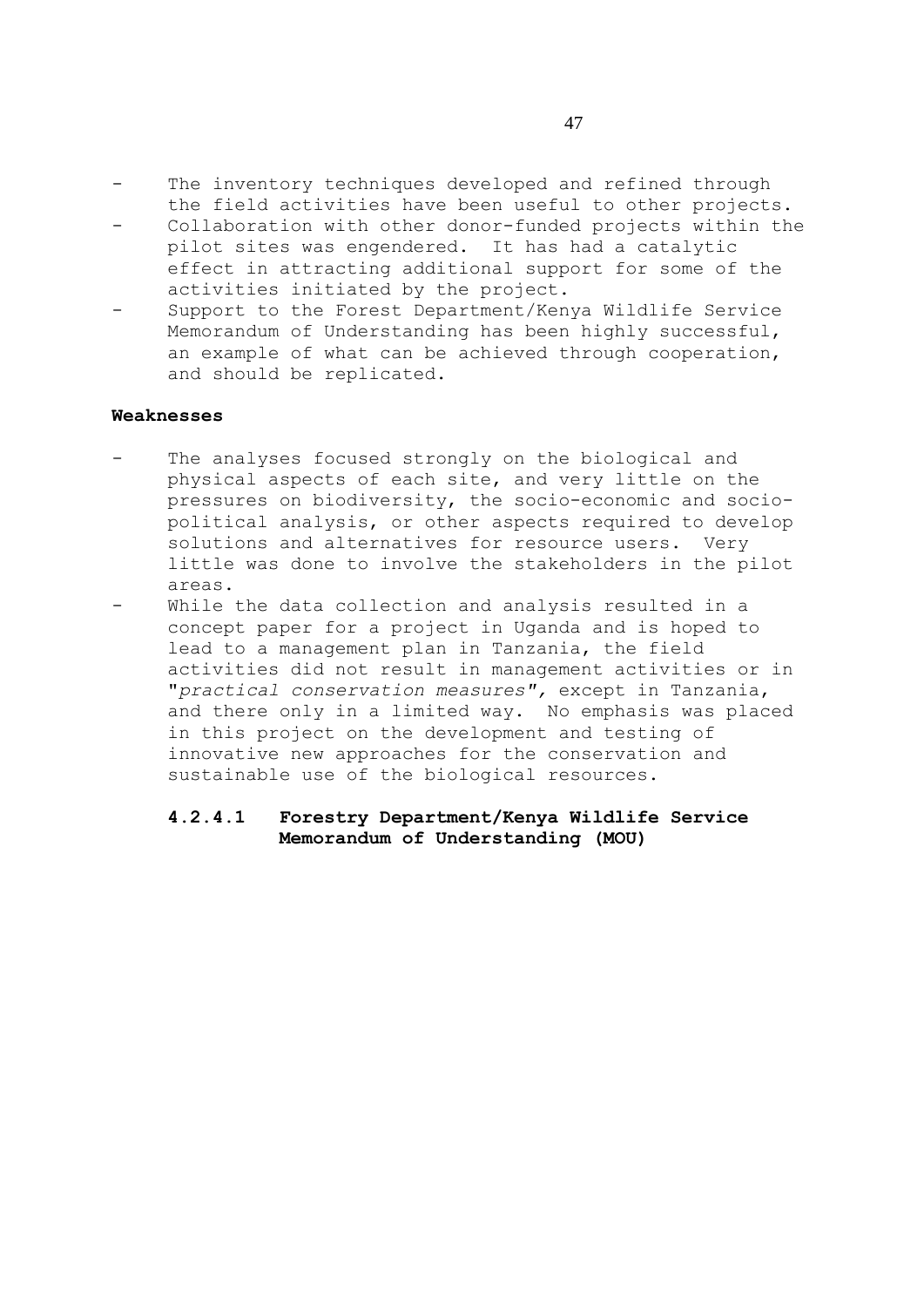The project supported the MOU between the Forestry Department and the Kenya Wildlife Service through the provision of joint training of the forest guards and game rangers of the two institutions. An operational base has been set up at Nyeri to coordinate joint patrols and forestry management activities in the Aberdares and Mt. Kenya. The result of this component of the project has been the development of a very effective level of collaboration and joint field activities between two institutions that had been traditional rivals. The collaboration has been so successful, that the two agencies have expanded their MOU now to cover 90% of the forested ecosystems of Kenya. It has proved to be an innovative approach to forest management and is expected to lead to a reduction in destruction. In the light of its success, both the FD and KWS are endeavouring to establish new partnerships and extend the MOU to other institutions; collaborative arrangements are now being worked out with NMK. It is expected that cooperation between these institution will continue to grow. This arrangement serves as an example of what can be achieved through cooperation and should be replicated.

# **4.2.4.2 Improved conservation of biodiversity in Nakuru District/Lake Naivasha**

This was the pilot area for field activities in Kenya, although it was not listed as an output in either the Project Document or the Inception Report. It was selected because of its proximity to Nairobi, the numerous economic activities in the area - horticulture production, game farms, ranches and small-scale agriculture production - and the degree of threat to the Lake. Inventories were conducted by government agencies, universities and parastatals, particularly those involved in database development and, to a very limited extent, NGOs and communities for the purpose of developing a digital biodiversity database of Lake Naivasha which would contain information on plant and animal species.

Identification of some of the threats to Lake Naivasha and to the biodiversity of the area developed from the exercise, but this was not done in a systematic way. Socio-economic analysis and stakeholder involvement were minimal. The activities did not result in the development of management or conservation plans. One of the lessons learned was that economic interests of people of wealth and power are intimately involved with some of the key environmental issues at this site.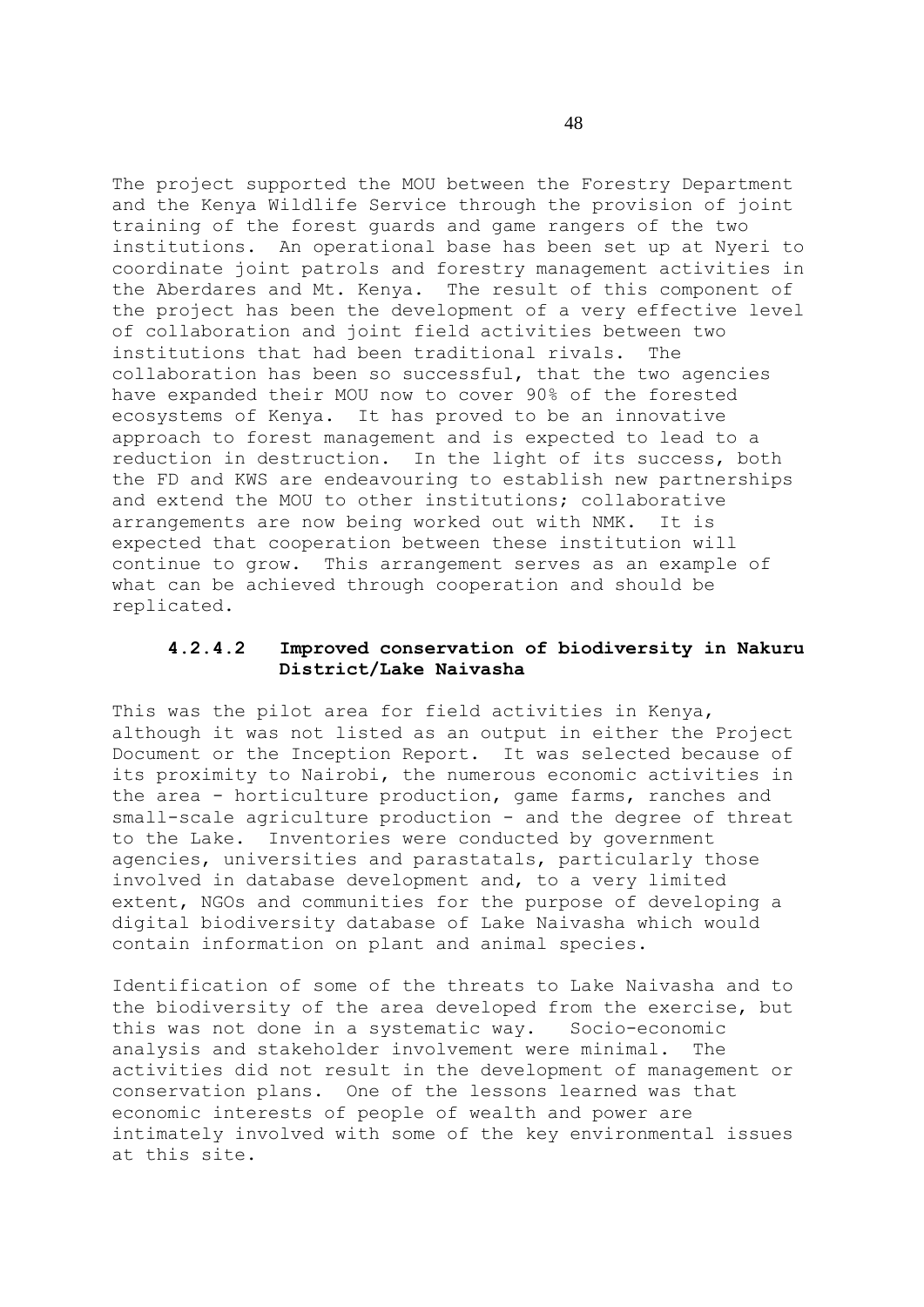### **4.2.4.3 Coastal Forest Conservation Project**

Universities, government agencies, NGOs, and PhD and MSc students have collaborated closely in carrying out inventories, surveys, research and awareness-raising activities. NGOs have been more involved in the pilot sites in Tanzania than in either of the other countries. Nurseries have been established, trees are being planted, boundaries are being marked, and a discussion process with select villages has been initiated. As in the other pilot sites, a plan for the conservation and management of the coastal forest is yet to be developed; no socio-economic analysis of the root causes of the pressures on the forests have been conducted; and community participation in problem analysis and strategy development has been minimal (community participation has primarily involved tree planting and joint patrols of the forest). The decentralization process, and links between national, regional and district levels which are still largely undefined, has been a major constraint.

On the positive side, the capabilities of the WCST has been significantly enhanced and it has become a major force in NGO activities at the local level.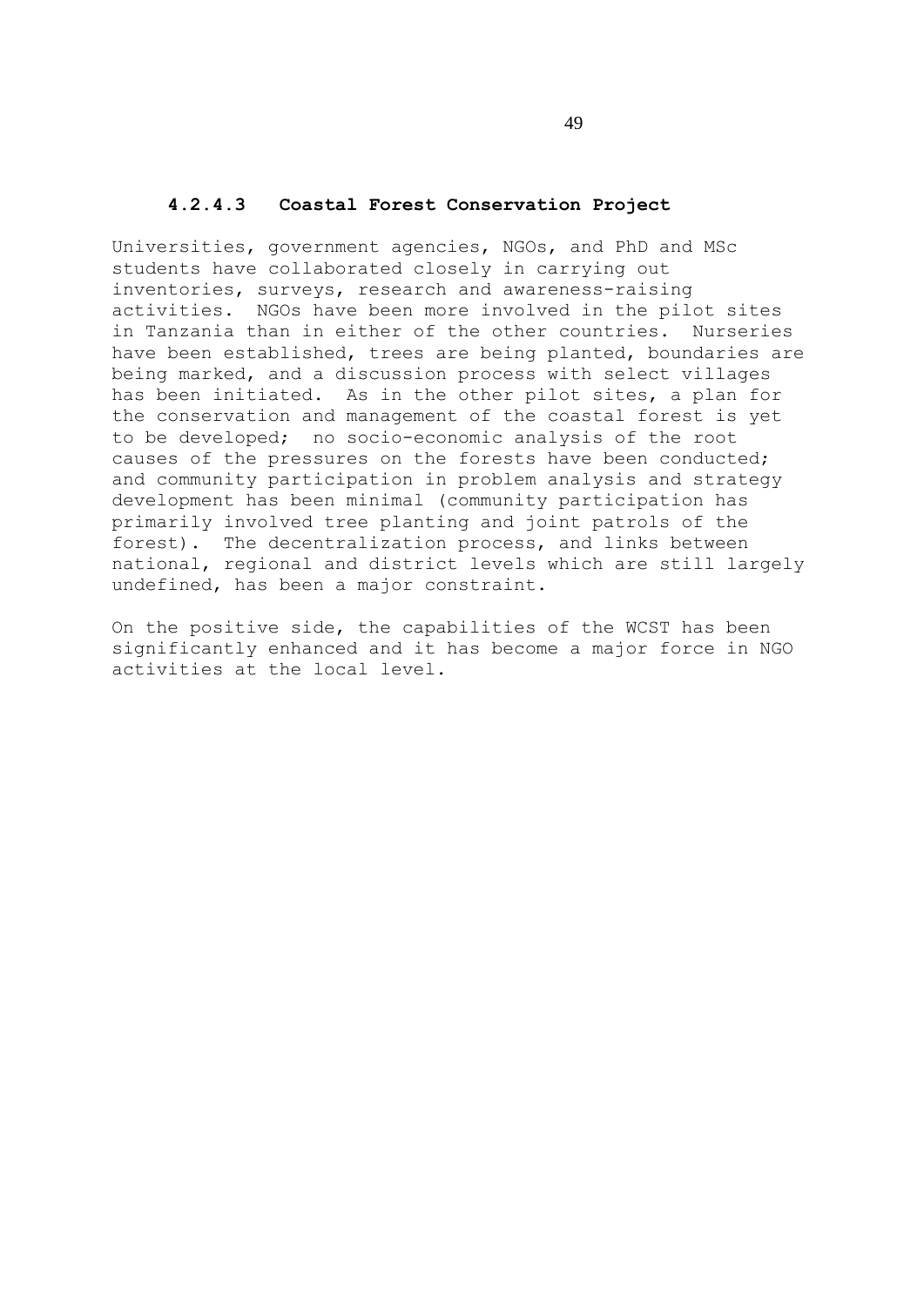# **4.2.4.4 Integrated planning for the conservation/management of the Sango Bay area**

There was close collaboration among MUIENR, the government Forestry Department, Wetlands Programme, and the National Environment Information Centre (NEIC) in the data collection, analysis, and sharing of results.10 Greater willingness to share research results should be encouraged. Surveys and inventories on the biological side have been completed and the data are being collated and analyzed. The project has collaborated with other donors active in the Sango Bay area; for example, the results of the Darwin Project served as important inputs into the GEF activity. A concept paper for an integrated conservation and development project for the Sango Bay Area is being prepared, but no detailed management plan or project proposal. Work still remains to be done on the socio-economic aspects, definition of the threats to biodiversity, etc. as is the case for the other pilot sites.

# **4.2.4.5 The remaining areas of forest still ungazetted and of conservation value in southern Uganda area assessed and giver greater protection**

Little progress has been made in this area. Trial activities undertaken in 1994 showed that there was little good forest remaining. The decentralization process has also been a constraint, and a number of policy issues need to be resolved, such as: the question of whether districts or central government have control over the forest resources, land tenure, among others. Retrenchment and staff relocation, particularly in the Nature Conservation Section of the Forest Department, has also been a constraint.

### **4.3. Performance of implementing agencies**

### **4.3.1. National agencies**

The Mission has not systematically ranked the performance of all the national implementing agencies, but has instead commented on particular strengths and weakness of certain agencies that stand out in some way.

### **Agencies that have performed especially well**

<sup>&</sup>lt;sup>10</sup> There is much pressure on the Forestry Department to release its data. FD maintains that it will do so only after the data has been verified.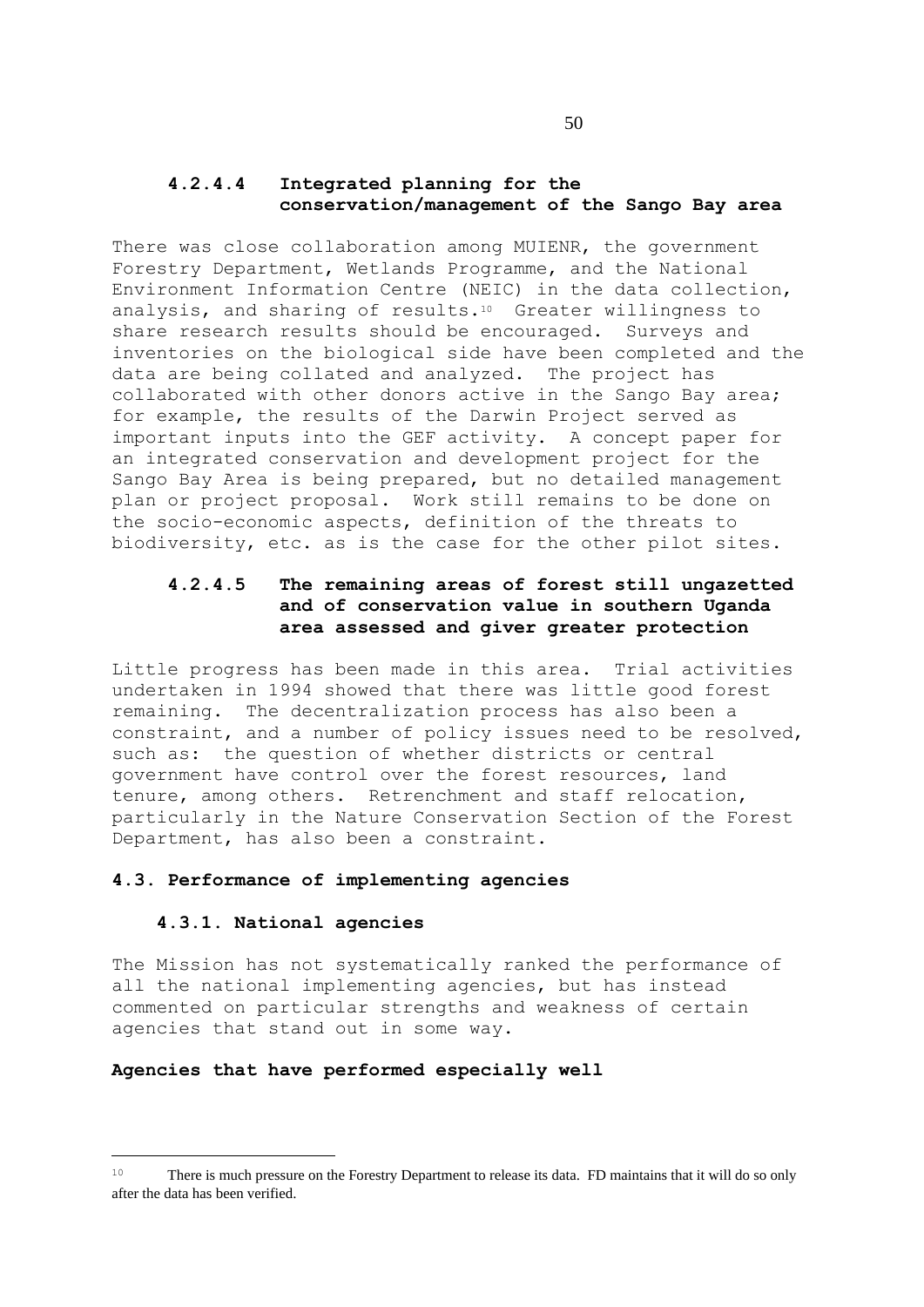- Wildlife clubs All three wildlife clubs have displayed exemplary motivation and willingness to test and develop new techniques and messages. Wildlife Clubs of Kenya serves as an especially effective model for others.
- **Kenyan Forest Department/Kenya Wildlife Service MOU** The spirit of collaboration that has developed between these former rivals under their memorandum of understanding is an outstanding example of what can be accomplished when agencies overcome their difference to pool resources towards a common goal.
- The Forest Department of Uganda The FD serves as an excellent example of a proactive national agency that had thought through its own needs and was able to direct donor funding (in this case GEF) to meet those needs.
- National Museums of Kenya There is probably no other organization like the NMK in all of Africa. It has been very successful in attracting donor support and its reputation for high quality work and efficient use of resources is largely responsible.
- **MUIENR** The Makerere University Institute of Environment and Natural Resources has effectively combined teaching and donor/outside agency funded studies and is striving to play and active role in biodiversity conservation.
- **CNR** Zanzibar's Commission of Natural Resources in their work towards the creation of the Zanzibar Nature Conservation Trust may have developed the best example of community-based management of natural resources that the project has fostered.

# **Agencies that have yet to overcome certain institutional weaknesses**

- NEAs The institutional weaknesses of the NEAs is dealt with in Chapter 2 and in Section 4.2.1.
- Tanzania Wildlife Division The CSA for project support to Pasiansi Wildlife Training School was established with the Wildlife Division for logistical reasons. They were unable or unwilling to move the money to Pasiansi, and much of the funds earmarked for Pasiansi were shifted to another component.
- Sokoine University Sokoine was designated as the lead agency for environmental accounting in Tanzania, but support was shifted to the Institute of Resource Assessment when Sokoine did not move forward in this area.

### **4.3.2. International agencies**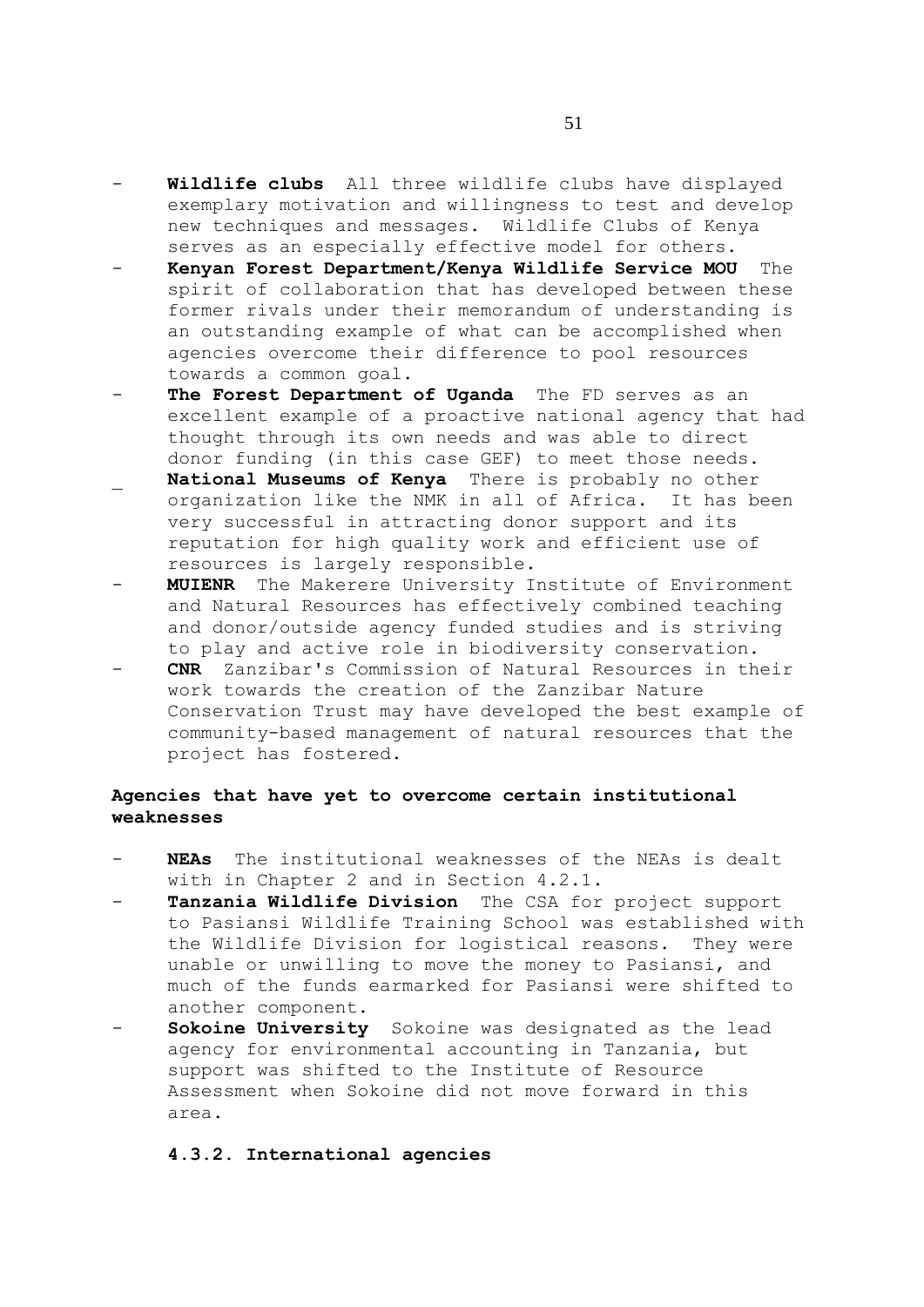#### **UNEP**

FAO developed a CSA with UNEP to support the development of databases in the three East African countries. This included regional training workshops, equipment and software purchase and technical backstopping of implementing agencies. The beneficiaries that the team met with were quite satisfied with the training and the sharing of experiences through the regional workshops organized by UNEP. However, there was general dissatisfaction with UNEP's handling of procurement. Delays were very long and equipment received sometimes had parts missing, was of insufficient capacity or of poor quality. The NEMC database unit never did receive two pieces of equipment ordered. Several participants also complained about UNEP's technical backstopping. They claimed that UNEP's technician frequently arrived in-country with little or no advance warning and without a work programme. Some felt that he had little to contribute to agency-specific applications.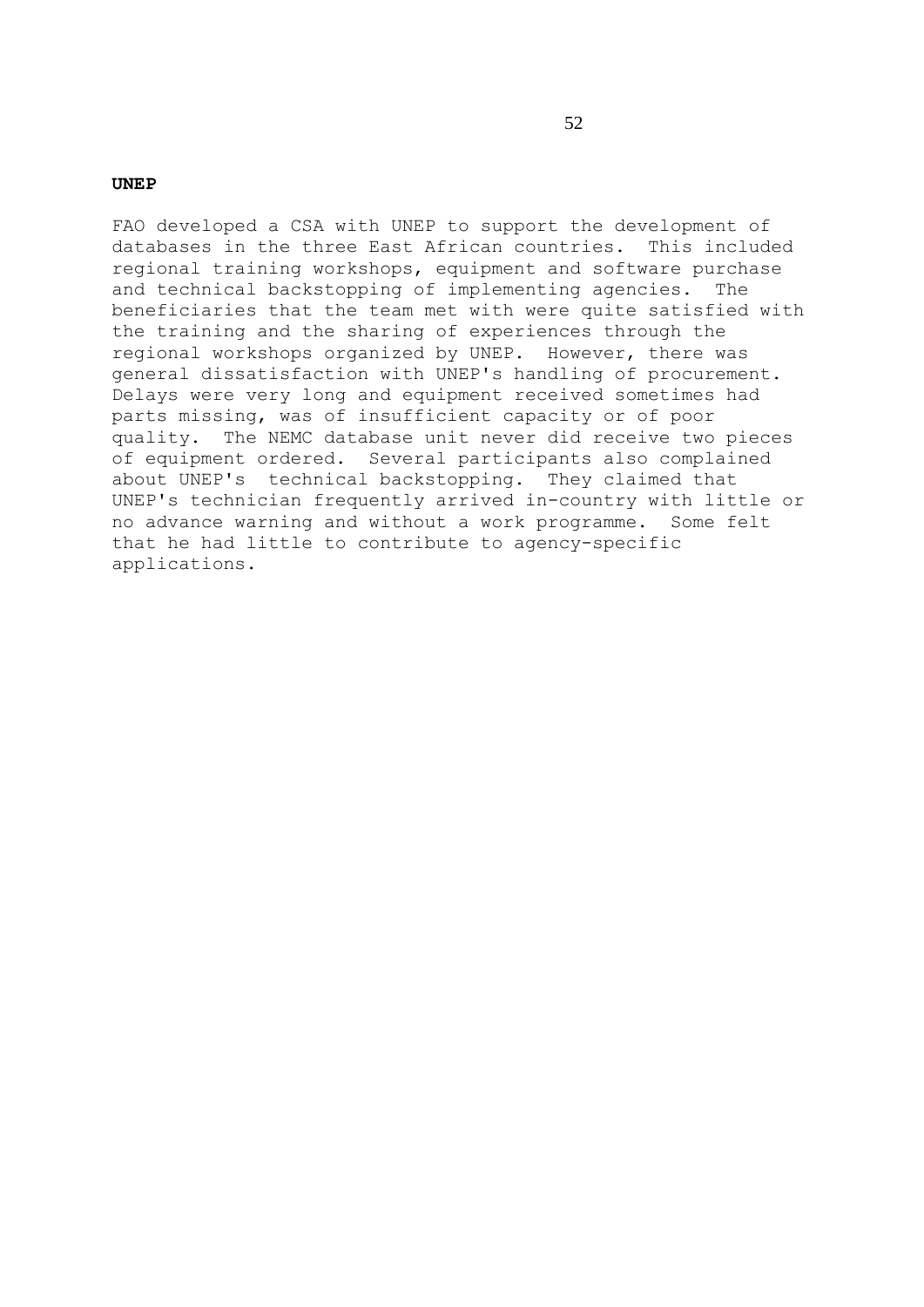UNEP has openly admitted that they are not administratively set up to handle procurement efficiently. They should not be asked to do this in the future unless they dedicate the resources to develop this capacity.

#### **IUCN wetlands conservation**

IUCN had CSAs for regional support for two different activities. The first was for wetlands conservation, one of the two focal habitat types for the project. IUCN already had an active wetlands programme with a full time wetlands specialist. Project support allowed them to expand their activities. CSA activities focused on three regional workshops and on the production and the distribution of documentation. The NEAs were focal institutions in each country.

IUCN's support for wetlands awareness and conservation can be considered very successful. A regional protocol for wetlands assessment was adopted including a common classification scheme for East Africa. Wetlands conservation were new activities for the NEAs in Kenya and Tanzania. All three NEAs have targeted national wetlands policy development. Uganda, which already had an active IUCN-supported wetlands programme, has completed their policy. Project-supported trans-border technical cooperation between Kenya and Tanzania has been very successful. IUCN did not succeed in developing a good working relationship with NES.

### **IUCN awareness-raising support**

IUCN was also contracted to provide regional support to wildlife clubs and to the NEAs for awareness raising. The worked well for the wildlife clubs but was much less successful for the NEAs. The wildlife clubs targeted secondary school children. Project support to the awareness raising units in the NEAs was to target government decision makers. Although they started from very different levels, the wildlife clubs were very receptive and IUCN support worked well. New materials and activities for wetlands conservation and forest/biodiversity conservation were added. IUCN supported regional workshops for the three clubs that were very effective means for the clubs to share experiences and strategies.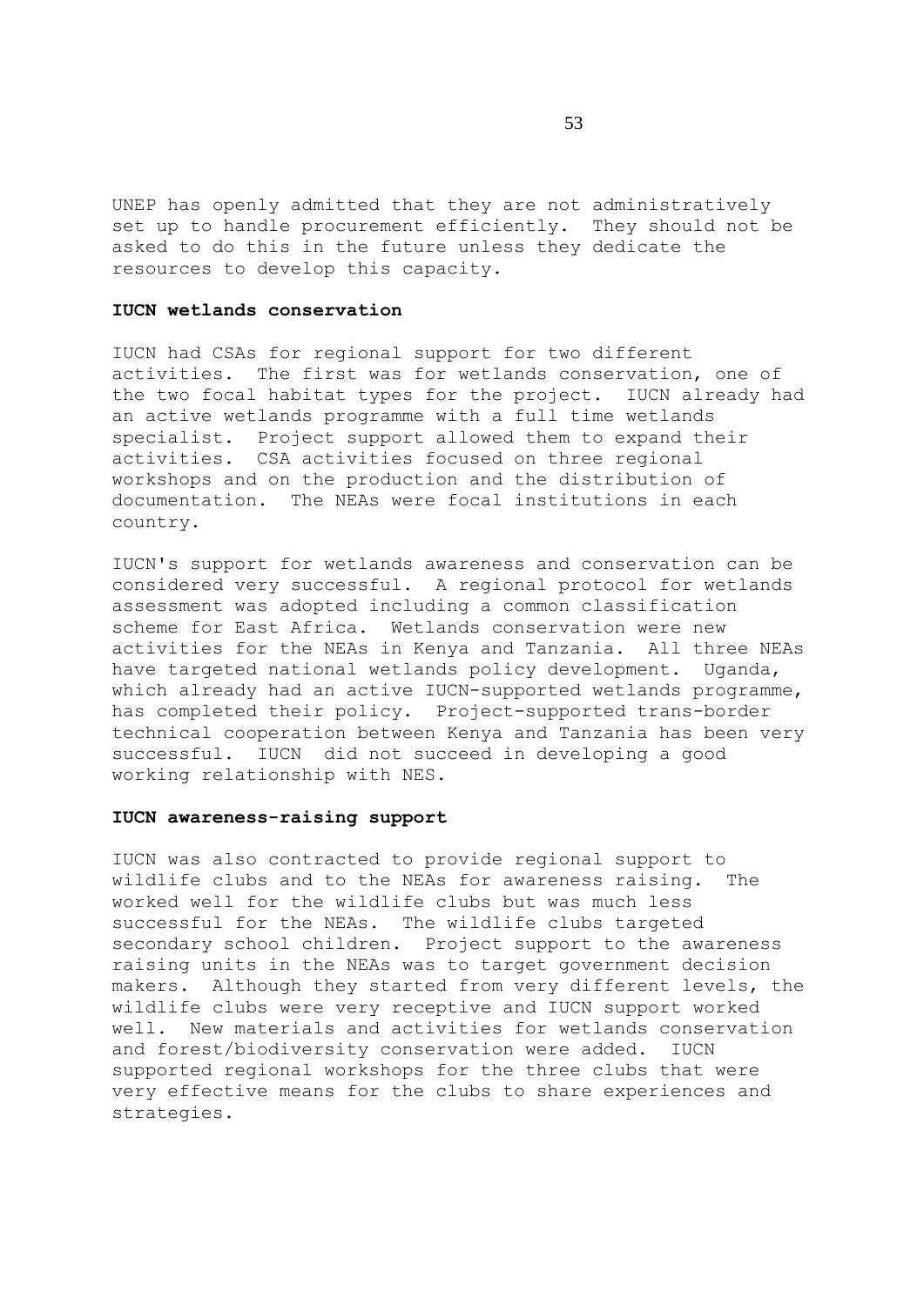Support to the NEAs' awareness-raising units was made difficult by the overall institutional constraints of the NEAs themselves, as discussed elsewhere in this report. The NEAs found it very difficult to target government decision makers for hierarchical and bureaucratic reasons. None of them felt comfortable in this role, and IUCN's support was not effective.

#### **AWF**

AWF had a CSA to increase the support the development of capacity in environmental economics in government, universities and research institutions in the region. Although this was a new activity for AWF, the concept originated with AWF and was written into the project during the design. Two different technical advisors served in succession on this activity.

The subject of environmental economics was very poorly known in the region prior to the project. AWF has been very successful in raising awareness and creating substantial interest in pursuing the development of further capacity in environmental economics. They were perhaps less successful in building actual capacity. Several participants complained that the activity did not go far enough -- interest was generated but resources were too thin to develop significant capacity. AWF's present advisor told the team that the budget has been a major constraint in the last year. AWF's CSA was hit especially hard by currency fluctuations early in the project.

This activity has lead to the creation of a new NGO, the Uganda Association for Environmental Economics. Uganda and Tanzania are developing MSc degree programmes.

### **5. NGO AND STAKEHOLDER INVOLVEMENT**

While most of the resources have been focused on government and parastatal institutions, the main beneficiaries of this capacity-building project, some efforts were made to strengthen a few of the national environmental NGOs. With a few exceptions, local and community participation aspects were absent, mainly because of the project's focus on the biological aspects, with little emphasis on the causes of biodiversity loss on the resource users. The theme of NGO and stakeholder participation has been treated in various parts of section 3.3 on project design.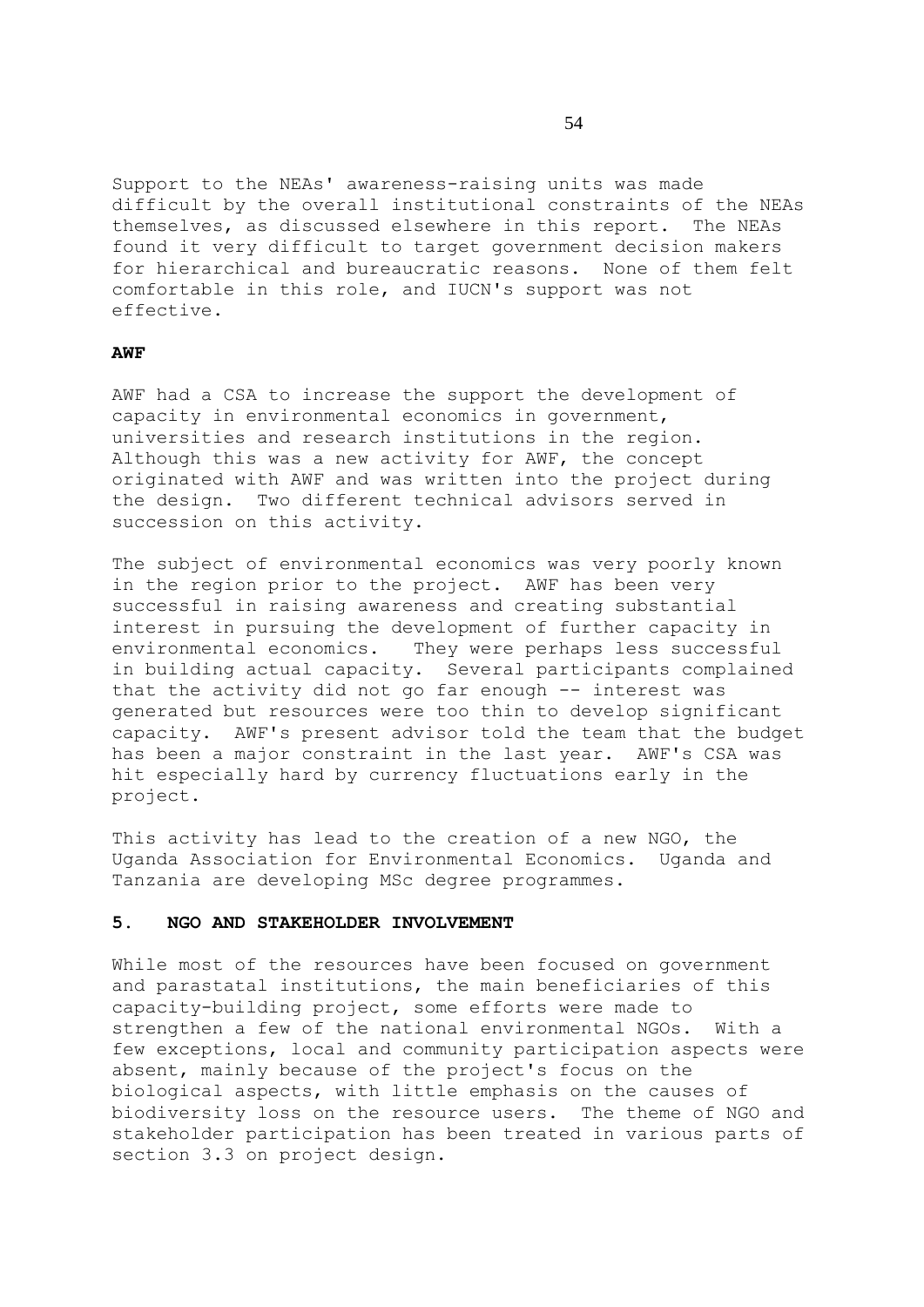As mentioned earlier, one of the most positive and innovative aspects of the project was its bringing together of so many diverse institutions - government agencies, parastatals, nonprofit organizations - in most cases, for the first time to work towards biodiversity conservation. The project has been quite successful in developing linkages between government agencies and NGOs, with the possible exception of Kenya, and a high degree of networking has been achieved among the participating NGOs, particularly those involved in the implementation of the same or similar activities. The Mission felt, however, that although a number of NGOs were directly involved in the implementation of certain components through CSAs, the project could have benefitted from greater NGO participation in carrying out the field activities in the selected project sites.

One of the stated aims of the Pilot Phase of GEF was to promote participation and consultation with affected and interested parties, both NGOs and communities. The pilot field activities could have served as the main opportunity to work at local and community levels. In practice, however, stakeholder involvement was minimal. The project has been a learning process, and one of the lessons learned at an early stage of the inventory work was the need to include some analysis of the users, including socio-economic and sociopolitical data, as well as information on the use of the resources. In order to alleviate the tension between users and conservationists, it is necessary to fully involve the communities in all aspects of developing and implementing effective resource management plans.

Most of the institutions supported by the project do not have a presence at local or district level. In addition, the decentralization process under way in all three countries is disrupting and transforming existing institutional linkages between central and local levels. Although decentralization may ultimately greatly increase local stakeholder involvement and control over biological resources, how this will ultimately work is far from being clearly defined. Any future donor assistance will have to make allowance for this evolving situation.

#### **6. COORDINATION WITH OTHER DONORS**

Donor assistance to East African countries in the area of environment is very high, but is not coordinated to any great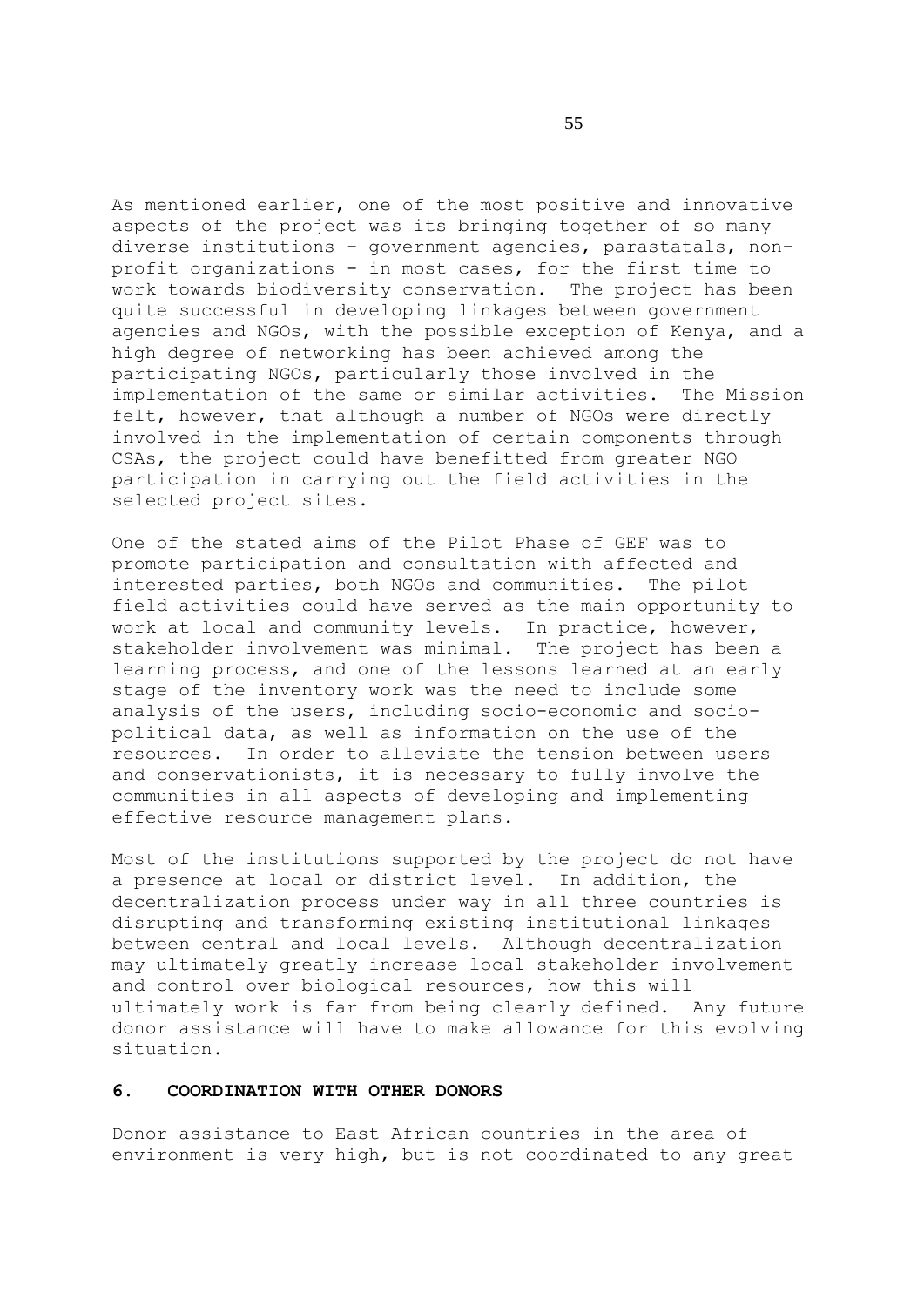extent. As has been stressed in other parts of the report, support of rival environmental agencies and lack of coordination has contributed to undermining the authority of the NEAs supported by the project and to their poor performance. In Tanzania, an Informal Donors Group on Environment has been established, and is a forum for sharing information on ongoing and planned activities. In Kenya, donors meet on a monthly basis, and environmental topics have been addressed but not in any systematic way. The World Bank is trying to revitalize it and establish sub-groups on different topics, one of which would be on environment and natural resources, with relevant government agencies as chairpersons.

The project has served as a catalyst for attracting other donor support for many project-initiated or related activities, and it was sometimes difficult for the evaluation team to distinguish between what has been achieved with GEF funds and what has been achieved with other funds. Because of the inflexibility of the budget limit, the project was very pro-active and resourceful in attracting additional financial support for certain activities. For example, as a means of making optimal use of scarce resources and avoiding duplication of activities, the project co-sponsored workshops with other donors, including the EU in Tanzania for a workshop on coastal forests and FAO for one on forests, people and biodiversity, among others. In Uganda the project has established strong linkages with the EU-funded "National Forest Management and Conservation Project", and efforts are made to coordinate and complement each other's support to the Forestry Department. These kinds of linkages should be further promoted.

The increased capacity and competence of the institutions which have resulted from project support seems to have contributed to their ability to attract donor support. To name but just a few, NMK has become recognized by government and donors as playing an important role in biodiversity and is being given responsibility for carrying out the research component in projects. The wildlife clubs in all three countries, but particularly in Kenya, have become very successful in attracting donor support, and two of them (Kenya and Uganda) are in the process of establishing Endowment Funds. The EU and the Netherlands will continue funding for the coastal forest work in Tanzania which was initiated under the project. UNEP used its own resources to provide additional training to the Kenya Database and will continue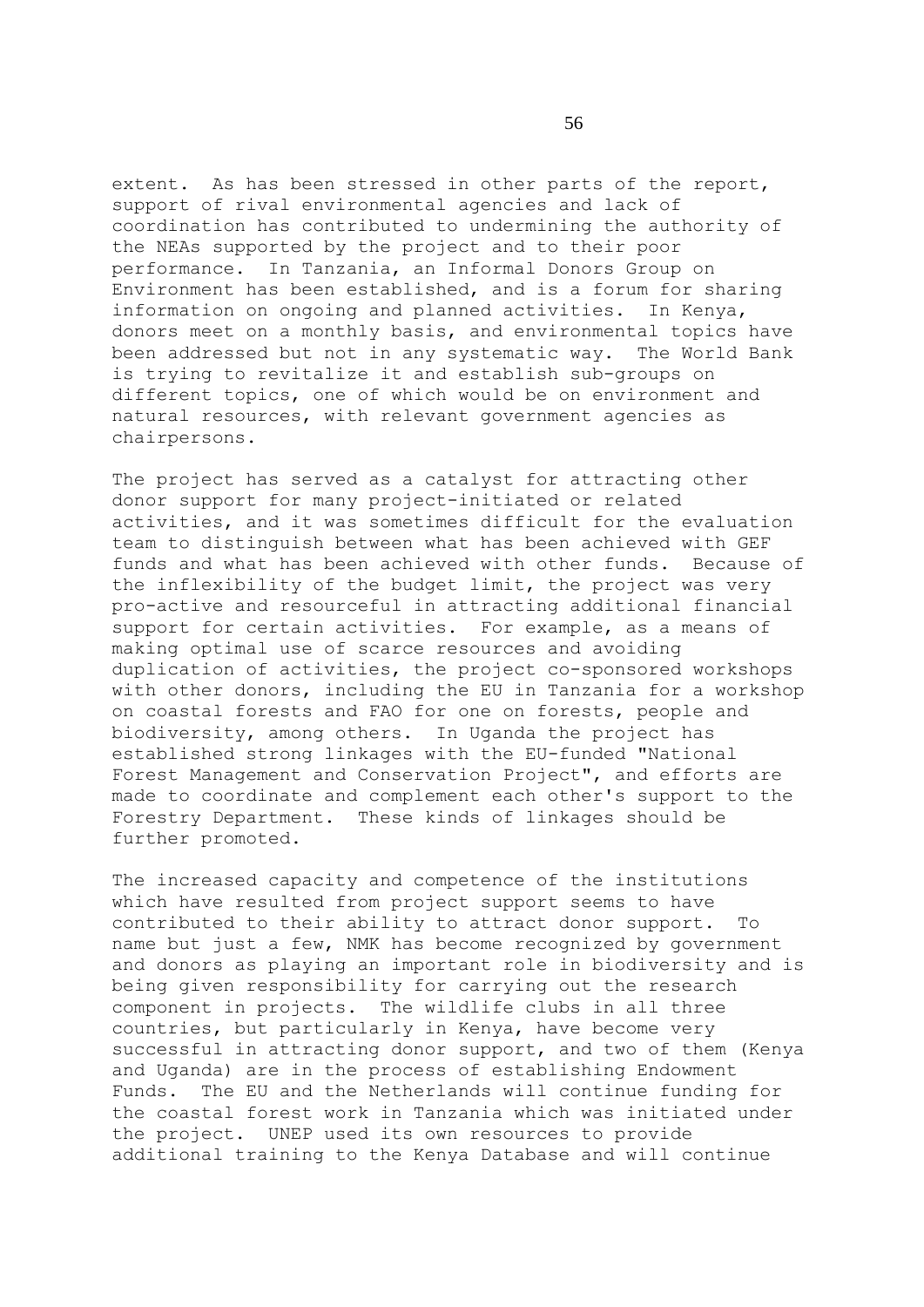support to Kenya through the UNEP/GEF Biodiversity Data Management Project. EIA and economic valuation courses will be continued at Makerere University with funds from the British Council.

The only criticism might be that, except for those areas in which they were directly involved, several donors noted that they were largely unaware of the wide variety of activities being carried out by the project. The newsletter was appreciated and seen as a very useful mechanism for raising awareness, but its publication and dissemination were sporadic. A more regular publication and systematic distribution of the newsletter might have enhanced donor coordination, particularly in the key areas in which the project was involved, and helped to attract more resources for biodiversity conservation.

### **7. SUSTAINABILITY**

# **References from the project document**

The project design did not place a great deal of emphasis on sustainability. There is one paragraph on sustainability under the section on Special Considerations, where it is stated:

> *"There are very few new posts created which will require national funding in the future. No new institutions are created."*

The focus on capacity-building of existing institutions is one of the strongest points of this project and one of the best guarantees that a significant portion of the accomplishments and increased capacity developed through this project will be sustained. The fact that support was spread over a wide range of institutions, although administratively difficult to manage, also meant that no single institution was faced with huge new budgetary demands that would be very difficult for them to sustain through their own resources after project completion.

The same paragraph on sustainability goes on to say:

*"The project is designed in such a way as to give Governments greater ability to seek and use donor inputs, and thereby the project is believed to provide sustainable development."*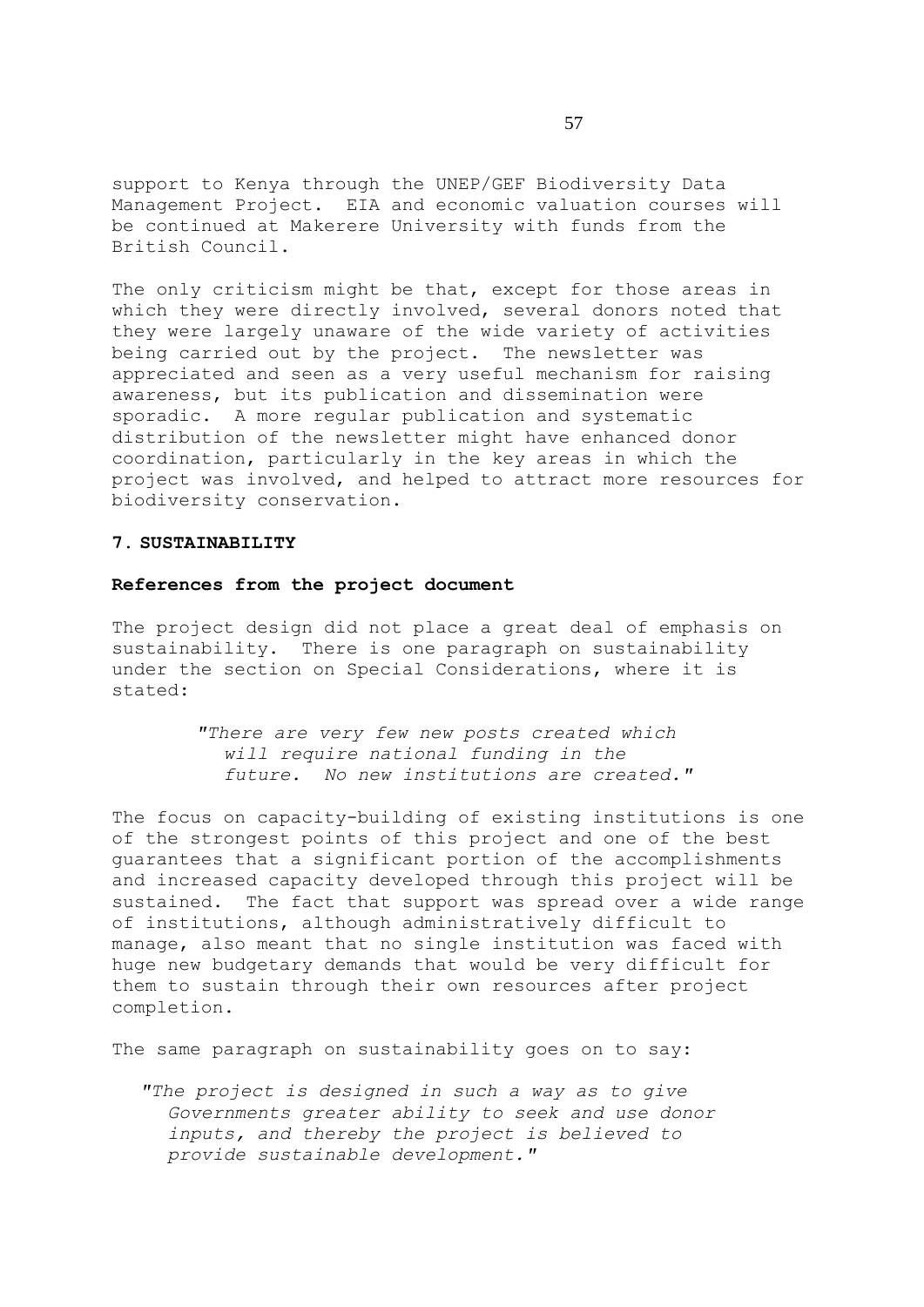This is a quite a unique twist to the concept of sustainability. The conventional use of the term refers to the ability of project beneficiaries to sustain and finance activities and programmes with their own resources beyond the end of donor funding. However, one should not have any illusions. Donor funding for biodiversity conservation will definitely be required well into the foreseeable future. To the extent that biological resources are considered an international heritage, donor funding for biodiversity conservation in countries whose development needs are so great and whose resources so limited is very appropriate.

### **Positive prospects for sustainability**

Most **people trained** are using their new skills and will remain in their positions for some time, or will be hired by their sponsoring institution.11 How long this will continue will depend on future opportunities/needs for their skills, and, within government, on the extent of postings to unrelated positions. The ability of governments to retain trained staff will also depend on competing demands for their marketable skills from the private sector, international donors, and NGOs which normally offer better salary and other incentives. At least two of the governments have difficulty in paying staff a "living wage".

The enhanced **awareness** of biodiversity values is a clear accomplishment that will not be lost quickly. Whether it continues to grow or whether it starts to diminish will depend on future strategies and programmes. Awareness-raising activities will probably be continued by the national and international NGOs, particularly the wildlife clubs, while those of the NEAs are more tenuous.

One of the greatest strengths of the project are the **linkages** that have been stimulated and developed among a wide range of national government agencies, parastatals, NGOs, universities and research institutes. Because not only institutions, but people personally have benefitted from this increased cooperation, it is highly probable that many of the linkages will continue in the future.

<sup>&</sup>lt;sup>11</sup> The exception is MUIENR which has very few full-time staff positions. Seven people were trained at the MSc or PhD level, and it is unlikely that MUIENR will be in a position to absorb or retain them.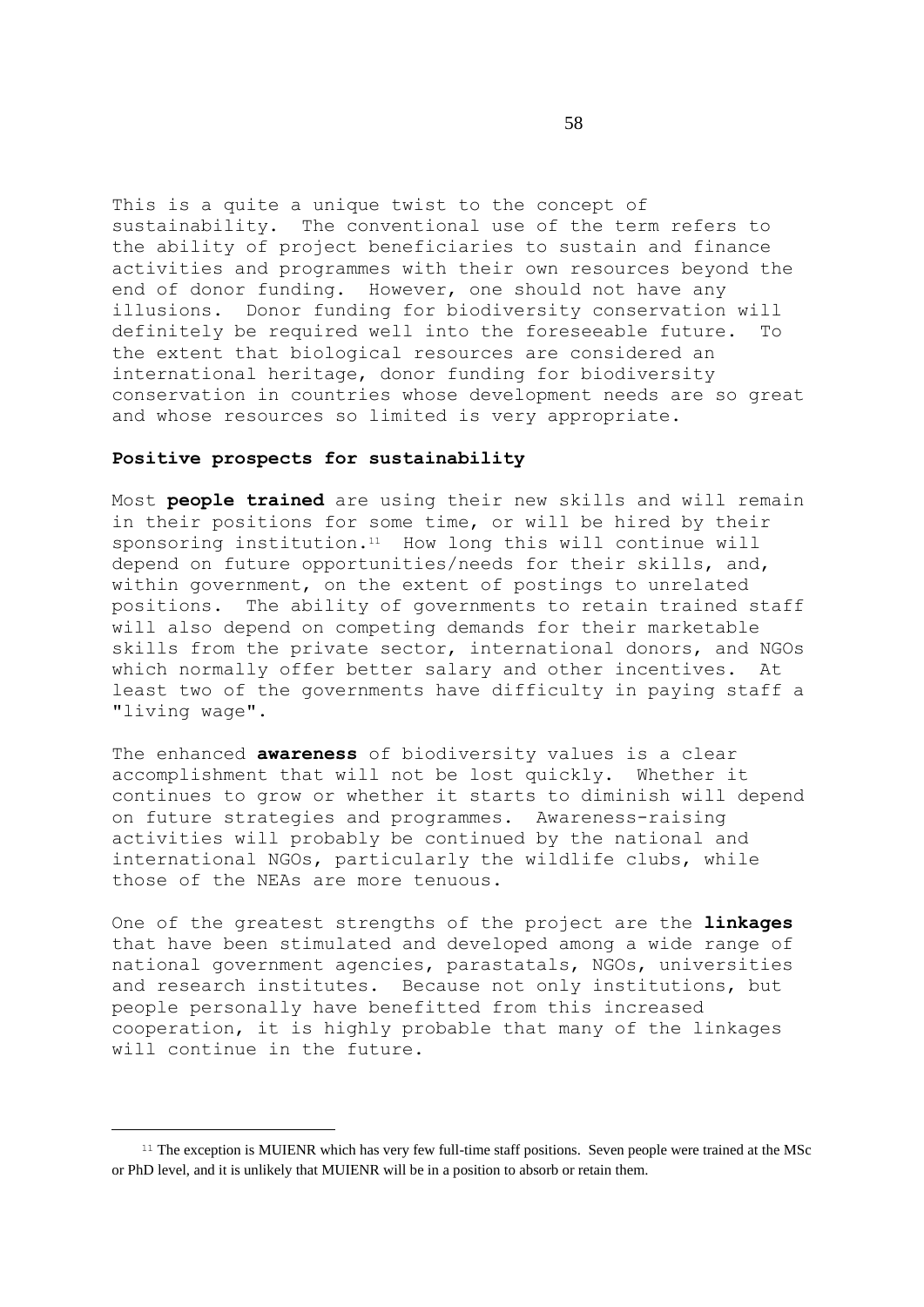Most people are very optimistic about continued **regional collaboration** in this field. The regional contacts, networks and relationships that have been developed are achievements that can be expected to have positive impacts for the next several decades.

Of those activities that are dependent on equipment purchased by the project, **database development** will probably be sustained relatively well, especially by parastatals, NGOs, universities and institutes. Operating and maintenance costs seem to be relatively modest. Database development may be more tenuous in the NEAs, especially in Kenya and Tanzania.

#### **Questionable prospects for sustainability**

The **operations and recurrent costs** budgets of all three governments are very minimal. In particular, their ability to operate and maintain, let alone replace, vehicles supplied by this project, will be very problematic. The government of Tanzania has recently sold most of their vehicles because they cannot afford to operate them. Government agencies' ability to maintain and renew their vehicle fleets will be perhaps more crucial for biodiversity conservation in the future as one moves towards field activities.

The **enhanced capacity of the NEAs** is quite tenuous. The roles and mandates of lead environmental agencies in East Africa, as in most of Africa, is quite fluid as governments continue to search for the best institutional structures for dealing with environmental concerns. This is best exemplified by the DEP in Uganda which was in the process of closing down during the evaluation as it has been replaced by the newly created environmental agency NEMA. Few of the staff who benefitted from training and support under this project have been recruited by NEMA. It is not inconceivable that NES and NEMC could suffer similar fates in the future. Of more immediate concern for the sustainability of the project has been paying significant portions of the costs of operating the offices of two of the NEAs (NES and NEMC). The project paid for the complete rehabilitation of the floor housing the project offices in NES and until very recently has been paying utilities and guard services for the NES offices. NES has not taken them over and is hopeful that expenses will be covered by the LVEMP project. More seriously, the project has been paying the rental of the office space for NEMC's database, wetlands and awareness units. NEMC staff in these units do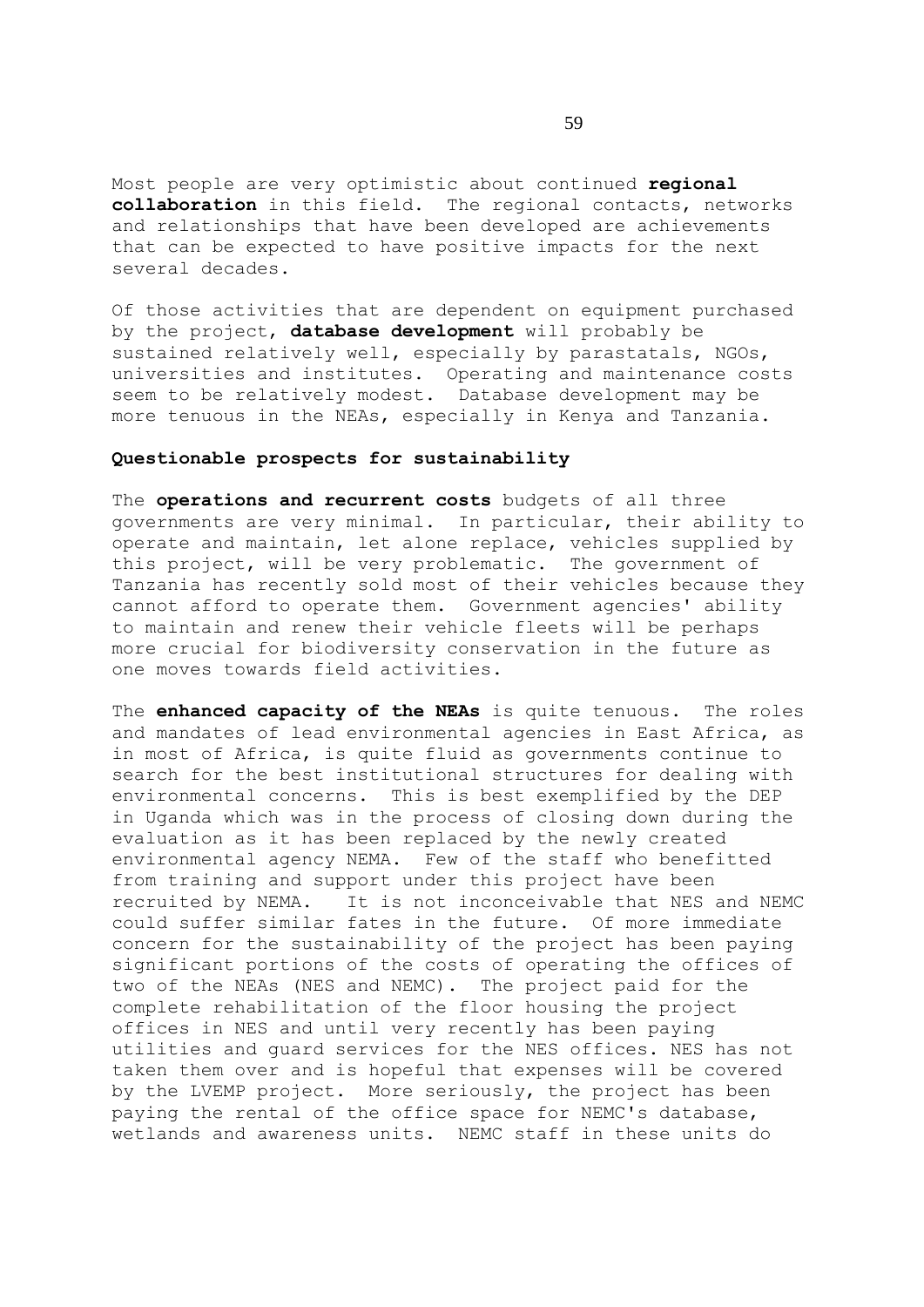not know what happens now that the project is ending this support.

**Capacity to carry out biodiversity inventories** has been built, but inventories themselves are almost completely dependent on donor funding. It does not appear as though any funds have been allocated by the institutions themselves for monitoring and updating of the inventories. In a similar vein, the **pilot field activities** will not be continued after the project ends unless other donor support is found.

### **8. EXPECTED IMPACTS**

- (i) **Awareness** of biodiversity values/conservation needs have been substantially increased, especially at mid-levels of government amongst government technical specialists. Momentum has been built and most people are anxious to move forward.
- (ii) **Regionalism** has been considerably strengthened.
- (iii) The capacity for **biological resource inventory and analysis** has been considerably increased.
- (iv) The **capacities of the universities** have been significantly enhanced, and biodiversity aspects are being addressed into existing course offerings and may be incorporated into revised curricula.
- (v) The project has succeeded in bringing together a wide range of national and regional institutions - government agencies, universities and research institutes, and NGOs - many of which have not collaborated with each other in the past, for joint training. They have cooperated closely at field level in data collection, as well as in the analysis of the data collected and informationsharing. Before the project started, institutions were not aware of biodiversity or where to find general environmental information. As a result of the project, there is widespread knowledge about what information exists, which institution holds it, and how to obtain it. It is expected that these **linkages**, particularly those that grew out of collaboration in setting up the databases, and the knowledge gained will continue after the project ends.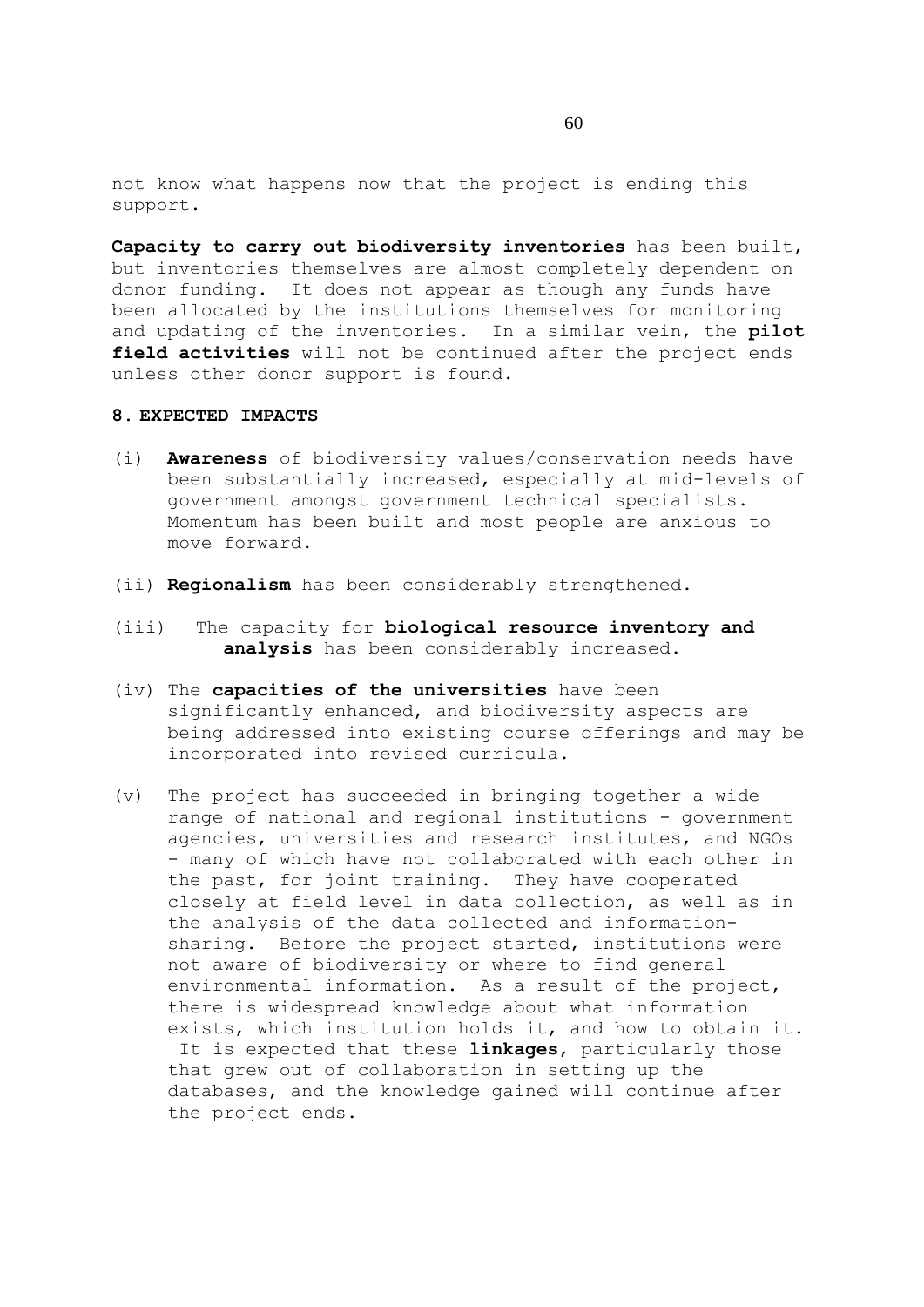- (vi) The project supported the **Forestry Department/Kenya Wildlife Service Memorandum of Understanding** through the provision of joint training. It is probably the first of its kind to integrate technical and operational aspects. The result has been the instillment of a greater sense of responsibility in the forest guards and game rangers and increased collaboration. It has proved to be an innovative approach to forest management and is expected to lead to a reduction in destruction. In the light of its success, both the Forest Department and KWS are endeavouring to establish new partnerships and extend the MOU to other institutions; collaborative arrangements are now being worked out with NMK.
- (vii) Although there was no baseline or monitoring system established, there has probably been almost no direct impact of this project on the **loss of biodiversity in East Africa**. Even in the priority pilot field areas, the immediate impact has probably been small to date (negligible). Local empowerment of communities in Zanzibar over their fisheries resources and the reported "end" of dynamiting of their reefs through villager interventions is one of the few clear, positive changes in resources use.
- (viii) There has been **no identifiable impact on national development plans and policies**. Strategies for integrating environmental and biodiversity issues into the government planning process are yet to be devised.

# **9. PRINCIPAL LESSONS LEARNED**

grow.

The present situation in East Africa presents a highly unique opportunity for furthering regional collaboration on environmental and biodiversity issues. The high level improvement of relations among the three countries continues. Collaboration and the technical level has been extremely successful. Staff of implementing agencies we met with seem to genuinely appreciate the new and renewed contacts and collaboration within the region and wish them to continue and

One cannot expect to build effective government coordination through government institutions that lack clarity of mandate and political clout. The three national environmental agencies supported have not been given by their governments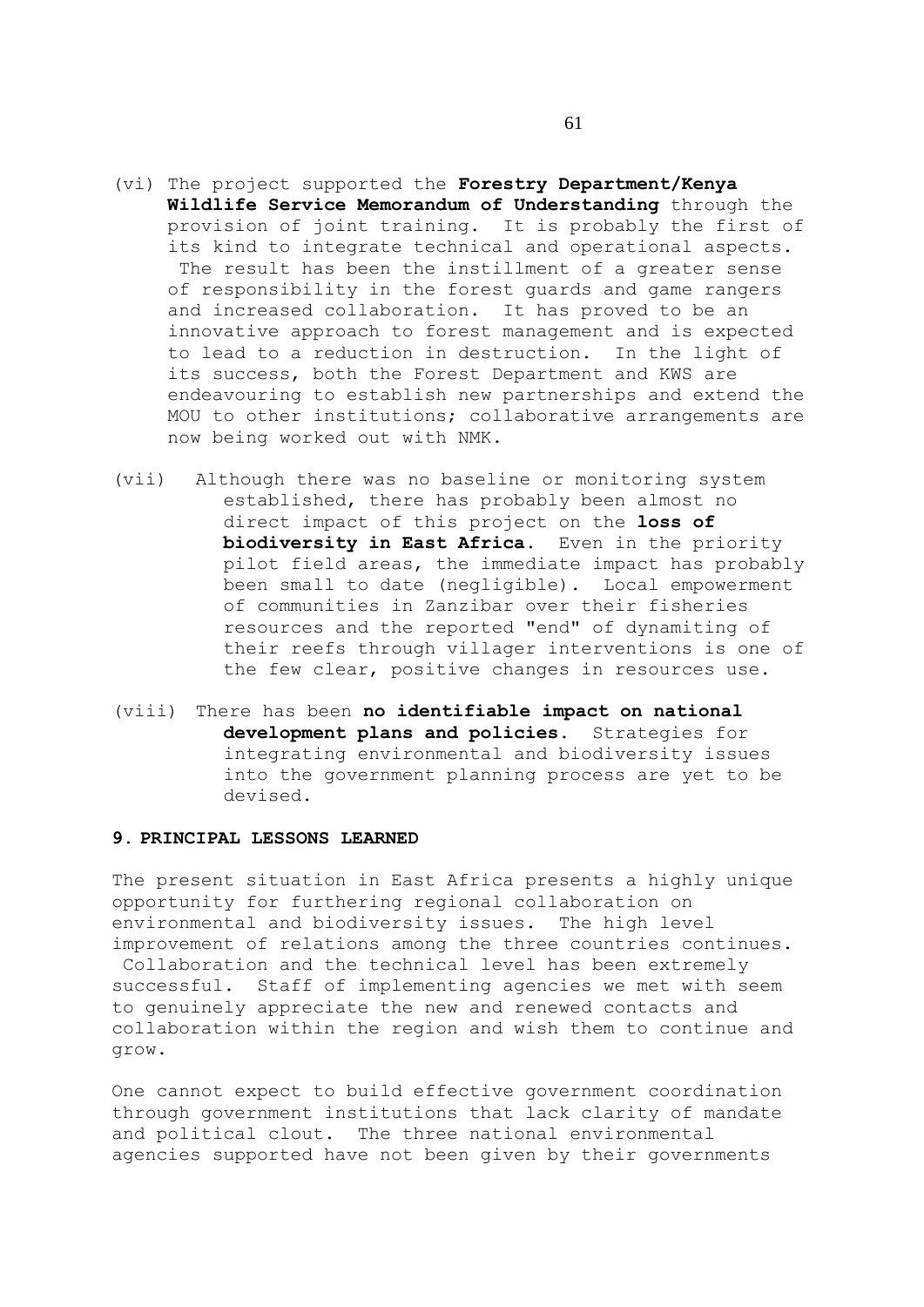the clear mandates and the requisite level of political support needed to effectively integrate environmental issues in general into the government planning process. One should not expect this to be any different for biodiversity conservation issues. NES and NEMC were both located in sectoral ministries and the start of the project. (NEMC has since been move the Office of the Vice President.) A sectoral ministry cannot be expected to coordinate other sectors. In a general sense, it is probably a very high risk undertaking for any donor to support the development of capacity for specific functions within institutions that have more basic institutional weaknesses.

Part of the problems with the NEAs is due to the donors. Serious problems have resulted from the lack of donor coordination in the support of NEAs, NEAPs, and other planning/strategy documents. Donors compete amongst themselves over who will fund/sponsor different studies and institutions, sometimes with little or no consultation with government. There have been instances where a donor who does not want to work with one institution will use their influence to create or support a parallel institution that has overlapping or conflicting responsibilities with the first.

The national biodiversity units lacked a clearly defined focus. They could have been largely resolved if they had been mandated through the project with the coordination of the preparation of national biodiversity conservation strategies. Strategy development also would almost certainly have served to define strategies for reducing threats to biological resources and strategies for accomplishing this.

On a closely related note, the past decade has seen a tremendous amount of donor and government resources devoted to NEAPs/TFAPs/national conservation strategies/national biodiversity profiles and the like. There is a growing sentiment that it may be time for more action, that emphasis must switch towards implementation of all the plans and strategies that have been prepared. and fewer plans.

The development of effective strategies for raising the awareness of higher level government decision-makers and politicians of the need for biodiversity conservation is problematic. No clearly effective strategies have emerged. The role of the NEAs was not very effective for this task. Junior and mid-level environmental officers charged with awareness raising have been constrained by bureaucratic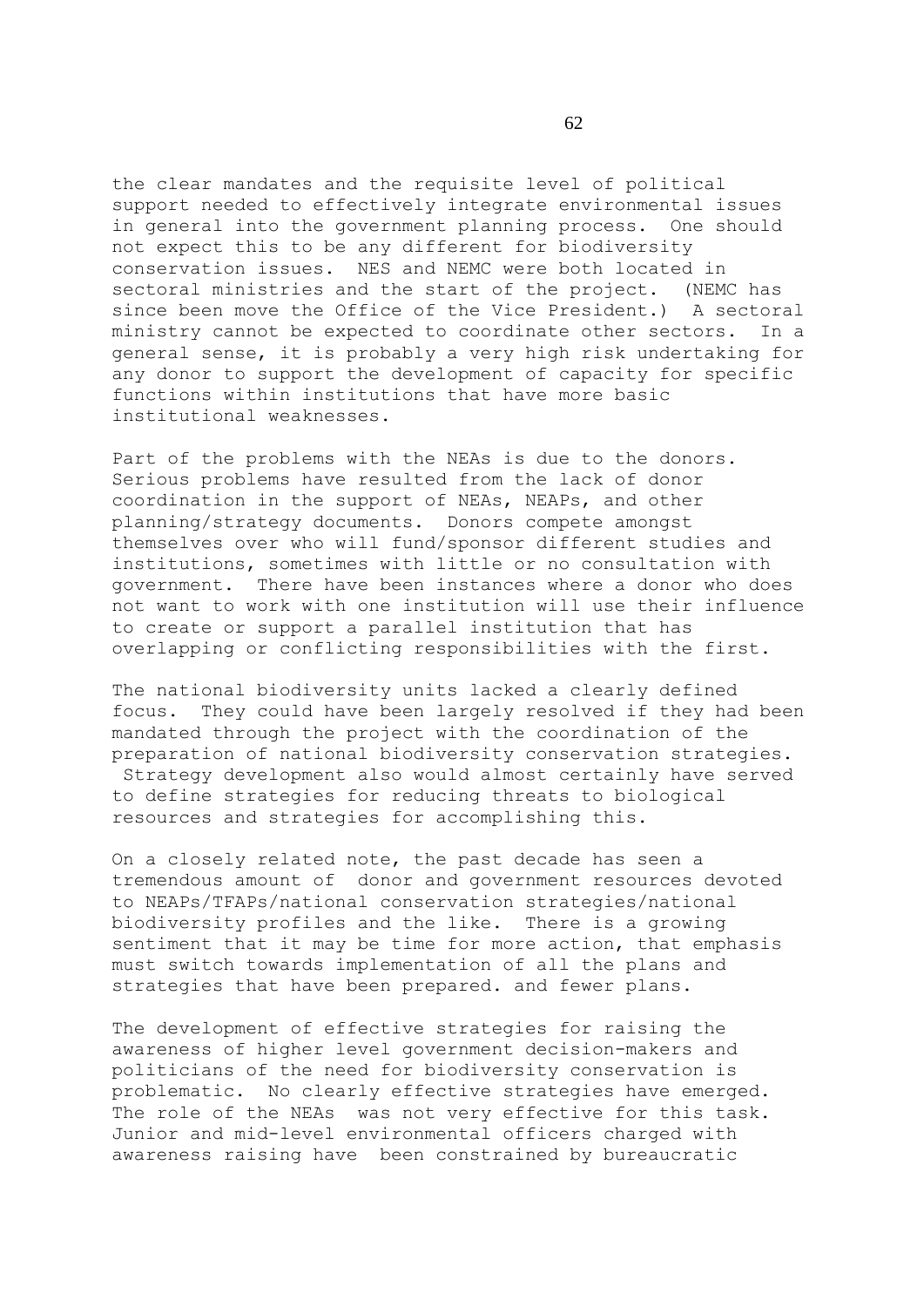hierarchies. To the extent that people of power and influence with political clout are sometimes part of the problem, they can be expected to use their political influence to restrain the awareness-raising function of government agencies.

The development of effective strategies for biodiversity conservation must balance biological priorities (based on endemism, species richness, etc.) with socio-economic solutions and alternatives to destructive resource use practices. Threats to biological resources must be identified, prioritized and analyzed by causal factors. This must lead to the development of the identification, testing and extension of sustainable use of resources and alternatives to the destructive resource use patterns. The design of biodiversity conservation programs must involve expertise in both the biological and the socio-economic aspects.

Strategy development will require much more emphasis on the collection and analysis of socio-economic data, as well as on stakeholder participation in the process of developing solutions for conservation and management of the biological resources. One must spatially define what the pressures on the biological resources are, who are exerting the pressures and why in order to develop effective strategies with farmers, herders, fishermen, woodcutters, etc. for sustainable systems of resource use.

UNEP is not set up administratively to handle procurement, and should not be relied upon for this function.

#### **10. RECOMMENDATIONS**

### **Future priority areas for intervention**

(i) Future projects/programmes for biodiversity conservation in East Africa should consolidate and build upon what has been accomplished by the project in order to reduce the pressures on specific, priority biological resources in the field. Strengths to build upon are the capacity to collect and analyze data on biological resources, the multi-sectoral, GIS-based database capacity that has been developed, the human resources that have been trained, the cross-sectoral national and regional networks and linkages that have been developed, the awareness that has been built, and a general desire to apply these new skills to real field situation.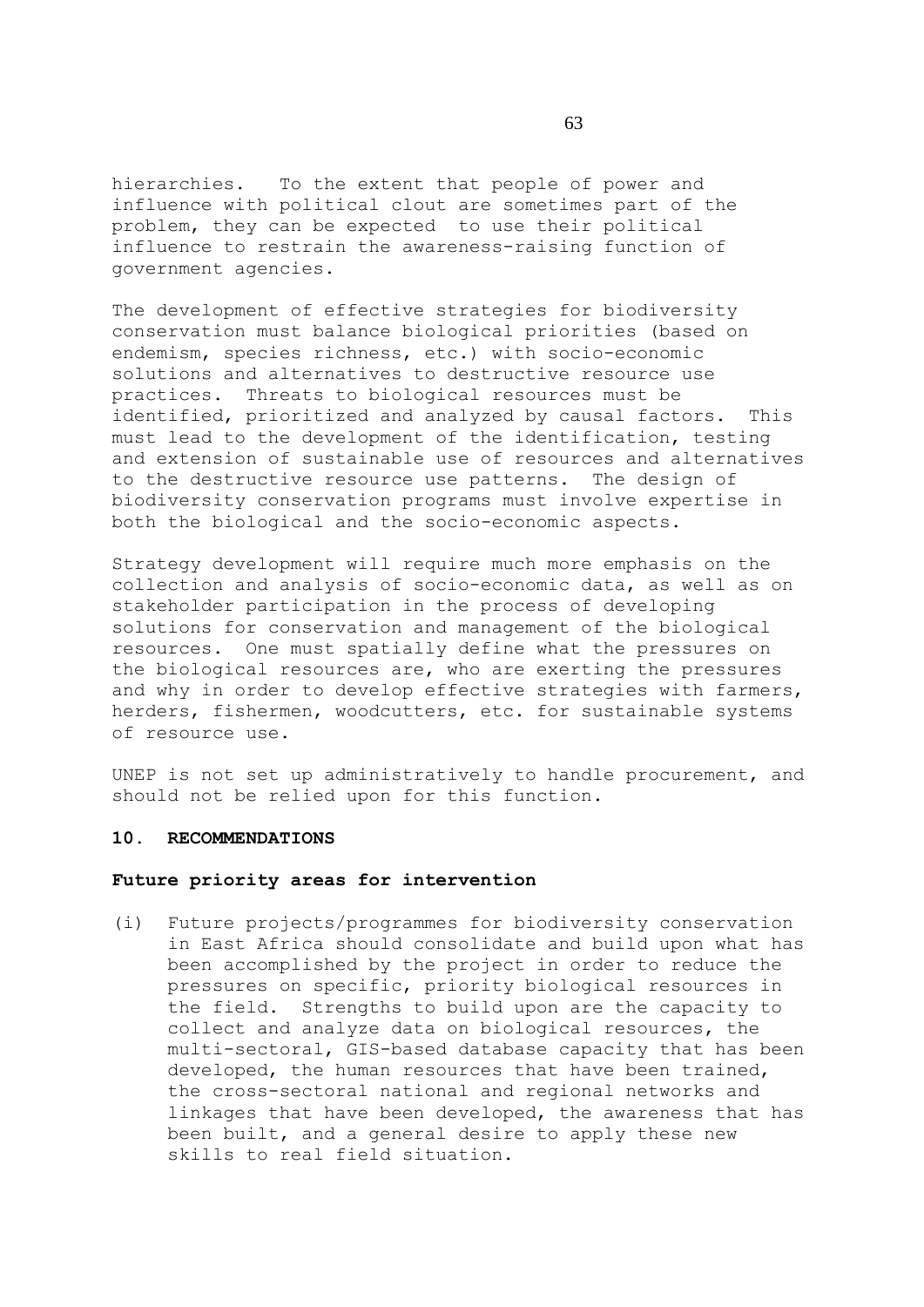- (ii) Related to the above recommendation, future field efforts for biodiversity conservation in East Africa should focus on recognized priority sites that have already been identified either through the project itself or through various strategies and action plans (see Section 2.4 for information on the biodiversity priorities of East Africa). These biological priorities should be refined over time using the inventory and database capabilities developed by this project and should be balanced with an analysis and prioritization of the threats to these sites.
- (iii) Community-based participation should be a key element of field activities.
- (iv) The integration of biodiversity concerns into national development planning and policies is dependent on the political will of the government authorities. Efforts should continue to be made to develop and implement effective strategies to raise the awareness of high-level decision-makers of the importance of environmental management and biodiversity conservation.
- (v) A greater awareness of wetlands as a resource has been achieved. Support for national wetlands policy development is needed in Tanzania and Kenya. The focus in Uganda should be on policy implementation and on field level wetlands conservation and management with close involvement of local communities. Similar efforts should follow in Kenya and Tanzania once an appropriate national wetlands policy has been developed.
- (vi) The continued use of public funds for the conservation of biodiversity needs to be justified. The project has raised the awareness of environmental and natural resource economics as a means of valuing this natural capital. With a minimal level of resources, a strong interest in the economic analysis of natural resources has been generated, but adequate expertise has not been created. Training in this field should continue, and economists in the planning and finance ministries should also be targeted.
- (vii) One of the national workshops (Uganda) strongly recommended that assistance be provided to develop national capabilities to implement the Convention on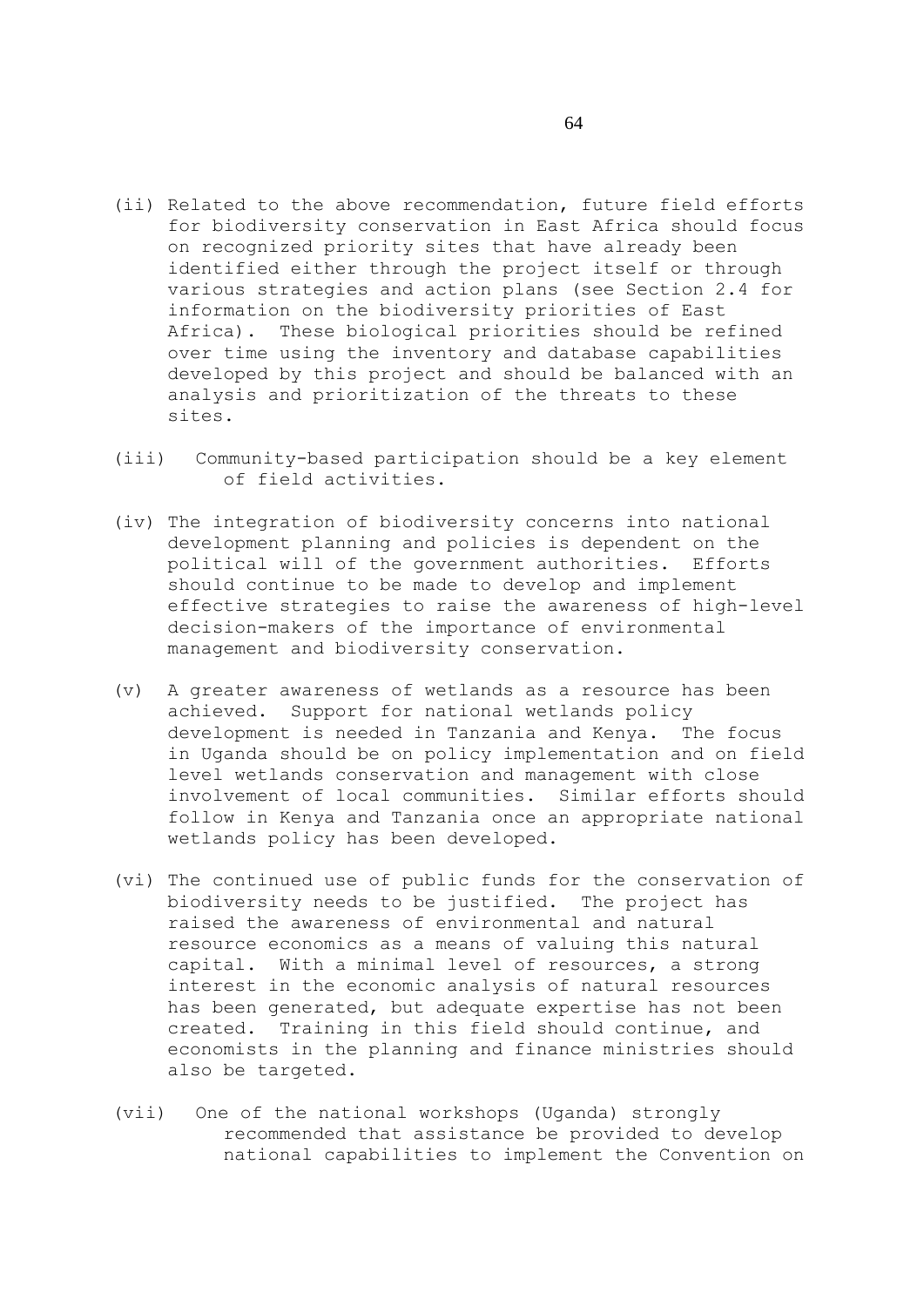International Trade of Endangered Species (CITES). Training of customs officials and the preparation of a manual on endangered/protected species (such as is reportedly under preparation in Madagascar) which could help the customs officials in the ready identification of animals were among the interventions proposed.

### **Institutional and policy development**

- (viii) Governments need to resolve questions of overlapping mandates of national institutions charged with coordinating environmental/biodiversity issues and must provide these institutions with strong, legal foundations where this is lacking.
- (ix) Long-term biodiversity conservation will require a mix of interventions - institutional capacity-building, field activities, institutional and policy reforms, and an appropriate legal framework. The mix will vary from country-to-country depending on their own specific circumstances. All three countries should move quickly to develop **national biodiversity conservation strategies**, and donors should support these efforts. Strategies should define priorities from the biological perspective and from the socio-economic perspective of human pressures on the resources. The problem statement should address the linkages between demographic growth, extensification of agriculture and poverty and the loss of biodiversity. Strategies should be problem-solving oriented, seeking solutions/alternatives to the causes of the loss of biological resources. Institutions should respond to, and policies, technologies, etc. should be a function of, the threats to priority biological resources and the strategies developed to address these threats. In elaborating these strategies, countries should take advantage or be cognisant of trends, such as: reduced aid flow, improved regional cooperation in the area of environment, private sector development, decentralization, etc.
	- The identification of the complement of institutions that will be needed to effectively conserve biodiversity should be a key component of national biodiversity strategies. Strategies should define the roles and responsibilities of all institutions involved and should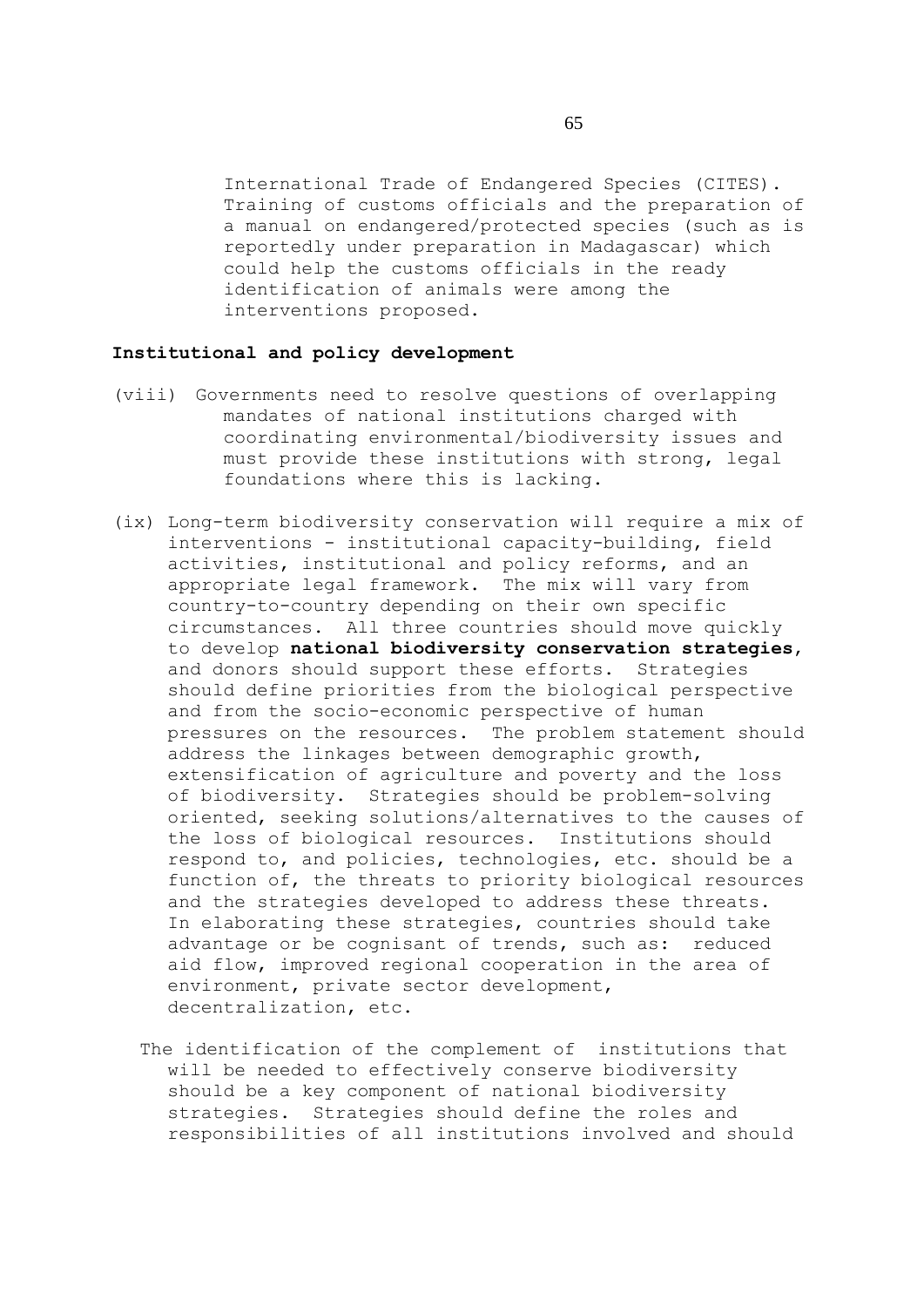identify weaknesses where further institutional capacity building will be needed.

A critical need for biodiversity conservation is to identify and support appropriate institutions that can effectively intervene at the local level to work in partnership with communities to test and extend sustainable uses of biological resources and to develop economic alternatives to destructive pressures on biodiversity. The choice and support of such institutions must be worked out in the evolving context of decentralization and increased empowerment of local communities and lower levels of government. Linkages with central institutions supported under the current project will need to be developed. An appropriate mix of governmental and nongovernmental institutions will be needed. Donor support should be performance-based increasing support over time to those institutions most effective in diminishing pressures on the resources.

## **Regionalism**

- (x) Future efforts should continue to build and strengthen regional linkages and collaboration between the national institutions, but should not create new, regional institutions. Such cooperation in East Africa in the area of environmental management and biodiversity conservation is particularly effective because the countries form a mega-biodiversity region and either share, or have in common, a variety of ecosystems. The countries should continue to work together on issues of mutual concern, and share and learn from each other's experience.
	- The evaluation team believes there will still be major advantages in a regional approach in the future as emphasis switches to field activities and that these advantages are not necessarily dependent on the activities being focused on selected field sites located in transboundary areas. On the contrary, wherever there are common ecosystems, common threats, and/or common training needs among the three countries, there will be advantages in regional exchanges of experiences and expertise and sharing of training resources. Transboundary sites may present especially difficult complications to an already highly challenging situation. Given the present lack of proven strategies for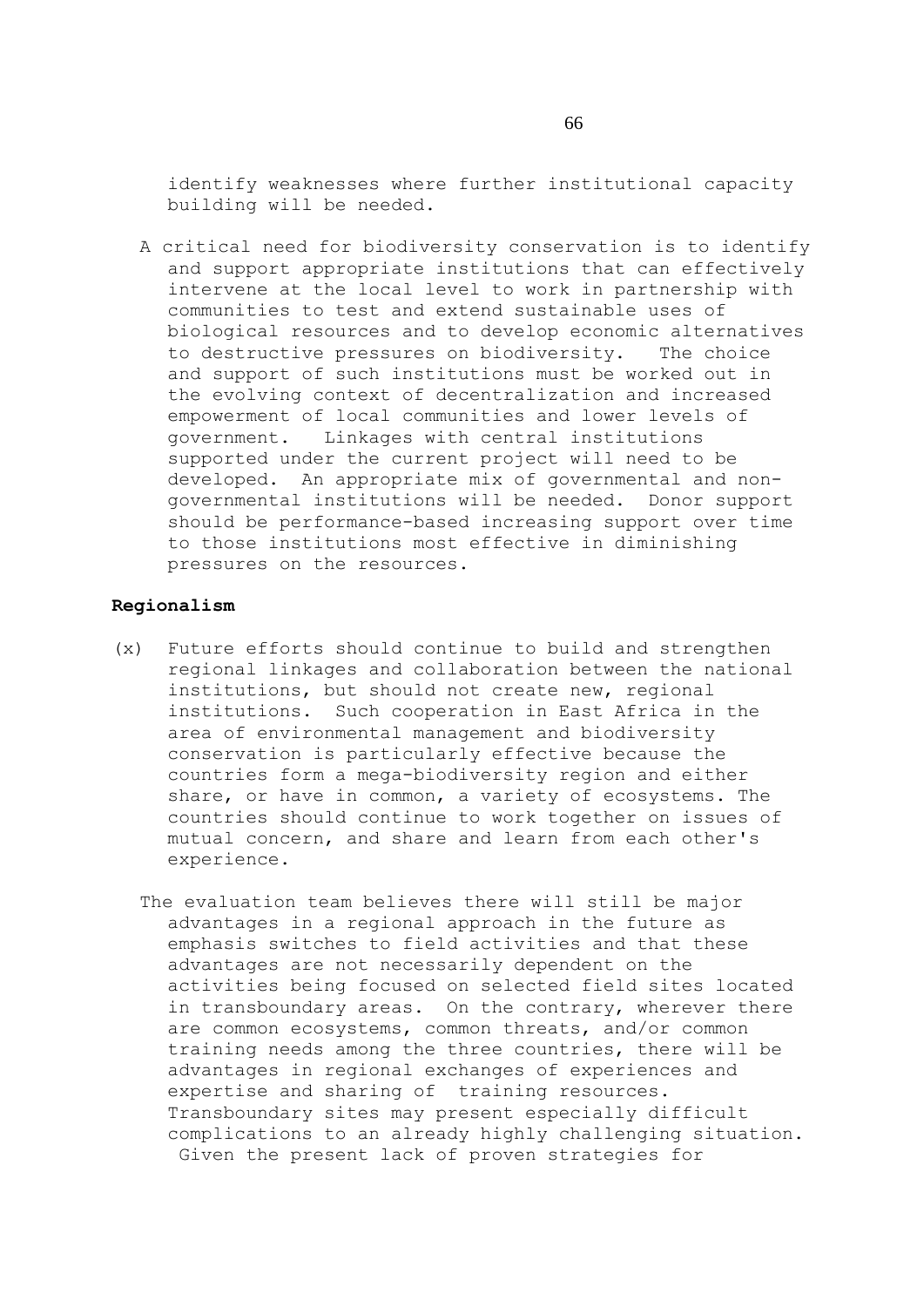diminishing human pressures on biological resources, it might be best to avoid such undue complications at this point unless there is a pressing need for action (e.g. Lake Victoria).

(xi) The East Africa region could benefit, in a cost effective manner, from the special strengths and resources of particular national institutions in the area of environment and natural resources. The development of certain national institutions into **centres of excellence** within the region should be supported. Candidates include the National Museums of Kenya, Wildlife Clubs of Kenya, the Wetlands Programme in Uganda and the Forestry Department at Sokoine University of Agriculture in Tanzania.

# **Training**

- (xii) Training needs should be systematically assessed and should be a function of national biodiversity conservation strategies, the institutions involved in their implementation and the targeted roles and responsibilities of these institutions and their staff in relation to their present capacity. The three countries highly appreciated the training provided through short courses tailored to meet specific needs.
- (xiii) Countries would benefit in the future from a greater diversity of location of external training fellowships, as well as sources of international consultants.

# **Enhance project implementation**

(xiv) Use of professionally facilitated, team building workshops should be employed on future biodiversity conservation projects involving a multiplicity of outputs, components and implementing agencies. At start-up, such a workshop should review the higher levels goals and objectives to develop a common understanding, should review and refine strategies for achieving these objectives and should analyze and refine the roles and responsibilities of each implementing agency to better work as a team toward achievement of goals and objectives. It is also a useful tool for mitigating conflicts between institutions. The use of independent professional facilitators may also be used during project